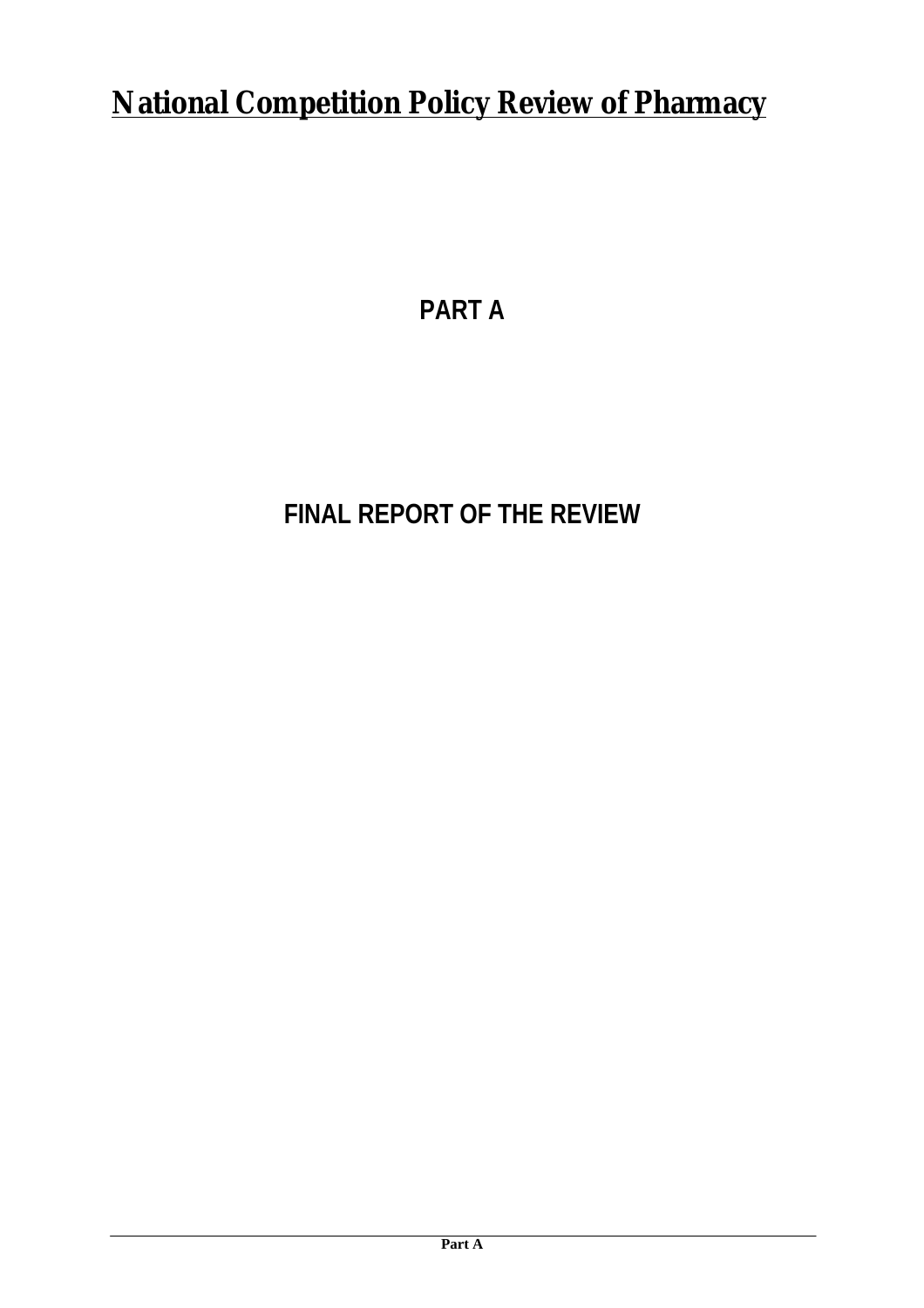# **OVERVIEW AND RECOMMENDATIONS**

# *INTRODUCTION*

Pharmacy is an important element of Australia's health care system. Whether operating in hospitals and other acute care facilities, or in the familiar chemist shops of Australian cities and towns, pharmacists and pharmacies are an integral part of the day to day life of our nation. Pharmacists are highly-regarded and highly-trusted professionals, consistently rated in opinion surveys as one of the best-regarded occupational groups<sup>1</sup>.

The shopfront community pharmacy is something most people take for granted. Beyond this social acceptance, pharmacy has developed its own professional culture. The profession itself is remarkable for its superb ability to organise itself, develop an *esprit de corps* and common outlook among its members, and convert that professional discipline into community influence.

This unique pharmacy culture has developed amid, and partly as a result of, the relatively high level of industry regulation. Government controls are apparent in almost every aspect of community pharmacy – from who may practise as a pharmacist, the location of the shop, to the prices it charges for subsidised prescription goods, to who can actually own and run the pharmacy.

# *BACKGROUND TO THE REVIEW AND THE REGULATION OF PHARMACY*

The National Competition Policy (NCP) Review of Pharmacy Regulation was announced in June 1999. It was asked by the Council of Australian Governments (COAG), to examine specified Acts and regulations relating to pharmacy. It was also asked to determine whether these impose restrictions on competition and, if so, whether any such restrictions are of net public benefit and, if not, whether they should be removed.

This has been the first single national review of a profession commissioned under the NCP systematic legislative review process.

# *What is being reviewed?*

The Review's Terms of Reference asked it to look at State and Territory *Pharmacy* and *Pharmacists Acts*, and relevant parts of the Commonwealth *National Health Act 1953*.

The Terms of Reference asked the Review specifically to examine the restrictions that legislation may impose on three specific areas of pharmacy practice and the commercial operation of the pharmacy industry:

• Ownership of pharmacies;

 $\overline{a}$ 

- Location of pharmacies to dispense benefits under the Commonwealth Pharmaceutical Benefits Scheme (PBS); and
- The registration of pharmacists.

<sup>1</sup> The 1999 Morgan occupational trust survey gave pharmacists an 86 per cent "approval" rating, and placed them as an occupation as the most trustworthy occupational group in terms of respondent answers: *The Bulletin*, 29 June 1999.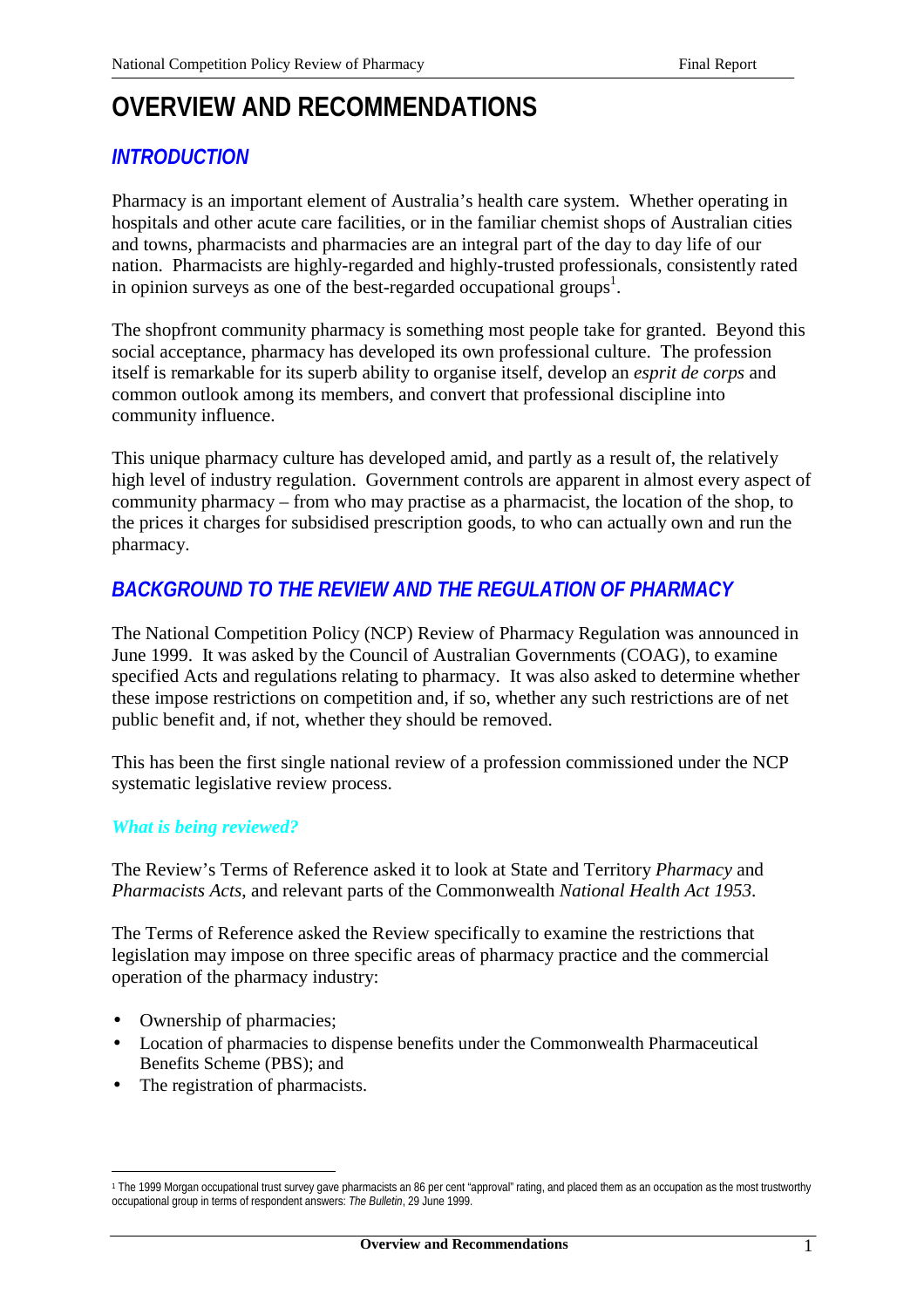Each State or Territory has a *Pharmacy* or *Pharmacists Act*<sup>2</sup>, consistent with their responsibility for regulating the professions. While each Act covers relatively common ground on such matters as pharmacist registration, the professional and commercial practice of pharmacy, and the constitution and powers of regulatory authorities, they reflect local needs and conditions in each State and Territory.

The Commonwealth also has a regulatory interest through its *National Health Act 1953*. The Act sets out statutory requirements for the administration of the Pharmaceutical Benefits Scheme (PBS), including the power to determine which pharmacies may "supply" pharmaceutical benefits to the public, and where these may be located.

# *Progress of the Review*

After it was announced by COAG on 19 June 1999, the Review released a discussion paper posing a number of questions based on its Terms of Reference. It also advertised for submissions.

The Review received over 100 submissions from governments, industry and stakeholder groups, practising pharmacists, allied health practitioners and members of the general public. It also held face-to-face consultations with interested parties in all States and the Australian Capital Territory.

A *Preliminary Report* was submitted to COAG, with the Review's indicative findings and recommendations, in November 1999. The *Preliminary Report* generated a great deal of interest, particularly from pharmacy professional and industry bodies. The public comment, detailed responses and other feedback from the *Preliminary Report* have been invaluable to the Review, challenged some of that Report's assumptions and reinforced others, and generally have helped to sharpen the analysis, findings and recommendations contained in this *Final Report*.

# *THE REVIEW AND THE PHARMACY PROFESSION*

The NCP process is not a universally popular one. It generates more than a measure of apprehension and concern from both the regulators and the regulated, as it seeks to test assumptions and practices in areas of commercial and professional activity that many consider have served Australia well and see no reason to change. But even the most trusted ways of doing things benefit from being evaluated critically, from being validated if they do continue to serve a good purpose, and from being removed if they do not.

# Pharmacy is no exception.

Both pharmacy as a profession and community pharmacy as an industry have long enjoyed shelter from the full force of market competition. There is competition between pharmacies and pharmacists, but it is competition within a relatively homogenous, conservative and stable professional market. Pharmacists have not had truly to compete against nonpharmacist competitors for generations.

The regulatory framework of pharmacy has been relatively static for many years, indeed many decades. Professionals in general are comfortable with traditions of self-regulation and

 $\overline{a}$ 2 These Acts are listed in Attachment A to the Review's Terms of Reference, which are set out at Appendix A. They are henceforth referred to collectively as *Pharmacy Acts*.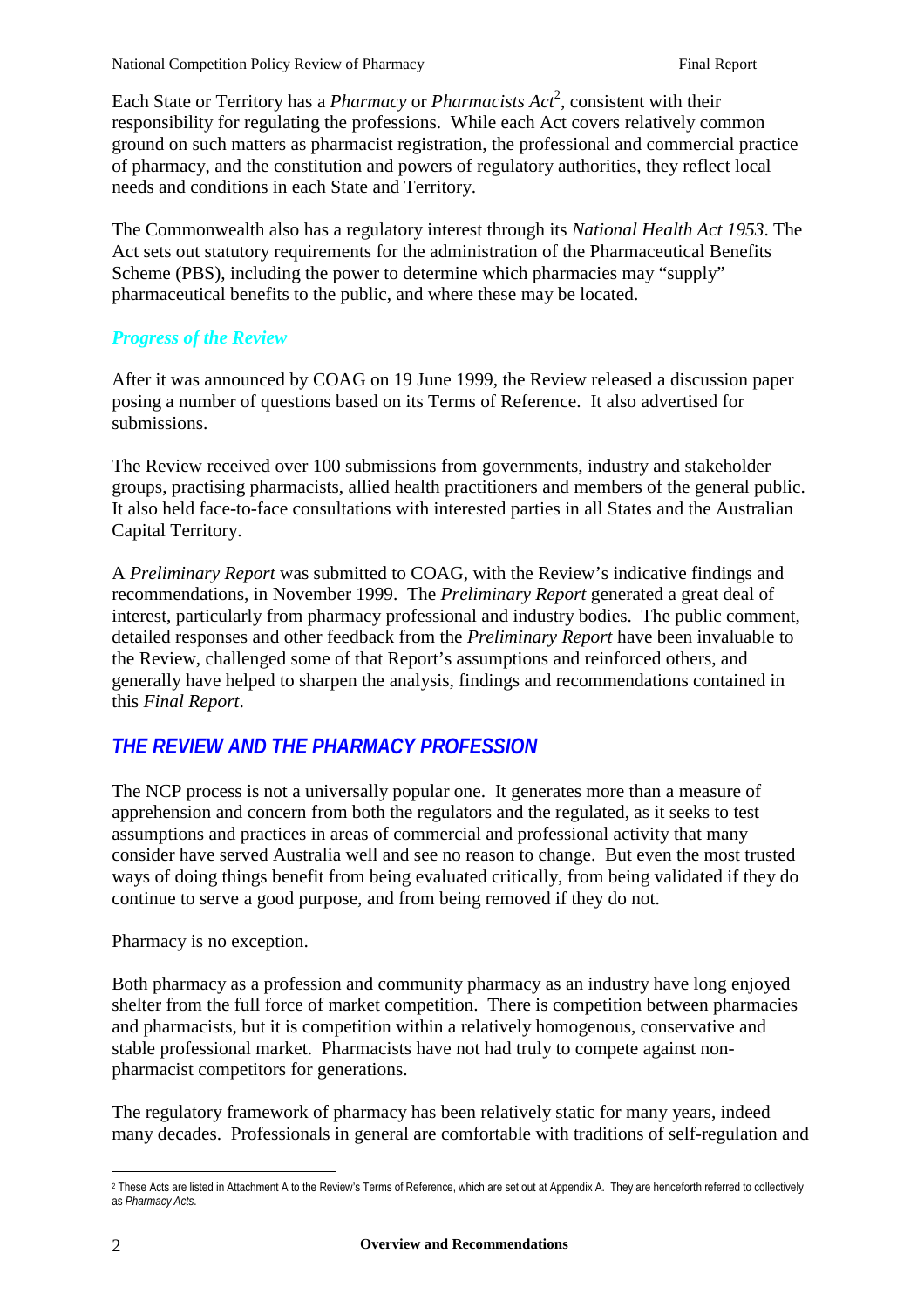control, and many pharmacists have felt uneasy, even hostile, to the prospect of change arising from an external process of review.

In addition, the industry's operating and regulatory environment is relatively static and benign and does not in itself foster competition. The greater part of community pharmacies' income (about two dollars in every three in turnover) is underpinned by government-funded remuneration and the fixed retail prices of subsidised medicines dispensed on the PBS. Related to the PBS are restrictions on where dispensing pharmacies may locate for PBS purposes, which themselves influence the shape and operation of the community pharmacy market.

Such stable income and regulatory bases, coupled with the increasing demand for costly drugs and medicines as the Australian population ages, help to ensure that pharmacies are seen by those who own and finance them as low risk businesses, when the overall chances of a small and medium business failing are high.

Against this background, the Review examined the relative costs and benefits of the legislative restrictions on pharmacy referred to it by the Terms of Reference, and formed the findings, conclusions and recommendations contained in this Report.

# *OWNERSHIP OF PHARMACIES*

Under each State Act, with the specified exceptions of friendly societies and some "grandparented" proprietors (that is, for-profit non-pharmacist proprietors whose holdings predate existing restrictions), by and large only registered pharmacists may own pharmacies.

The Australian Capital Territory and Northern Territory *Pharmacy Acts*, however, only require conclusively that a pharmacy be managed by a pharmacist – their provisions actually are ambiguous as to whether this extends to requiring pharmacist ownership of pharmacies.

The Review interpreted its ownership reference as examining not only the core question of who can own pharmacies, but also as considering issues related to the commercial operation of pharmacies as this may be affected by professional regulation in State and Territory Acts. Such factors include how many pharmacies a proprietor may own, ownership structures for pharmacy businesses, third party pecuniary interests in pharmacy businesses, and regulatory authorities registering both pharmacy premises and businesses. All of these factors relate to the central question of who may lawfully own or have a proprietary interest in a pharmacy.

While they are serious restrictions on competition, the current limitations on who may own and operate a pharmacy are seen as a net benefit to the Australian community as a whole. Pharmacist proprietorship of pharmacies adds reasonable value to the professional quality and performance of that network, over and above any questions of how integral the ownership of pharmacies by pharmacists is to the long-term future of the community pharmacy industry as Australians are accustomed to it.

The Review also recommends that existing exceptions to the general pharmacist ownership principle, friendly societies and grandparented non-pharmacist owned pharmacies, be retained. The close regulation of friendly society pharmacies could also be simplified if those eligible to operate them are limited to existing groups, those groups derive no undue competitive advantage from their status, and the overall pharmacist proprietorship principle of the community pharmacy industry is not called into question.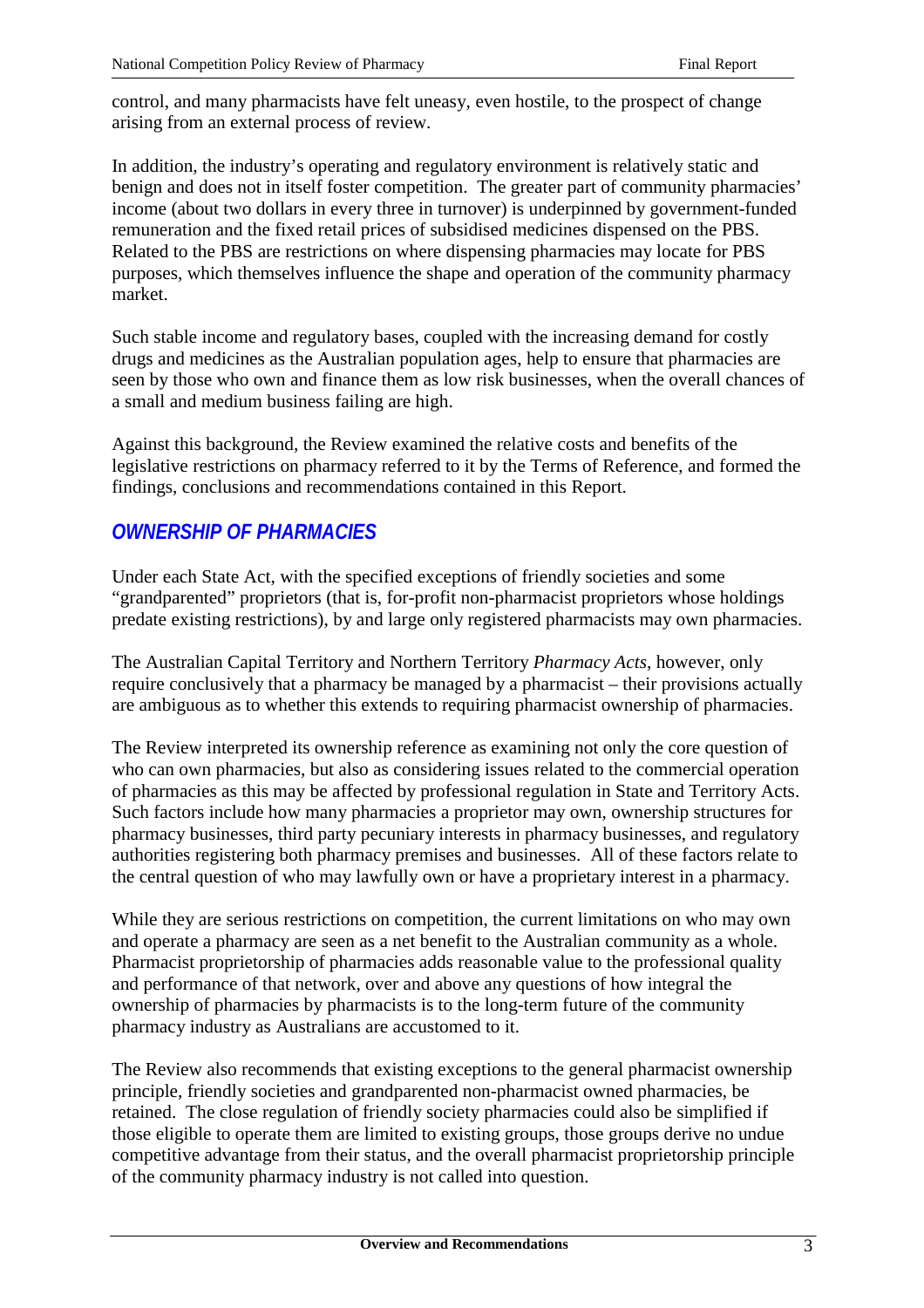Beyond this point, however, *Pharmacy Acts* and regulatory machinery have become involved in all aspects of a pharmacy business, ranging from the goods and services sold in a pharmacy shop with whom a pharmacist may enter commercial relations, and the nature of those relations.

The Review believes that *Pharmacy Acts* and regulatory authorities should focus their regulatory attention exclusively on the safe and competent practice of pharmacy. Pharmacists are, after all, professionals whose high training enables them to trust their personal judgment and make all manner of decisions carefully and analytically. Beyond this is a range of other commercial mechanisms safeguarding the public interest, from the *Trade Practices Act* to sale of goods legislation, that support fair and responsible trading and business practices.

With this in mind, the Review has concluded that regulations of the commercial aspects of pharmacy practices should be wound back, or removed, wherever possible to ensure that pharmacy businesses can make their own commercial judgments without undue interference from professional regulatory authorities. The only criterion for pharmacy legislation's intervention in commercial matters should be ensuring that pharmacy services are practised by professionals safely and competently, and that these professionals act always in the best interests of their patients and clients without undue, inappropriate or unethical interference from any third party.

The Review believes that this is the spirit of existing pharmacy legislation, but that over time its coverage has been extended too far by convention and precedent.

The Review has also given some thought to whether the range of workable pharmacy ownership structures can be extended to give a greater semblance of genuine commercial thinking and competition among community pharmacy businesses and practices. It has outlined a model of corporate governance that could be considered in this regard, consistent with the assumptions of its recommendations.

# **OWNERSHIP OF PHARMACIES - RECOMMENDATIONS**

#### **Recommendation 1**

**The Review recommends that:**

- **(a) Legislative restrictions on who may own and operate community pharmacies are retained; and**
- **(b) With existing exceptions, the ownership and control of community pharmacies continues to be confined to registered pharmacists.**

#### **Recommendation 2**

**The Review recommends that:**

- **(a) Any State or Territory's residential requirements for pharmacy ownership are removed; and**
- **(b) Any State or Territory's requirements that a pharmacist be registered in that jurisdiction to own a pharmacy are retained, pending any consistent national arrangements that may be adopted.**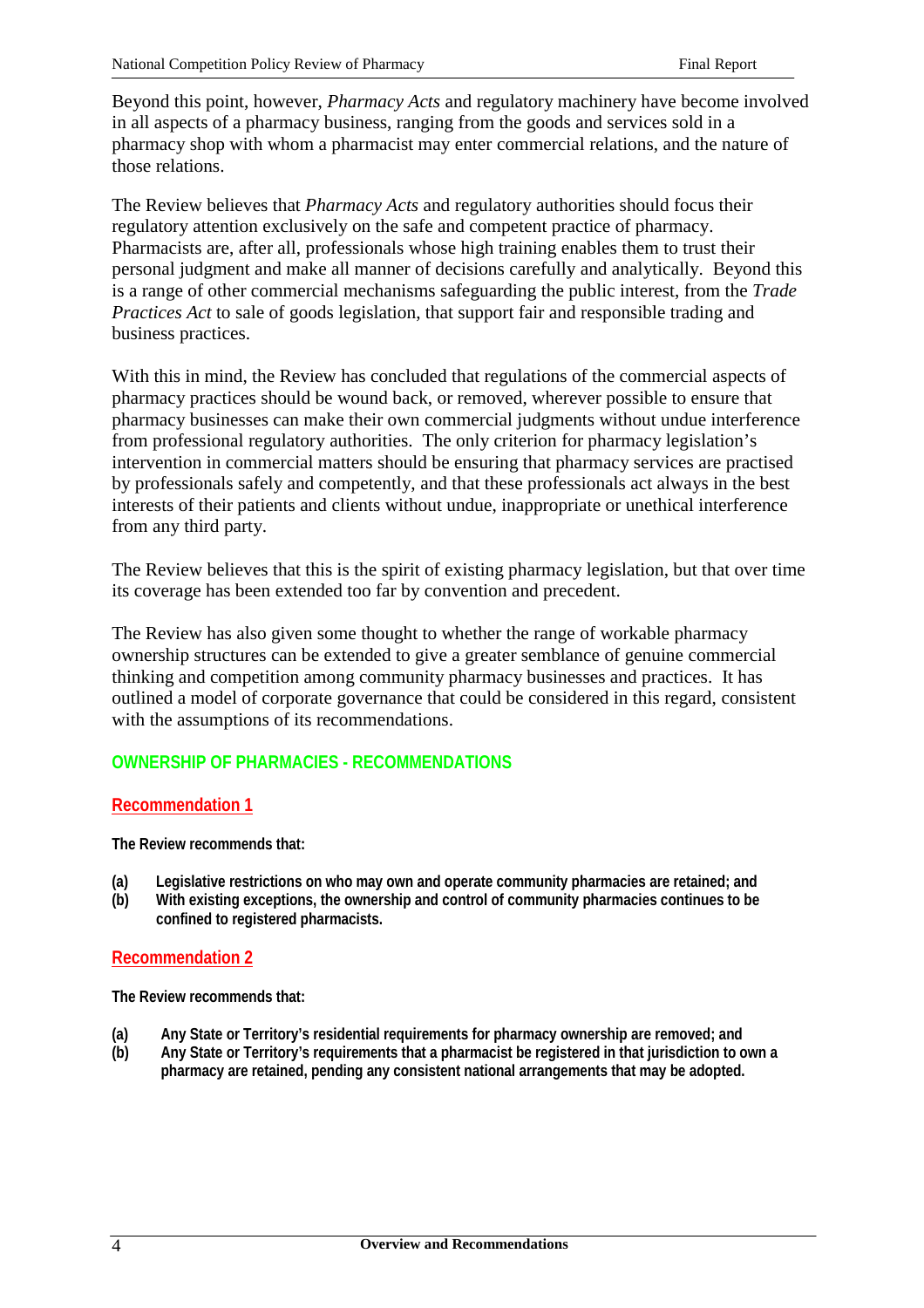#### **Recommendation 3**

**The Review recommends that:**

- **(a) Pharmacy ownership structures permitted by various State and Territory** *Pharmacy Acts* **be retained as being consistent with the defined principle of pharmacist ownership and effective control of pharmacy businesses;**
- **(b)** *Pharmacy Acts* **recognise, in addition to sole trading pharmacists and pharmacist partnerships, corporations with shareholders who are:**
	- **(1) All registered pharmacists; and**
	- **(2) Registered pharmacists and prescribed relatives of those pharmacists; and**
- **(c) Due to the risk of conflicts of interest of shareholders, and the difficulties in determining the extent to which minority shareholdings may compromise pharmacist control of a pharmacy, operating companies with minority shareholdings held by non-pharmacists are not considered to be appropriate ownership structures for pharmacy businesses.**

**Recommendation 4**

**The Review recommends that:**

- **(a) State and Territory restrictions on the number of pharmacies that a person may own, or in which they may have an interest, are lifted;**
- **(b) The effects of lifting the restrictions be monitored to ensure that they do not lead to undue market dominance or other inappropriate market behaviour; and**
- **(c) Legislative requirements that the operations of any pharmacy must be in the charge, or under the direct personal supervision, of a registered pharmacist are retained.**

#### **Recommendation 5**

**The Review recommends that:**

- **(a) Friendly societies may continue to operate pharmacies, but that:**
	- **(1) Regulations specific to the establishment and operation of pharmacies by friendly societies pharmacies, that do not also apply to other pharmacies and classes of proprietors, should be removed; and**
	- **(2) Any friendly society that did not operate pharmacies in a jurisdiction on 1 July 1999 or any other prescribed date should not own, establish, or operate a pharmacy in that jurisdiction in future , unless it is an entity resulting from an amalgamation of two or more friendly societies operating a pharmacy at that date;**
- **(b) Permitted corporately-owned pharmacies continue to be restricted under grandparenting arrangements where these apply;**
- **(c) The relative financial and corporate arrangements of pharmacist-owned pharmacies and friendly society pharmacies, as these may affect the competitiveness of these pharmacies with each other, could be referred for definitive advice to the Australian Competition and Consumer Commission (ACCC), or another agency or authority of comparable and appropriate standing; and**
- **(d) The findings of any such inquiry may be taken into account as part of legislative reform processes in this regard.**

#### **Recommendation 6**

**The Review recommends that:**

- **(a) Any statutory prohibition on natural persons or bodies corporate, not being a registered pharmacist, or other permitted entity, having a direct proprietary interest in community pharmacies are retained;**
- **(b) "Proprietary interest" be defined clearly in** *Pharmacy Acts* **as relating to the direct ownership of, or a partnership, shareholding or directorship in a pharmacy operating entity;**
- **(c) Subject to the proprietor of a pharmacy remaining responsible and accountable for the safe and competent practice of professional services in that pharmacy, provisions in** *Pharmacy Acts* **relating to:**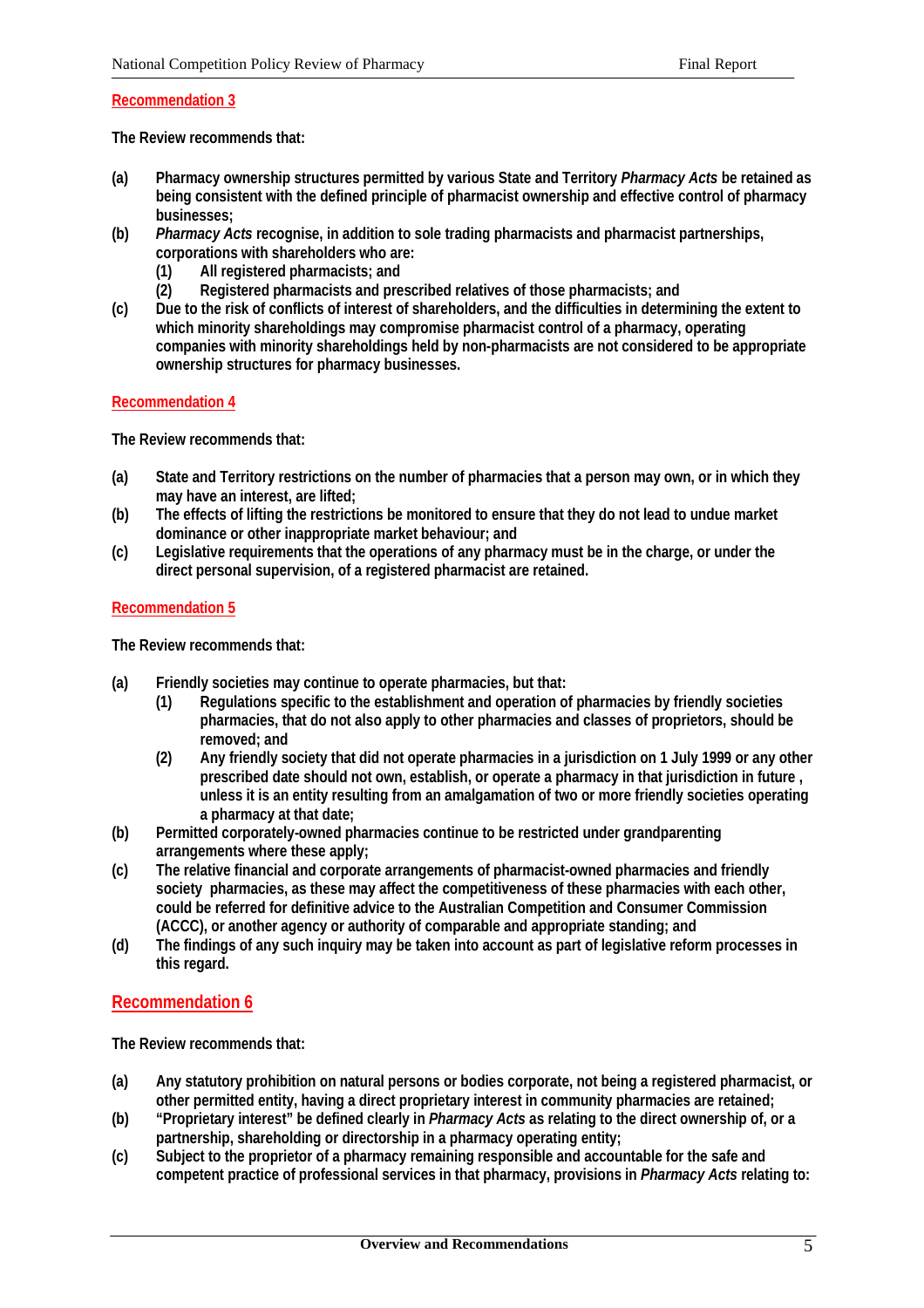- **(1) Preventing parties other than a registered pharmacist to have a lawfully permitted association with a pharmacy business, but not including a proprietary interest as defined in Recommendation 6(b);**
- **(2) Inserting specific terms in commercial documents relating to those businesses;**
- **(3) Preventing considerations for third parties based on of a pharmacy's turnover or profit;**
- **(4) Preventing pharmacies having preferred wholesale suppliers of medicines;**
- **(5) Otherwise preventing pharmacy proprietors from developing lawful business associations with other parties; and**
- **(6) Allowing regulatory authorities to intervene inappropriately in matters of this nature; are removed; and**
- **(d) Removed provisions of the types described in Recommendation 6(c) are replaced in each** *Pharmacy Act* **with a statutory offence, with appropriate and substantial penalties for individuals and corporations, of improper and inappropriate interference with the professional conduct of a pharmacist in the course of his or her practice.**

#### **Recommendation 7**

**The Review recommends that:**

- **(a) Legislative requirements for the registration of pharmacy premises be removed provided that:**
	- **(1) Acts, regulations and related guidelines can continue to require pharmacy proprietors and managers to ensure that their premises are of a minimum standard of fitness for the safe and competent delivery of pharmacy services;**
	- **(2) The responsibilities of pharmacy proprietors and managers, and of registered pharmacists, under State and Territory drugs and poisons legislation are not compromised;**
	- **(3) Acts or regulations may require the proprietor of a pharmacy to notify a regulatory authority, in writing, of the location or relocation of a pharmacy; and**
	- **(4) Regulatory authorities, their employees or agents may enter and inspect pharmacy premises to investigate complaints, conduct spot checks, or act on the reasonable suspicion of guidelines being breached; and**
- **(b) Regulations requiring the registration of pharmacy businesses by regulatory authorities are removed, given that pharmacists are already registered in each State or Territory, and that business registration is not connected to the safe and competent practice of pharmacy.**

#### **Recommendation 8**

**The Review recommends that Commonwealth, State and Territory governments ensure that legislation and agreements for the delivery of professional pharmacy and health care services negotiated with pharmacy proprietors and their representatives, require:**

- **(a) An acceptable range of services to be provided; and**
- **(b) Appropriate quality assurance and professional practice standards to be adopted by community pharmacies covered by the agreements.**

# *LOCATION OF PHARMACIES*

The Commonwealth approves a pharmacy to supply medicines subsidised by the PBS. Under a ministerial determination made under section 99L of the *National Health Act 1953*, the Commonwealth imposes strict controls on approving a new pharmacy, and on relocating existing pharmacies, for PBS purposes. These location-based controls help to give effect to the Australian Community Pharmacy Agreement between the Commonwealth and the Pharmacy Guild of Australia.

In themselves, and however willingly they may be accepted by the community pharmacy industry, these location controls are an anti-competitive layer of regulation and government intrusion on the community pharmacy industry and market.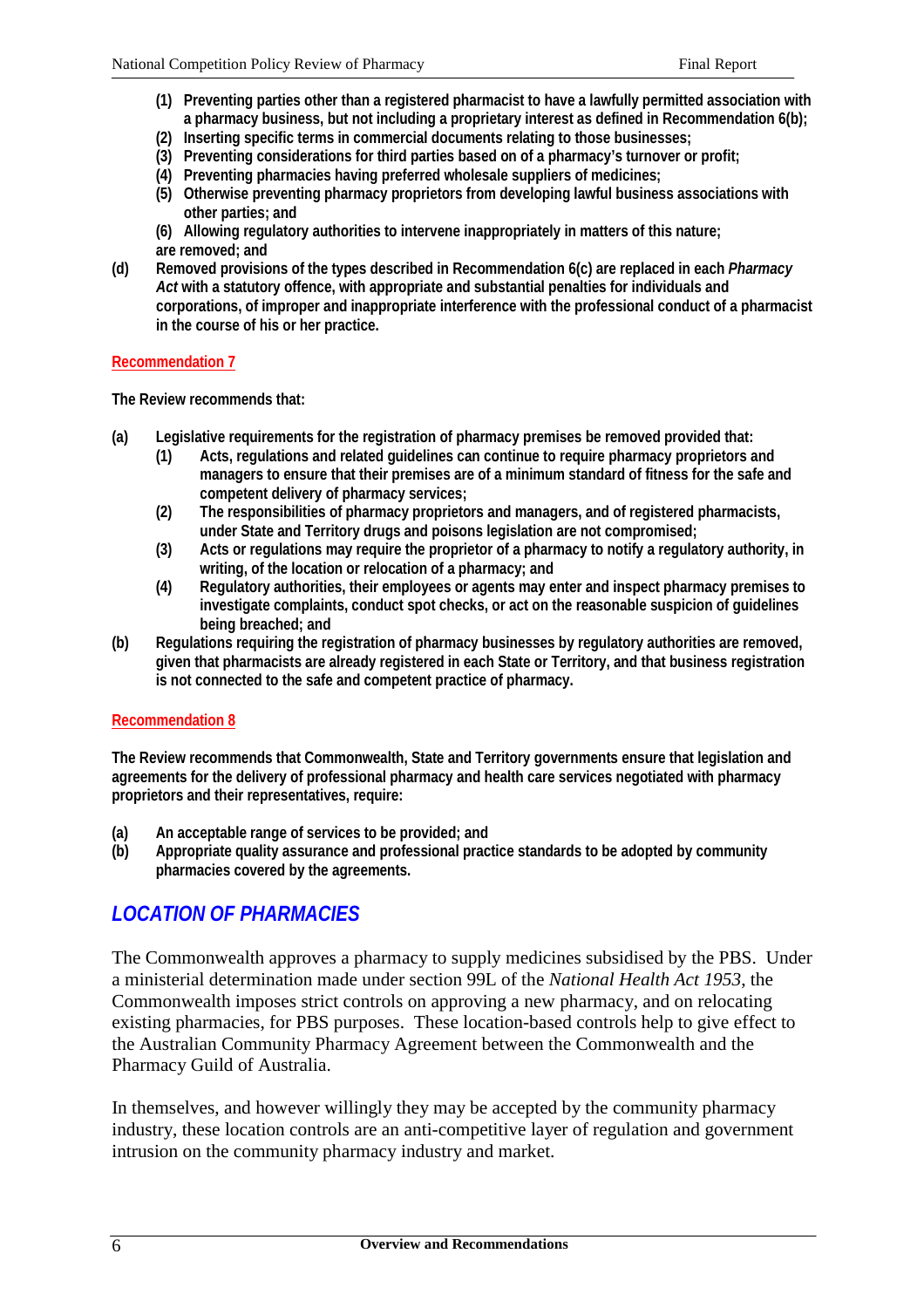The restrictions assist a rational distribution of PBS-funded services, and help the Commonwealth to manage the costs of the PBS as a demand-driven programme. Given that PBS sales and dispensing remuneration form the greater parts of a pharmacy's overall turnover, the PBS location criteria are central to operating a financially viable pharmacy, and they also help to insulate pharmacies from new competitors in their catchment areas.

These regulations restrict free and effective competition in the community pharmacy industry. The Review concludes that it cannot be shown definitively that the current restrictions are entirely in the public interest. It also suggests that there may be more "competition-friendly" mechanisms, particularly in terms of an efficiency-linked PBS remuneration structure for pharmacies, that could also substitute for the existing new pharmacy approval measures to keep the overall number of pharmacies to a level consistent with community need.

The Commonwealth's regulatory restrictions on pharmacy relocation have, however, served little justifiable purpose since a major rationalisation of pharmacy outlets was completed in the early 1990s, and should be removed as soon as practicable.

In theory, the current restrictions could be dispensed with, or replaced, when the current Australian Community Pharmacy Agreement ends in mid 2000. In practice, and given the considerable investment in pharmacy infrastructure and pharmacy businesses based on present arrangements, there is merit of achieving change through a phased transition of several years, perhaps commencing on 1 July 2001. The Review suggests some practical features of a transitional framework in Appendix 5 to this Report.

In making these comments, however, the Review is aware that the parties to the Australian Community Pharmacy Agreement – the Commonwealth and the Pharmacy Guild of Australia – effectively have the last word by determining what is incorporated in any forthcoming Agreement and subsequently given legislative force.

It is up to these two parties to agree on arrangements that benefit the Australian community as a whole in terms of greater competition in the community pharmacy industry, as expressed in terms of fair access to better quality professional services at a reasonable cost.

# **LOCATION OF PHARMACIES – RECOMMENDATIONS**

#### **Recommendation 9**

**The Review recommends that:**

- **(a) Some form of restriction on the number of pharmacies as outlets for the Pharmaceutical Benefits Scheme (PBS) is retained;**
- **(b) The parties to the Australian Community Pharmacy Agreement consider, in the interests of greater competition in community pharmacy, a remuneration system for PBS services that restricts the overall number of pharmacies by rewarding more efficient pharmacy businesses and practices, and providing incentives for less efficient pharmacy businesses to merge or close; but**
- **(c) If remuneration arrangements consistent with Recommendation 9(b) are not practical, controls on the number of pharmacies through restricting new pharmacies' eligibility for approval to supply pharmaceutical benefits could be retained but, if so, any "definite community need" criteria for those approvals should be made more relevant to the needs of underserviced communities, particularly in rural and remote areas.**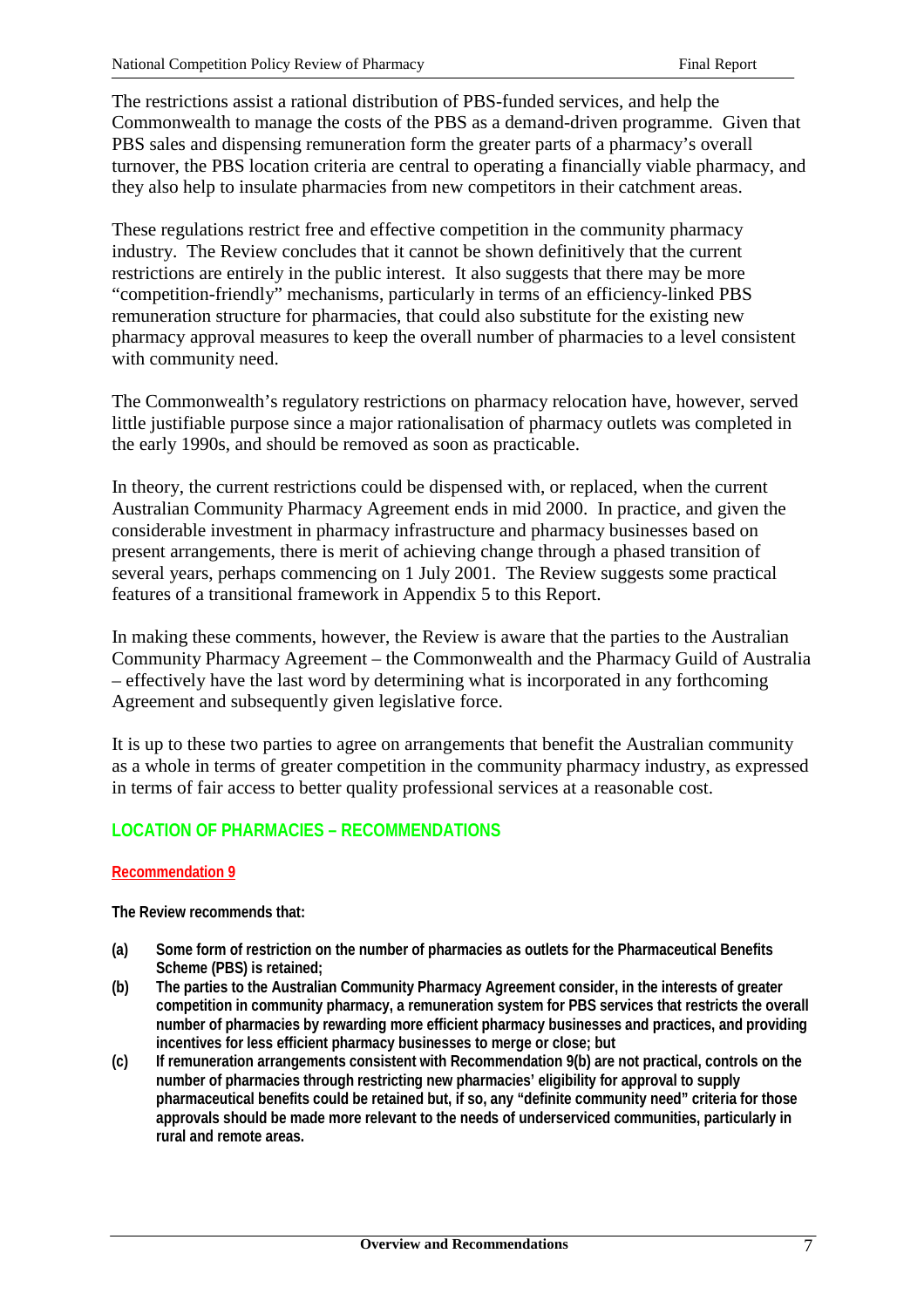#### **Recommendation 10**

**The Review recommends that Pharmaceutical Benefits Scheme (PBS) related restrictions on the relocation of pharmacies from one site to another are phased out.**

#### **Recommendation 11**

**The Review recommends that, consistent with recommendations 9 and 10, the current Pharmaceutical Benefits Scheme (PBS) new pharmacy and relocated pharmacy approval restrictions be reformed and/or phased out from 1 July 2001.**

#### **Recommendation 12**

**The Review recommends that:**

- **(a) Legislation to support specific programmes and initiatives to assist the retaining and enhancing of pharmacy services in rural and remote areas is considered to be of a net public benefit; and**
- **(b) Non-transferable approvals to supply pharmaceutical benefits conferred, in limited circumstances, on a specific rural or remote locality are considered to be a justifiable restriction on competition in the public interest.**

#### **Recommendation 13**

**The Review recommends that, should new pharmacy and relocated pharmacy approval restrictions continue after 1 July 2001, that:**

- **(a) Approvals, for Pharmaceutical Benefits Scheme (PBS) purposes, of pharmacies located in eligible medical centres, private hospitals and aged care facilities, and intended to serve those facilities, are considered without reference to the distance of a given facility's site from the nearest existing pharmacy; and**
- **(b) Measures as proposed in Recommendation 13(a) are incorporated in any transitional or ongoing regulatory measures concerning the approval of new and relocated pharmacies to supply PBS benefits.**

# *REGISTRATION OF PHARMACISTS*

Regulating whom may practise pharmacy, and how it is practised, helps to assure the Australian public that pharmacists are competent and the professional services that they provide are safe.

Consistent with this assumption, the Review sees the relevant legislative provisions it has to examine as being not only pharmacist registration and registration requirements. It also sees as directly relevant the constitution, functions and powers of the regulatory authorities that administer *Pharmacy Acts* and regulations, and the accountability of pharmacists to the community through complaints, investigative and disciplinary processes.

On balance, and taking into account that there is an information asymmetry between pharmacists and consumers, the Review believes that it is reasonable to regulate aspects of the practice of pharmacy, and the professional activities of its practitioners. The qualification is that such regulation should only be to the minimum level needed to ensure the safe and competent practising of pharmacy.

Consistent with its other recommendations, the Review also concludes that regulating pharmacists and pharmacy practice should not intrude unduly on the commercial and "nonpharmacy" aspects of running a pharmacy. It also concludes that, as far as possible, standards for safe and competent pharmacists and pharmacy services should be set or adopted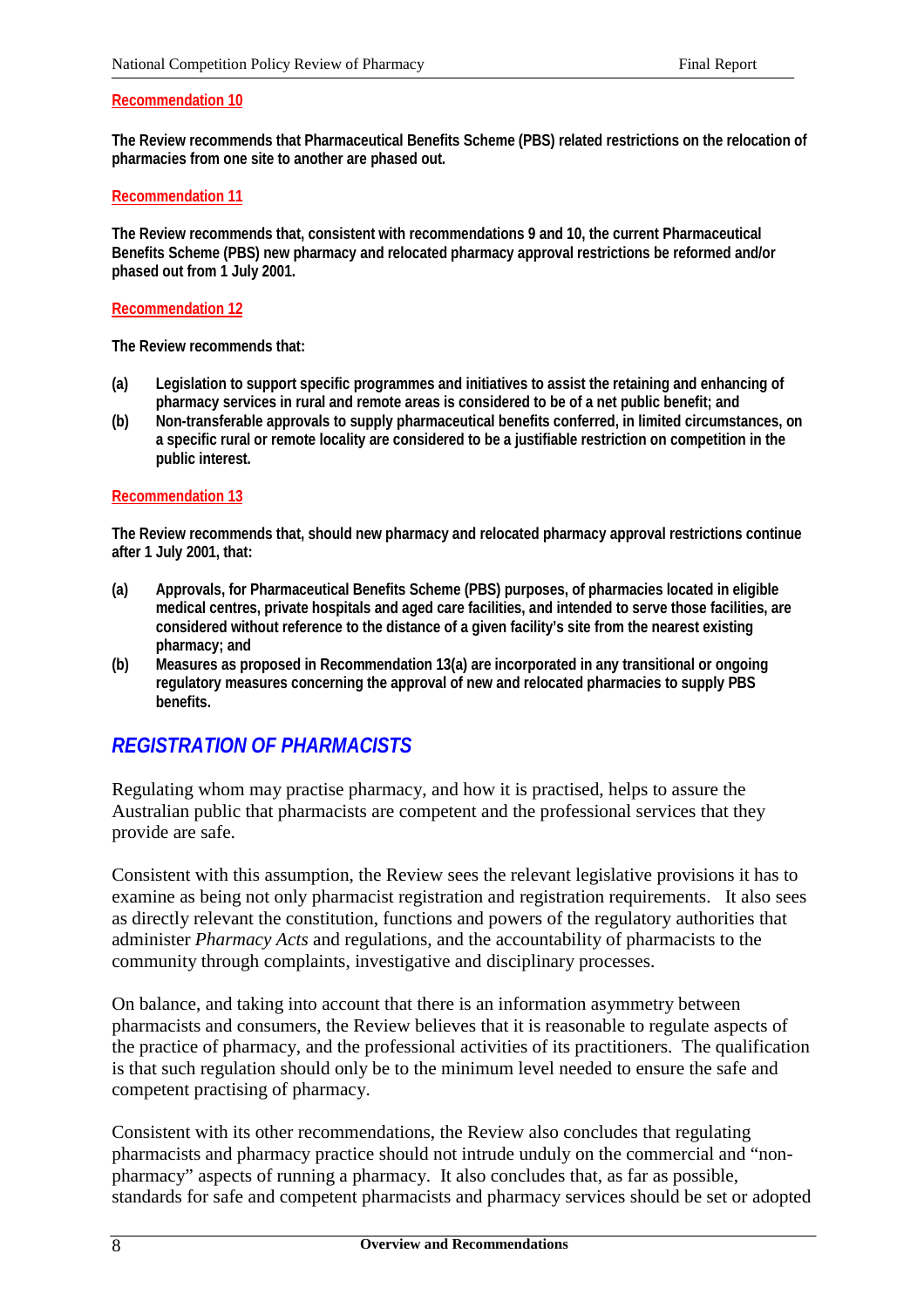by governments on behalf of the community at large, and administered and implemented by regulatory authorities such as Pharmacy Boards.

The Review is also concerned to ensure that regulatory authorities are demonstrably open, transparent, and effective, so that they are always seen as being directly accountable to the community and not just to their profession. For this reason, it is important to ensure that authorities are composed of appointed rather than elected, members. Appointees could be expected predominantly to be pharmacists, but should also include lay members of the community capable of articulating a consumer point of view. Ideally, authorities should also include a lawyer member who can assist and advise on legislative interpretation and procedural matters.

As a matter of particular interest, the Review has some views about the minimal requirements in State and Territory *Pharmacy Acts* relating to pharmacists renewing their registration.

Generally, registration renewal occurs with the payment of a prescribed annual fee, and without any active mechanisms to assure regulatory authorities, and through them the community, of the ongoing competence of the pharmacist. While these mechanisms are acceptable in themselves, when they are viewed in conjunction with complaints and disciplinary processes against incompetent and dangerous practitioners. The time may have come, however, to consider appropriate and defendable competency assurance benchmarks as part of re-registration processes.

# **REGISTRATION OF PHARMACISTS - RECOMMENDATIONS**

#### **Recommendation 14**

**The Review recommends that:**

- **(a)** *Pharmacy Acts***, delegated legislation and statutory instruments concentrate on setting out the minimum regulatory requirements for the safe and competent delivery of pharmacy services by, or under the supervision, of pharmacists;**
- **(b) Legislation sets out clearly the roles, responsibilities and powers of decision-making, regulatory and reviewing authorities in administering that legislation; and**
- **(c)** *Pharmacy Acts* **distinguish between the responsibilities of governments to approve and formally set professional practice standards, professional instructions and procedural guidelines, and those of regulatory authorities to implement and enforce those standards, instructions and guidelines.**

#### **Recommendation 15**

**The Review recommends that:**

- **(a) The appointment, composition, functions and charter of regulatory authorities should be set out clearly in legislation and should not unduly restrict or hamper competitive and commercial activity in the pharmacy industry by the way they operate; and**
- **(b) Regulatory authorities are appointed, composed and structured so that they are accountable to the community through government, and focus at all times on promoting and safeguarding the interests of the public.**

#### **Recommendation 16**

**The Review recommends that:**

**(a) Pharmacy remains a registrable profession, and that legislation governing registration should be the minimum necessary to protect the public interest by promoting the safe and competent practice of pharmacy;**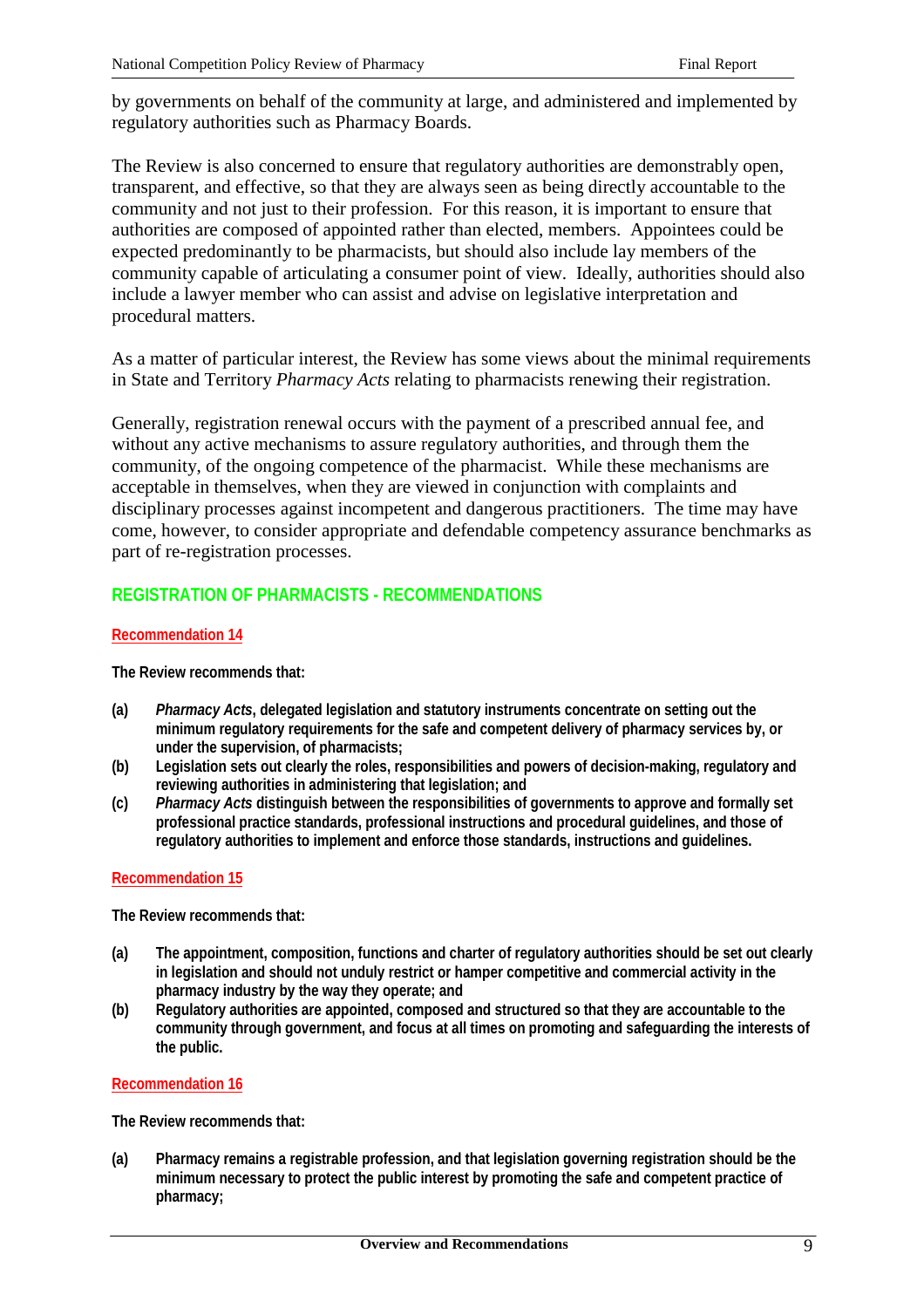- **(b) Legislative requirements restricting the practice of pharmacy, with limited exceptions, to registered pharmacists are retained;**
- **(c) Legislative limitations on the use of the title "pharmacist" and other appropriate synonyms for professional purposes are retained;**
- **(d) Legislative requirements for a registered pharmacist, to have particular personal qualities, other than appropriate proficiency in written and spoken English, and good character, are removed;**
- **(e) Legislative requirements that membership of a professional association or society is necessary for registration as a pharmacist are removed;**
- **(f) Legislative requirements specifying qualifications, training and professional experience needed for initial registration as a pharmacist are retained; but**
- **(g) States and Territories should move towards replacing qualifications-based criteria with solely competency-based registration requirements if and as appropriate workable assessment mechanisms can be adopted and applied.**

#### **Recommendation 17**

**The Review recommends that:**

- **(a) Existing re-registration requirements for pharmacists re-entering the profession following a period out of practice are retained; and**
- **(b) Regulations enabling regulatory authorities to impose conditional registration, or supervised or restricted practice prior to re-registration, for pharmacists returning to practice or constricted in their abilities to practise, are retained.**

#### **Recommendation 18**

**The Review recommends that, within three to five years, States and Territories should implement competency-based mechanisms as part of re-registration processes for all registered pharmacists.**

#### **Recommendation 19**

**The Review recommends that:**

- **(a) Complaints and disciplinary processes are set out clearly in** *Pharmacy Acts* **and delegated legislation;**
- **(b) Grounds for the incompetence to practise of, and professional misconduct by a pharmacist, are defined clearly in legislation; and**
- **(c) Complaints investigation, disciplinary processes, and penalties imposed by regulatory authorities are accessible, public, transparent and subject to the principles of natural justice and external review.**

#### **Recommendation 20**

**The Review recommends that, in the interests of promoting occupational and commercial mobility, the Commonwealth, States and Territories explore and consider adopting nationally consistent or uniform legislation, or specific legislative provisions, on pharmacy ownership, pharmacist registration and the regulation of pharmacy professional practice.**

# *CONCLUSION*

The Review commends its findings and conclusions to Commonwealth, State and Territory governments.

It believes that it has sought to address its Terms of Reference independently, impartially and comprehensively. It also believes that it has developed constructive advice that would help to reduce the encrusted layers of regulation enveloping the pharmacy profession and the community pharmacy industry, while maintaining the Australian community's interest in ensuring that pharmacy services are safe, competent and readily accessible.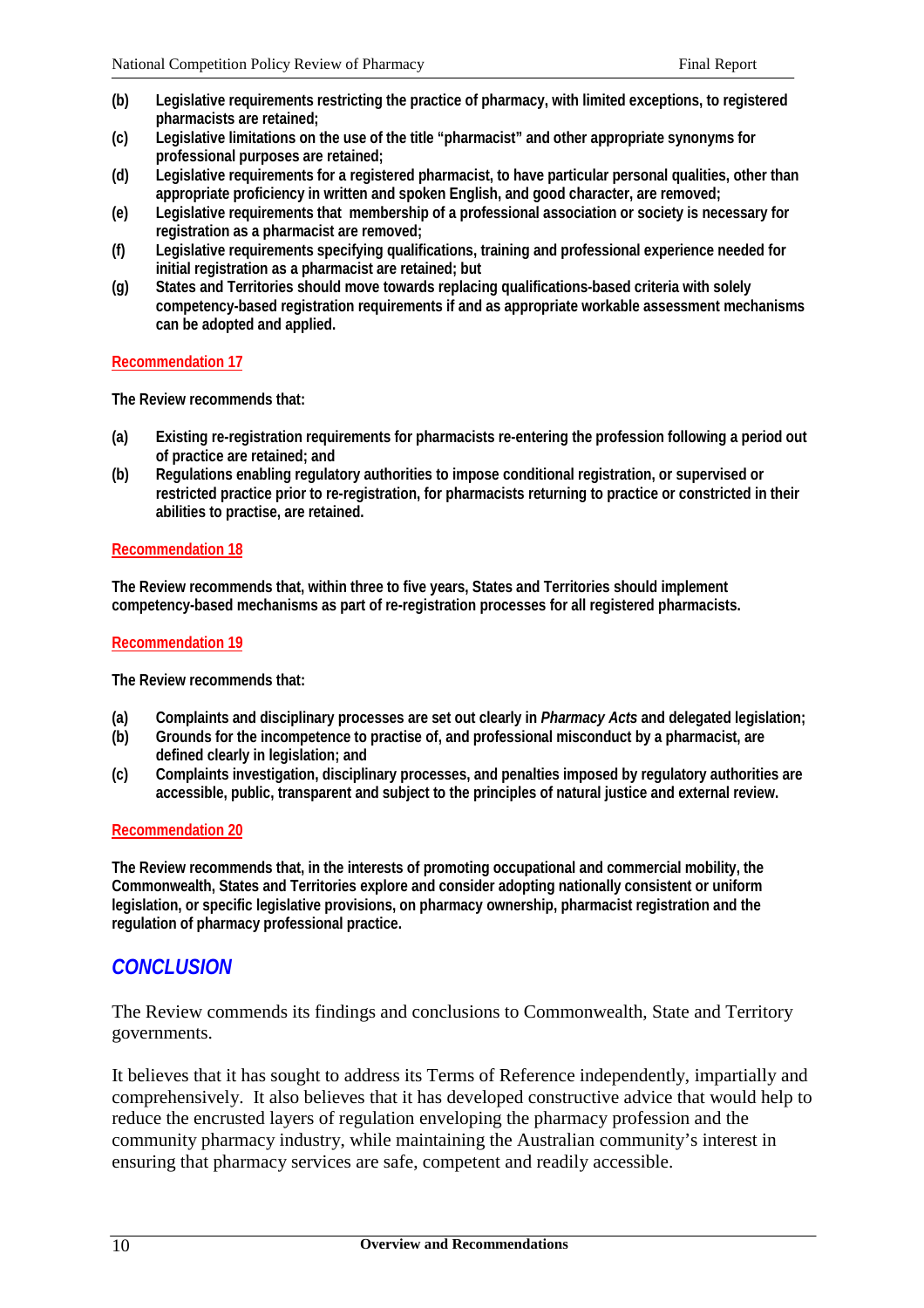Just as importantly the Review's findings and recommendations, if implemented, have the potential to make pharmacy practice and the community pharmacy industry more competitive and more responsive to the needs of both urban and rural communities.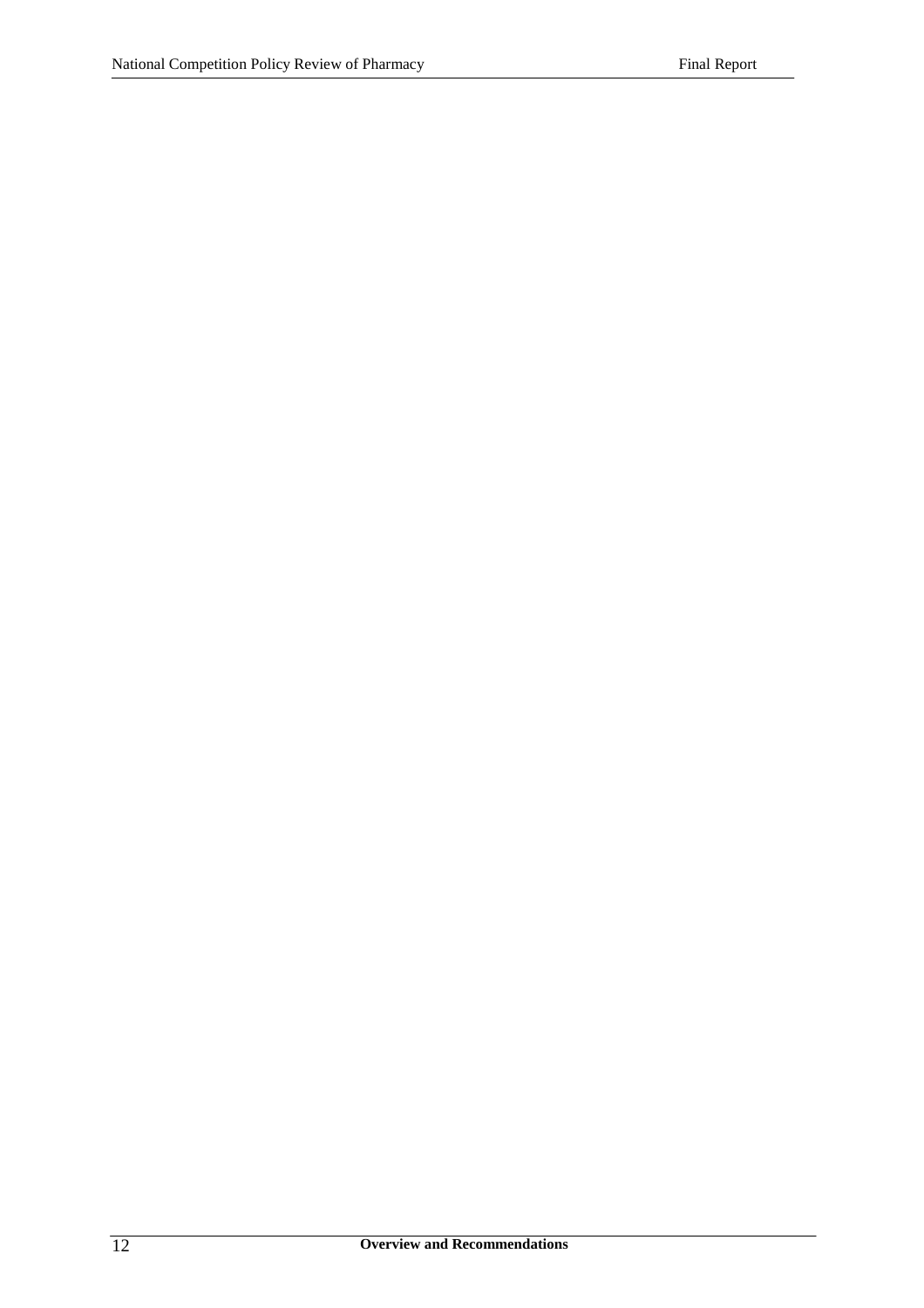# **CHAPTER 1: PRELIMINARY ISSUES**

Before addressing the specific regulatory areas of pharmacy ownership, location of pharmacies for Pharmaceutical Benefits Scheme (PBS) purposes, and the registration of pharmacists, it is important to consider what it is that jurisdictions are seeking to regulate, and why. It is thus helpful to ask:

- What is the current nature of pharmacy practice and the pharmacy profession in Australia, and how is this likely to evolve in the foreseeable future?
- What other environmental factors are relevant to the Review's areas of inquiry?
- What should be regulated, and for what purpose?

Besides helping to define the scope and coverage of what is acceptable regulation, consideration of these questions also assists in identifying whether the elements of the Public Benefit Test of the Competition Principles Agreement<sup>3</sup> may apply to the regulatory provisions of primary concern to this Review.

# *CURRENT NATURE OF PHARMACY PRACTICE IN AUSTRALIA*

# **STREAMS OF PROFESSIONAL PRACTICE**

In looking at pharmacy as both a profession and an industry, there is little distinction between pharmacists in terms of their professional knowledge and training. In practice, however, most pharmacists work in two distinct areas of practice: clinical (or hospital) pharmacy, and community pharmacy.

#### *Clinical pharmacy*

 $\overline{a}$ 

Clinical pharmacy is the provision of pharmacy and dispensary services in public and private hospitals, laboratories, and other clinical and research facilities. Hospital pharmacists in particular are usually attached to a pharmacy department in their institution, and prepare or supervise the preparation of compounds and solutions as well as dispense ready-prepared pharmaceutical medicines.

Sometimes, however, hospital pharmacists work as external providers contracted to provide pharmacy and dispensary services. This is more common for smaller private hospitals and aged care facilities.

Clinical pharmacists are often assisted by technician-level staff who perform a range of administrative, preparation and related tasks under a pharmacist's direction. A recent Australian Institute of Health and Welfare study indicates that about 15 per cent of Australia's 14,000 practising registered pharmacists work in the clinical sector and another 6 per cent work in industry (mainly with pharmaceutical manufacturers), administration and  $research<sup>4</sup>$ .

<sup>&</sup>lt;sup>3</sup> See attachment B to the Review's Terms of Reference, Appendix 2 of this Report.

<sup>4</sup> Australian Institute of Health and Welfare, *Pharmacy Labour Force 1994*, December 1996, page 3.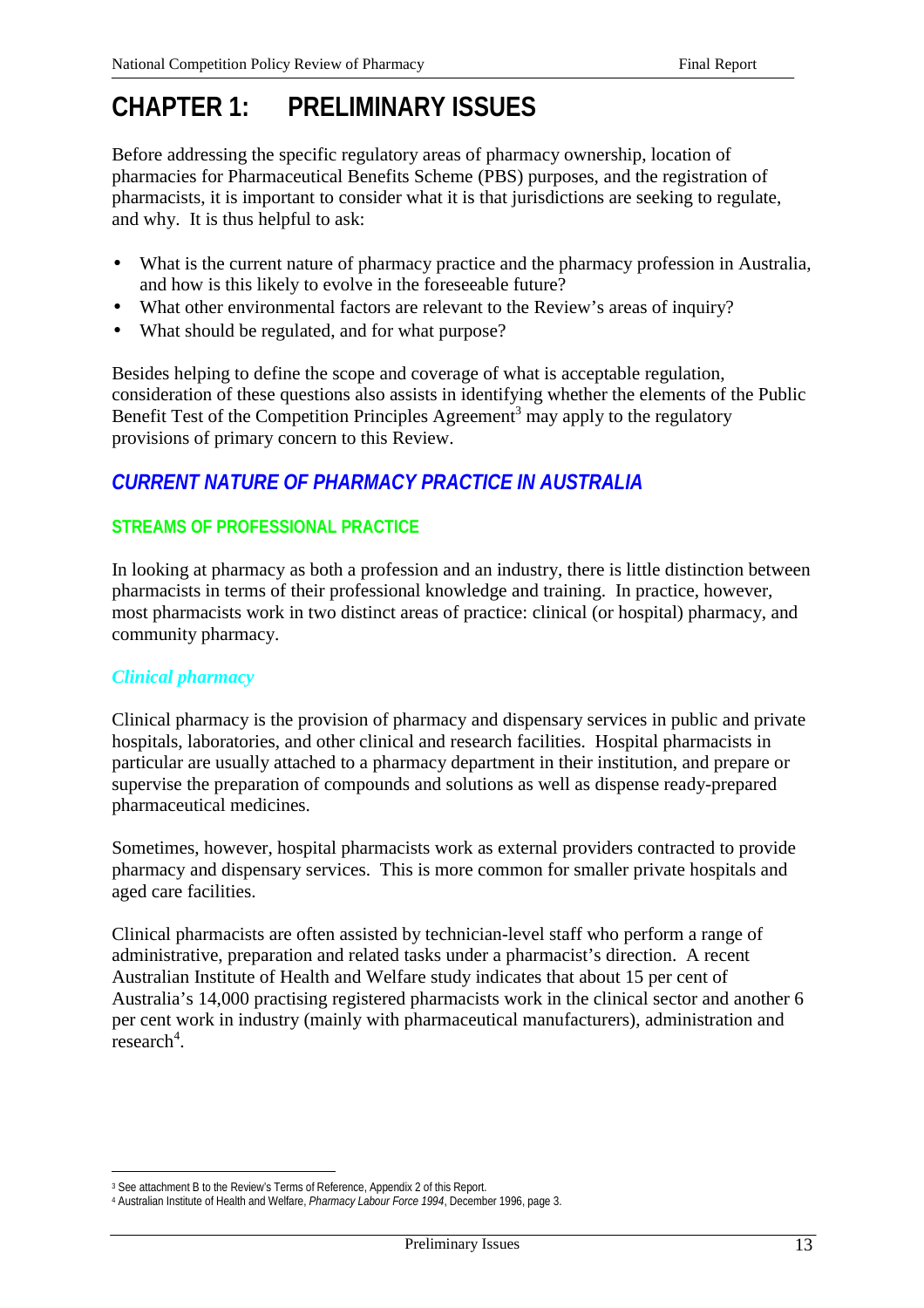### *Community pharmacy*

The second area of practice is community pharmacy. This consists of shopfront pharmacies that provide a network for the delivery of pharmacy services to the Australian community. Most are found in local shopping strips, shopping centres and malls, and in some medical centres. They employ almost 80 per cent of employed pharmacists<sup>5</sup> as well as many nonprofessional pharmacy assistants and sales staff.

Community pharmacies are the principal distribution points for prescription medicines and for scheduled over-the-counter medicines. Unscheduled medicines, such as aspirin and paracetamol products, are shared with general retailers.

# **THE FUNCTIONS OF CONTEMPORARY PHARMACY**

The main functions of pharmacy in contemporary Australian health care are to:

- Distribute prescription medicines, including the minimisation of the risk of adverse consequences for the patient;
- Supervise the proper sale and distribution of "pharmacy only" (Schedule 2) and "pharmacist only" (Schedule 3) medicines;
- Provide, upon a client's request or where required by professional duty, specific advice and counselling on the best medication for their needs, and the best and proper use of the medications dispensed to them;
- Provide advice as necessary to other health professionals (eg medical practitioners and hospital and community nurses) on the medicinal needs of their patients, including situations where a prescription medicine may be contraindicated for the patient; and
- Participate, as part of an increasingly multi-disciplinary primary health care team, in community health, preventive health and other public health services and programmes.

#### **DUAL NATURE OF COMMUNITY PHARMACY**

Community pharmacies are somewhat unique in that they almost invariably combine the functions of professional and retail services within the same premises. Unlike most other professional groups, community pharmacists in particular do not have a private professionalclient relationship based on a fee for service. Instead, the client may simply walk off the street and seek "free"<sup>6</sup> advice without an appointment. Rather than charge for this advice directly, the pharmacist derives his or her income from the medicines dispensed (including related fees and mark-up remuneration) and the other products sold in the pharmacy.

In many pharmacies, too, the situation is further blurred by the fact that the pharmacy offers numerous lines of non-pharmacy business including general merchandising, cosmetic sales, agency arrangements for banks, health insurers, photographic services and so on. Indeed, many larger pharmacies have evolved to look very similar to niche and sometimes even general retailers.

This unusual dual nature of community pharmacy, as a combination of shopfront-based small business and professional practice, complicates any evaluation of the professional regulation of the professional services offered by pharmacies. This relates particularly to matters

 $\overline{a}$ 5 Australian Institute of Health and Welfare, *Pharmacy Labour Force 1994*, page 3.

<sup>&</sup>lt;sup>6</sup> The advice is free to the inquirer, but is usually linked to a transaction for a given drug or medicine, and the cost to the business of the professional and staff time in providing such advice is effectively part of a pharmacy's real operating costs.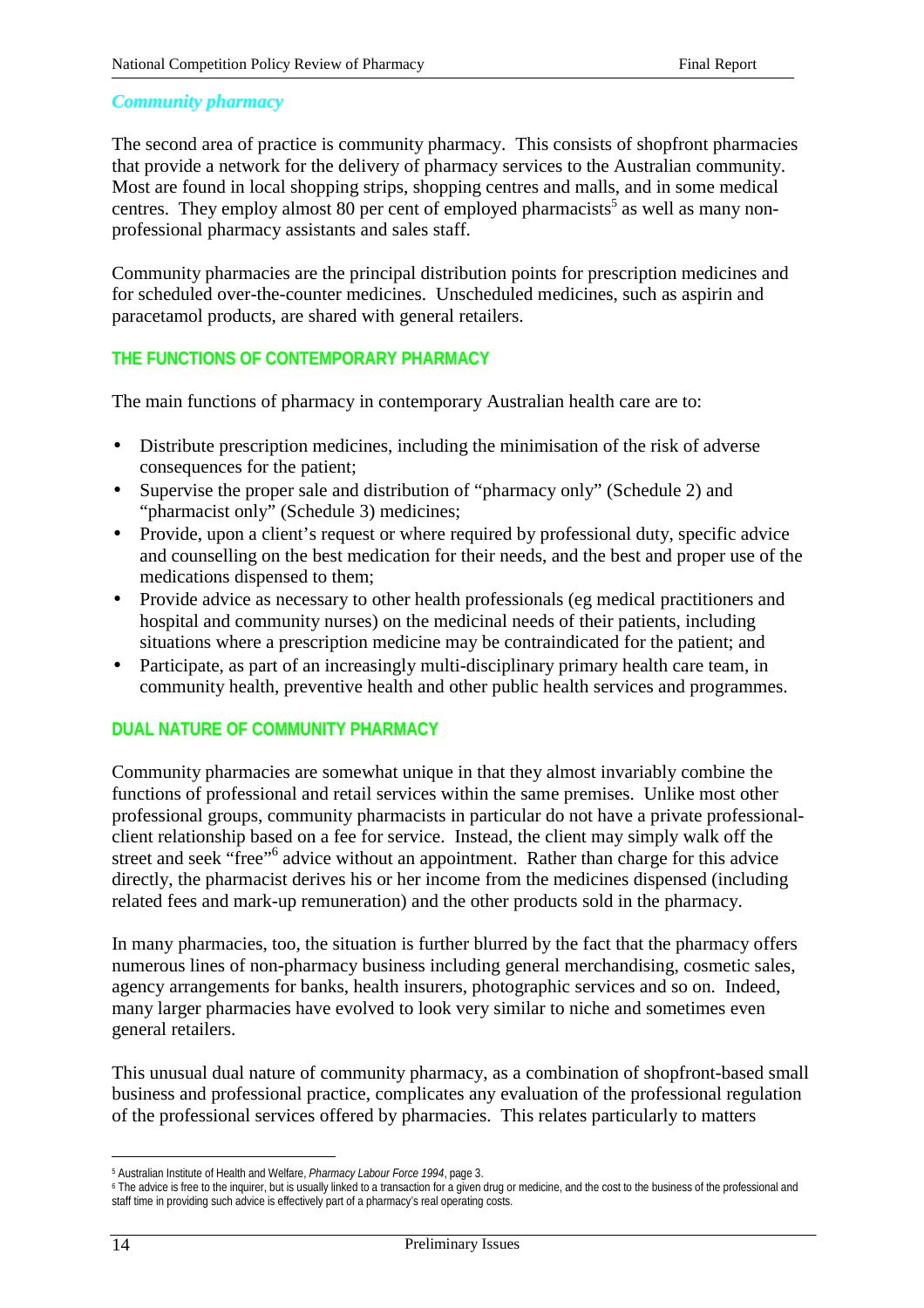concerning who owns community pharmacies and where these can be located for PBS-related purposes. Certainly, most small businesses are not regulated to the extent that community pharmacies and the pharmacists who operate them are regulated.

# **OTHER ENVIRONMENTAL FACTORS SHAPING PHARMACY PRACTICE IN AUSTRALIA**

Like other health care professions, pharmacy in Australia is practised in a highly regulated environment. State, Territory and Commonwealth legislation controls or influences virtually every aspect of pharmacy, including who is able to provide pharmacy services, who can profit from them, where they can be provided and, for the vast majority of prescription medicines, the cost at which they can be sold to consumers.

The Terms of Reference for the Review set three specific areas of inquiry – ownership of pharmacies, location of pharmacies and registration of pharmacists. However, these have to be seen in the broader context of the regulatory, professional and commercial environments in which they operate, and with which they are interdependent. Relevant factors include:

- State and Territory drugs and poisons legislation;
- The Commonwealth's Pharmaceutical Benefits Scheme;
- The Australian Community Pharmacy Agreement; and
- The high level of interdependence between retail pharmacies and pharmaceutical wholesalers.

#### *Drugs and poisons legislation*

Australia has obligations under international conventions to protect the public from the uncontrolled availability of potentially dangerous drugs and poisons.

The added complexity and costs associated with these provisions, particularly in relation to accountability, handling, storage and transport, have a significant effect on the practice of pharmacy. These special requirements need to be taken into account when assessing and considering changes in the pharmacy industry. This is especially the case given that pharmacists are one of the key classes of persons whose have responsibility for the safe custody and distribution of toxic chemicals and substances, including pharmaceuticals and other medicines.

Drugs and poisons legislation also provides for the scheduling of drugs, medicines and other dangerous substances to regulate whom may store, handle and sell these items. Schedules 2 and 3 provide that listed over-the-counter medicines must be sold only by a pharmacy (Schedule 2) or personally by a pharmacist (Schedule 3). Schedule 4 relates to prescription medicines, usually dispensed by pharmacists, and Schedule 8 to highly potent drugs such as drugs of addiction.

These scheduling requirements, and safety and handling restrictions imposed on pharmacists by drugs and poisons legislation, have a bearing on who may own a pharmacy and be accountable for its professional services. Drugs and poisons legislation also relates to registration requirements for pharmacists. If Schedule 2 medicine items were delisted, for instance, this would have some effect on the competitive profile of pharmacy businesses as formerly scheduled items would be sold in competition with general retailers.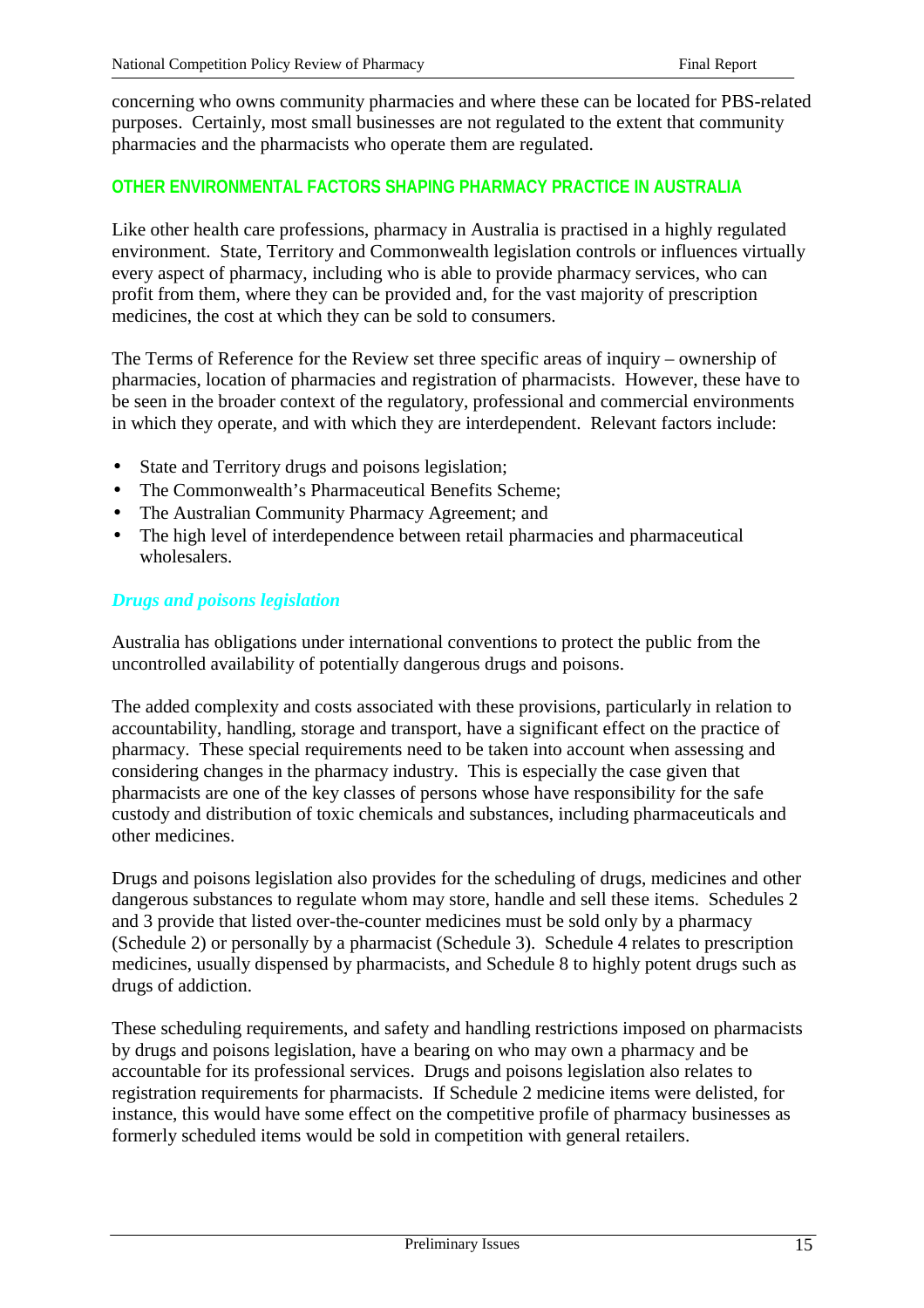Relevant drugs and poisons provisions will be taken into consideration, particularly in relation to the registration of pharmacists and of pharmacy businesses and premises. For example, in some jurisdictions both *Pharmacy* and *Poisons Acts* require pharmacy premises and individuals to be registered for compliance and enforcement purposes. Such overlaps are relevant to the inquiries of this Review.

Drugs and Poisons legislation is, however, being examined by a separate National Competition Policy review, due to report to the Council of Australian Governments in mid 2000. As this other Review is dealing with the advertising of drugs and poisons, this Report will not deal with the related matter of regulating of pharmacy and pharmacist advertising.

#### *Pharmaceutical Benefits Scheme (PBS)*

The PBS is a Commonwealth Government programme. Its objective is to provide timely, reliable and affordable access for the Australian community to necessary and cost effective medicines<sup>7</sup>. A variety of mechanisms are in place to administer the PBS, including the approval of new medicines for PBS listing and setting of their costs. Access to medicines under the PBS mostly is provided through the community pharmacy network<sup>8</sup>.

The PBS is connected with the sale of 95 per cent of all medicines prescribed in Australia. Like Medicare, it is a demand-driven programme whose cost to the community each year depends on the volume of pharmaceuticals dispensed, their listed prices, and the fees paid to pharmacists for their dispensing services. In 1997-98, the PBS involved total government outlays of \$2,541 million, with a further \$571 million in patient contributions (co-payments). Of the \$3,112 million total cost of the PBS in 1997-98, \$773 million was spent on dispensing remuneration to pharmacists<sup>9</sup>. The remainder of the outlay represented reimbursement for the retail and wholesale costs of the listed medicines supplied.

Overall, PBS sales and dispensing fees comprise about two-thirds of most pharmacies' turnovers. In some areas where there are high concentrations of low-income consumers, beneficiaries and retirees, industry evidence suggests that the proportion of PBS revenue for a pharmacy can be 80 per cent or even higher<sup>10</sup>.

Through the scale of its PBS subsidies, the Commonwealth effectively purchases such a volume of medicines by way of PBS outlays that it has a near monopsony on prescription drugs. That purchasing power brings it considerable leverage at all points of the pharmaceutical supply chain. It negotiates prices with pharmaceutical manufacturers, factors pharmaceutical wholesalers into remuneration calculations, and pays dispensing remuneration per item dispensed to pharmacists at the point of retail.

It is this leverage, coupled with its ability to approve which pharmacies can supply PBS items and where they can be established, that gives the Commonwealth profound influence in the community pharmacy market. PBS considerations also overlap the pharmacy regulatory responsibilities of the States and Territories, and the PBS is a factor that those jurisdictions cannot ignore in examining the relevance and efficacy of their own legislative regulation of pharmacies and pharmacists.

 $\overline{a}$ 

<sup>&</sup>lt;sup>7</sup> Commonwealth submission to the Review, para 2.18.

<sup>8</sup> A fuller background on the PBS's operation is at Appendix 3 of this Report.

<sup>9</sup> Commonwealth submission to the Review, paras 2.26 – 2.27.

<sup>10</sup> These observations emerged from the Review team's private discussions with individual pharmacist proprietors operating pharmacies in such areas, and with pharmacy brokers.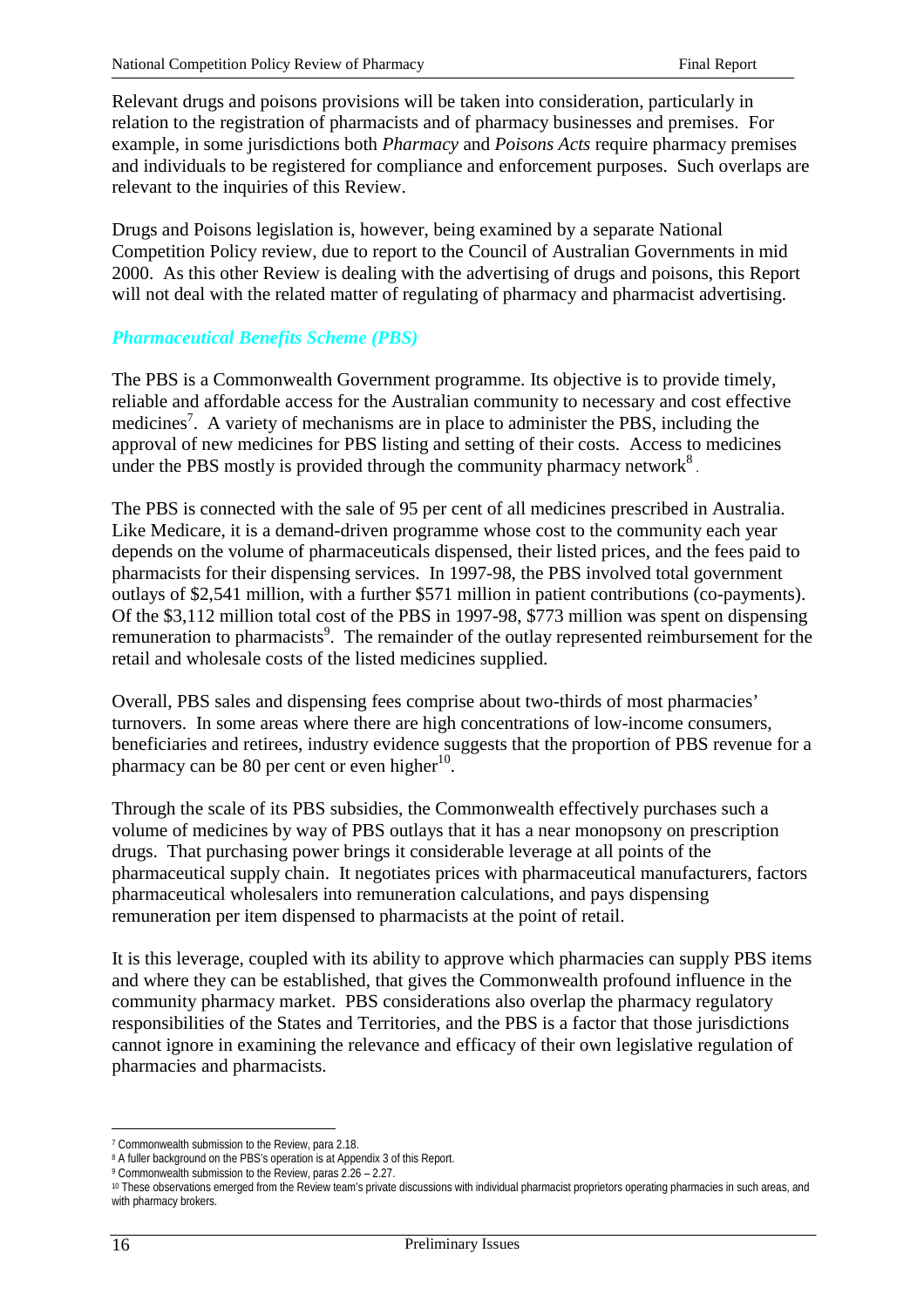#### *The Australian Community Pharmacy Agreement*

The Agreement is a contract between the Commonwealth and the Pharmacy Guild of Australia (the Pharmacy Guild) about the terms of pharmacists' remuneration for PBS dispensing activities, and the conditions applying to that remuneration. It sets out the methods for calculating the prices paid to pharmacists to dispense items listed under the Scheme, as well as conditions relating to the approval of new pharmacies and the relocation of existing pharmacies for PBS purposes.

Details of current PBS remuneration arrangements under the Agreement are outlined in Appendix 3. The Review notes that the parties to the Agreement are, at the time of writing, negotiating the terms of a new Agreement, expected to commence on 1 July 2000.

For the Commonwealth, a main objective of the Agreement is to provide access to essential medicines at a sustainable cost to the community. For the Pharmacy Guild, a necessary objective is to achieve the best possible remunerative and related outcomes – including higher goodwill and business sale values for its pharmacy proprietor members.

### *Relationship of the Agreement to the Terms of Reference*

The Terms of Reference for the Review do not include all parts of the Agreement. The PBS and the Agreement are factors that are, however, highly relevant for pharmacy ownership and location questions, because of a range of factors including that:

- The fixed remuneration fees and prices for PBS items effectively discourages price competition on PBS-related dispensing;
- The pharmacy location restrictions arising from the Agreement severely constrict the market's power to distribute pharmacies according to consumer demand;
- The dispensing privileges of the PBS are almost entirely exclusive to community pharmacies, and this is reinforced by PBS arrangements;
- Without PBS dispensing rights a pharmacy business is almost unsustainable;
- PBS remuneration per dispensed item is crucial to most pharmacies' operating margins; and
- The exclusive and demand-driven PBS market makes pharmacies attractive as a new growth opportunity for non-pharmacist retailers such as supermarkets and department stores<sup>11</sup>, as well as making them highly desirable assets for currently eligible pharmacy proprietors.

#### *Relationship between pharmaceutical wholesalers, distributors and retail pharmacy*

Over many decades an interdependent relationship has evolved between wholesalers and retailers in the pharmacy industry. The pharmaceutical wholesale sector is concentrated: most wholesaler activity takes place under the umbrellas of just three main wholesale distribution companies, F H Faulding and Co, Australian Pharmaceutical Industries and Sigma.

Pharmacies across Australia are very well serviced in terms of the delivery of medicines, with virtually every pharmacy in Australia receiving at least one delivery per day from one or more of three major pharmaceutical wholesalers. This wholesale delivery system ensures that consumers have prompt access to essential medicines.

 $\overline{a}$ 11 This point was made in the Review's consultations with several non-pharmacy retailers with an interest in pharmacy ventures.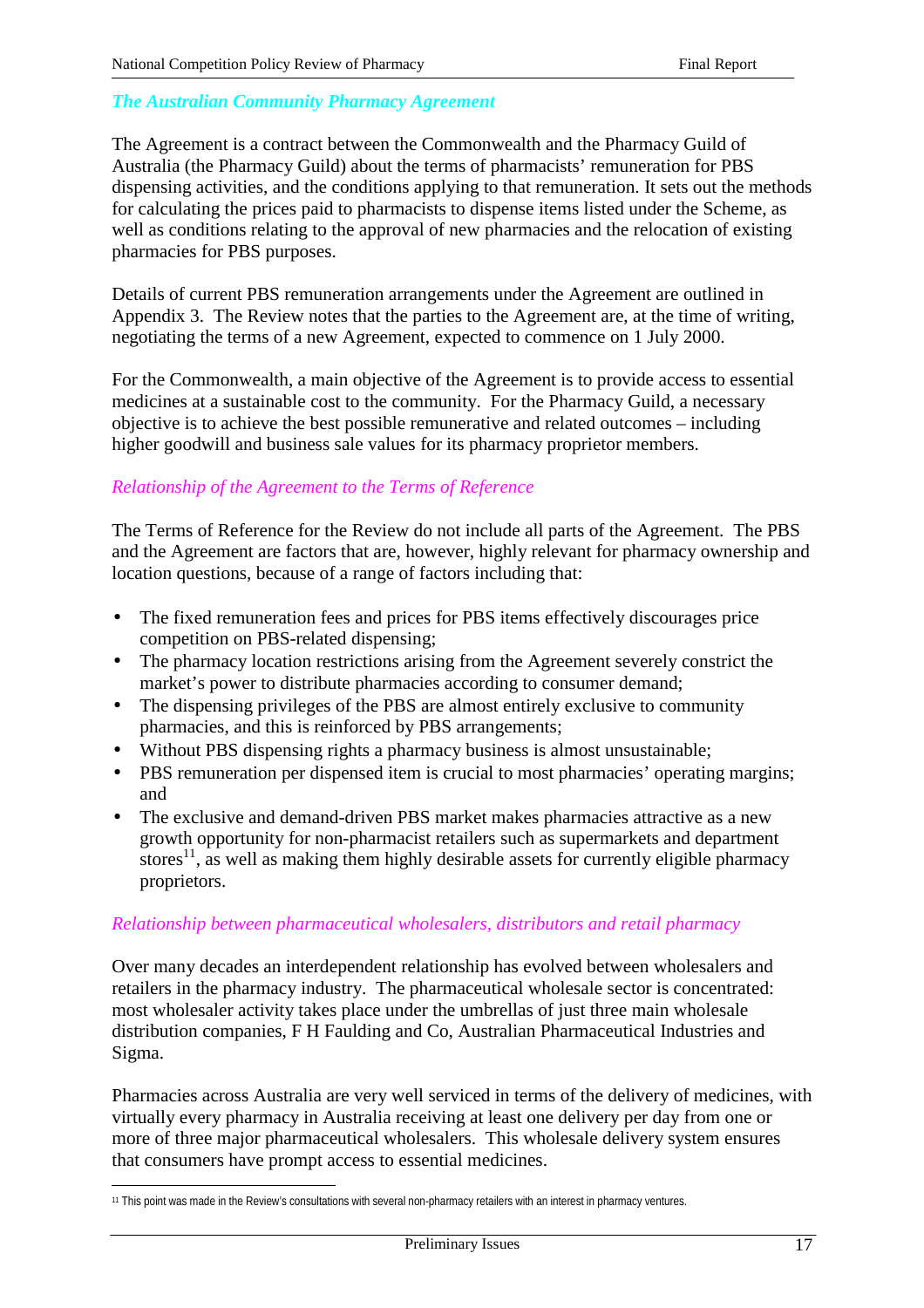Indeed, a cost component for wholesalers is factored into the subsidy arrangements for listed medicines in the  $PBS^{12}$ .

The major wholesalers depend heavily on a diffuse community pharmacy network placing constant orders, and work hard to protect their considerable investment and exposed risk by nurturing strong relationships with individual pharmacy businesses and individual pharmacists. Activities in which wholesalers interact very closely with community pharmacy include:

- Sponsoring and managing "banner groups" of pharmacies such as *ChemMart*, *Chem World* and *Amcal*. Although they have the outward appearance of franchise operations the groups provide their services, signage and support arrangements to pharmacists for a fixed fee, thereby allowing participating pharmacies to remain "independent" and not tied formally to the wholesaler;
- Developing positive arrangements with young and growing pharmacy businesses by standing as guarantors for pharmacy business improvement and start-up loans<sup>13</sup>;
- Promotional activities, such as sponsoring professional and business training and continuing education for pharmacists and their staff, either directly or through professional bodies such as the Pharmaceutical Society of Australia.

While not required to consider the regulation of the pharmaceutical wholesaling sector, the Review needs to take into account the web of relationships between the pharmacy wholesale and retail sectors in assessing aspects of the net public benefit of existing regulation.

# *SCOPE AND APPROACH OF THE REVIEW*

The Competition Principles Agreement provides that:

*The Guiding Principle of the Agreement is that legislation (including Acts, enactments, ordinances or regulations) should not restrict competition unless it can be demonstrated that:*

- *(a) the benefits of the restriction to the community as a whole outweigh the costs; and*
- *(b)* the objectives of the legislation can only be achieved by restricting competition<sup>14</sup>.

The Review therefore needs to ask:

- What are the objectives of the legislation;
- What are the restrictions on competition that the relevant legislation imposes;
- What are the objectives of those restrictions;
- What are their costs and benefits to the community as a whole;
- What are the alternatives to those restrictions that are capable of achieving similar outcomes; and
- Whether the benefits to the community outweigh the costs of the restrictions.

# **APPROACH OF THE REVIEW TO ITS TERMS OF REFERENCE**

In examining relevant legislative restrictions on competition referred to it, and their costs and benefits to the community as a whole, there needs to be a preliminary judgment about

 $\overline{a}$ 12 For more details, please see Appendix 3.

<sup>13</sup> A pharmacy broker indicated to the Review that this guarantee arrangement makes pharmacy business proposals very attractive to banks as lenders.

<sup>14</sup> *Competition Principles Agreement 1995*, Clause 5(1).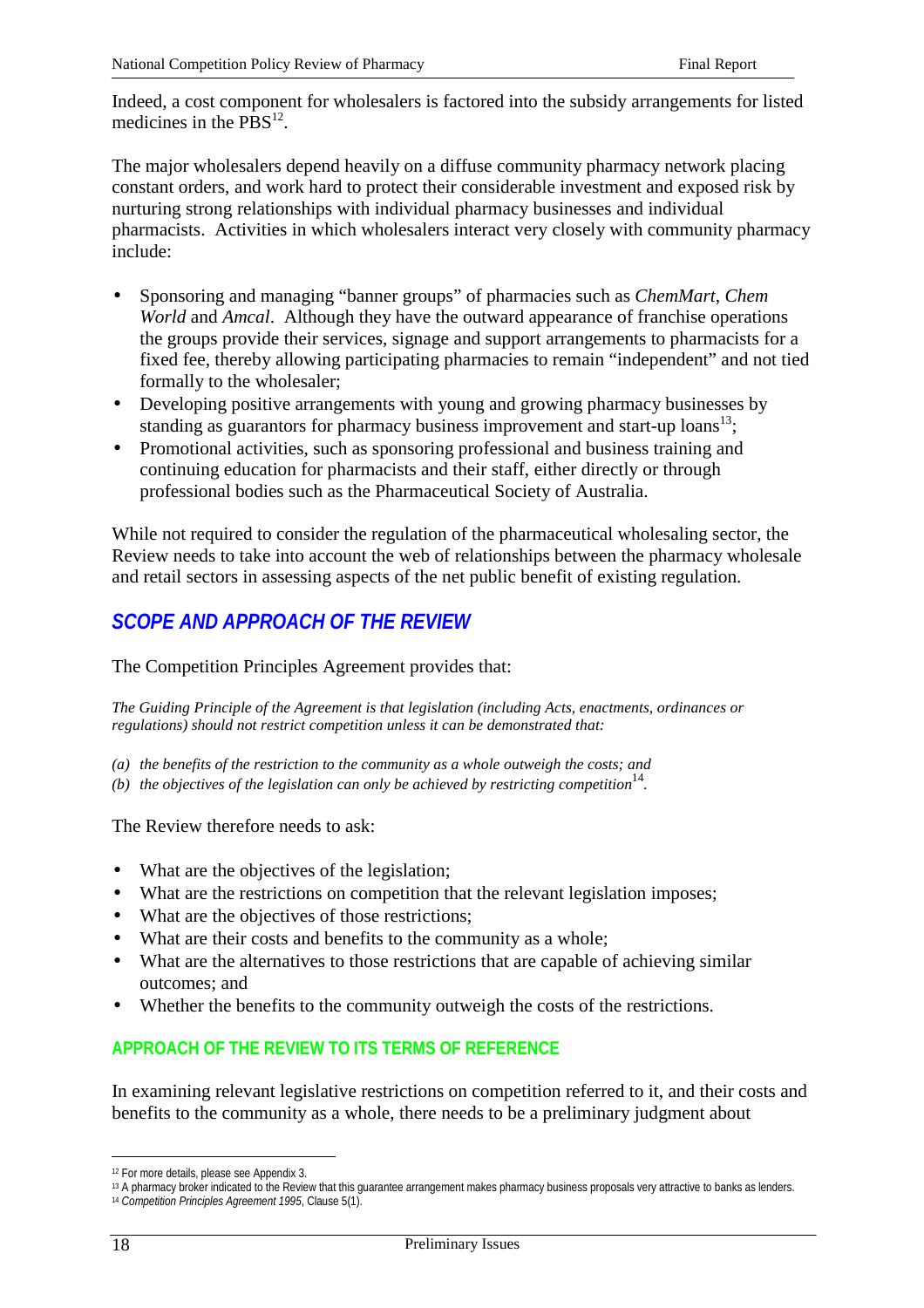whether regulation is necessary in the first place in each of the areas being examined. If regulation is thought necessary, it then becomes a matter of assessing what should be the scope of any such regulation in the pharmacy profession and community pharmacy industry.

In respect of these questions, the Review believes that if pharmacy regulation is to be considered necessary and justifiable, it needs to be most effective way of:

- Protecting the safety of the Australian public by ensuring that pharmacy services are provided in a competent and accountable manner; and
- Ensuring that all Australians have reasonable equality of access to competent and efficient pharmacy services.

The Review sees its task as identifying and recommending the retaining of those regulations that may be justified as being of net public benefit against these tests, and the removing of regulations that are not.

This Report therefore is looking at the content and interpretation of each referred Act, regulation, or statutory instrument that appears to restrict the commercial and competitive ability of community pharmacies to operate as commercial businesses, or professionals to practise freely, and to assess whether the nature and extent of these restrictions is of net public benefit.

# *Limits of justifiable regulation*

In its findings and conclusions about the justifiability of legislation in a given area of interest, the Review sees its role as setting out the boundaries of acceptable legislative restrictions on competition. It is seeking to draw a line beyond which regulation should be withdrawn as not being justifiable restrictions on competition.

Where a jurisdiction's regulation does not extend as far as the Review's recommended line. that jurisdiction should not be compelled to extend that regulation. If a jurisdiction's regulations go beyond that line, however, any excessive regulation should be wound back.

# *Consideration of market failure*

In competition theory, market failure can arise where the operation of a free and competitive market does not produce a socially desirable outcome.

As stated in the *Guidelines for the Review of Professional Regulation* prepared for the Victorian Government, legislative reviews for National Competition Policy purposes need to identify legitimate reasons for legislative intervention by governments<sup>15</sup>. As part of such assessments, these *Guidelines* suggest that these can be mapped to assess their correspondence to various forms of market failure, with closer reference to those that especially might apply to professional services<sup>16</sup>.

Market failure arguably may be found in the presence of one or more of the following factors:

**Public goods:** Situations where particular goods would not be provided at all if left to the actual market;

 $\overline{a}$ 15 Department of Premier and Cabinet, Victoria, *Guidelines for the Review of Professional Regulation*, 1999, pages 4-5. 16 Ibid.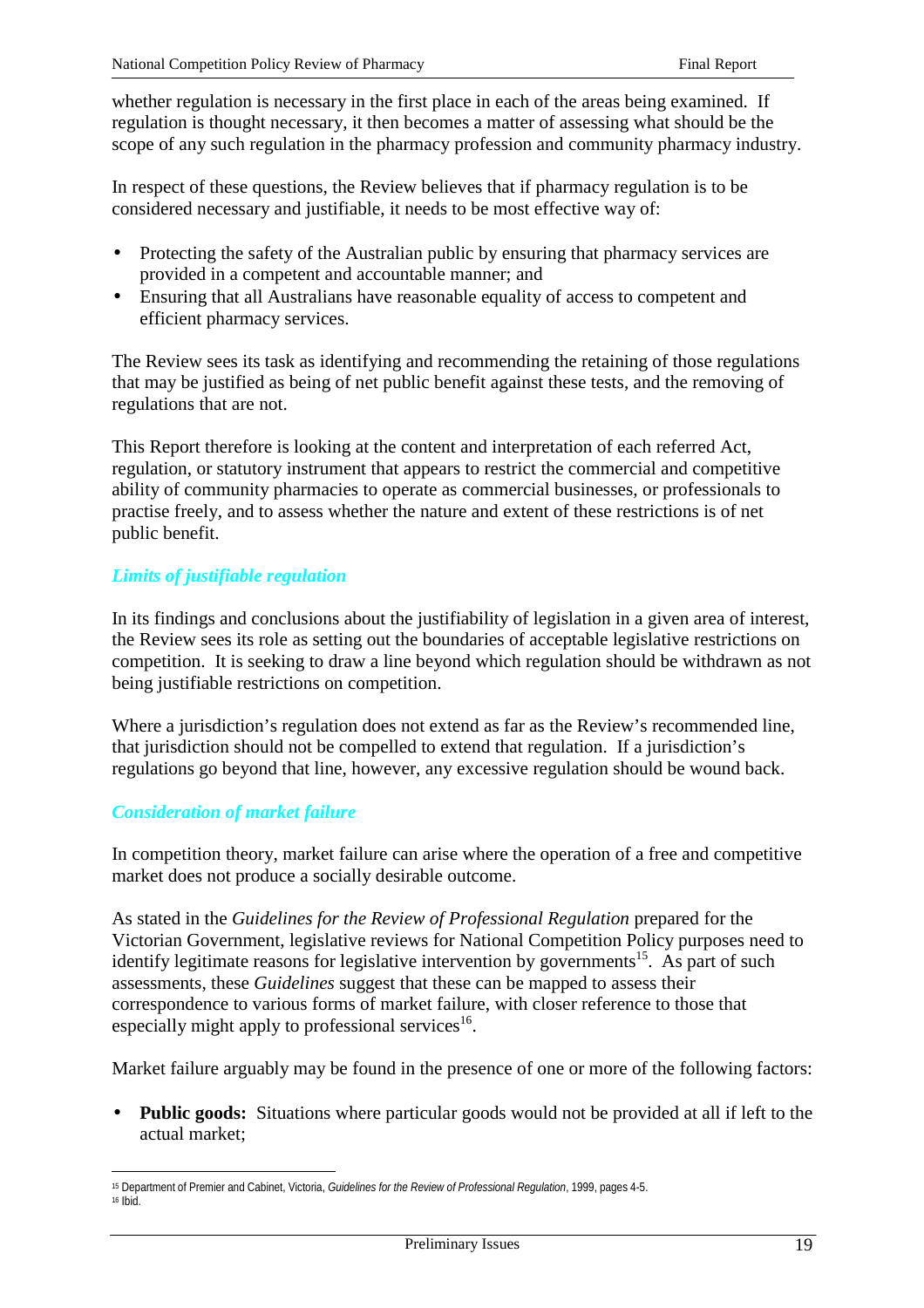- **Externalities:** An activity or transaction confers benefits or imposes costs on people or entities other than those involved directly in a given market activity;
- **Natural monopolies:** A situation where it is open for a firm or entity to exploit unfairly its position in the market; and
- **Information asymmetries:** The seller of a good or service has more knowledge about that product than the buyer, and that therefore the buyer is dependent on the seller's superior expertise to benefit from the transaction.

Some parties making submissions to the Review, especially the Pharmacy Guild of Australia (the Pharmacy Guild) and the Pharmaceutical Society of Australia (the Pharmaceutical Society), stressed very strongly that in the area of professional pharmacy, market failures should be taken into consideration in assessing the public benefit of relevant legislative regulation. Indeed, it is important to do so in the interests of a comprehensive analysis.

Of these four cases of possible market failure, the Review believes that only one definitely applies to pharmacy: information asymmetry. It also believes, however, that to a limited extent an externality case may apply in some circumstances.

# *Information asymmetry and the Terms of Reference*

Drugs and medicines are highly complex chemical substances. They interact with the biochemistry of the human body, and indeed with each other if taken simultaneously by a patient. If administered incorrectly, or administered in spite of being contraindicated, a prescribed or over-the-counter medicine can cause great physical harm to a person.

Very few lay people, even those who have developed consumer sophistication due to their health care needs, can do anything but rely on the expertise of medical practitioners as prescribers of medicines, and pharmacists as their dispensers, to ensure that their care needs are met adequately and safely. This is a genuine asymmetry of information.

The Review believes that the market failure argument of information asymmetry applies most directly to the regulation of who may practise pharmacy (ie pharmacist registration) and how pharmacy is practised by pharmacists and staff under their direction.

Regulation in these areas is intended to protect the public from unsafe and incompetent practice, and to assure the community that the pharmacy professionals they rely on are competent and proficient. Given that very few members of the public have expert knowledge of biochemistry, pharmaceuticals and pharmacology, pharmacist registration in particular is a shorthand way for consumers to identify that the professionals who serve them are qualified to do their jobs, and that they satisfy accepted professional standards of competence and ability.

Market failure based on information asymmetry may also be relevant, however, to the consideration of pharmacy ownership.

The core of the case for the profession's case for pharmacist ownership of community pharmacies is that a pharmacy is essentially a professional practice in the guise of a small shopfront business. Given this mixture of characteristics, it is argued, a pharmacy needs to be controlled by a registered professional to assure the public of the safety and quality of pharmacy services that their businesses provide. Some would argue that pharmacist ownership is integral to providing safe and competent pharmacy services; others would not.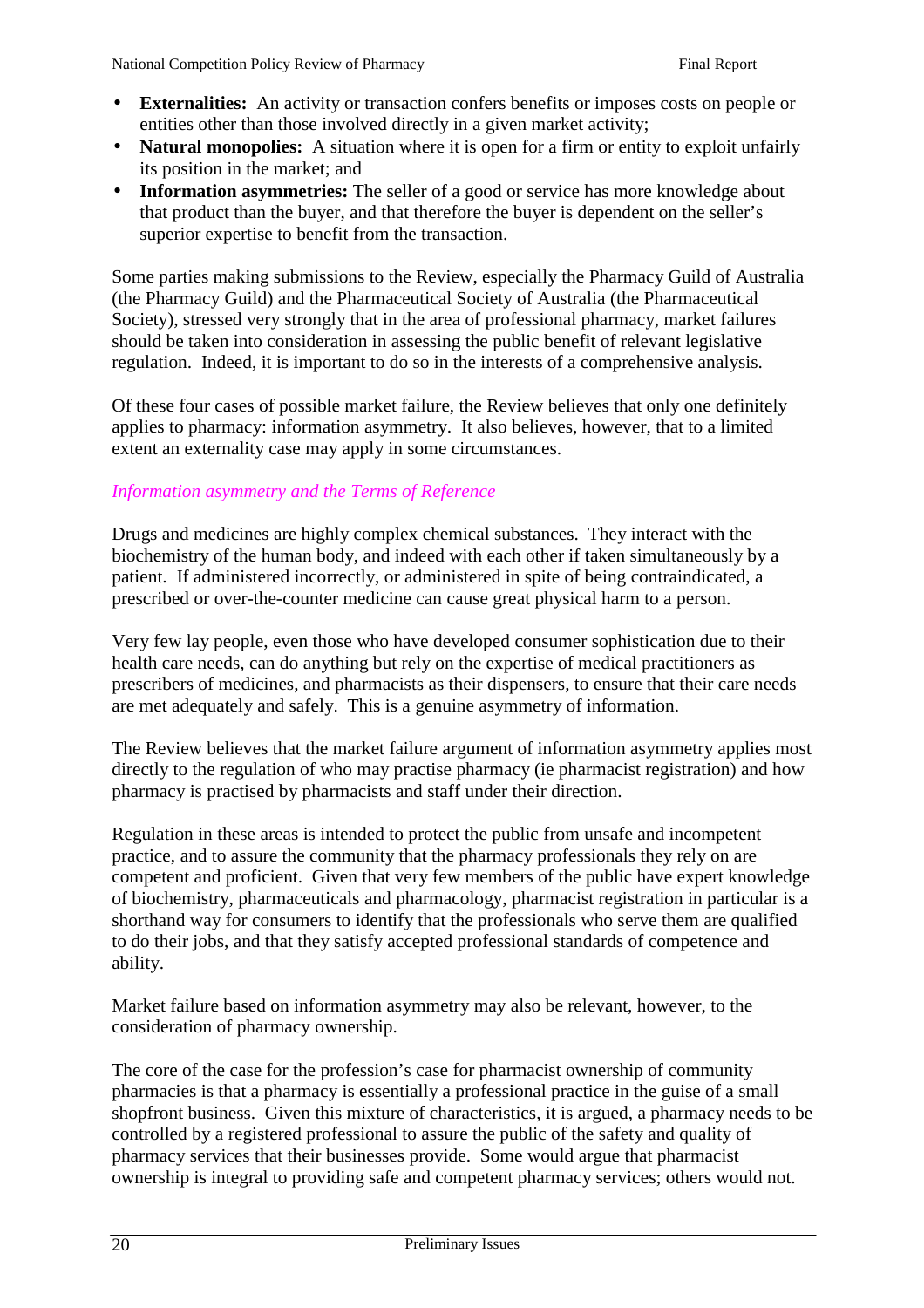Consequently, this suggested application of the information asymmetry case to ownership regulation needs to be taken into account in assessing the net public benefit of related regulation.

### *Externalities and the Terms of Reference*

The externality case may also apply to an extent in the pharmacy profession and industry.

As a community, we rely on our health care professionals to reassure the community about the quality of their care, and depend on competent professional practice to minimise the overall cost to the taxpayer of providing that care. To the extent that pharmacists' activities are subsidised by the public purse, or make savings for the taxpayer by reducing or removing the need for a publicly-funded intervention (say by selling a cold or flu medicine to a customer who obtains temporary relief without needing a Medicare-funded visit to a doctor), an externality outcome may be said to have occurred.

As the Pharmacy Guild and Pharmaceutical Society pointed out in their submission to the Review, there may be social costs and benefits of pharmacy regulation that exist separately to the private benefits to the patient and consumer. These may include costs to the community's health and safety, which may be felt through by the wider community through contagious disease or the abuse or misuse of medicines. Such costs could be measured both in terms of health care outlays and in the overall quality of the community's health  $17$ .

It could also be argued, as it was implicitly in the Commonwealth's submission $18$ , that there are significant public policy considerations that cannot adequately be addressed if the pharmacy market is left entirely to its own devices.

An example of such considerations is the public policy desirability of ensuring reasonable access to safe and competent pharmacy services in rural and remote localities that may be commercially less viable or attractive as propositions for pharmacy proprietors.

#### **DEFINITIONS**

 $\overline{a}$ 

As part of its inquiries, the Review identified several crucial terms that need definition for its analysis of relevant pharmacy legislation and regulation.

#### *Pharmacy services*

As *Pharmacy Acts'* definitions of pharmacy business, practice and services are varied or absent, the Review has adopted for this Report a working definition of "pharmacy services":

*Pharmacy services mean those services to the public carried out exclusively or largely in the provinces of qualified and registered pharmacists. These services include:*

- *(a) The preparation, compounding and dispensing of prescription drugs and medicines;*
- *(b) The safe and secure storage, sale or distribution of drugs and medicines which may be scheduled as being pharmacy only, pharmacist only or otherwise restricted to sale or distribution by persons including pharmacists;*
- *(c) The providing by a person of advice, counselling and consumer medicines information, and of medication management services to the public, governments, community agencies, hospitals and clinics,*

<sup>17</sup> Pharmacy Guild and Pharmaceutical Society submission to the Review, Volume 1, pages 25-26.

<sup>18</sup> Commonwealth Government submission to the Review, passim, particularly in relation to pharmacy ownership and location.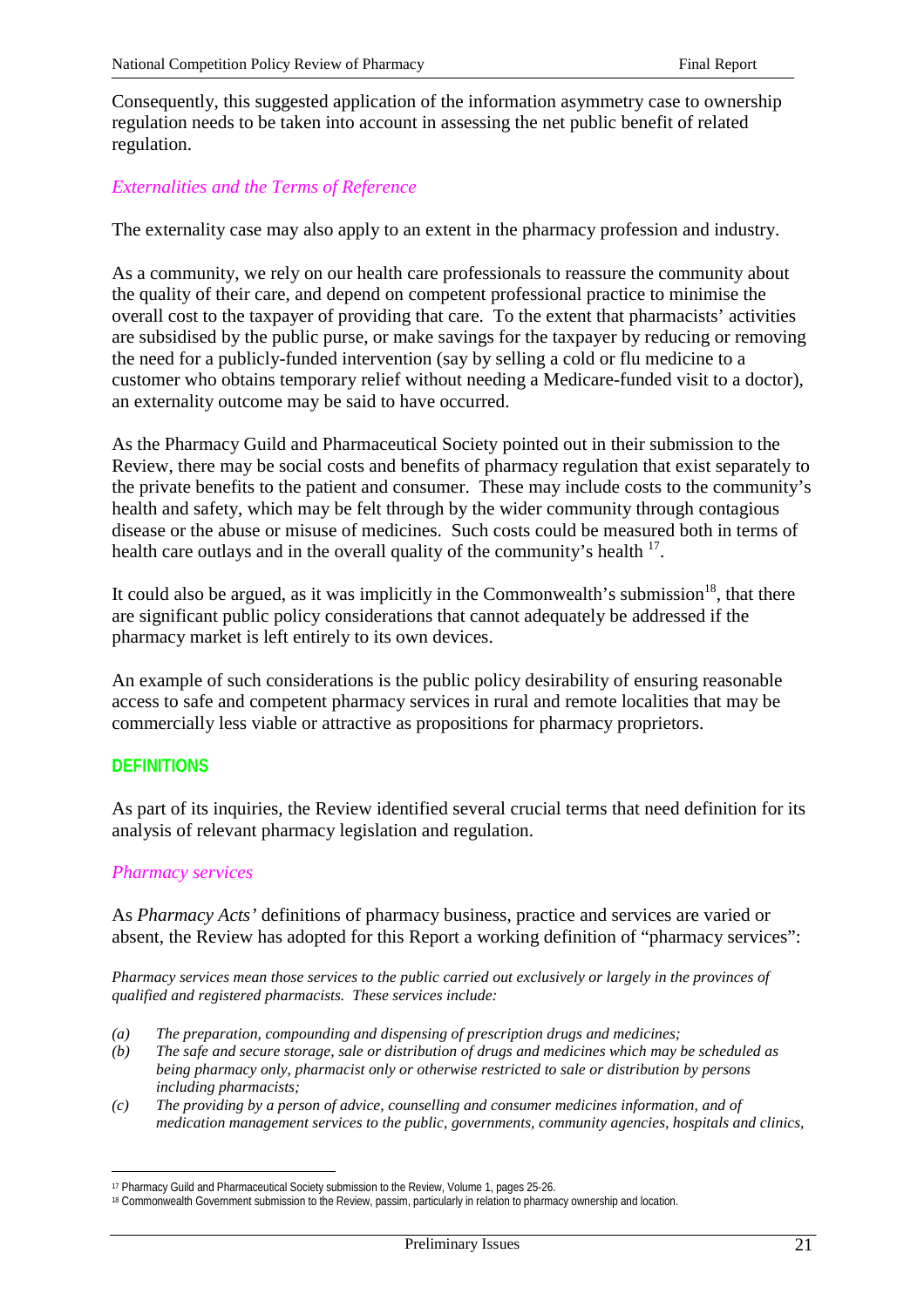*aged care facilities and to other health care professionals on the basis of that person holding himself or herself out as a qualified and registered pharmacist; and,*

*(d) Matters relating to the permissible handling, preparation, storage, sales and advisory services able to be carried out by non-pharmacist staff under the direction and supervision of a qualified and registered pharmacist.*

This definition is broad and indicative. It is intended as a working guide to analysis, rather than presenting a paradigm for best or good professional practice. It does not presuppose or build upon any one assumed practice model. Making effective judgments about good practice is a matter for the pharmacy profession, and for the professional men and women who comprise it.

### *Other definitions*

There are three particular terms, crucial to the Review's task, which are either not defined in current pharmacy legislation or are subject to imprecise usage and interpretation. These relate to the terms "pharmacist ownership (or alternately proprietorship)", "proprietary interest" and "pecuniary interest".

For the purposes of this Report:

*Pharmacist ownership* means that a registered pharmacist has or registered pharmacists have the effective and undisputed proprietary control of an entity operating a community pharmacy, whether that entity be a sole tradership, partnership or body corporate.

*Proprietary interest* means a natural person's or body corporate's ownership of, or a partnership, shareholding or directorship held in, an entity operating a community pharmacy.

*Pecuniary interest* includes a proprietary interest, but also includes lawful commercial associations with the operator of a community pharmacy that may confer a pecuniary benefit or consideration on a natural person or body corporate.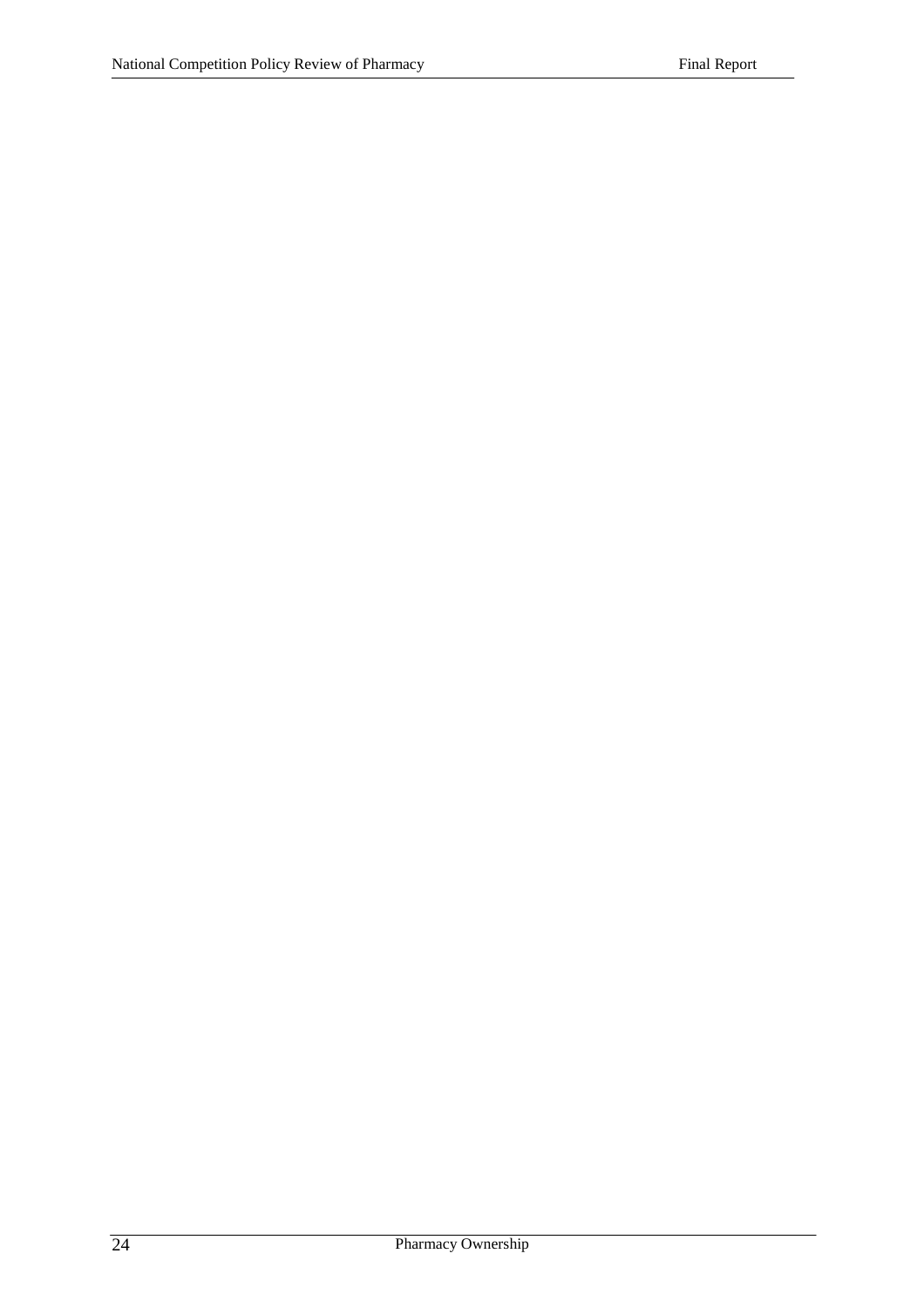# **CHAPTER 2: PHARMACY OWNERSHIP**

# *NATURE OF THE RESTRICTIONS*

# **INTRODUCTION**

State and Territory legislation contains a number of specific inter-related restrictions on the conduct and operation of pharmacies as businesses. These include:

- Restrictions on who can own pharmacies;
- Restrictions on the numbers of pharmacies in which a registered pharmacist may have an proprietary interest;
- Restrictions on the ownership structures of pharmacy businesses; and
- Pecuniary interest measures to prevent persons and corporations other than registered pharmacists having a pecuniary or proprietary interest in a pharmacy business.

These measures are part of a broad collective restriction that can be labelled "pharmacy ownership", even though "ownership" as a concept is not defined in any *Pharmacy Act*. Their effects on pharmacy businesses tend to overlap and are difficult to assess in isolation as they operate collectively. They therefore need to be examined collectively.

### **PHARMACIST-ONLY OWNERSHIP OF PHARMACIES**

Under State and Territory *Pharmacy Acts*, the ownership of pharmacies is confined to registered pharmacists, with certain limited exceptions. By implication rather than formal definition, all Acts with ownership restrictions appear to characterise "ownership" as, at minimum, the holding by a pharmacist or pharmacists of the effective and undisputed control of the decision-making of a pharmacy business.

Other than transitional arrangements for bankrupt businesses and deceased estates, the only statutory exceptions to this general rule in State Acts are for pharmacies owned and operated by friendly societies, and for the remaining handful of pharmacies owned by corporations or individuals who did so before present ownership restrictions came into force.

There is no express provision in the Territory Acts for pharmacist ownership of pharmacies. These Acts simply require that only a registered pharmacist can carry on the business of a pharmacist<sup>19</sup>. While the wording of the relevant provisions is ambiguous, and is the source of some dispute<sup>20</sup>, their *Pharmacy Acts* appear definitely to provide only that a pharmacy must be supervised and managed by a registered pharmacist.

In some jurisdictions, new friendly society pharmacies are also prohibited, or are made subject to special ministerial approval processes before they can be established. In practice, these restrictions make new friendly society pharmacies very unlikely in those States or **Territories** 

 $\overline{a}$ <sup>19</sup> *Pharmacy Act 1931* (ACT), section 45; *Pharmacy Act 1996* (NT), section 32.

<sup>20</sup> The Pharmacy Board of the Northern Territory submitted a legal opinion to the Review that concluded that the relevant provisions of the Territory's *Pharmacy Act* imply pharmacist ownership of pharmacy businesses. Nevertheless, the relevant provisions can be read simply as requiring a registered pharmacist to direct the affairs of the business, which could be done by a pharmacist in charge as well as by a pharmacist proprietor. See also the comments on the Australian Capital Territory and Northern Territory *Pharmacy Acts* in Part B of this Report.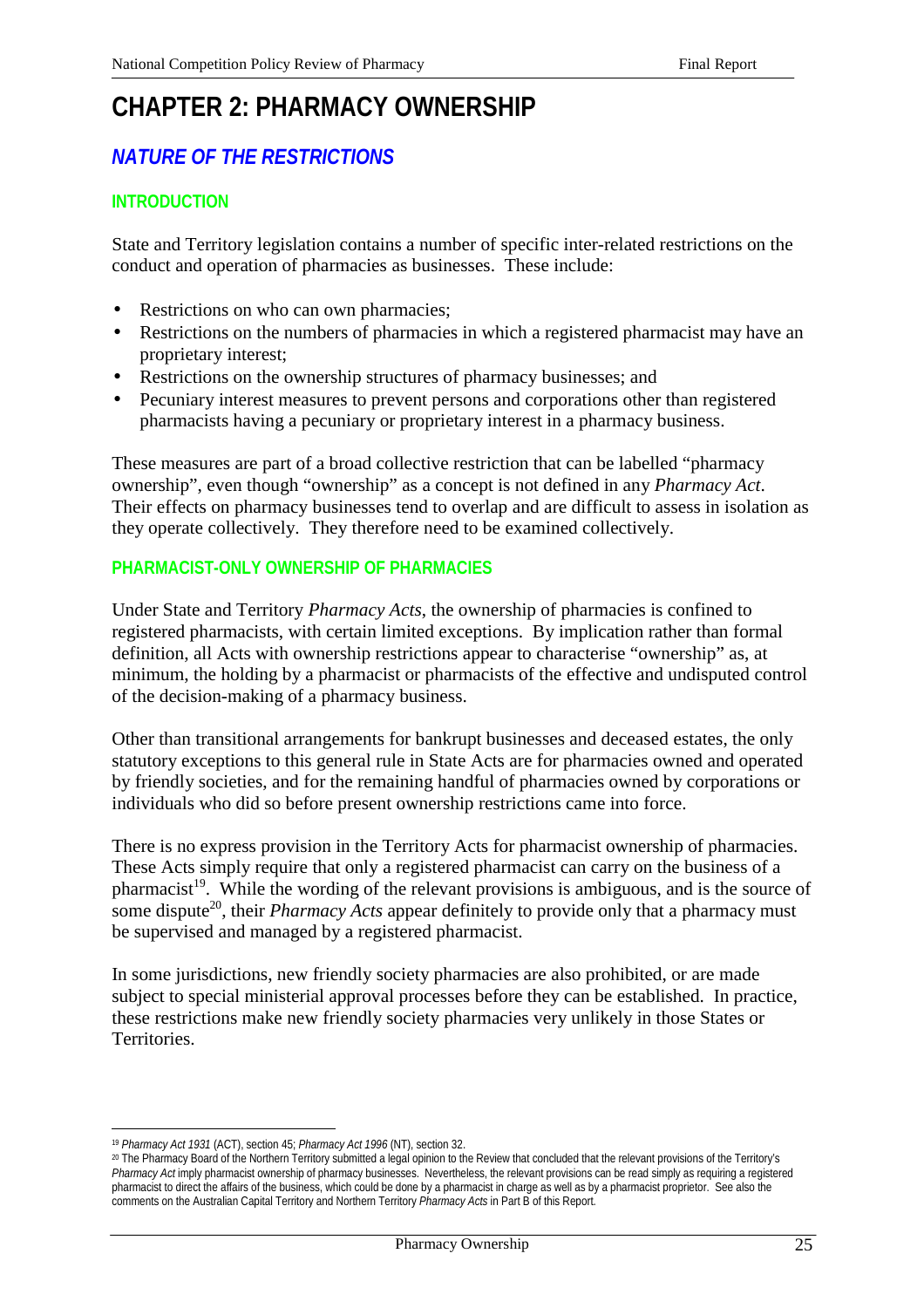The Western Australian *Pharmacy Act 1964* also requires that the proprietor be a resident of that State. Generally, however, a State's *Pharmacy Act* requires a proprietor pharmacist to be registered in the State if they own or have an interest in a pharmacy there.

Over 4,700 of the 4,950 pharmacies approved to provide medicines under the Pharmaceutical Benefits Scheme (PBS) are owned by pharmacists or by companies controlled by registered pharmacists. This represents about 95 per cent of community pharmacies.

# **OWNERSHIP STRUCTURES**

Consistent with the principle of pharmacy ownership by pharmacists, jurisdictions also impose limitations on the permissible permutations of persons and bodies corporate that can control a pharmacy business. These combinations are:

- Sole trading pharmacists;
- Partnerships of two or more pharmacists;
- Limited partnerships between a practising pharmacist or pharmacists and external sources of capital, provided that those persons are also pharmacists;
- Bodies corporate, in which all the shareholders and directors are pharmacists; and
- Bodies corporate, in which pharmacists hold the majority of shares, with the balance held as non-voting shares held by specified relatives of the pharmacist.

# **NUMBERS OF PHARMACIES OWNED BY A PROPRIETOR**

Each State has restrictions on the number of pharmacies that can be owned by an individual pharmacist proprietor. The Northern Territory and the Australian Capital Territory, which share commonly-worded provisions in this regard, do not regulate numbers of pharmacies in this way.

By State, the numerical restrictions on pharmacies in which pharmacists may have a proprietary interest $^{21}$  are:

- **Two:** Western Australia and Tasmania;
- **Three:** New South Wales and Victoria; and
- **Four:** Queensland and South Australia.

# **PECUNIARY INTEREST IN A PHARMACY BUSINESS**

Except for South Australia and the Northern Territory, all State and Territory *Pharmacy Acts* provide in some form that no-one apart from a registered pharmacist may have a direct or indirect pecuniary interest in a pharmacy. The Victorian *Pharmacists Act 1964* extends this to include a proprietary interest $^{\bar{2}2}$ .

These provisions generally are construed by regulatory authorities and the profession to provide that no non-pharmacist can hold a share in a pharmacy business, nor profit from the transactions of that business. Several Acts also provide that particular matters such as leases and rents, bills of sale, mortgages or securities on a pharmacy business must not carry specific conditions implying the control or interference of a pharmacy business's decision making. Conditions prohibited expressly by legislation include allowing the supply

 $\overline{a}$ 21 As defined in Chapter 1.

<sup>22</sup> *Pharmacists Act 1974* (Vic), section 21(1).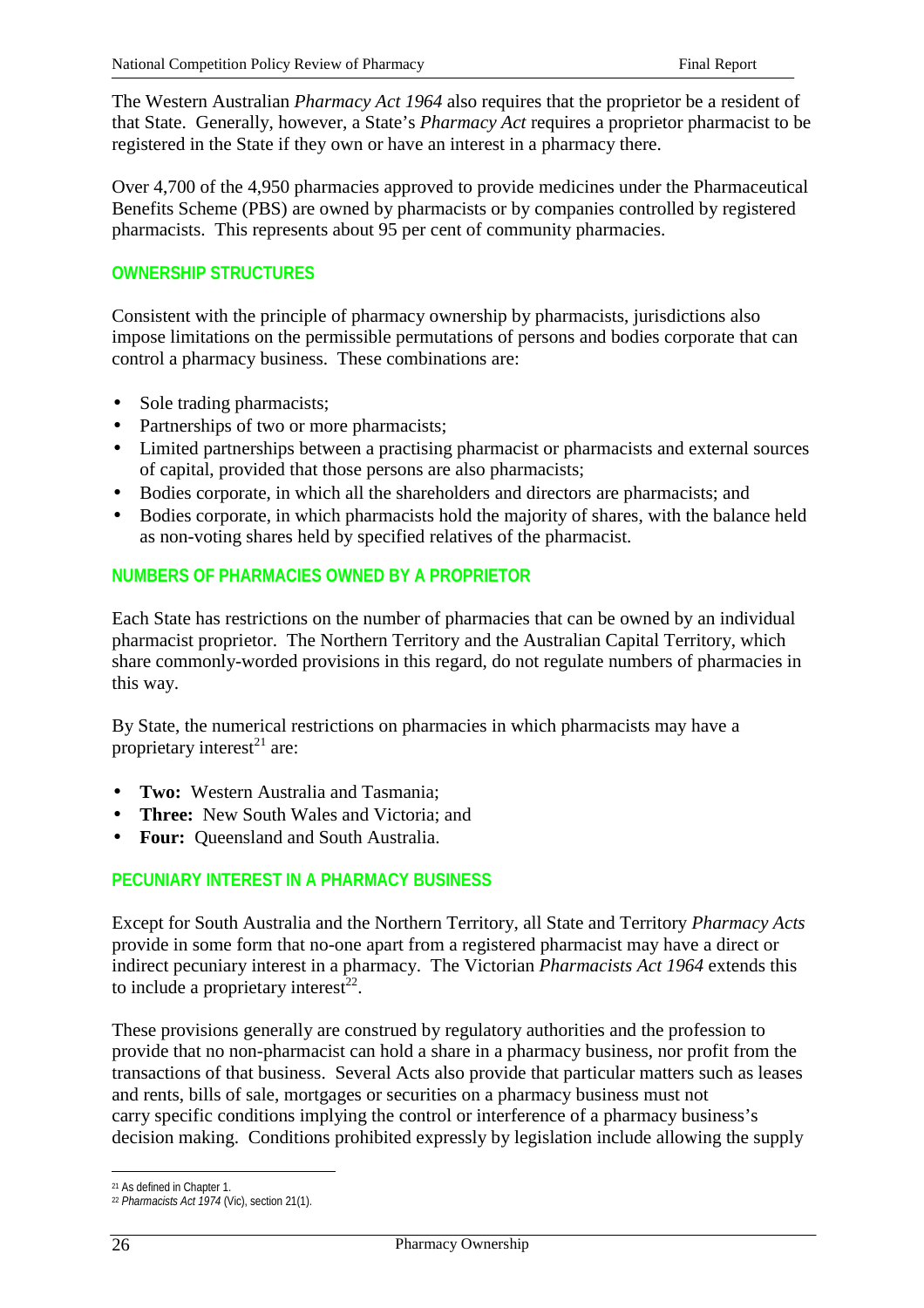of goods or services by specific parties, and giving other parties a say in the running of the business, a share of its profits or turnover, or rights of access to its accounts.

Generally, pecuniary interest is not defined in *Pharmacy Acts*, and therefore interpretation relies on relevant definitions in other legislation or in common law. In effect, regulatory authorities responsible for administering *Pharmacy Acts* have a considerable need and discretion to interpret what is a pecuniary interest in a pharmacy business, with the appropriate external review mechanism at hand to adjudicate in disputes arising from those interpretations.

# **REGISTRATION OF PHARMACY BUSINESSES AND PREMISES**

Most jurisdictions provide that pharmacy premises and, in some cases, pharmacy businesses must be registered with their regulatory authorities. Registration of businesses means furnishing details to authorities about matters relating to ownership structures, the persons involved in the business, and the address or addresses of pharmacy premises operated by the business.

The registration of premises relates to regulatory authority approvals of pharmacy sites, and of their fitting out as pharmacies, before they can operate lawfully. To gain approval to operate, a pharmacy needs to satisfy specifications on matters such as shop layout, equipment, and entrances and exits, as specified in Acts and regulations. To gain registration, pharmacies are usually inspected by agents of the regulatory authority.

# *OBJECTIVES OF THE RESTRICTIONS*

In most States and Territories the existing legislative restrictions on non-pharmacist ownership, pharmacy numbers and pecuniary interest go back many decades and even beyond. In some cases, their introduction was a policy response to the community pharmacy industry's lobbying against the entry into the Australian market of an overseas-based pharmacy chain.

Whatever the origins of the restrictions, their current objectives may include some or all of the following:

- Promoting the integrity of pharmacy as a professional activity as opposed to a commercial activity;
- Industry-wide awareness of professional pharmacy objectives as well as commercial objectives;
- Keeping pharmacy businesses small enough to facilitate the close personal supervision of their professional operation by the proprietor pharmacists;
- Protecting independent pharmacy businesses from perceived "unfair competition" and market dominance from large pharmacy-owning corporations and chains and, in some jurisdictions, friendly societies;
- Making the proprietor of a pharmacy business professionally and directly accountable to regulatory authorities, and through them the community, for the pharmacy services provided by his or her pharmacy or pharmacies; and
- Protecting the public safety and promoting competent professional practice by involving pharmacy proprietors, as professionals, in the supervision of professional services under their control.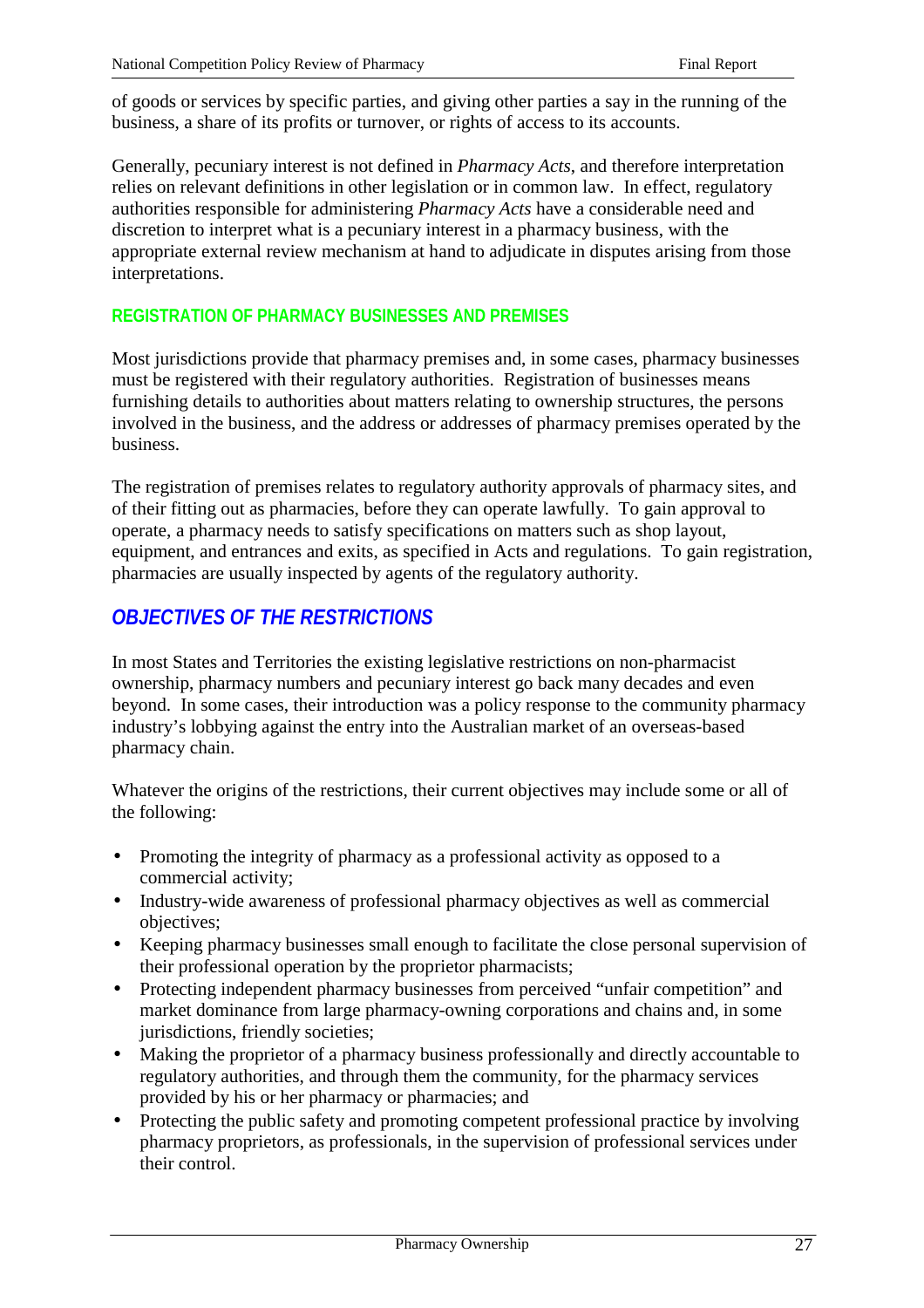# *EFFECTS OF THE RESTRICTIONS*

The primary effect of restricting ownership of pharmacies to registered pharmacists, and the related measures, is to exclude – with limited exceptions - all other persons and corporations from operating pharmacy businesses, or from extracting a pecuniary or proprietary benefit from them.

This restricts the commercial rewards of financially attractive business sector essentially to a single class of persons. The total turnover of the community pharmacy industry is about \$6,000 million a year<sup>23</sup>. Of this, about three-quarters is derived from the sale of prescription and of scheduled "pharmacist only" (Schedule 2) and "pharmacy only" (Schedule 3) overthe-counter medicines, such as aspirin, certain ointments and lotions, and cold and flu tablets<sup>24</sup>. In short, the sale of products with a retail value of around \$4,500 million a year is reserved for pharmacies, to the detriment of other retailers.

Related restrictions, particularly on the number of pharmacies in which a pharmacist may have a proprietary interest, and the types of permitted ownership structures for pharmacy businesses, also help to ensure that pharmacy businesses remaining mostly small enterprises. While this may be in keeping with the character of community pharmacy as a localised shopfront service, such limitations impose constraints on at least some businesses in ways that may frustrate them achieving their potential scale and scope.

Some would say that this is in keeping with the community pharmacy industry's image as a network of local small businesses providing convenient shopfront services to consumers. Others would say that this industry fragmentation frustrates movements towards genuine economies of scale and scope in pharmacy, that could then be passed on to consumers in terms of lower prices for pharmacy goods and services, including lower PBS outlays for taxpayers.

An indirect effect of pecuniary interest restrictions and the registration of pharmacies and pharmacy businesses is that regulatory authorities have a considerable indirect say in the management of pharmacy businesses. In some jurisdictions, the ambit of the authority is interpreted as ranging over all the activity in a pharmacy shop, including the sale of goods and services that otherwise have nothing to do with professional pharmacy services<sup>25</sup>.

The Review notes that the scheduling of medicines is being examined by the separate national Review of Drugs and Poisons Legislation, and that recommendations from that Review may affect the eventual extent of pharmacies' exclusive access to currently scheduled medicines, and their ability to advertise medicines and related services.

# *COSTS AND BENEFITS OF THE RESTRICTIONS*

The guiding principle of the National Competition Policy is that legislation should not restrict competition unless it can be demonstrated to be to the net benefit of the pubic. If it is to conclude that legislative restrictions relating to ownership should be removed, the Review must therefore analyse whether the benefits of the ownership restrictions to the community as a whole outweigh the costs.

 $\overline{a}$ 

<sup>&</sup>lt;sup>23</sup> Productivity Commission submission to the Review, page 8.

<sup>&</sup>lt;sup>24</sup> Review's consultations with the Pharmacy Guild and the Pharmaceutical Society, 7 September 1999.

<sup>25</sup> In the case of New South Wales, this broad interpretation was endorsed by the Supreme Court: see *Chappuis v Filo*, (1990) 19 NSWLR 490.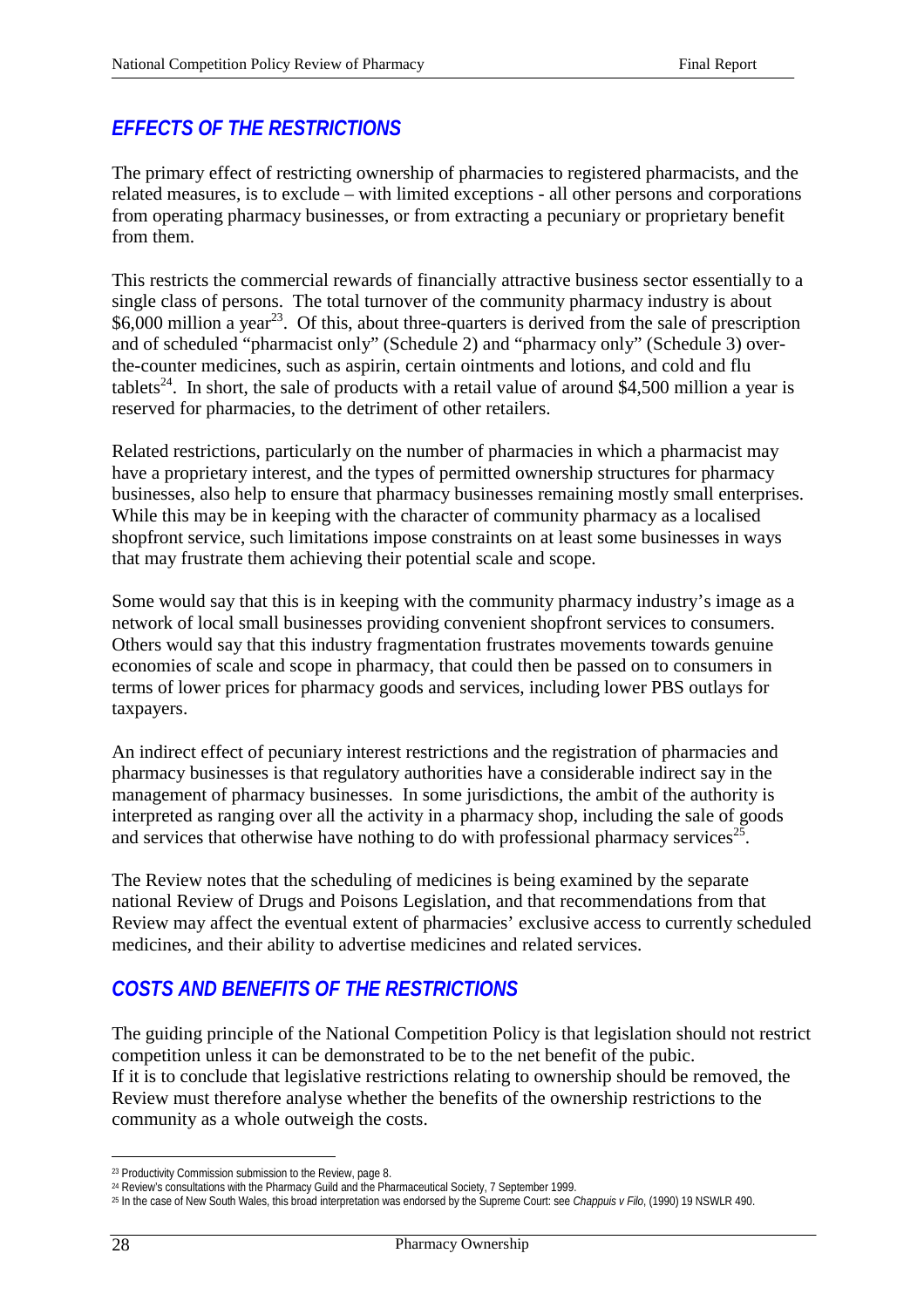Consistent with its Terms of Reference, the Review also needs to identify which interests potentially lose or gain through the operation of existing regulation, and comments on who may lose or benefit are included with each cost and benefit argument.

# **COSTS OF THE RESTRICTIONS**

Costs arising from ownership-related restrictions are not easy to describe and quantify. Rather, they relate to the efficiency and performance of the community pharmacy industry in general, and of individual pharmacy businesses in particular. They also relate to the monetary costs of pharmacy goods and services to the consumer, and the circumscribing of the range of choice consumers may have in terms of who provides them with their pharmacy needs.

Identifiable social and economic costs of the restrictions include:

- Putting barriers in the way of achieving greater efficiencies in the community pharmacy industry, and in individual pharmacy businesses;
- Not allowing fully effective price and professionally-based service competition between pharmacy businesses;
- Limiting fresh sources of innovation, leadership and ideas that could improve the overall efficiency of the community pharmacy industry; and
- Constraints on consumer choice.

# *Barriers to greater efficiency*

By prescribing who can own a pharmacy, current State legislation keeps non-pharmacist entrepreneurs, managers and enterprising non-pharmacist businesses out of the community pharmacy market.

This particularly excludes owners and managers of non-pharmacist retail enterprises that could either host or integrate a pharmacy as part of their wider infrastructures and cost bases. Businesses that could easily own integrate a pharmacy into their complementary operations could include supermarkets, department stores, specialty health and beauty chain stores, experienced overseas-based pharmacy chain operators, and large shopping centre complexes.

In turn, integrating into large corporate structures could enable pharmacies to be operate at a lower unit cost per item sold, by lowering average overheads through sharing infrastructure with other parts of a retail shop or complex. Pharmacies in chain companies, and even franchises, could benefit from the benefits of shared corporate and administrative costs, and from common stock purchase and ordering arrangements with wholesalers and manufacturers of medicines and general products.

The consumer may expect that lower overheads and better operating margins in these circumstances may lead to lower unit costs, and hence to lower prices and more services.

At present, however, community pharmacies are limited by regulation to being small to medium businesses. Under State *Pharmacy Acts*, no private pharmacy proprietor legitimately can have a direct interest in no more than four pharmacies in any one jurisdiction. The only legal way to exceed local limits is to accumulate pharmacies to the local limits in other States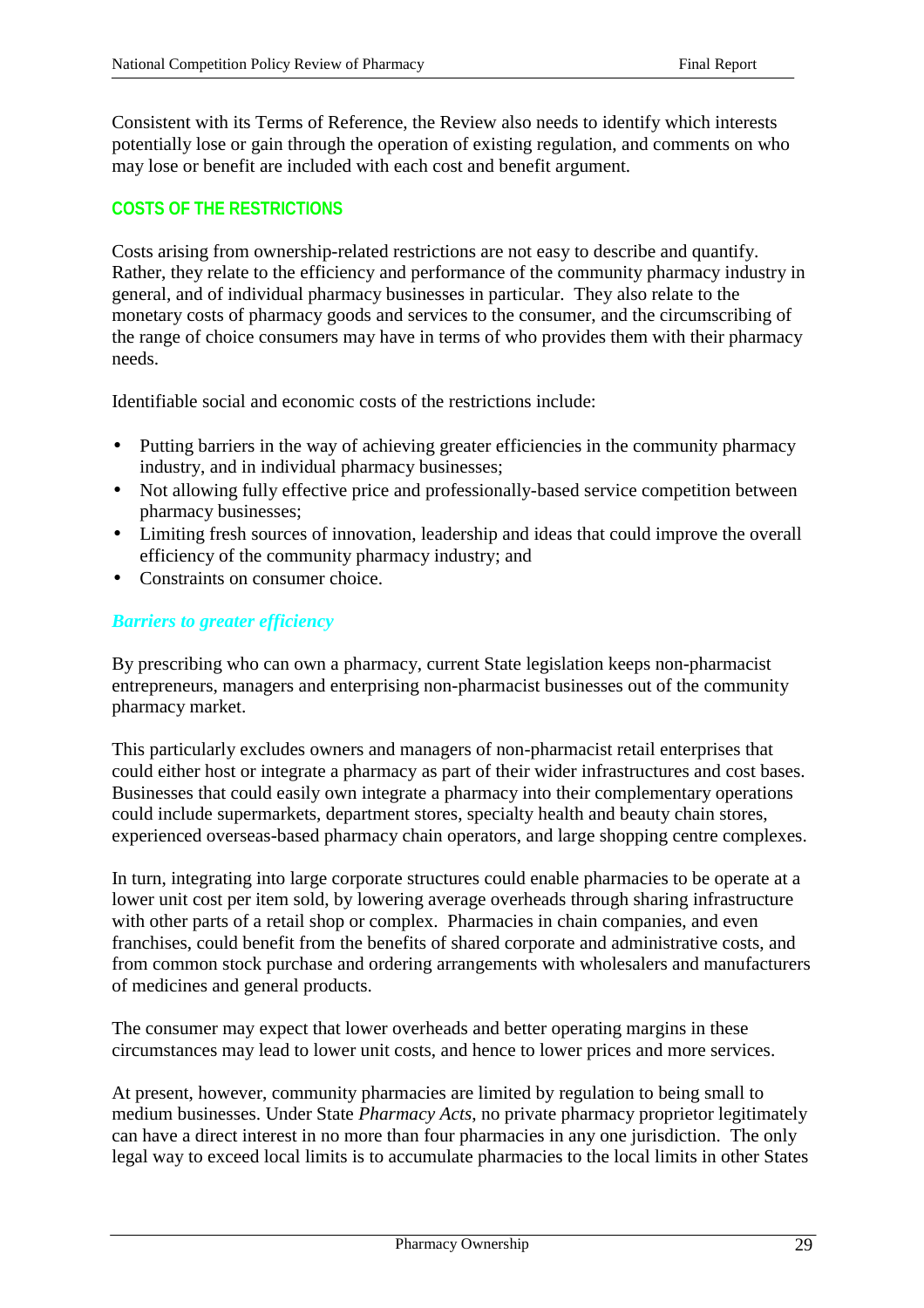and Territories<sup>26</sup>. Even so, such limits put a cap on the maximum size of a pharmacy proprietor's holding and business size, although they do not constrain the physical size, stock range, and sales volumes of each pharmacy owned by a proprietor. A 1997 industry survey suggested that pharmacies then had an average of 3.8 full-time and 4.8 part-time staff, and average annual turnover per pharmacy of \$1.2 million<sup>27</sup>.

Pharmacies themselves tend to be of relatively small scale as businesses, which in itself affects their ability to generate genuine economies of scale and scope. In 1997-98, Health Insurance Commission prescription data indicated that only 28 per cent of pharmacies had a PBS prescription volume of more than 30,000, and 45 per cent had a volume of less than  $20,000^{28}$ .

Given that the 1997-98 average number of PBS prescriptions per pharmacy was  $36,900^{29}$ , it appears that by far the greater number of pharmacies are operating below a volume of 35,000 prescriptions per year. This figure was calculated in the 1980s as being the point of minimum average cost per prescription dispensed in a pharmacy<sup>30</sup>. Even though the proportion of pharmacies dispensing at or above 25,000 prescriptions is well above the paltry four per cent doing so in  $1980<sup>31</sup>$ , this data suggests that many pharmacies are operating on relatively low turnover bases and tight cost margins that could be improved if greater returns to scale were attained.

Numerical limitations on pharmacies owned also frustrate pharmacist proprietors who have entrepreneurial and managerial flair. No matter what their business's level of efficiency and growth potential, proprietors are stopped from growing beyond the statutory ceiling in any one State – although they could collect pharmacies in other jurisdictions as well. If smallerscale pharmacies could group together in a single business with a critical mass greater than presently permitted, they could share common management and support structures, information systems and stock purchasing arrangements. They could also share a common management and professional practice decision-making structure, which could help all its pharmacies attract clients to the business.

It may then be that this multi-pharmacy business can realise savings in areas such as bulk purchasing, single ordering points and corporate services, and the business as a whole could realise effective operating margins per pharmacy that would effectively be greater than each pharmacy could each were a single business. While buying and banner groups do offer similar benefits, they still depend on the voluntary and selective participation of individual pharmacies and small groups of pharmacies in the arrangement<sup>32</sup>.

 $\overline{a}$ 26 It appears, from advice given to the Review by some Pharmacy Boards, that very few pharmacists have cross-border holdings. A handful of pharmacists, or combinations of pharmacists, control significant cross-border pharmacy groupings, but these are exceedingly rare. As a guide to the limits of this possibility, for a non-Western Australian pharmacist (due to the requirements in that State barring acquisitions by non-residents), the maximum number of pharmacies that can be held across States is 18, plus unlimited numbers in each of the Territories.

<sup>27</sup> Pharmacy Guild of Australia, *1998 Guild Digest*, Tables 17 and 2.

<sup>28</sup> Commonwealth submission to the Review, para 2.43.

<sup>29</sup> Ibid, para 2.42.

<sup>30</sup> Bureau of Industry Economics, *Retail Pharmacy in Australia – An Economic Appraisal*, 1984, page 95. The Bureau was commenting on work by Professor John Deeble's modelling for the 1980 Joint Committee on Pharmaceutical Benefits Pricing Arrangements.

<sup>31</sup> Ibid.

<sup>32</sup> Banner groups in particularly provide a service to pharmacies in the form of branding, promotion, stock lines and other areas, in return for flat participation fees. This arrangement avoids the possibility of banners being classified as having a pecuniary interest in a pharmacy based on receiving a consideration based on turnover or profit. Banner groups are not franchises, where the proprietor commits him or herself to managing the business in terms of the framework and corporate philosophy of the franchisor. If a proprietor does not wish to use an aspect of a banner group's product, generally they can decline to do so.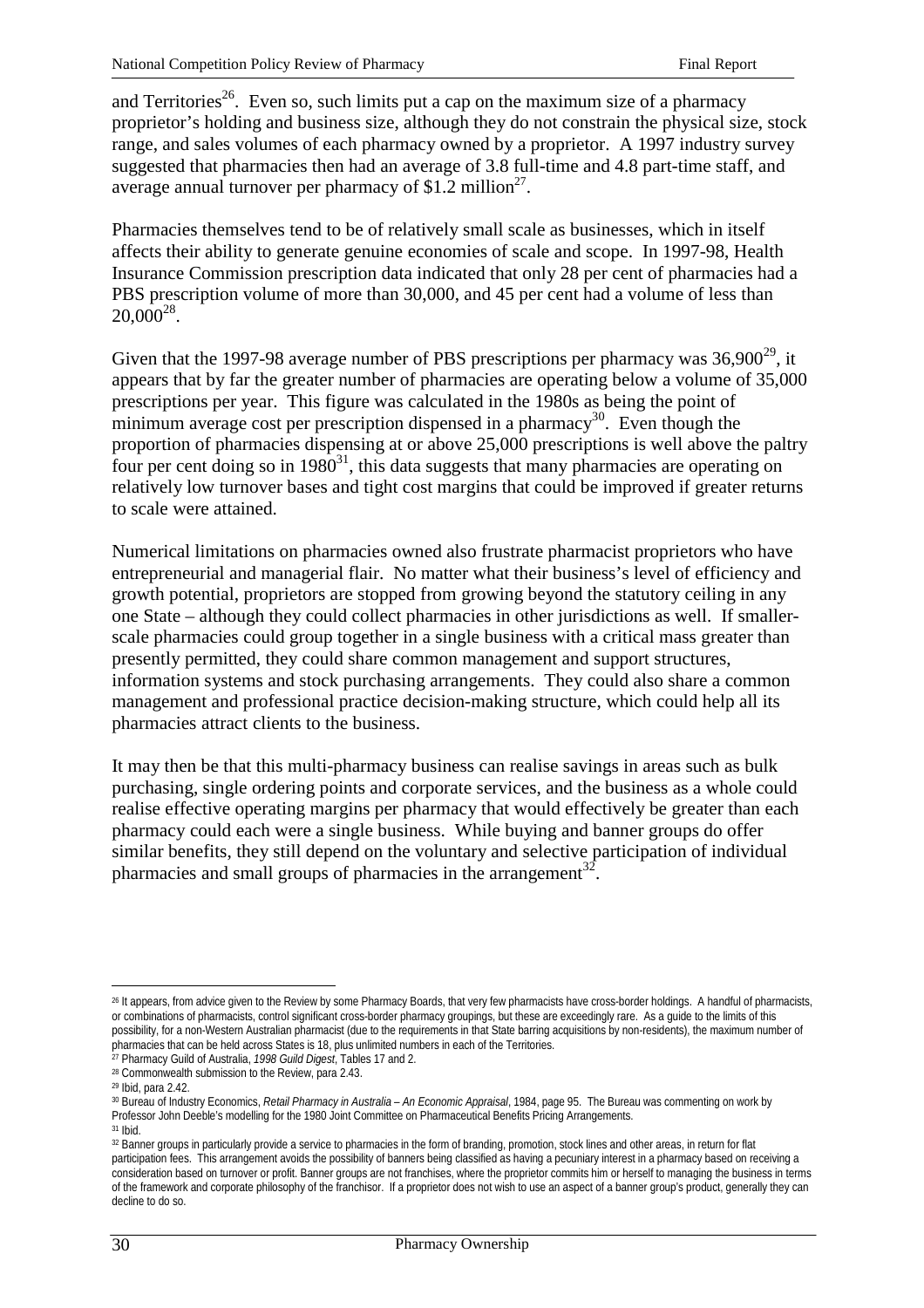As the then Industry Commission observed in 1995, "the abolition of the (number) restriction would increase the productivity of the industry and reduce the costs to the economy in general"<sup>33</sup>.

When combined with the attractions of a stable source of income from PBS sales, which helps to create a safe foundation for pharmacy earnings, and has remuneration structures that assist smaller businesses to derive benefit from the Scheme<sup>34</sup>, the range of existing ownership-related restrictions offer little incentive for inefficient proprietors to make way for others.

# *Who bears these costs?*

Consumers arguably bear a cost in this regard. A generally less efficient industry means that average costs across that industry are probably higher than they otherwise may need to be, as owners seek to maintain viable operating margins. Community proprietors bear the consequences for their businesses of being limited in their activities to develop and grow by the operation of constraining regulation.

The community as a whole also pays indirectly for efficiency limitations because remuneration structures for the PBS are devised with reference to averaged industry costs, rather than being linked to marginal or best practice cost frames of reference. If the remuneration structure does not take into account inbuilt inefficiencies that may exist in the performance of the pharmacy industry, the result is higher PBS dispensing remuneration per item than otherwise may have been justifiable.

#### *Not promoting fully effective competition in pharmacy services*

Another cost of maintaining the present restrictions, especially when considered with PBS remuneration and sales arrangements, is that the current pharmacy ownership environment is stable to the point of discouraging strong competition between pharmacy businesses. In a climate underpinned by the security of government subsidy and regulation, providing the best possible professional service to consumers at the best price may not always the strongest driving factor in pharmacy proprietors' business outlooks and decision-making processes.

This is not to say that competition between pharmacies for the consumer dollar does not exist. It does, and particularly in crowded local pharmacy markets is very aggressive and determined<sup>35</sup>. But it is arguably competition sheltered by a background of government subsidy and wholesaler loan guarantees, which help to ensure that poor performers are unlikely to "go under" as a result of being outperformed $36$ . Good professionals do not necessarily make good managers and businesspeople, yet regulatory arrangements in the industry make it easier for these poorer business performers to be protected from themselves.

This relative lack of incentive to create generally competitive market conditions is reinforced by perceived consumer behaviour in pharmacy patronage. Market research complementing the Commonwealth's submission to the Review suggests that consumer patronage is dictated

 $\overline{a}$ 

<sup>&</sup>lt;sup>33</sup> Industry Commission, *The Growth and Revenue Implications of Hilmer and Related Reforms: A Report by the Industry Commission to the Council of Australian Governments*, March 1995, page 119.

<sup>34</sup> This is discussed at more length in Chapter 3 of this Report..

<sup>35</sup> This factor was highlighted in the Pharmacy Guild and Pharmaceutical Society submission to the Review, Volume 1, pages 29-31.

<sup>36</sup> In consultations with the Review on 20 August 1999, Pharmacy Guild officials advised that, to their knowledge, in recent years no pharmacist-owned pharmacy business had closed altogether due to financial difficulties. Anecdotal industry comment to the Review suggests that loan guarantors generally move to assist a proprietor in financial difficulty (including assisting in selling the business to another pharmacist) rather than see the business fail outright.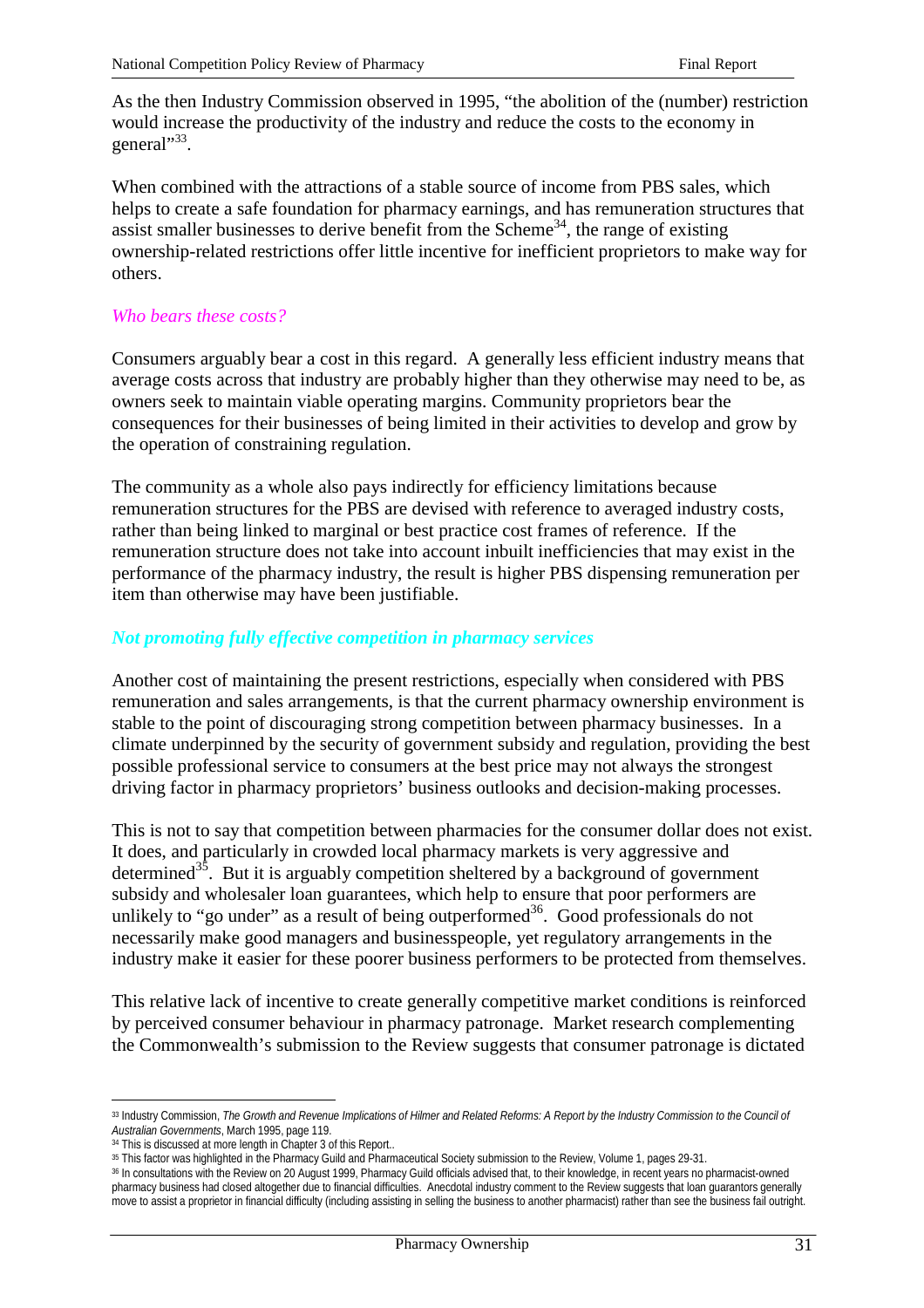partly by loyalty, but much more by a pharmacy's proximity to home, work or place of regular shopping<sup>37</sup>.

Quality of service, such as ready access to medicinal counselling and advice was also seen as a reinforcing rather than a motivating factor for consumers<sup>38</sup>. Separate market research commissioned for the submission of the Pharmacy Guild and the Pharmaceutical Society went further, and indicated that such good pharmacy service is largely taken for granted by consumers<sup>39</sup>. Nevertheless, consumer evidence to the Review tends to suggest that many pharmacies' emphasis on quality of service is relatively indifferent and patchy<sup>40</sup>.

Any indifferent approaches to customer service by at least some pharmacist proprietors and their staff is understandable. A poorly performing pharmacist proprietor can be comfortable in the knowledge that he or she is not exposed to the competition of more aggressive and commercially able non-pharmacist competitors. They are also reassured that the PBS and its pharmacy location rules help to buffer them against competition from new pharmacies entering their immediate catchment area $4<sup>1</sup>$ .

Indeed, the reservation of PBS income largely for community pharmacists, and therefore for pharmacist-owned pharmacies, is itself a factor discouraging genuine price competition in much of a pharmacy's activities. The prices to consumers of listed PBS items are fixed by the PBS Schedule. Pharmacies are not permitted to discount that retail list price, although they may profit by buying the drug at a discounted wholesale price.

Generally, there is thus no point consumers are less likely to shop around when it comes to their PBS prescriptions, which may flow on to non-PBS medicines obtained from a pharmacy. Given this, and while it is accepted that for non-PBS medicines pharmacies can set their own prices<sup>42</sup>, on the greater part of their business there is no great incentive for a proprietor to compete with other pharmacies on price.

Nevertheless, as consumer groups meeting with the Review highlighted in their evidence, there is some latent but mostly unutilised scope for limited price competition in significant elements of PBS dispensing. PBS items costing less than the patient contribution of \$20.60 can also attract a discretionary point of sale surcharge of up to \$2.53. This sum is not recorded for PBS safety net purposes, and is intended to compensate the pharmacist for the costs of dispensing and advising patients on that low-cost item<sup>43</sup>.

The Australian Consumers Association<sup>44</sup> and the Health Consumers Council of Western Australia<sup>45</sup> separately made the point that pharmacists do not have to pass this cost on to consumers, giving them the opportunity to differentiate themselves from their rivals on price

 $\overline{a}$ 

<sup>37</sup> Campbell Research and consulting, *Pharmacy Choices by Australian consumers,* July 1999, pages 3-4. This survey found that 71 per cent of consumers use a pharmacy in their local neighbourhood shopping centre and 25 per cent use a pharmacy in a major shopping centre.

<sup>38</sup> Ibid, page 5.

<sup>39</sup> Pharmacy Guild and Pharmaceutical Society submission to the Review, Volume 6, pages 6-8 and supporting data.

<sup>40</sup> See, for example, the Consumer Health Forum's submission to the Review. In the course of its informal discussions with stakeholders and consumers, the matter of variable standards of service was also acknowledged needing the attention of professional and industry bodies.

<sup>41</sup> Discussed further in Chapter 3 of this Report.

<sup>42</sup> In consultations with the Pharmacy Guild and the Pharmaceutical Society, the Review was presented with evidence for specified non-PBS prescription and over-the counter items that charted, on a price survey of a considerable number of pharmacies, significant price variations. This evidence was argued as demonstrating healthy price competition in the community pharmacy industry. The Review noted this evidence but it also noted, however, that the survey did not show price differences between pharmacies in the same or a nearby locality, and it did not indicate the factors that pharmacies considered in pricing the items. More tellingly, it did not compare non-prescription medicines, such as paracetamol and aspirin (which are also available in certain quantities from general retailers as well as pharmacies) with the prices charged by a sample of those non-pharmacist retailers.

<sup>43</sup> These figures are correct as of 1 January 2000.

<sup>44</sup> Australian Consumers Association submission and consultations with the Review, 19 August 1999.

<sup>45</sup> Western Australian Health Consumers Council consultations with the Review, 24 August 1999.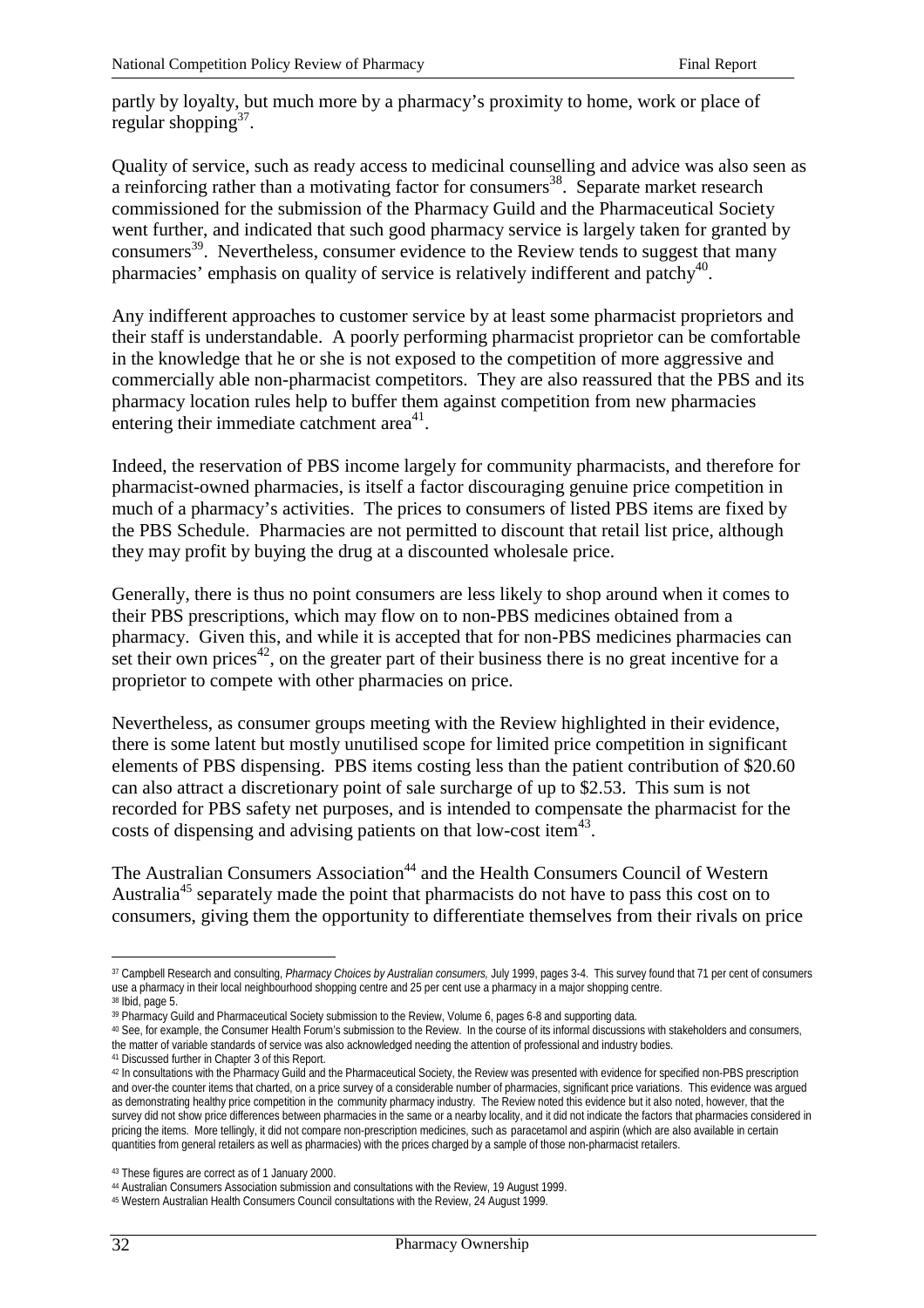grounds. Yet, as the Western Australian Branch of the Pharmacy Guild agreed in its evidence to the Review<sup>46</sup>, few if any pharmacies pass up the opportunity to waive the discretionary surcharge. The Review understands that this charge is seen as by many pharmacists as some compensation for the professional time spent on dispensing and advising on prescription items that in themselves bring a limited profit return to the business.

In respect of genuine price competition, therefore, the PBS and ownership restrictions sustain an operating environment in which pharmacy proprietors are insulated from the need to compete with equally or more efficient and price-minded businesses.

Removing restrictions on the entry of non-pharmacist proprietors to the community pharmacy industry might well introduce different entrepreneurial perspectives into a largely homogenous industry. Quite apart from potentially being more competitive in terms of their cost and operating margins, such new entrants could also go a long way to shaking up any pharmacies' complacent attitudes to both price and service competition.

To their credit, the pharmacy profession and community pharmacy industry are facing up to these challenges in terms of major revisions of professional standards by the Pharmaceutical Society, and the Pharmacy Guild's implementing a Quality Care accreditation programme for pharmacies and pharmacy staff. If such initiatives were brought about at least partly by the possibility of competition reform, they demonstrate the benefit what should be an achievable ongoing commitment to the needs and expectations of their customers and clients driving pharmacies' business-related planning and decision-making.

#### *Who bears these costs?*

 $\overline{a}$ 

The community carries the overall cost of this restriction on competition in terms of the prices paid for subsidised and unsubsidised pharmacy goods and services, although this is as a trade-off for its access to a diffuse and localised community pharmacy network. It also pays a cost if a significant number of pharmacies are not highly driven by competitive pressures to offer consumers the best possible service at the lowest possible price.

Potential but ineligible pharmacy proprietors carry the cost of being deprived of the opportunity to enter the community pharmacy market, and therefore being deprived of the opportunity to offer consumers similar services, still provided by professionals, but potentially at lower costs and prices than many existing providers. Those efficient and enterprising current providers also lose to an extent by way of an industry climate and a PBS structure that do not necessarily stimulate strong competition between providers, and may frustrate their scope to expand their operations.

The industry, as a whole, bears the cost of having to confront and change a customer service culture overshadowed by regulation and subsidy. The actual outlay costs of developing and implementing quality development and assurance programmes for pharmacies and pharmacists when quality service should be axiomatic is a financial consequence of this culture.

<sup>46</sup> Western Australia Branch of the Pharmacy Guild, consultations with the Review, 26 August 1999.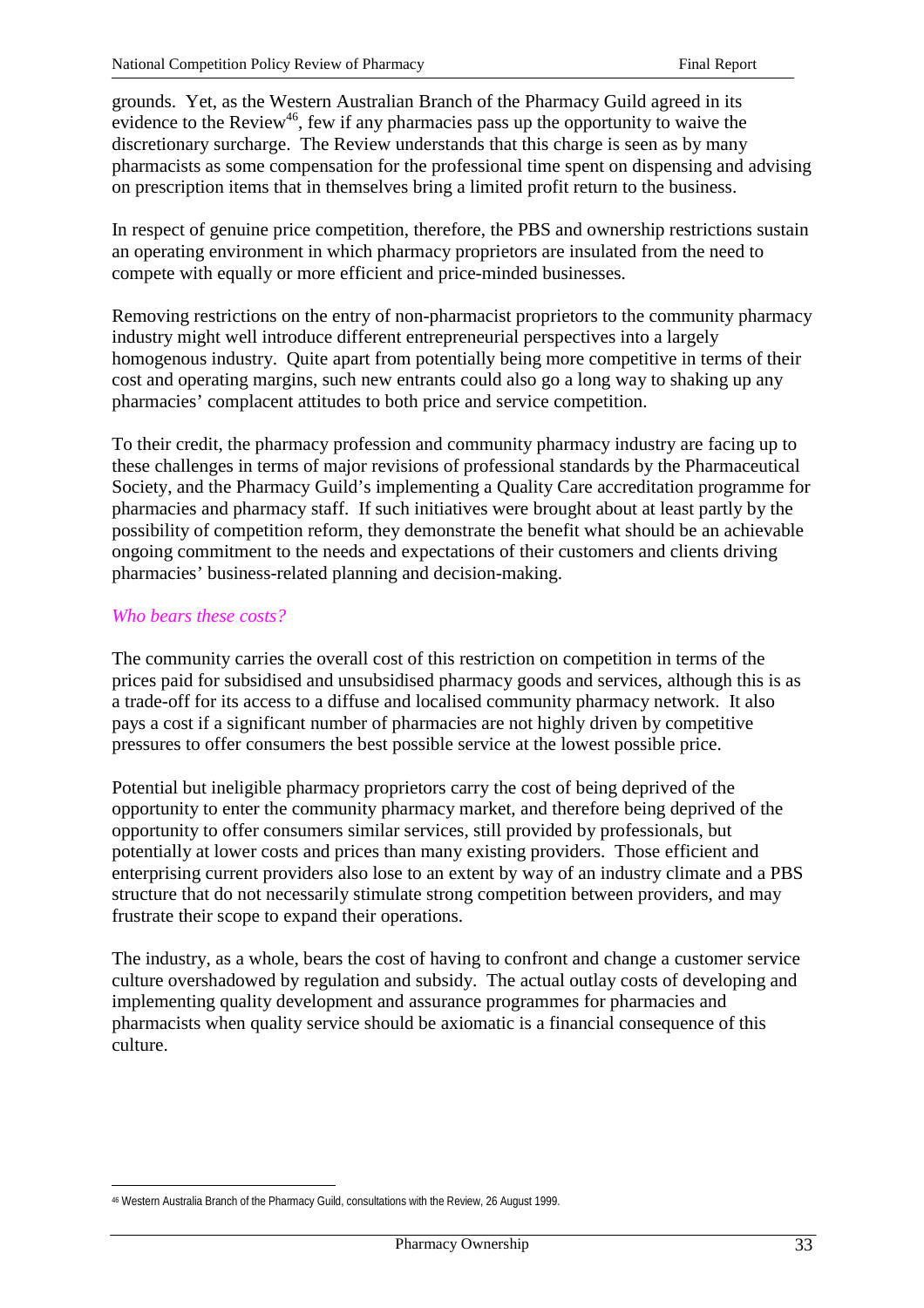### *Restricting sources of industry innovation*

Ownership restrictions carry costs to consumers and the community in terms of regulation both promoting the stability of the community pharmacy industry's profile, while keeping out of the industry of potential new sources of talent, drive and innovation.

At present, community pharmacy is a relatively closed professional community. Recent statistics suggest that pharmacist proprietors tend to be older, predominantly male, and many are no longer in active practice $47$ .

The long tradition of interdependence between retail pharmacy and pharmaceutical wholesalers also promotes a static industry outlook. This is reflected in major wholesalers' sponsoring pharmacy banner group and franchise arrangements, and advancing business loan guarantees to pharmacists and assisting pharmacists' raising of business capital. This very intimate relationship between community pharmacists and wholesalers is highly central to the way that the community pharmacy industry is presently distributed and constituted<sup>48</sup>. Pharmacists could seek similar assistance from other sources of capital, but on the whole the wholesaler-pharmacist nexus remains predominant through its accessibility.

The arrangements between government and industry, incorporated in the Australian Community Pharmacy Agreement, also lean towards favouring the *status quo* in terms of who are eligible to own and operate a pharmacy. The fact that the Pharmacy Guild negotiates the Agreement with the Commonwealth on behalf of all pharmacy proprietors itself implies that independent pharmacist proprietors are seen as a pharmacy ownership norm by policymakers.

These can be benefits, but there are also several significant and notable costs.

Significantly, this environment discourages the widening of potential sources of industry capitalisation and financing, diversifying potential influences on pharmacy businesses' shapes and directions. Current restrictions, including not allowing non-pharmacist minority shareholdings in pharmacy businesses, make such capital diversification unlikely. They also commit pharmacy businesses to their traditional reliance on debt financing backed by generous "white knights" as guarantors.

The prevention of new entrants to the industry also prevents the development of a more heterogenous pharmacy industry and market. These new entrants would have to establish and keep market share against established and experienced pharmacist competitors. To establish their credentials with consumers, and to perform competitively against seasoned rivals, they would need to offer better and consistent professional services. In return, established pharmacies wishing to maintain their own competitive edges over non-pharmacist competitors would have a great incentive to improve and maintain their own quality of professional service to their customers.

The narrow structure, and interpretation, of existing pecuniary interest provisions in State *Pharmacy Acts* also discourage new and innovative associations between pharmacies, other businesses and "non-traditional" sources of capital. If these restrictions were simplified or removed, there would not only be progress toward greater economies of scale and scope but,

 $\overline{a}$ 47 Australian Institute of Health and Welfare, *Pharmacy Labour Force 1994*, December 1996, Table 10.

<sup>48</sup> Sigma Pty Ltd's submission to the Review sets out the working nature of this interdependent relationship between wholesalers and retail pharmacies.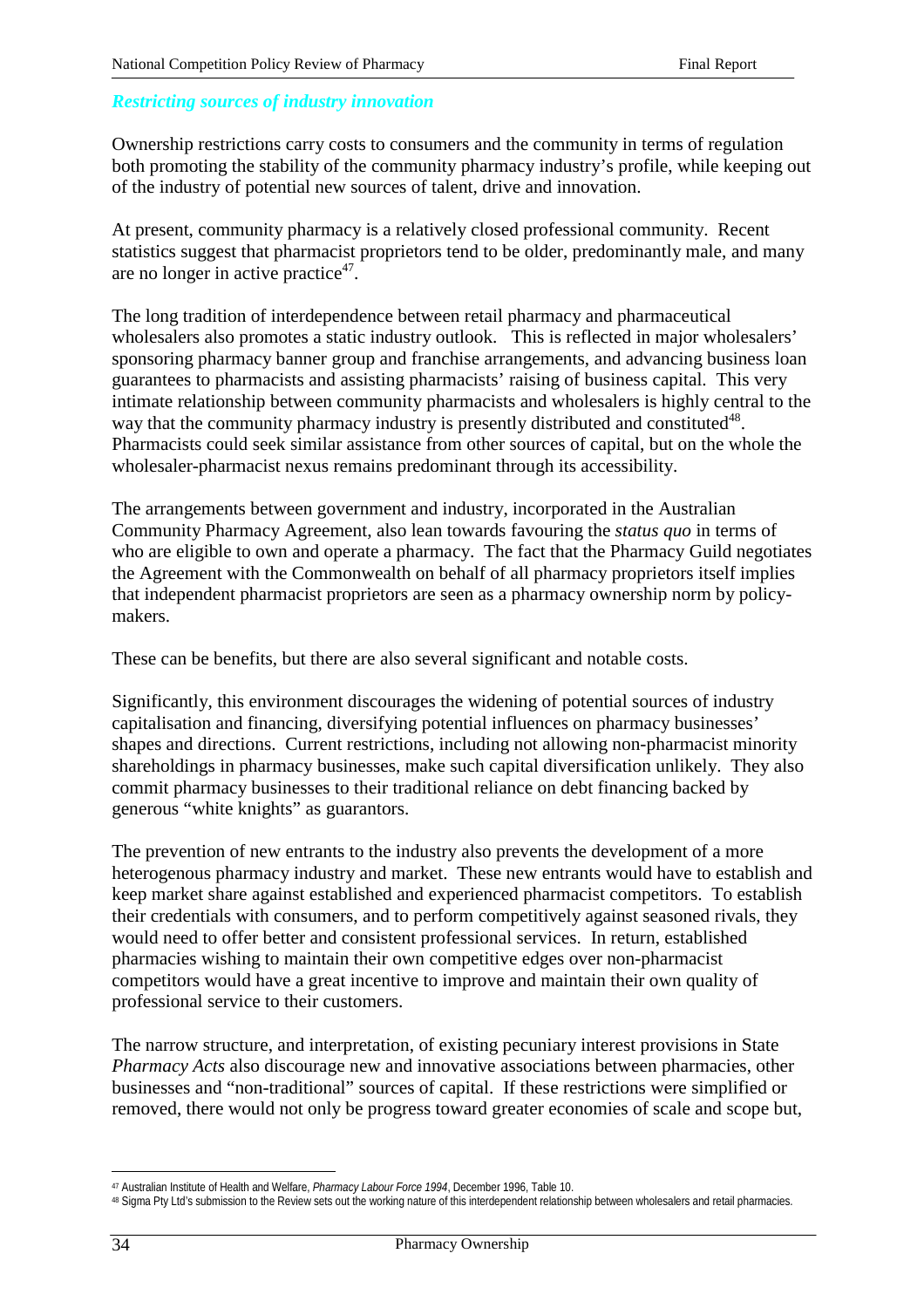just as importantly, there would be an inflow of capital investment and outside ideas into an industry that has traditionally been relatively insular and self-contained<sup>49</sup>.

As an indicator of what might be possible, the ongoing presence of friendly society pharmacies in most States, however circumscribed, seems to act as a spur to independent pharmacies to enhance their own performances and to maintain such quality. Was pharmacy proprietorship opened up further, it is possible that change could bring overall benefits to the community, and to the industry itself, in terms of diversity, vibrancy, and entrepreneurial thinking.

The question is thus whether the costs arising from restricting pharmacy ownership outweigh any community benefits from opening it up.

#### *Who bears these costs?*

Arguably, in this respect the community bears a cost because new entrants to the community pharmacy industry, who can bring fresh ideas and innovative practice, or spur established competitors to perform better, cannot contribute to the industry.

Potential new entrants to the industry also bear a cost, as they themselves are deprived of the opportunity to put their entrepreneurial vision and leadership into practice, and gain appropriate returns from such investment and initiative, simply because they are not registered pharmacists.

The existing community pharmacy industry itself is a potential bearer of a cost, if it is closed to fresh ideas from outside its ranks of achieving satisfactory business and professional outcomes.

#### *Constraints on consumer choice*

Restrictions on pharmacy ownership can be seen as guarantees of the nature and quality of pharmacy services. They also act, however, to preserve and entrench a particular mode of delivery of those services – mostly small to medium sized shopfront pharmacies in street shopping strips and shopping centres, trading in isolation from other.

If ownership arrangements were made more open, consumers might see cost savings and more competitive service from all pharmacies. They may also see real convenience gains from such opportunities as doing a range of shopping on the same site, and having easy access to community pharmacy services up to 24 hours a day.

Similarly, if a pharmacy is linked to a department or chain store, a mail order or Internet distributor or even to a small to medium general business, consumers may benefit by the range of shopping and convenience choices available to them. This is especially so if those choices are reinforced by lower prices and greater range of selections for at least some products and services. Current restrictions either prevent such possibilities, or make them unlikely.

 $\overline{a}$ 49 This is acknowledged even by key supporters of pharmacy ownership restrictions: see the Commonwealth's submission to the Review, para 3.7.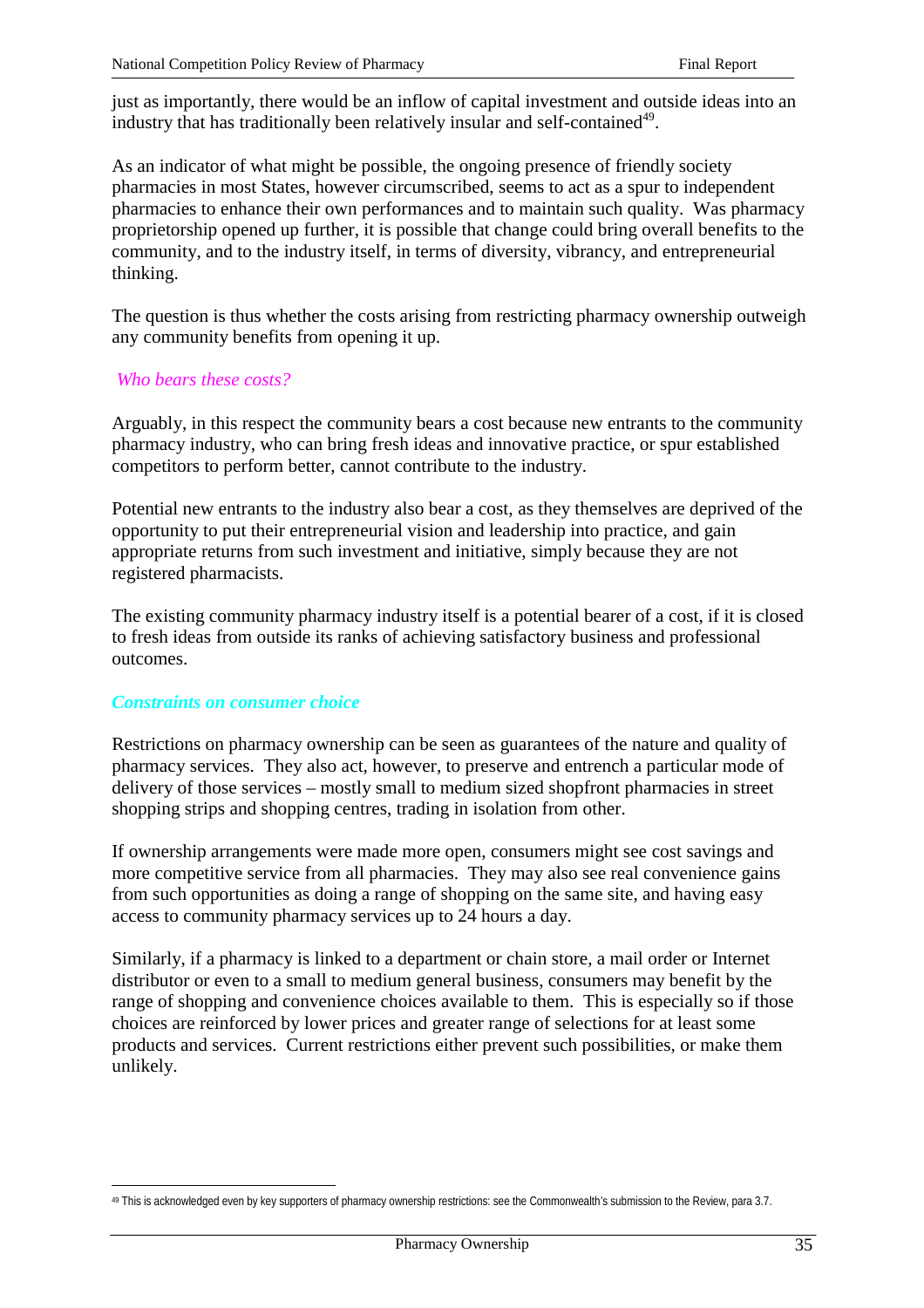#### *Who bears these costs?*

The community bears a cost in that consumers have access only to the mode and range of pharmacy providers that governments, and the pharmacy industry, determine to be appropriate for them. Individual consumers lose from being not being able to have their demands for convenient and flexible services listened to and acted upon by both governments and pharmacy businesses.

Many pharmacy proprietors also lose, in that they are constrained from being more innovative in meeting consumer needs and demands if they see an opportunity. Potential commercial partners, including non-pharmacist retailers wanting to develop an association with a pharmacy business, are also deprived of the possibility to participate in an area of challenge and opportunity. This is especially so if they lose the opportunity to both benefit commercially themselves and to add value to consumers' pharmacy services.

# *BENEFITS OF TH***E** *RESTRICTIONS*

Against costs such as these, however, the overall restrictions on pharmacy ownership also have a range of benefits of an economic, administrative and social nature. These include:

- Underpinning the ease of Australians' access to community pharmacies wherever they live;
- Assisting the efficient allocation of scarce public resources on pharmacy services, and medicines generally;
- Improving the capability to link community pharmacy, through professional proprietorial involvement, to overall health care provision and multi-disciplinary service provision;
- Promoting industry-wide awareness of professional pharmacy objectives as well as commercial objectives; and
- Maintaining a direct line of accountability for professional services conducted in pharmacies.

#### *Access to pharmacy services*

#### *Promoting local access to pharmacy services and medicines*

There is a strong case for suggesting that there is a public benefit in ensuring, through appropriate regulation, that all Australians have reasonable equality of access to community pharmacy services wherever they may live.

As the two government submissions to the Review suggested<sup>50</sup>, community pharmacy is central to the delivery of quality health and welfare service to all Australians, regardless of their social background or where they live. The presumption, particularly in the Commonwealth's submission, is that pharmacist ownership of most community pharmacies is a key to a professional yet local pharmacy presence, and therefore to the equality of access to pharmacy services.

The Pharmacy Guild and Pharmaceutical Society also stressed this community service role very strongly in developing their submitted case in favour of preserving existing restrictions on ownership<sup>51</sup>.

 $\overline{a}$ 50 The Commonwealth Government and the Government of Western Australia.

<sup>51</sup> Pharmacy Guild and Pharmaceutical Society submission to the Review, Volume 1, pages 26-27.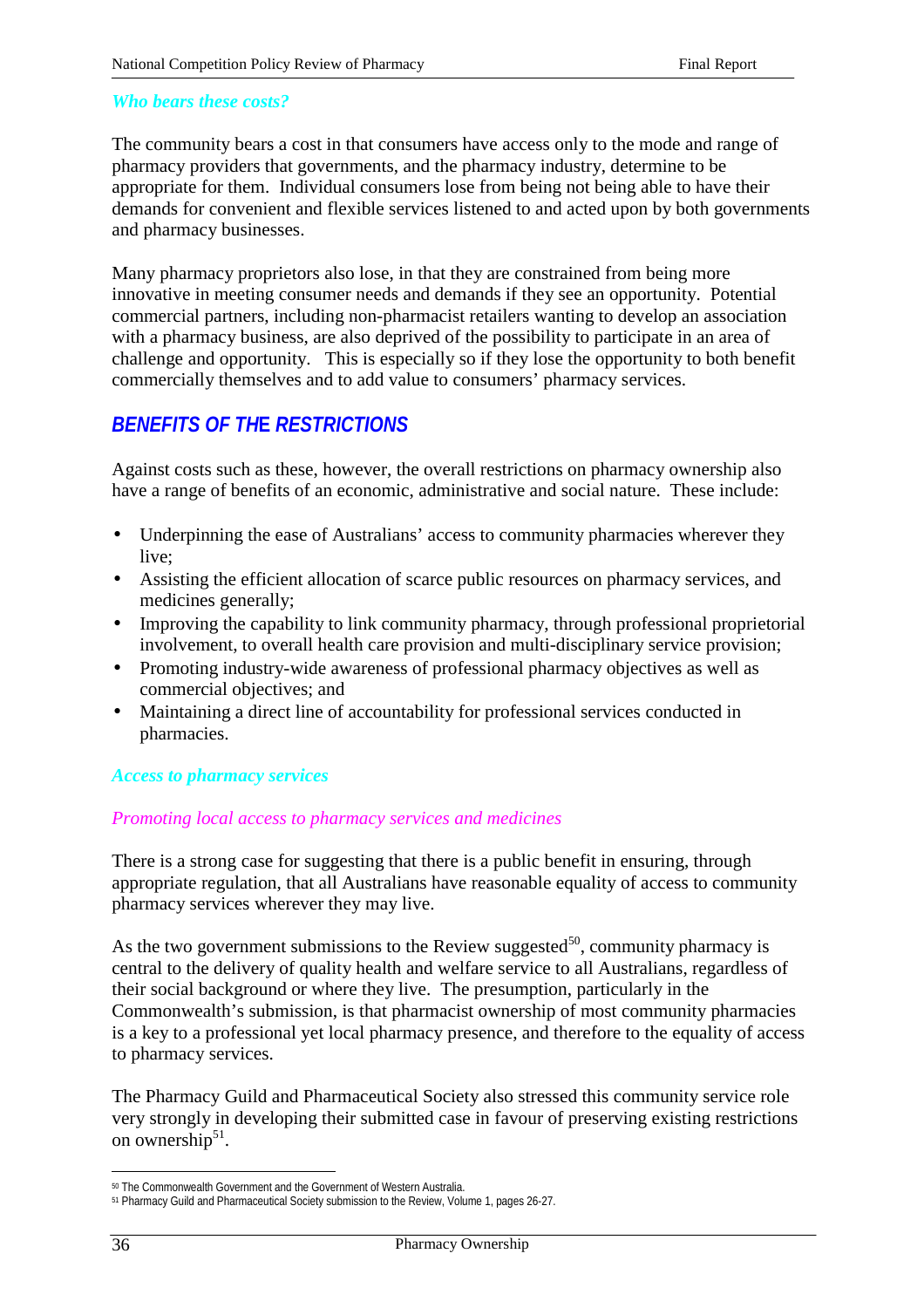Community pharmacies have become integral participants in the overall network of community-based health care services. Pharmacists are being expected to widen their professional role, and to diversify the services that they are expected to provide while still maintaining the localised shopfront service that they have provided to the community over many decades.

A localised pharmacy presence also seems to be something that many consumers want, whether or not pharmacies are actually owned by a pharmacist. As market research commissioned for the Commonwealth indicates, convenience, proximity and ease of access is the most important choice for many pharmacy customers<sup>52</sup>.

The other significant access factors to be considered in this context are the access and equity questions of ensuring the reach of pharmacy services to Australians in rural and remote areas, and their relationship to promoting regional and community development<sup>53</sup>. These areas may be commercially unattractive to large non-pharmacist retailers such as supermarkets and large department stores, which could be expected to concentrate their services in a given regional centre. If so, those smaller pharmacy businesses in surrounding areas may close, to the detriment of local communities' access to services, and with flow-on effects to those communities such as losses of jobs and of social and economic infrastructure<sup>54</sup>.

#### *Who benefits?*

The community benefits from having a diffuse network of community pharmacies in locations that are convenient and accessible. This is particularly important for Australians in rural and remote areas who may fear for the continued existence of not only their pharmacy services, but for their entire regional health and social infrastructures. There is also a community benefit in that the system of small and medium scale pharmacies convenient and proximate to where people live.

Federal, State and Territory governments benefit because they have a reasonable coverage of pharmacy services, which is especially important given the general policy priorities of maintaining and enhancing essential services in rural and remote areas. They also have access to pharmacies as potential outlet points for not only medicinal, but also for other health services and programmes.

Pharmacists themselves also benefit because a diffuse network of pharmacy businesses means a greater potential for ownership-minded pharmacists to buy their own pharmacy business, or to enter partnerships and corporate associations with other pharmacists.

#### *More effective use of scarce community resources*

An arguable benefit of present ownership arrangements is that the stable Australia-wide network of mostly pharmacist-owned pharmacies helps governments to keep a lid on the overall costs of health care. It assisting the Commonwealth to manage a large demand-driven PBS outlays. Pharmacists may also, in individual cases, make low-level interventions in clients' health treatment that may remove or reduce the need for more complex and expensive treatment, such as through admissions to public and private hospitals.

This could be said to be an externality issue.

53 This was an intangible benefit of present arrangements as suggested by the Review's commissioned report by Applied Economics Pty Ltd.

 $\overline{a}$ 52 Campbell Research and Consultancy, *Pharmacy Choices of Australian Consumers,* July 1999.

<sup>54</sup> Review's consultations with a representative of the Rural and Isolated Pharmacists Association of Australia, 2 September 1999.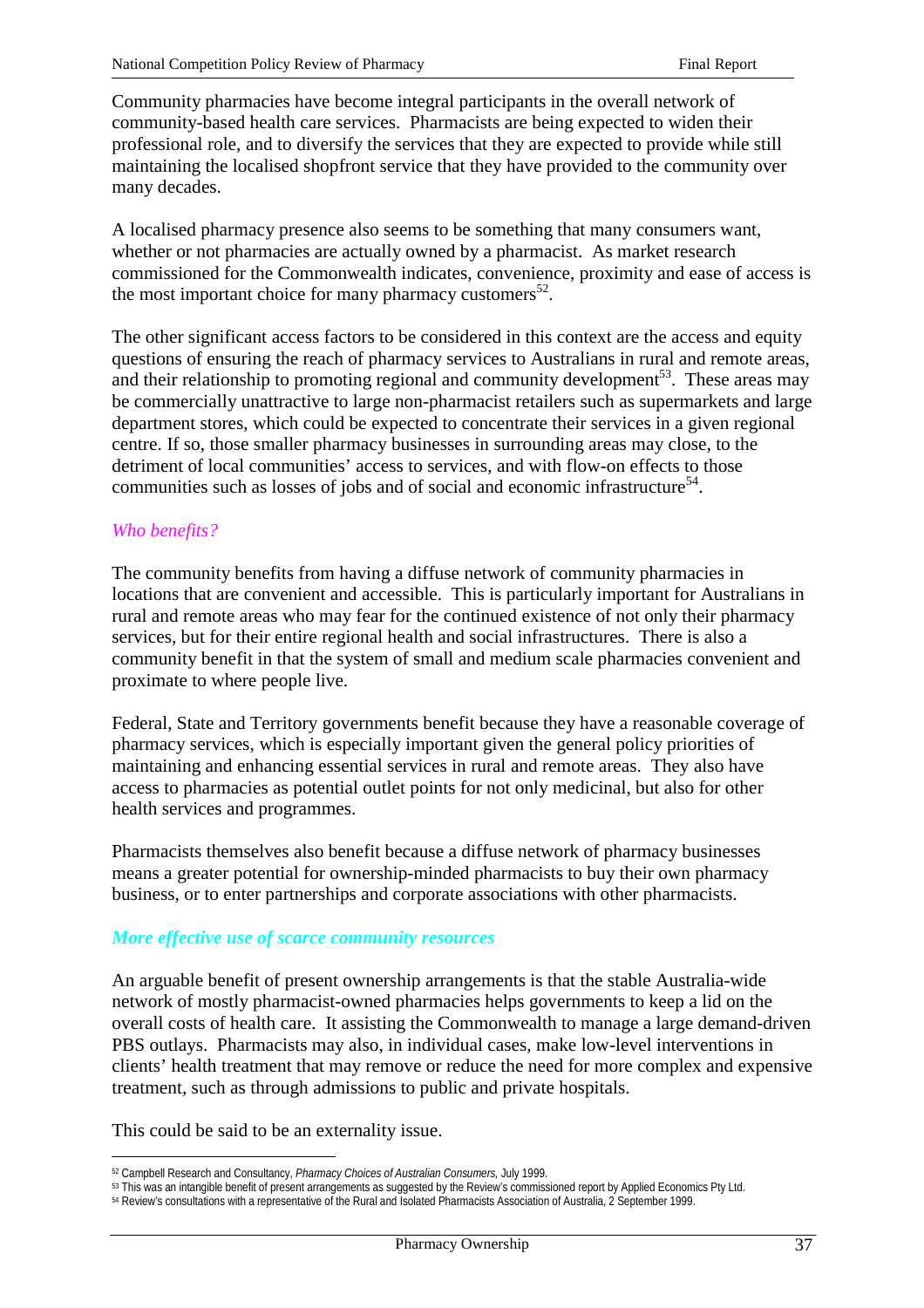#### *Pharmacy and pharmacist intervention in patient care*

In a professionally-controlled pharmacy environment, pharmacist interventions in the diagnosis and treatment of minor ailments and other conditions can result in savings to the health care system through reduced or avoided outlays. Pharmacist ownership, while probably not itself responsible for such interventions, can promote a culture in community pharmacy encouraging pharmacist and staff commitments to professional care and service.

This has been a major part of the case for the retention of ownership regulation, but generally has been based on observation rather than empirical evidence. In light of this, the joint Pharmacy Guild and the Pharmaceutical Society submission to the Review included a commissioned analysis by KPMG Pty Ltd of the quantifiable benefits, in dollar terms, of pharmacy-level interventions against the quantifiable costs of ownership restrictions<sup>55</sup>.

KPMG sought to adapt and apply earlier American research and analysis examining pharmaceutical-related hospital admission rates to comparable Australian cases. Using some complex methodology and analysis, the KPMG study concluded that Australia's lower comparable admission rate, and the quantifiable savings per foregone admission and other cost offsets (such as workplace absenteeism and sick leave costs) could be attributable directly to differences between an localised and customer-friendly and pharmacist owned Australian community pharmacy system, and the American largely chain-dominated pharmacy industry with different perceived customer priorities<sup>56</sup>.

The Review considered this analysis, having taken into account the broader analysis of the 1985 Bureau of Industry Economics (BIE) study of community pharmacy<sup>57</sup>. While looking at a range of factors, the BIE study did not, however, seek to quantify care-based costs and benefits of specific activities by pharmacists in areas such as advice and counselling to patients, low-level treatment of common ailments (such as recommending medications for colds and flu), the provision of public health services such as diabetes and blood pressure screening, and the delivery of drugs of dependence interventions such as methadone and naltrexone programmes.

KPMG concluded that these annual quantifiable benefits could be valued in the range of \$640-\$1,365 million, against a quantifiable cost of the restrictions of \$93 million<sup>58</sup>.

To consider these KPMG findings, the Review commissioned a critical evaluation of that study by another consultancy group, Applied Economics. Applied Economics concluded that the actual quantifiable benefits of pharmacist ownership, in dollar terms, can be the subject of

<sup>58</sup> Using Australian and relevant overseas data, including the costs of pharmaceutical-related hospital admissions, savings arising from pharmacists' early trouble-spotting and the treatment of minor ailments, and savings on prescription costs based on a survey finding that consumers may be willing to pay more to have their prescriptions filled by a pharmacist-owned pharmacy, KPMG sought to quantify the annual benefits of the current system. Their summary conclusions were:

| Lower levels of hospitalisation<br>Economical health care<br>Contingent valuation estimate<br>Of ownership provisions | \$230-415 million<br>\$410 million |
|-----------------------------------------------------------------------------------------------------------------------|------------------------------------|
|                                                                                                                       | \$347-\$540 million                |
| Total estimated benefit                                                                                               | \$640-\$1,365million               |

Against this, KPMG suggested that the cost to the community of the ownership restrictions, particularly in terms of applying brakes on efficiency gains due to economies of scale and scope, is in the region of \$93 million a year.

<sup>55</sup> The KPMG analysis is reported in detail in the Pharmacy Guild and Pharmaceutical Society submission to the Review, Volume 3, pages 55-64.I 56 Ibid.

<sup>57</sup> Bureau of Industry Economics, *Retail Pharmacy in Australia – An Economic Appraisal*, Canberra 1985.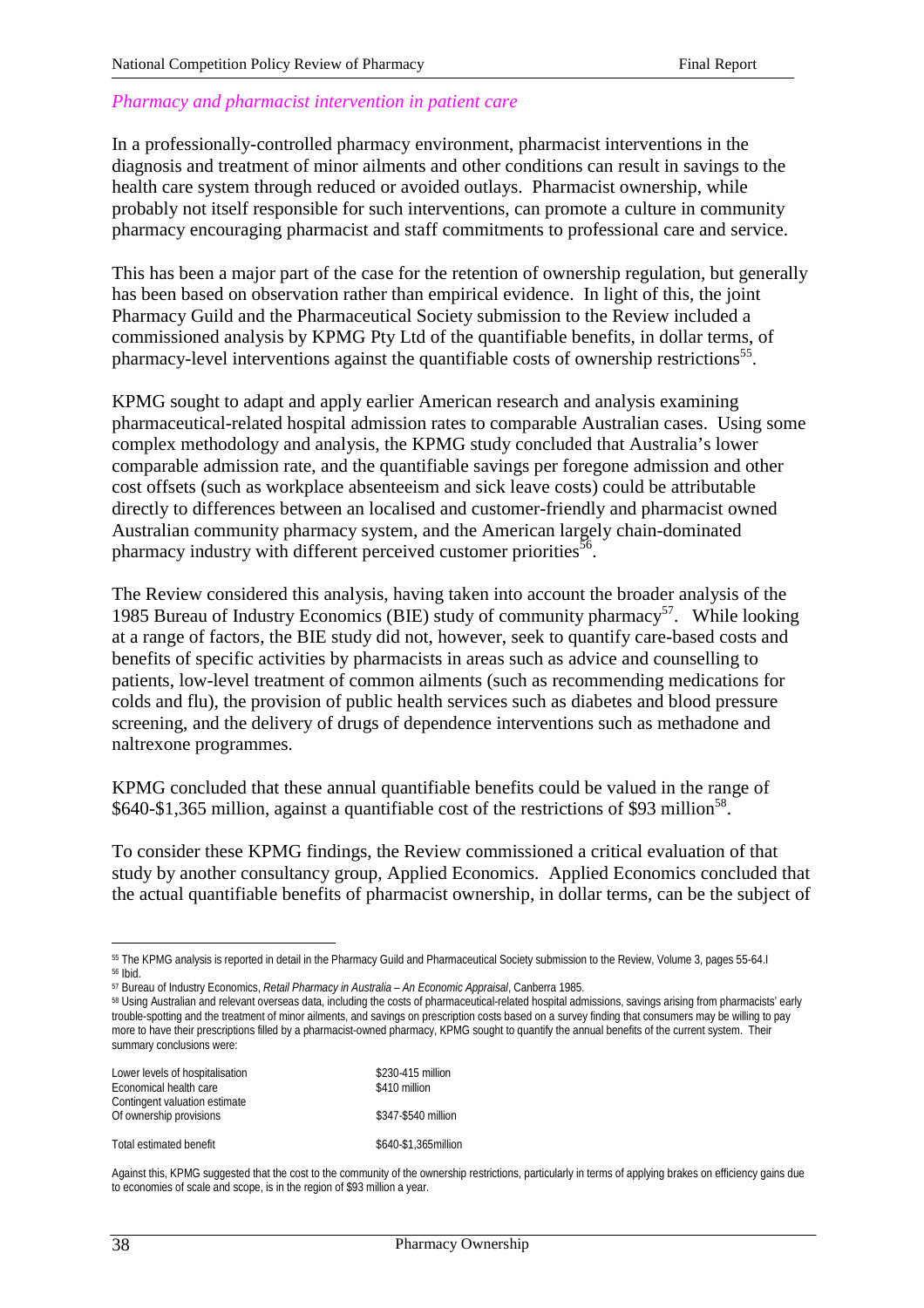debate<sup>59</sup>, but it did not dismiss the KPMG conclusion of a quantitative net public benefit from the regulatory framework of the community pharmacy industry, including pharmacy ownership.

While the two studies differed on the estimated dollar value of the net dollar benefit and the basis on which it is calculated, the Review believes that quantifying outcomes of this nature is complex and difficult. The equation contains too many potential variables to ever settle on a precise figure, or even a range of figures. There is, therefore, probably no one definitive answer to the question of how many dollars the community may save due to pharmacyrelated interventions in health care, and how these may be offset against outlays such as funded GP visits taken on a pharmacist's advice.

The crucial analytical question is to ask simply whether the evidence suggests pharmacist ownership adds value to the community's overall state of health, and to the quality and efficacy of the nation's overall health and community care infrastructure. The evidence of the Applied Economics and KPMG analyses seems to support this contention.

### *Management of Pharmaceutical Benefits Scheme costs*

While it is not related directly to the operation of State and Territory *Pharmacy Acts* and their regulation of ownership matters, the other relevant area of cost control is the management of PBS outlays.

Section 90 of the Commonwealth's *National Health Act 1953* accepts as a "pharmacist", for the purposes of the Act, an entity approved under a State or Territory law to operate a pharmacy. While stability in the community pharmacy system has its costs, in terms of the managing the PBS it clearly has its benefits. By dealing with a relatively narrow class of pharmacy providers, the Commonwealth can plan PBS growth and service provision on a basis of considerable certainty, having greater confidence that practice across the industry is more or less consistent, and not having to adjust provision strategies to reflect a variety of owning entities $60$ .

As a result of cooperation between the Commonwealth and the Pharmacy Guild (as the body representing independent pharmacy owners), the two Australian Community Pharmacy Agreements have realised new savings to government of around \$200 million $^{61}$ . If this is the case, there does seem to be some validity in the proposition that a stable PBS distribution system based on pharmacies with restricted ownership arrangements helps the community to obtain a reasonable equality of access to pharmaceuticals to the Australian community, at a broadly manageable cost.

In its submission, the Commonwealth also notes that the cost of delivering medicines to consumers under the PBS, as set out in the Agreement, is underpinned by a pharmaceutical wholesale network geared to the needs of individual community pharmacies. Any changes to these arrangements could change the cost structures of the pharmacy wholesale-retail network as a whole<sup>62</sup>.

Working with a wider range of pharmacy proprietors arguably could make the task of reaching a workable set of outcomes would be more difficult for government to administer

<sup>59</sup> Applied Economics, *Qualitative Evaluation of Public Benefit from Pharmacy Legislation*, October 1999, pages 14-15.

<sup>60</sup> Commonwealth submission to the Review, especially para 3.33-35.

<sup>61</sup> Ibid, para 1.31.

<sup>62</sup> Ibid, para 3.25.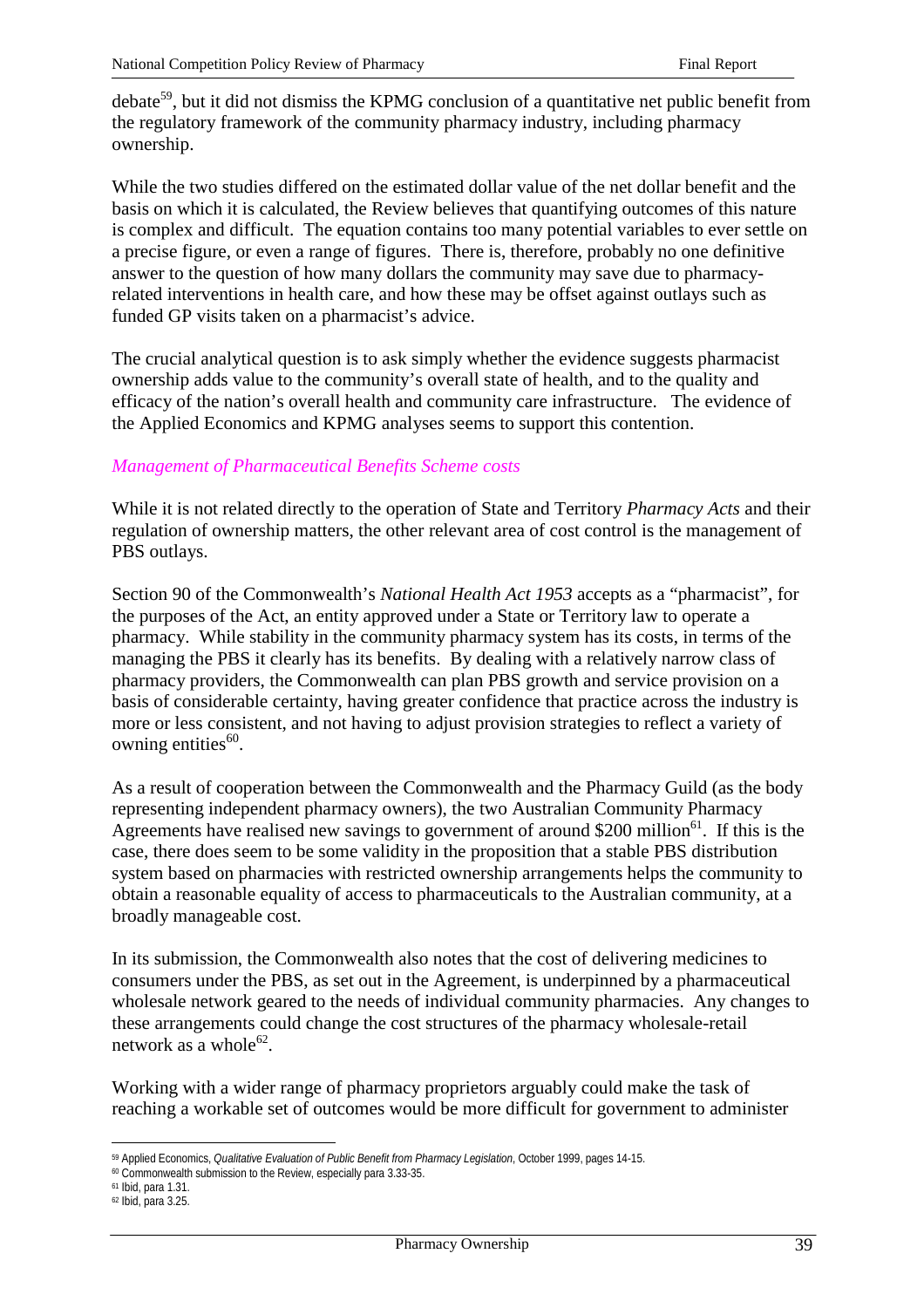and achieve in taxpayers' best interests. It would probably also require the Commonwealth to open up industry-wide negotiations on PBS pricing and remuneration matters with a broader range of parties than it does at present, with the consequent difficulties that would mean for obtaining consensus on PBS remuneration levels and how these are arrived at.

### *Who benefits?*

Under this argument, the community benefits in terms of lower and more manageable health outlays, and through avoiding or reducing other costs of illness and injury (including indirect costs such as workplace absenteeism) that might otherwise have been incurred if not for pharmacy or pharmacist intervention. The community also benefits through existing industry arrangements, including pharmacy ownership generally restricted to professional pharmacists, working harmoniously with the operation of the PBS.

The community pharmacy industry benefits through being able to plan on the basis of systemic stability, and the pharmacy profession benefits through the stimulation of a professional environment that stimulates community pharmacists to use their professional training and talents to the fullest possible extent as members of a wider health care "team".

### *Better linking pharmacy to overall health care provision*

Ensuring that pharmacies and pharmacists, as professional facilities and individuals, play a legitimate part in Australia's overall health care infrastructure is an important consideration in looking at ownership-related restrictions. This can be seen as beneficial to use appropriate regulatory mechanisms by ensuring that pharmacies are effective participants in a wider health care framework, and that professional and patient considerations are foremost concerns for the pharmacy proprietors responsible for services delivered in their pharmacies.

As health care trends and clinical practice continue to evolve, pharmacy and pharmacists are increasingly being called upon to participate in a range of health and community care activities going beyond the traditional role of filling prescriptions, medication management and advice. This includes encouraging the quality and wise use of medicines by consumers, delivering public health programmes to the Australian community, such as methadone dispensing and needle exchange, baby and maternal health, and screening and care management programmes for acute and chronic conditions.

Most recently some pharmacists have been involved in coordinated care trials aimed at exploring new and innovative ways of practitioners coordinating the care needs of aged and chronically ill patients.

As pharmacist training continues to gear itself to the needs of multi-disciplinary health care provision, the ability of proprietors and staff pharmacists to work cooperatively with other health professionals is expected to become more important.

The submissions of the Commonwealth, the Western Australian Government and the Pharmacy Guild and Pharmaceutical Society, amongst others, placed some emphasis on this wider health care management role in the regulatory equation. The Commonwealth put the position thus:

*With a different ownership structure, different strategies would need to be considered to ensure that pharmacists participate in public health campaigns and cooperated with other health services providers in providing coordinated care to those in the community with chronic and/or complex health conditions. It could*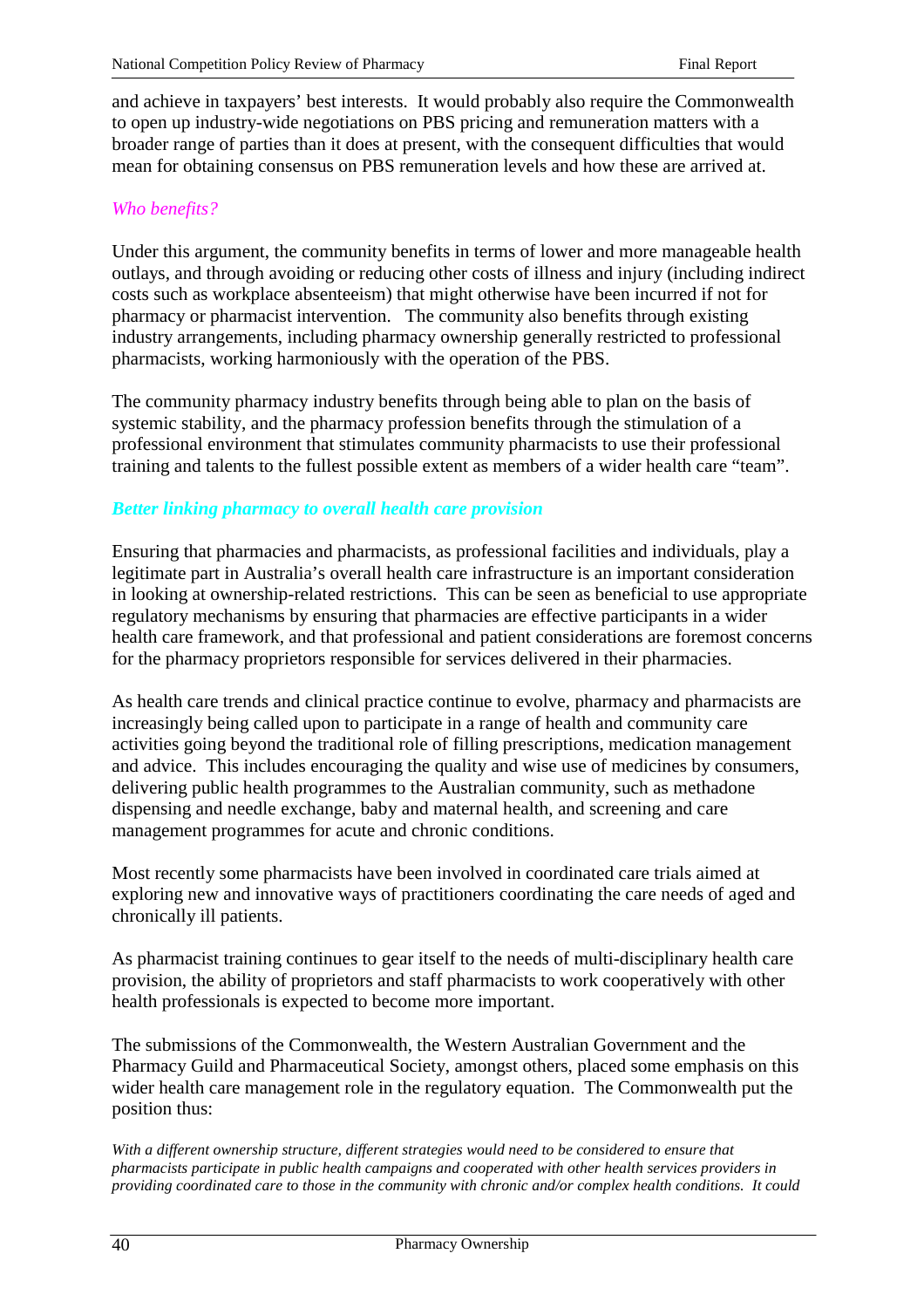*be expected to become more difficult to design such strategies when part of the industry was incorporated within a broader retail structure.*<sup>63</sup>

The Pharmacy Guild and Pharmaceutical Society were blunter. In doing so they highlighted the inherent paradox in community pharmacy proprietors between their roles as health care practitioners and commercial businesses. They commented:

*In an unregulated environment where there was greater pressure on margins, community pharmacists would be forced to rationalise services not fully recovering costs, such as their health advisory services*<sup>64</sup>.

Presumably, on this view pharmacist proprietors would continue to offer free and low-cost advice and counselling services if the restrictions on pharmacy ownership are maintained.

More specifically, pharmacies are an integral part of rural and remote areas' health infrastructure. If small pharmacy businesses leave country towns, particularly outside larger regional centres, as matters stand they are unlikely to be replaced.

Besides the detrimental effects on the overlapping network of country doctors, nurses, dentists and other health workers, there is a loss of employment opportunities in those localities for pharmacists and support staff. Small pharmacist-owned businesses may have a greater affinity and commitment to these places, and their small business nature would be consistent with the character and needs of many rural and remote communities<sup>65</sup>.

#### *Who benefits?*

Involving pharmacists more fully in the health care delivery framework could benefit the community as a whole, and governments in particular. This is because it may help open up new and innovative approaches to care delivery, and do at a reasonable cost. It also benefits pharmacy businesses and professional pharmacists in that it both opens up new possibilities for earning income and profits, with accompanying potential benefits for returns on business and professional investments.

#### *Placing professional considerations first in pharmacy decision-making*

A benefit of restricting pharmacy ownership is that a pharmacist proprietor is arguably more likely to place professional judgments before commercial considerations than a nonpharmacist or, as it is sometimes expressed, "put people before profit". This assumes that a pharmacist is prepared *not* to sell or provide a given medicine or service to a consumer, if there is a professional judgment that the sale would be unwise or unnecessary.

Being accountable directly to regulatory authorities for the professional direction of their pharmacy practice, registered pharmacist owners arguably have an obligation as both proprietors and professionals to ensure that the provision of pharmacy services under their control is safe and competent. As businesspeople, pharmacist proprietors can be reminded by regulators and their professional associations that they have community obligations as professionals, as well as having a profit motive for themselves.

Even if they are not active in the day-to-day affairs of the pharmacy, pharmacist proprietors' status as members of their profession has given them a sense of tradition and ethics which

 $\overline{a}$ <sup>63</sup> Commonwealth submission to the Review, para 3.34.

<sup>&</sup>lt;sup>64</sup> Pharmacy Guild and Pharmaceutical Society submission to the Review, Volume 3, pages 57-58.

<sup>65</sup> Review consultations with the National Rural Health Alliance and the Rural Pharmacists Association, 31 August 1999.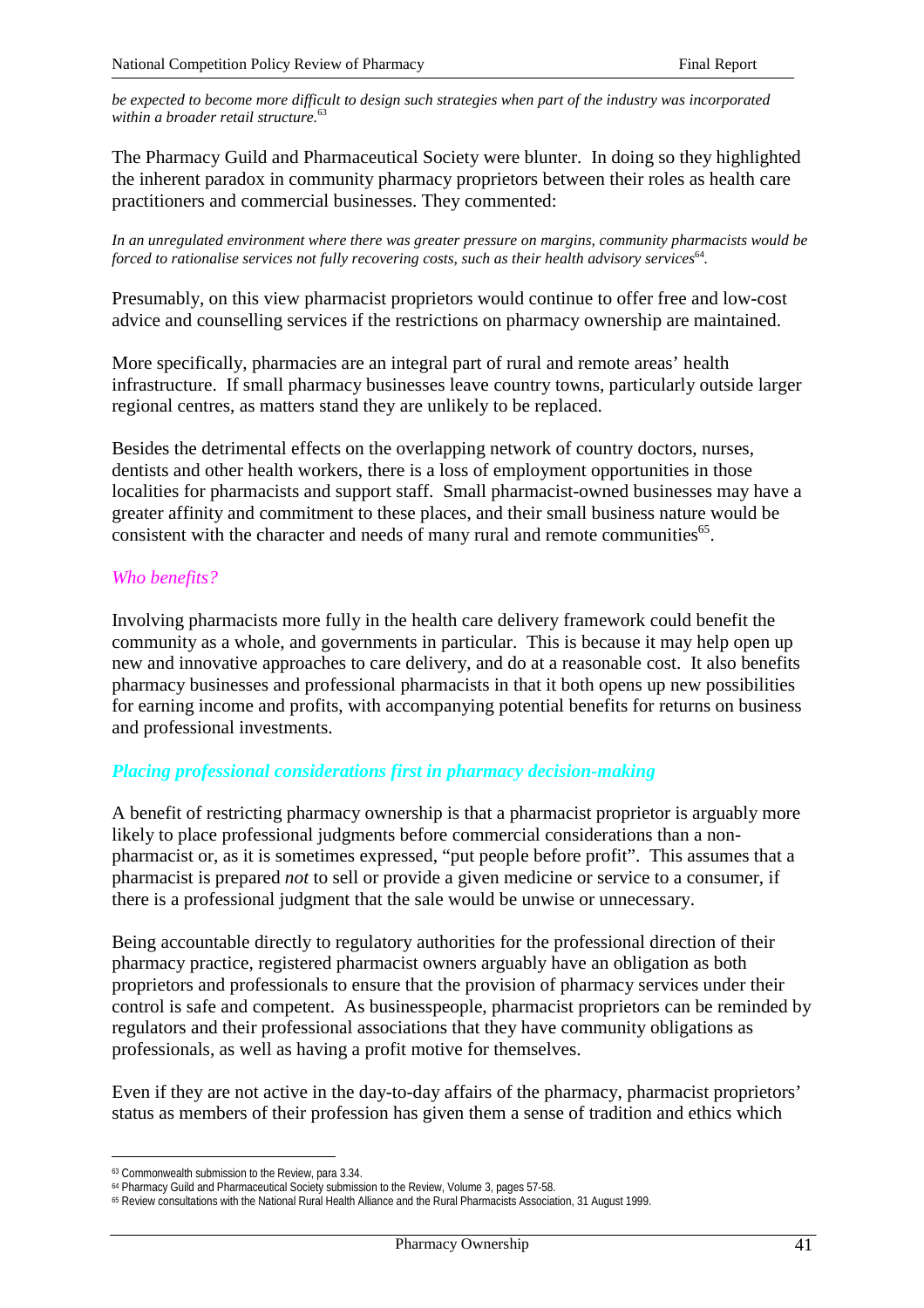should help them at least to understand and promote ethical and competent practice in their pharmacies. This is especially important when the interaction between pharmacists and members of the public on professional matters involves an information asymmetry between the parties, where the pharmacy business as a whole holds itself out as competent and expert in matters which to lay consumers are arcane, mysterious and highly complex.

This is not to say that non-pharmacist proprietors are not capable of building such a professional culture into pharmacies that they operate. Friendly society and surviving corporately-owned pharmacies in Australia do promote professional values in their operations. What this argument takes into account, however, is that a professional as a pharmacy proprietor is more likely to guarantee that if a judgment needs to be made between the business's interests and the customer's medicinal and health-related needs, the interests of the client will prevail.

### *Who benefits?*

Regardless of who actually owns a pharmacy, the community benefits if pharmacies and pharmacists are encouraged through regulatory arrangements to treat individual customers as clients deserving of quality care and attention.

If pharmacist proprietorship of pharmacies reinforces and adds value to the professional dimension of a pharmacy business, even in the face of basic commercial pressures such as running a viable and profitable business, then the community may well be better off with the current ownership restrictions in place.

Professional pharmacists benefit in that their "boss" is likely to be a fellow pharmacist, with a similar professional outlook and a similar commitment to quality pharmacy care. Communication between a pharmacist proprietor and a staff pharmacist on professional matters may also be easier to manage and act upon than a similar dialogue between a nonpharmacist proprietor and a pharmacist staff member.

Consumers benefit because it is easier to identify or assume that the pharmacy is a professional service run on professional lines. Just as registration is a signpost to a pharmacist being competent to practise, pharmacist proprietorship can be seen as a signpost to the pharmacy being a professional practice first, to which other lines of business conducted on the premises should be secondary.

### *Simplifying lines of accountability for professional pharmacy services*

The existing ownership restrictions simplify lines of professional accountability in pharmacies. A professional proprietor can be liable for not only his or her own professional conduct, but also for that of staff pharmacists and non-qualified staff working under professional direction. Keeping the number of pharmacies per proprietor to a finite number can be seen as the regulatory enforcement of this concept of personal proprietorial supervision.

A non-pharmacist individual or corporation arguably would not be as easy to deal with in terms of a regulatory authority's supervision of professional activity within a pharmacy. This is especially so given that authorities are generally self-funding and have limited resources of their own. Not only would a non-pharmacist corporation's directors would probably also be non-pharmacists, a well-resourced corporation unhappy with a regulatory outcome would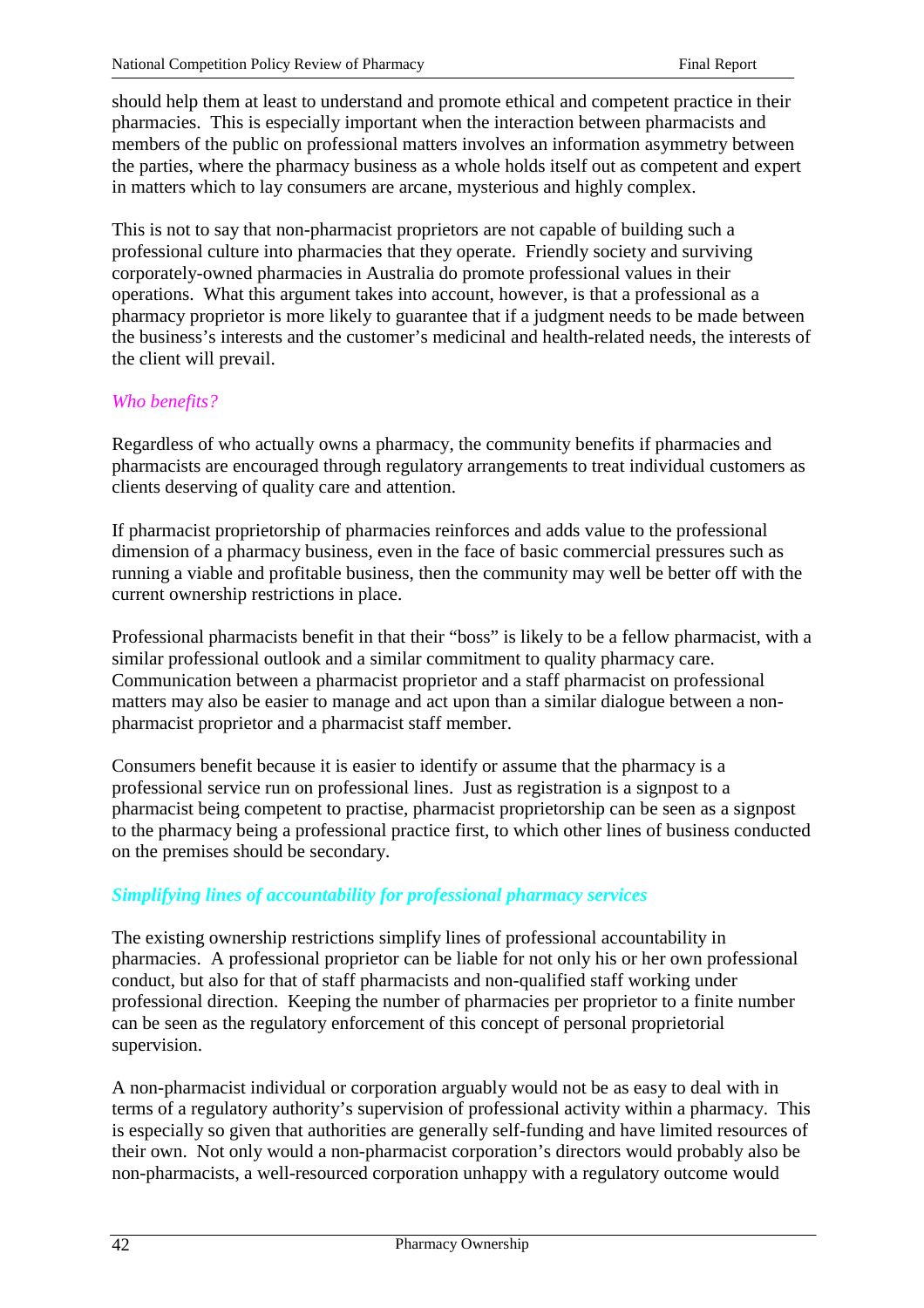possibly be more financially able than the regulatory authority to fight protracted litigation on  $contentious matters<sup>66</sup>$ 

This is not to say that non-pharmacist corporations would not be responsible for professional actions taken under their control<sup>67</sup>. Indeed, the existing examples of overseas corporations, and friendly societies and grandparented proprietors in Australia suggest that, on a moderate scale, there are precedents for suggesting that this is feasible. The provisos would be that a pharmacist is always in charge of a corporately-owned pharmacy, and that there is a point of accountability for the corporation itself to regulatory authorities for professional matters.

On the other hand, the wide-scale presence of non-pharmacist corporations, however, inevitably would mean a significant reconfiguring of professional regulatory processes to undertake the supervision of their operations. State and Territory regulatory authorities, as part-time and self-funding bodies, would need to have the resources to deal effectively with new and cashed up non-pharmacist proprietors and related accountability arrangements.

Jurisdictions may also need to amend legislation, and to provide Boards with additional resources, to cover the additional costs of administering both these arrangements and from defending Board decisions in administrative and judicial review processes against corporations with resources large enough to contest these decisions aggressively.

#### *Who benefits?*

Under this case, the community benefits in terms of ensuring that their pharmacies, and those who own them, are readily accountable to regulatory authorities, and ultimately to the community, for their actions.

Regulatory authorities and governments benefit in that the regulatory structures currently governing pharmacy practice are manageable and affordable, and that all proprietors and managers are not beyond the reach of their accountability mechanisms.

Non-proprietor pharmacists themselves benefit because their chain of accountability is clear, and because their employer, if also a registered pharmacist, cannot leave them to take sole blame as professional scapegoats for unsafe and incompetent practices in their pharmacies.

# *ALTERNATIVES TO THE RESTRICTIONS*

If the purpose of the overall ownership restrictions is to ensure equal access to safe, competent and independent pharmacy services, there may be other alternatives to the various restrictions on ownership and pecuniary interest in a pharmacy that may achieve similar results with more open ownership arrangements.

Alternatives include:

- "Negative licensing" of pharmacy proprietors;
- Establishing an enforceable industry code of practice to be upheld by all pharmacy proprietors;

<sup>66</sup> See, for example, the arguments put by the Pharmacy Board of Queensland in its submission to the Review, pages 2-6.

<sup>&</sup>lt;sup>67</sup> Indeed, friendly society pharmacies are already accountable to Pharmacy Boards through their own boards of management. In its consultations with regulatory authorities, the Review found general satisfaction with the working of these arrangements. There is no reason to believe that the same principle could not be extended to non-pharmacist individuals and corporations.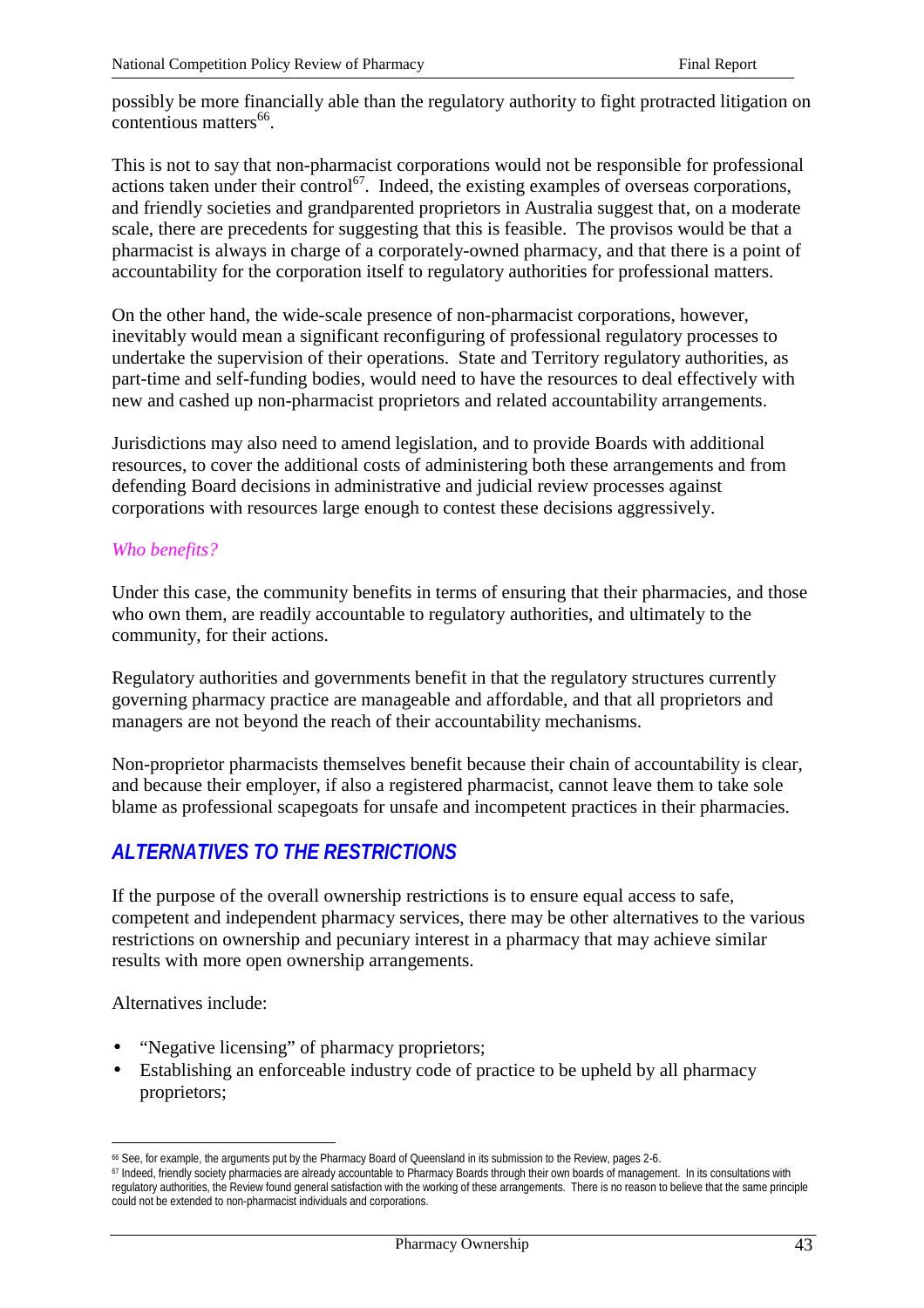- Allowing the participation of non-pharmacists in ownership structures who are not relatives of the pharmacist or pharmacists in control; and
- Replacing pecuniary interest rules with penalties for improper interference in the professional practice of a pharmacist.

### **NEGATIVE LICENSING**

Under a negative licensing model, persons and companies could be assumed eligible to own a pharmacy unless they breach prescribed prohibitions. If a person or entity was found by a regulatory authority, review body or a court to have breached these prohibitions, they could then lose the right to own or have a shareholding in a pharmacy.

In a hypothetical negative licensing model, some possible prohibitions could be:

- A person not being of good character or a fit or proper person to practise pharmacy;
- A person or corporation being convicted of specified criminal offences;
- A person or corporation found to have directed or influenced a pharmacist so that the pharmacist engages in unsatisfactory professional conduct or professional misconduct; and
- A person who has been found in breach of a provision of a *Pharmacy Act* and is under a specified professional penalty (eg suspension of registration or deregistration)<sup>68</sup>.

Breaches or offences applying to a company could also apply to the directors and officers of that company. Such criteria could apply to both prospective and existing owners of pharmacies.

Under a negative licensing model, therefore, natural persons and corporations would be entitled to enter the community pharmacy industry as proprietors or shareholders, provided that they do not breach the specified prohibitions. As proprietors or shareholders, they would still be expected to be committed to the safe and competent performance of pharmacy services by their businesses, and to be held accountable by regulatory authorities and the courts for the professional services provided under their supervision.

#### **COMMUNITY PHARMACY CODE OF PRACTICE**

Perhaps associated with negative licensing, an alternative to restricting ownership could be to put in place, either on a jurisdiction-by-jurisdiction or national basis, a Community Pharmacy Code of Practice. Such a code could be voluntary or legislative, and could specify minimum standards for the conduct of a competent and professional pharmacy business in a manner that would apply to all pharmacy proprietors, whether they are pharmacists or not.

In consultations with the Review, one major non-pharmacist retailer that argued for open pharmacy ownership made the point that they were bound by a number of industry and statutory codes of practice, in areas such as food handling and public health. This retailer indicated that there would be no difficulty in their complying with a community pharmacy code of practice. Indeed, it was suggested that compliance would not only be in the public interest: it would be in the retailer's interest to assure the consumer of their commitment to providing quality pharmacy services<sup>69</sup>.

 $\overline{a}$ 68 NSW Department of Health, *Review of the Dentists Act: Discussion Paper*, 1999, page 40, has a helpful discussion of negative licensing principles. 69 Confidential consultations of the Review with a general retailer, 7 September 1999.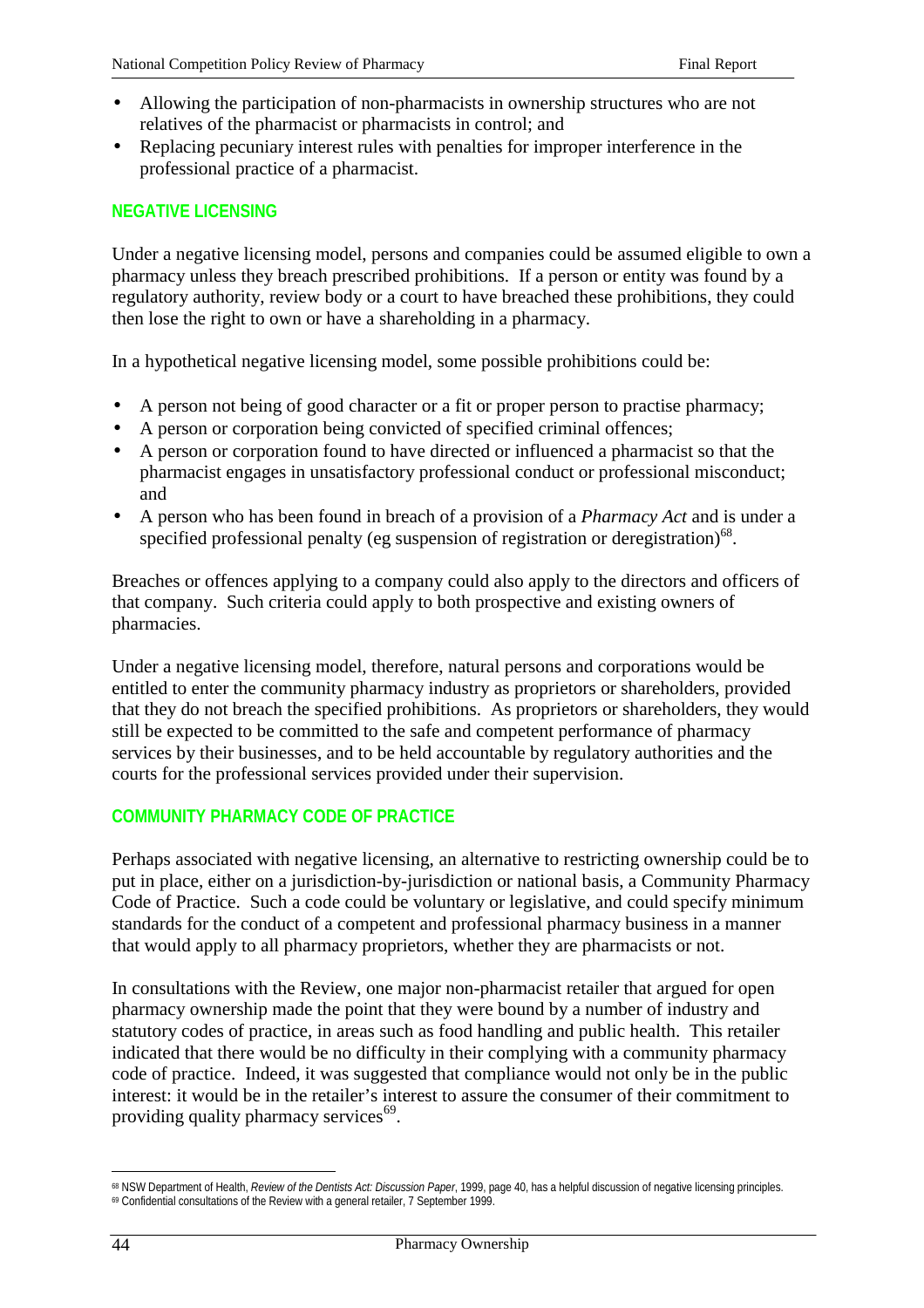By way of observation, the Review notes that the Pharmacy Guild has invested considerable time and resources in developing its Quality Care accreditation programme for pharmacies. The Quality Care programme is essentially a set of benchmarking standards against which the performance of pharmacies can be measured, and accreditation can be withdrawn if they fail to comply. This programme is notable in this context as a potential model of an industry code of practice, as it has been developed with and adopted by friendly society and grandparented corporate pharmacy groups.

### **INVOLVING NON-PHARMACISTS IN PHARMACY OWNERSHIP STRUCTURES**

In all Australian jurisdictions, corporate ownership structures for pharmacies limit direct shareholding involvement to no wider than controlling pharmacists and certain non-voting shareholder relatives designated by law<sup>70</sup>. If pharmacists' control of pharmacy businesses is in the public benefit, then it may also be permissible to consider the opening of pharmacy ownership structures to non-pharmacists, provided that they do not have the effective control of that business due to either the size of their shareholding or the nature of their interest.

It may not be desirable, for example, to have a medical practitioner as a shareholder, partner and/or director of a pharmacy business if it is possible that that person, as a prescriber of medicines, effectively can control the dispensing activities of that business.

A limited model of non-pharmacist shareholding is operating in at least one overseas jurisdiction<sup>71</sup>. If adopted in Australia, such ownership structures may achieve the procompetitive purposes of injecting new people, ideas and investment into the pharmacy industry, decrease pharmacies' traditional reliance on debt financing, and on guarantees of that financing from wholesaler sources. Such arrangements could still be consistent with the principle of the effective pharmacist control of pharmacy-owning bodies corporate.

### **REFORM OR REPLACE PECUNIARY INTEREST PROVISIONS**

Existing pecuniary interest provisions, however broadly phrased or interpreted, are intended to ensure that the practice of pharmacy by pharmacists can occur without undue or improper outside interference from their peers and from non-pharmacists. Specifically, they are intended to buttress ownership restrictions limiting pharmacy ownership to pharmacists and existing excepted operators, particularly friendly societies and grandparented corporations.

The reach of these provisions arguably has become so broad as to stifle innovation in pharmacy businesses outside the practice framework the provisions themselves were intended to protect. In some jurisdictions, pecuniary issues have been tested by litigation arising from decisions taken by regulatory authorities<sup>72</sup>.

A simple solution would be to replace these provisions with a statutory offence of inappropriate or improper interference with the professional conduct of a pharmacist. The offence, with appropriate penalties for both persons and corporations, would prohibit an outside party from directing a pharmacist, whether a proprietor or employee, in exercising his or her competent and comprehensive professional judgment in the course of his or her duties as proprietor or pharmacist.

<sup>70</sup> See South Australia's *Pharmacy Act 1991*, section 18.

<sup>71</sup> This jurisdiction is New Zealand. Under the New Zealand *Pharmacy Act 1991*, non-pharmacists may own up to one-quarter of the equity in a pharmacy company, but the operating company may only own one pharmacy.

<sup>72</sup> See, for example, the 1998 New South Wales District Court and Court of Appeal litigation, *Terry White and Ors* v *Pharmacy Board of NSW.*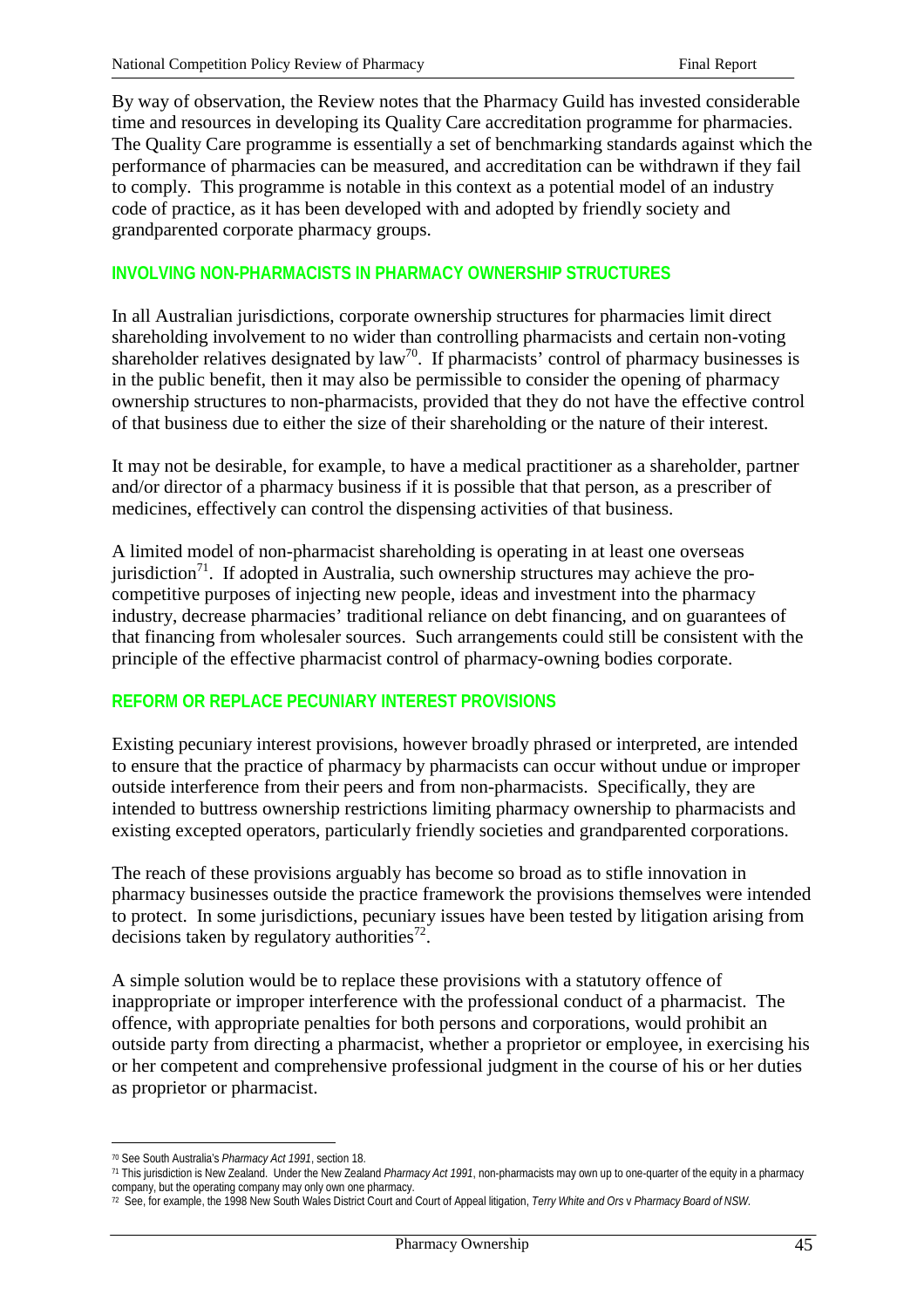The offence could also apply to pharmacist and non-pharmacist proprietors who may direct their professional and lay staff to act in a professionally dangerous or reckless manner, or to implement commercial decisions ahead of their own professional judgment.

# *FINDINGS AND CONCLUSIONS*

On considering the costs and merits of each of the restrictions on ownership that it has examined, the Review has reached some in-principle conclusions. These are outlined under each set of restrictions.

### **OWNERSHIP OF PHARMACIES: GENERAL PRINCIPLES**

The Review has given very careful consideration to this issue, taking into account identified costs and benefits of existing restrictions and who gains and loses from them, the possible alternatives to them, and the various categories of the Public Benefit Test of the 1995 Competition Principles Agreement.

Determining who may lawfully be a pharmacy proprietor is a question complicated by the fact that the system of community pharmacy itself can be seen as a separate matter from determining who can own a pharmacy. It may be, as industry and professional stakeholders argue, that a professionally-owned pharmacy is integral to its ability to fulfil its professional responsibilities to consumers and the community, and that the system would be damaged or destroyed if current ownership restrictions are amended.

If this argument in itself does not resolve the question, however, it needs to be decided whether any value that pharmacist ownership and control of pharmacies adds to the system justifies maintaining the present regulation of who may own or have a proprietary interest in a pharmacy.

On balance, it is hard to agree with the argument that the whole operation of community pharmacy in Australia depends overwhelmingly on who may or not operate a pharmacy. Clearly, pharmacies run by friendly societies and grandparented for-profit corporations not only survive, but flourish. Similarly, pharmacies run by non-pharmacist corporations, whether independently or part of a wider retail operation, do operate viably and competently overseas, although there is some debate about the nature and quality of their professional services $^{73}$ .

That non-pharmacist proprietors are capable of providing safe and competent pharmacy services suggests that allowing new non-pharmacist proprietors would not necessarily destroy the local pharmacy network and infrastructure to which Australians have become accustomed. It certainly would not be in non-pharmacist proprietors' commercial interests to expose themselves to the risks of loss or income or profit, or litigation, due to their pharmacies being unsafe or incompetently run.

The question then becomes whether the value added to the provision of safe and competent pharmacy services, through pharmacists' ownership of pharmacies, itself justifies the regulation that underpins it in the States, if not the Territories.

<sup>73</sup> See, for example, the Pharmacy Guild and Pharmaceutical Society submission, Volume 8; and Alistair Lloyd, *The Regulation of Pharmacists and Pharmacy Businesses*, 1998, volume 1.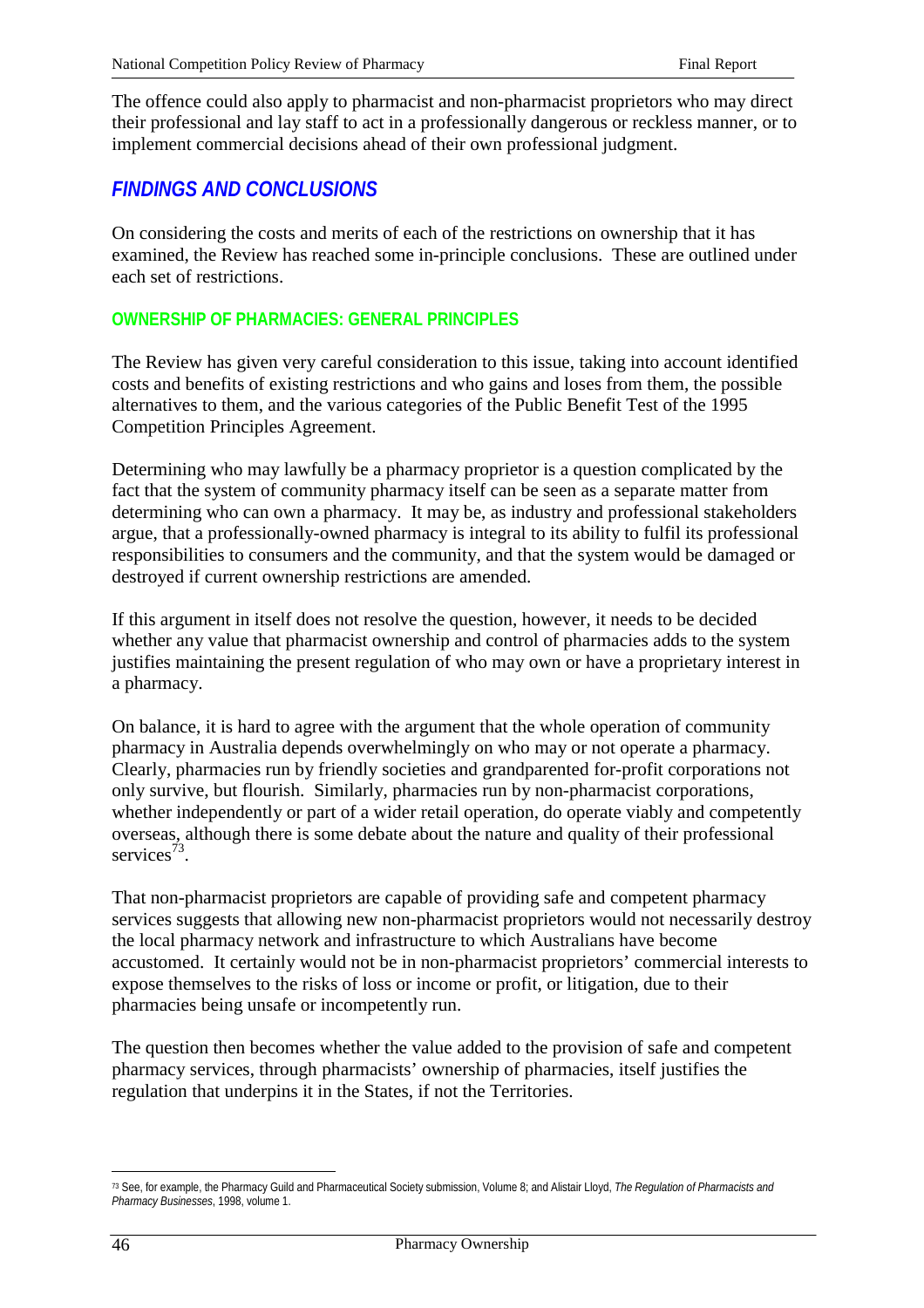Having considered the evidence, and the cost-benefit arguments set out earlier, the Review believes that there is a net public benefit from the value-added dimension of pharmacist ownership of pharmacies, as it defines ownership in Chapter 1 of this Report. It also believes that these factors outweigh the costs associated with maintaining these restrictions, particularly in terms of the costs of a relatively static industry character, an enforced absence of the innovative energies of non-pharmacist entrepreneurs, managers and businesspeople and, particularly, a freer market for pharmacy services.

### *How does pharmacist ownership add value to pharmacy services?*

One of the hidden factors behind the Australian community pharmacy sector is that it has not been dominated by large corporations. Rather, it has concentrated on localised pharmacies in shopping strips around Australia, and more recently in large suburban and regional shopping centres. It has based its presence on a foundation on thousands of small businesses, providing localised services to local communities.

In the Review's opinion pharmacist proprietorship, as underpinned by existing restrictions on who may own pharmacies, confers a range of public benefits that outweigh the cost of associated regulatory restrictions. These can be expressed in terms of the actual and potential quality of professional services under the supervision of a professional proprietor, and accessibility to those for people in all parts of Australians. Pharmacist proprietorship also assures a line of professional accountability for pharmacy services from consumer, to supervising pharmacist, to proprietor to regulatory authority.

More specifically, pharmacist ownership of pharmacies adds value to pharmacy services and public confidence in those services in a number of ways. These include:

- A pharmacist who owns or has a proprietary interest in a pharmacy has a professional, as well as a commercial, interest in the safe and competent provision of pharmacy services and products by his or her business;
- It is important that, in the interests of public safety and the best use of medicines, pharmacies focus on their professional responsibility in ways that recognise the effects of information asymmetries between the pharmacist and their consumers;
- As a pharmacist as well as a proprietor, the business owner is accountable directly to a regulatory authority for the safe and competent provision of those services, while nonpharmacist proprietors would not be able to be made readily accountable without a major and potentially costly readjustment of the regulatory infrastructure;
- There is a net public policy benefit in promoting pharmacist proprietorship and control in the community pharmacy industry to maximise the distribution of pharmacies into the wider Australian community, to encourage proprietors to have a more direct relationship with a local community to promote through the wise use of medicines, and to ensure the maximum possible social and geographic reach of the community pharmacy network;
- The Pharmaceutical Benefits Scheme, as the prime vehicle for distributing subsidised essential pharmaceutical medicines to all Australians, is predicated on the stability of this distribution network. While this may mean that new entrants are discouraged, undue changes to that network could mean the costlier and less effective delivery of PBS medicines to people in need of them; and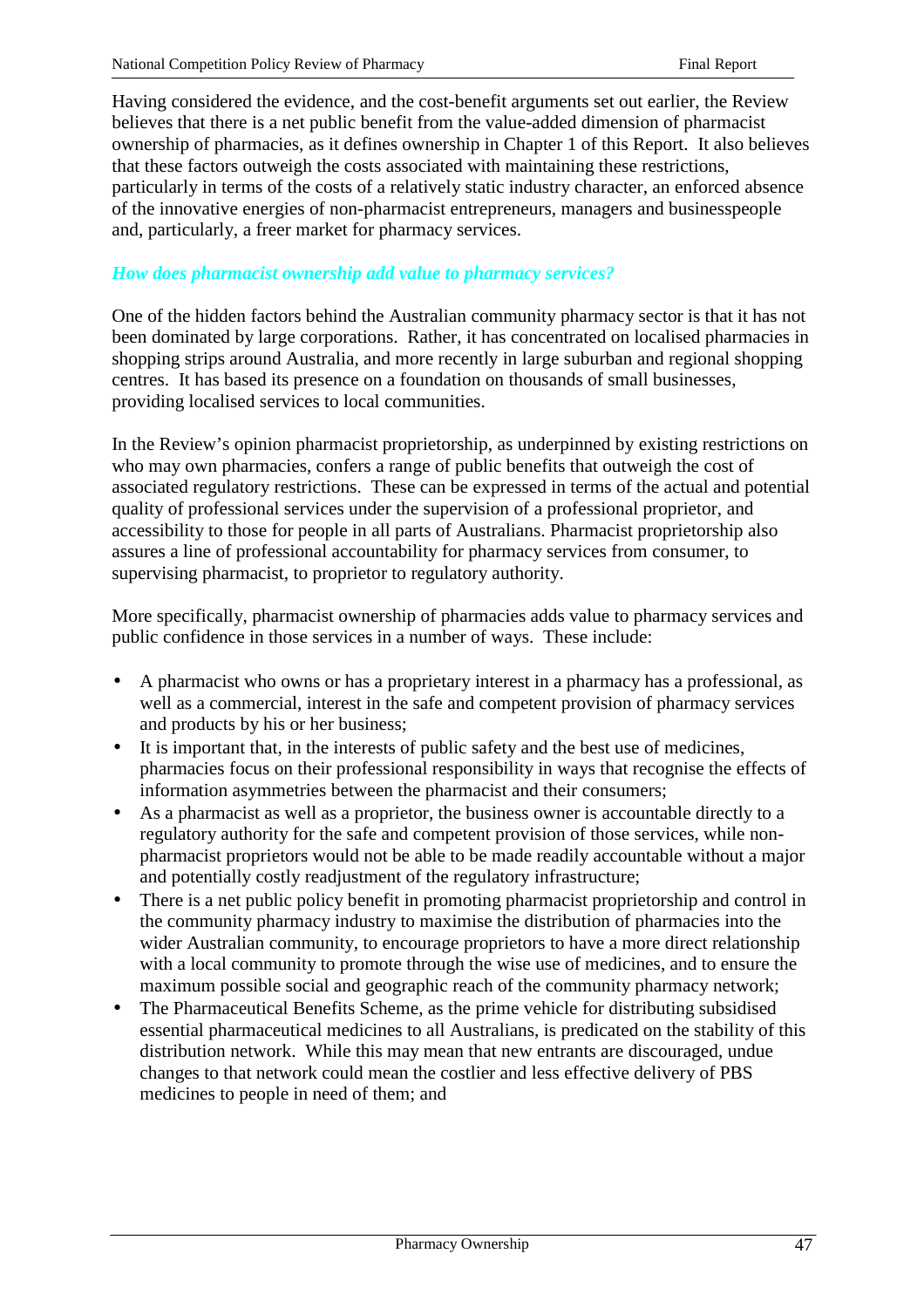There is a significant net quantitative benefit to the community from reduced and unnecessary expenditure due to the sensible intervention of professionally oriented pharmacies in the health care cycle, such as in reducing pressure on general practitioners in the treatment of minor ailments. Having pharmacists owning as well as managing pharmacies helps to reinforce this professional role and culture.

#### *Maintaining the value*

These conclusions are, however, tempered by evidence given to the Review, particularly from consumer interests, that consumer experience indicates that the levels of services received at pharmacies is often less than optimal. Those pharmacist proprietors who allow themselves and their staff to be complacent or indifferent to the needs of their clients do not strengthen public perceptions of the quality of their fellow proprietors<sup>74</sup>.

In favour of the Review's on-balance conclusion, however, are positive indications that the pharmacy profession and industry as a whole are taking seriously the need to keep substantiating their ownership privileges. As part of professional self-regulation activity, professional standards and industry quality assurance benchmarks have been given considerable attention since competition matters went on to pharmacy's agenda some years ago.

Such initiatives are essential to the ongoing support of a professionally-oriented community pharmacy sector. It is important that pharmacists should take responsibility for and participate in such programmes and follow such standards, even if this involves considerable personal investments of their own time and money. Such measures are disregarded by pharmacists at the risk of attracting considerable future questioning of their ongoing ownership privileges.

#### *Coverage of Territory Acts and other ownership-related regulation*

The Review also believes that the Australian Capital Territory and Northern Territory *Pharmacy Acts* are ambiguous on the pharmacy ownership question. As they stand, they could fall within the boundary of acceptable regulation as set out in Recommendation 1, and therefore there is no need for the two Territories to amend their Acts to conform to the recommendation<sup>75</sup>.

Beyond this basic principle, however, it is important that as much regulation as possible is removed from the conduct of community pharmacy practices and businesses.

Much of the existing regulation on ownership-related matters, in areas such as the number of pharmacies a proprietor may own, dates from another time and an earlier era of pharmacy practice. It either has limited public benefit, or holds pharmacy operators back in the maintaining and enhancing of quality of services by innovation and the adoption of flexible and contemporary business structures and practices.

The recommendations in this Chapter seek to address key elements of these regulatory failings, from the starting point of Recommendation 1.

<sup>74</sup> See, particularly, the submissions to the Review by the Consumers Health Forum and the Australian Consumers Association. The Review's consultations with the Health Consumers Council of Western Australia told a similar story.

<sup>75</sup> For further comment, please refer to the reports on each Act in Part B of this Report.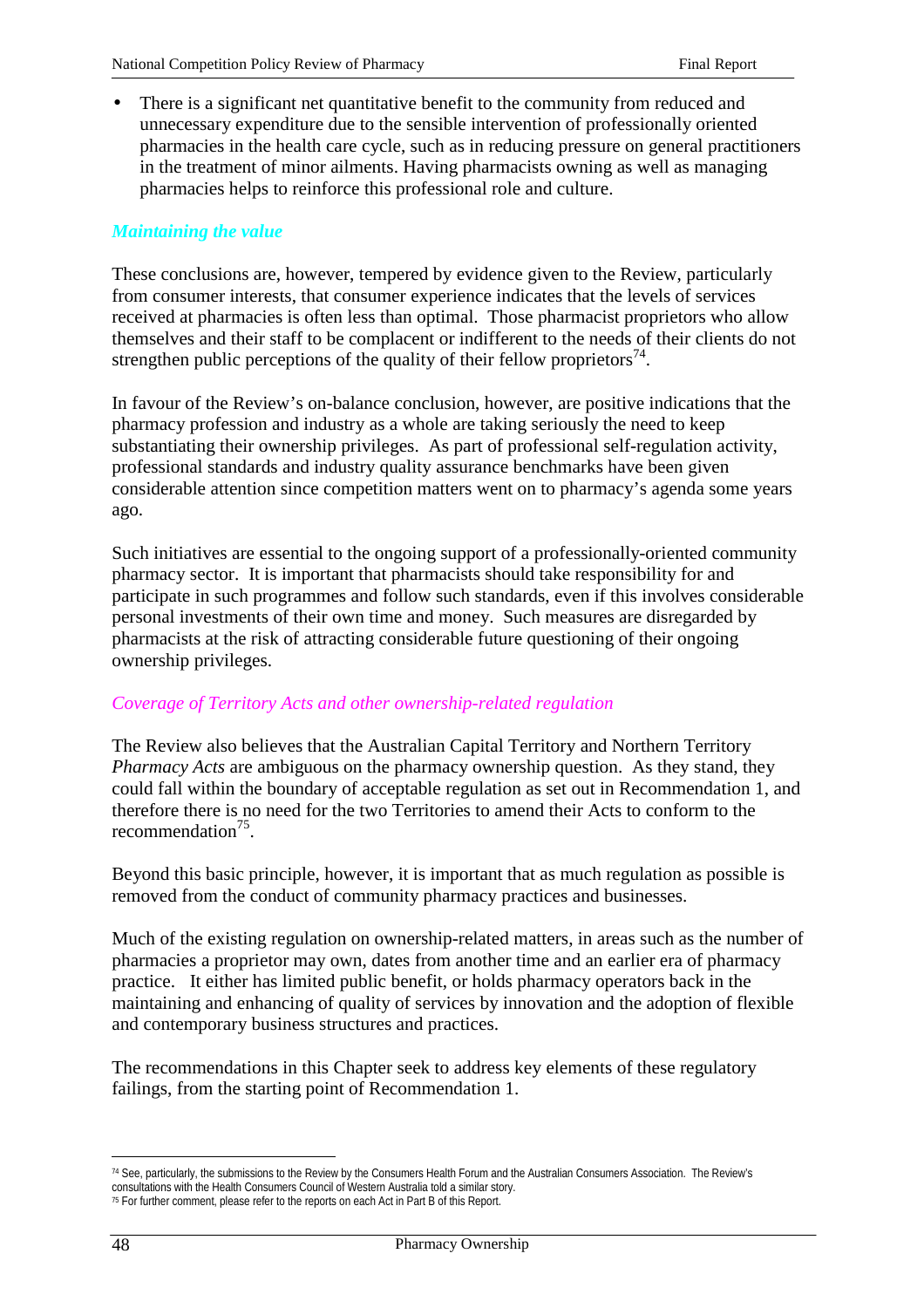#### **Recommendation 1**

**The Review recommends that:**

- **(a) Legislative restrictions on who may own and operate community pharmacies are retained; and**
- **(b) With existing exceptions, the ownership and control of community pharmacies continues to be confined to registered pharmacists.**

#### *Residential and local registration requirements*

On a related matter, the Review also concludes that legislation requiring a proprietor to be a resident of a given State or Territory restricts competition in the community pharmacy industry, and runs contrary to established national principles of mutual recognition and occupational mobility. In the one State where such legislation is in place, Western Australia, it is highly desirable and in the interests of national regulatory consistency that residential restrictions on ownership be removed.

It is equally desirable that other jurisdictions do not institute residential requirements of their own, as has been suggested by some pharmacy profession and industry stakeholders<sup>76</sup>. On the other hand, the Review notes that ownership provisions in most *Pharmacy Acts* provide that the owning pharmacist is registered under that Act – that is, registered in the jurisdiction in which the owned pharmacy is located. While this does not require a pharmacist to be registered in a jurisdiction, it is still a location-based restriction.

The Review accepts, however, that requirements of this nature are justifiable for the time being, but should ideally be removed over time. If a proprietor is to be accountable to local regulatory authorities for the conduct of a pharmacy, they have to be assumed as being conversant with the laws and professional requirements of the local jurisdiction. Registration in the jurisdiction is a mechanism that helps to assure this.

It would, however, also be highly desirable if jurisdictions moved over time to recognise each other's registration for pharmacy ownership purposes. If so, the step of acquiring parallel registration to own a pharmacy in another State or Territory would become unnecessary, and the costs to potential proprietors of having dual or multiple registration would be avoided.

#### **Recommendation 2**

**The Review recommends that:**

- **(a) Any State or Territory's residential requirements for pharmacy ownership are removed; and**
- **(b) Any State or Territory's requirements that a pharmacist be registered in that jurisdiction to own a pharmacy are retained, pending any consistent national arrangements that may be adopted.**

#### **OWNERSHIP STRUCTURES**

#### *Types of ownership structures*

At present, State and Territory legislation permits a number of ownership structures for pharmacy businesses. These can be grouped as:

Single pharmacists sole trading;

<sup>76</sup> See especially the Pharmacy Board of New South Wales's submission to the Review, page 6.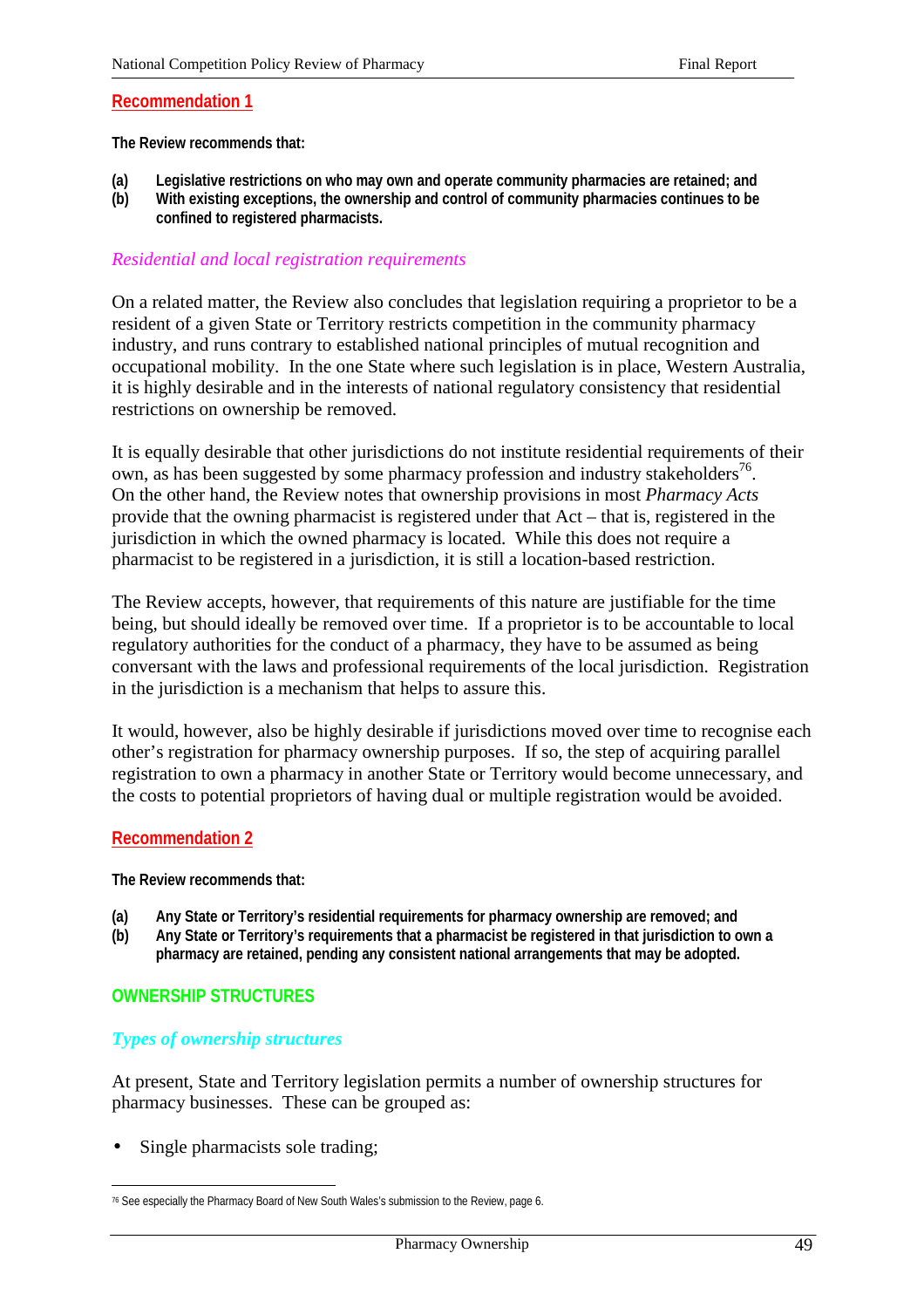- Partnerships of registered pharmacists; and
- Incorporated bodies consisting, with a notable exception in South Australia, entirely of registered pharmacist shareholders.

In several jurisdictions, current or impending reviews of *Pharmacy Acts* are considering legislative coverage of pharmacist-controlled bodies corporate to enable pharmacy proprietors to take greater advantage of modern corporate structures, and the taxation and other benefits that these may bring. Nevertheless, the majority of pharmacy businesses are either sole traders or traditional partnerships.

### *Existing ownership structures*

The Review considered the ownership structures for pharmacy businesses permitted currently by *Pharmacy Acts.* It believes that, on balance, these permitted structures are consistent with the basic principle of effective and undisputed pharmacist control of pharmacy businesses.

These structures are not consistent across all jurisdictions. The family company model, for instance, is confined to South Australia. There would be merit, in promoting cross-border competition and occupational mobility, to have a national consensus on permitted ownership structures, so that the existing permitted ownership structures are the same in every State and Territory.

As a starting point, all *Pharmacy Acts* should permit appropriate corporate structures that acknowledge pharmacist control. Given the major changes to companies and corporations law, and the taxation system, in recent years, the Acts are lagging well behind good commercial practice. Proprietors should have the benefit of the ownership structure that best meets the needs of their business, and of their customers.

### *Non-pharmacist shareholdings in pharmacy businesses*

Consistent with Recommendation 1, the Review believes that ownership structures for pharmacy businesses need to reflect the general principle that registered pharmacists have effective and undisputed control of for-profit pharmacy businesses. As outlined in Chapter 1, the Review believes that one or more pharmacists effectively own a pharmacy business if they have the effective and undisputed control of that business, whether or not they themselves own all shares in the business.

To have effective ownership, therefore, does not necessarily require registered pharmacists to have possession of all shares in a corporatised pharmacy business. Indeed, the South Australian *Pharmacy Act* allows designated family members to own minority shareholdings without voting rights, giving registered pharmacists effective and undisputed control of the corporation. This shareholding option was endorsed enthusiastically by the Pharmacy Guild and the Pharmaceutical Society in their submission<sup>77</sup>.

In the Review's considered opinion, minority non-pharmacist shareholdings are acceptable in theory, whether or not they are shares held by family members. Provided that they do not have prevailing directorial authority or other leverage over the direction of the business, the mere possibility of minority shareholders cannot simply be ruled out as being inconsistent with pharmacist ownership and effective and undisputed control of a pharmacy business. Minority shareholders could be, as well as relatives of the pharmacist principals, external

 $\overline{a}$ 77 Pharmacy Guild and Pharmaceutical Society submission to the Review, Volume 4, pages 20-22.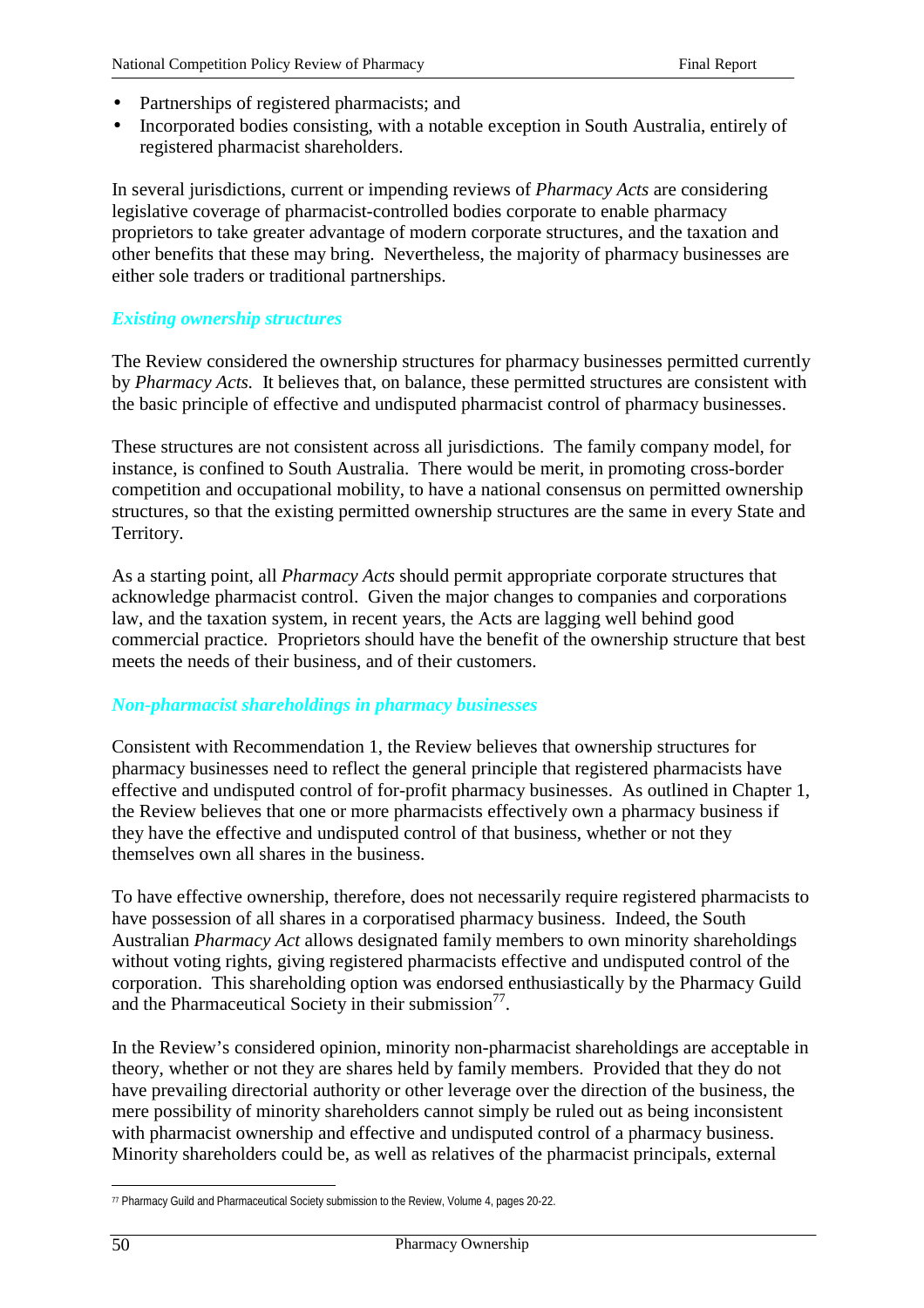investors, business associates or friends of the pharmacist's family, as well as incorporated bodies willing to buy an interest in but not control the pharmacy business.

The registered pharmacist members of the company could still be able in theory to outvote their non-pharmacist colleagues, and thus ensure the effective professional control and management of the business.

Nevertheless, attracting minority shareholders, who may be see the possibility of realising dividends from a type of business that has an enviable track record of success and profitmaking, would be a major structural innovation for the community pharmacy industry. It would help break the dependency of pharmacy on debt financing based on the steady guarantees of interested third parties such as pharmaceutical wholesalers.

In examining regulatory prohibitions of non-pharmacist minority shareholdings, the question therefore is not whether these should be permitted, but whether they can be made **workable** in practice to justify loosening present restrictions on ownership structures.

### *Are non-pharmacist shareholdings workable?*

If non-pharmacist shareholding beyond non-voting family members is to be allowed, then it is necessary to establish:

- The type of shareholding that would be acceptable;
- The extent of shareholding that would be acceptable; and
- Who could obtain and maintain an acceptable shareholding.

The Review believes that, in addition to "family and friends" investors, the following interests would be most likely to want to consider becoming shareholders and/or directors in a pharmacy business:

- Pharmaceutical wholesalers, perhaps by converting their "banner group" affiliations into direct stakes in affiliated pharmacies;
- Medical practitioners;
- Owners and operators of medical centres and private hospitals, particularly in relation to a pharmacy that may be located in their facility;
- Shopping centre owners and managers, who see the value of developing a standing relationship with one or more pharmacy businesses in their centres; and
- Pharmacy chains and franchises based in Australia and overseas.

This is not to say that any of these parties would necessarily take up an opportunity to take a shareholding in a pharmacy business or businesses. Several pharmaceutical wholesalers, for example, indicated to the Review that they had no plans or interest in moving in such a direction, and indeed were strong advocates for no change in present ownership  $arrangements<sup>78</sup>$ .

In each of these identified cases, for different reasons, the Review believes that the nature of the party's interaction with a pharmacy business would carry with it such influence so as to make that influence felt very strongly, and perhaps overwhelmingly, by the pharmacist controlling shareholders. If the minority shareholders can dominate a pharmacy's line of

 $\overline{a}$ 78 See, for example, Sigma Pty Ltd's submission to the Review.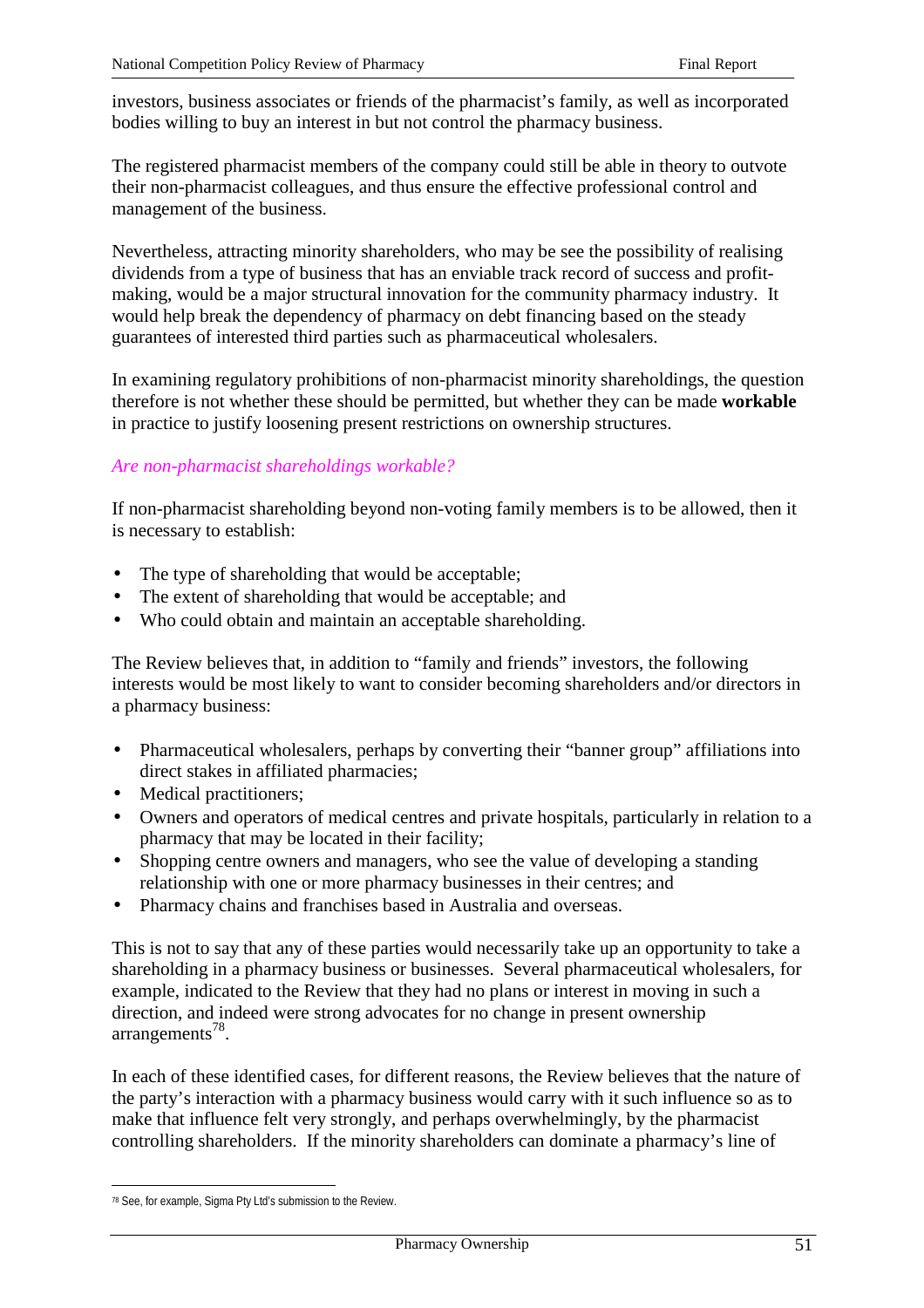supply, or exert control over dispensing practices by linking these to allied prescribers, or hold or otherwise influence a head or sub-lease, the pharmacists' control of the business is certainly not undisputed, and unlikely to be effective.

In such cases the size of the shareholding may not be the key issue. A person or company could have a 49 per cent shareholding and be an effectively silent partner, or have a nominal shareholding and yet have sufficient influence to challenge the majority registered pharmacist shareholders for control. If a shareholder is of a certain background, such as being the managing company of a medical centre which is considering a pharmacy's lease in that centre, even non-voting shares could represent a disproportionate leverage on a pharmacy business.

This problem may relate to possible worst-case scenarios, as have the sometimes knee-jerk calls from stakeholders to maintain existing prohibitions<sup>79</sup>. Even the most sober judgment, however, needs to consider that community pharmacy is providing a service of a highly specialised and client-sensitive nature. Every pharmacy business has to be seen as free of suspicion of any undue and inappropriate influence on the safe and competent practice of pharmacy under its direction and management. The presence of minority shareholders or directors may not necessarily guarantee this although some, such as a pharmacist's solicitor or accountant as a non-voting shareholder or director, would most likely be innocuous.

Managing and policing shareholdings, actual and potential agents of influence and the like may also exercise disproportionately the time and attention of regulatory authorities compared to their principal and proper responsibilities for supervising the safe and competent practice of pharmacy by pharmacists. Business watchdogs, such as corporate affairs commissions, also could find their time unduly occupied by scrutinising the activities of "small-time" companies operating pharmacies because of the roles of their "big-time" shareholders.

Given the possibilities for potential conflicts of interest among shareholders, and for determining at which point a minority shareholding might dispute the effective pharmacist control of the pharmacy business, it appears that the potential difficulties outweigh the benefits of opening up minority shareholdings in pharmacy operating companies.

It may well be, however, that clarifying and liberalising the treatment of permissible pecuniary interests in a pharmacy business may go some way to allowing non-pharmacist individuals and corporations to benefit commercially from non-proprietary associations with pharmacies owned by pharmacists, friendly societies and grandparented corporations. These matters are discussed in relation to Recommendation 6.

#### *New corporate structures*

If a new workable company structure can be established, however, that can be consistent with legislative requirements, then these could be considered by jurisdictions with a view to them being permitted by *Pharmacy Acts*.

To this end, the Review has developed a proposal that would maintain the principle of ownership and control of pharmacies by pharmacists that, if adopted, may enable pharmacists more readily to become proprietors and develop a greater sense of professional responsibility. This could also assist in the growth and development of rural pharmacy services, and provide

 $\overline{a}$ 79 Pharmacy Guild and Pharmaceutical Society, *Response to National Competition Policy Review – Preliminary Report*, page 3.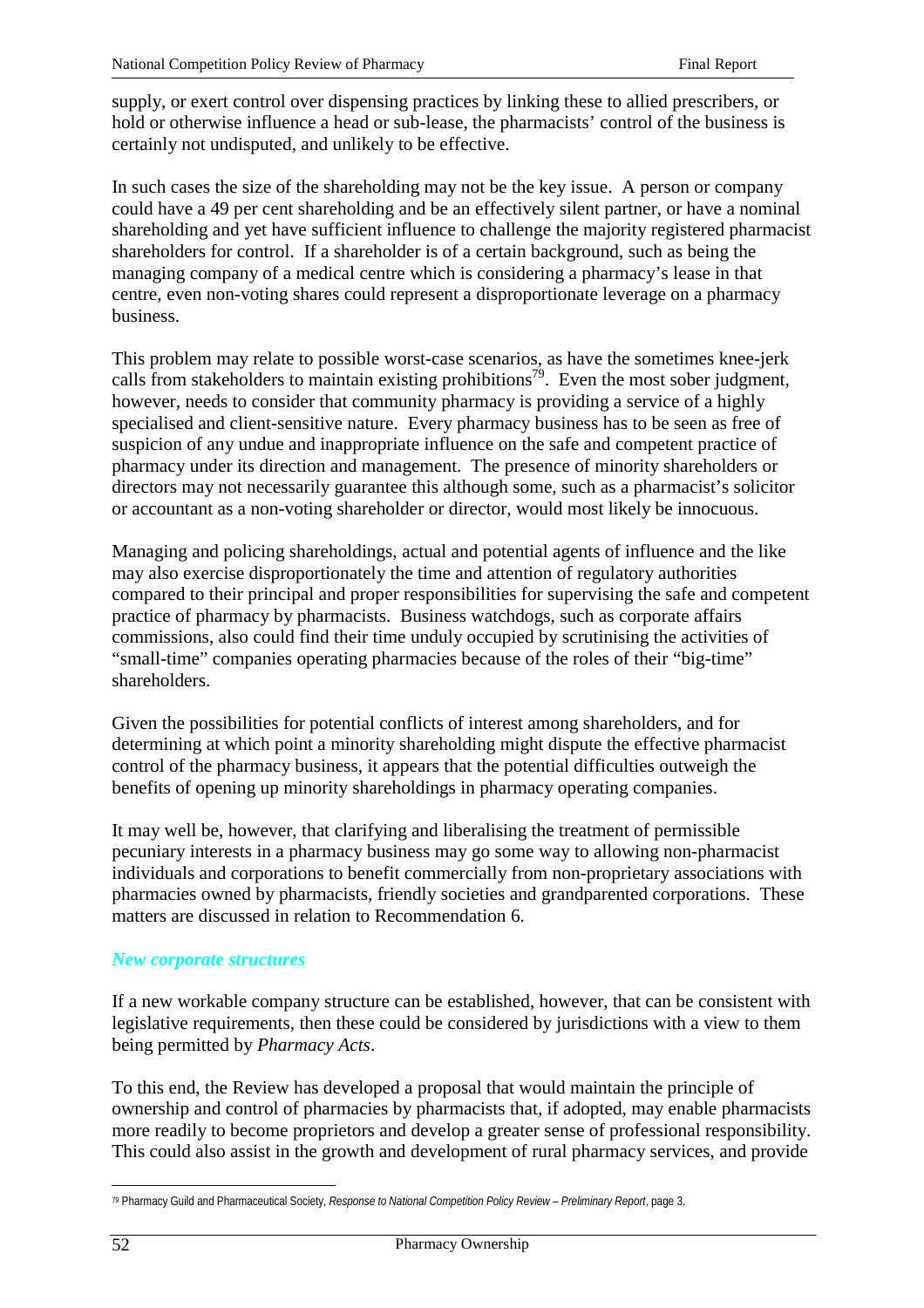greater competition overall in both a commercial and professional service sense, with benefits for the community.

The Review briefed a legal firm, Phillips Fox, to work with it on outlining a practical framework for structuring limited companies consisting wholly of registered pharmacists and prescribed relatives. Their advice is at Appendix 4. The model could sustain the pharmacist control and direct proprietorial supervision principles over the management of a considerable number of pharmacies. Each affiliated pharmacy would be under the personal control of supervision of a managing pharmacist who would be required to have a minimum equity shareholding in the company of 10 per cent, or a minimum cash value equity share constituting an appropriate and a genuine shareholding in the business vehicle.

A corporate model of this nature would be consistent with Recommendation 3(b) and could:

- Retain the personal supervision concept in terms of one equity-holding pharmacist, one pharmacy;
- Encourage younger and other enthusiastic pharmacists to take equity in a pharmacy business, with the potential to bring the best of current thinking to practice management and the pharmacy business;
- Promote more lively competition between proprietor entities in the community pharmacy industry; and
- Encourage more efficient, competent and entrepreneurial pharmacist businesspeople to realise economies of scale and scope in terms of pharmacy management and administration (for example, by centralising payroll management and stock ordering), with consequently lower unit costs for the business as a whole;
- Be consistent with any legislative requirements for corporations owning a pharmacy to be controlled by pharmacists, and limited to pharmacist shareholders;
- Sit alongside existing ownership structure options.

Fuller details of the multi-pharmacist equity model are contained in the Phillips Fox advice at Appendix 4. Any development of such a model would need to be in consultation with stakeholders and with the benefit of available expertise in professional and commercial aspects of community pharmacy and pharmacy practice.

### **Recommendation 3**

**The Review recommends that:**

- **(a) Pharmacy ownership structures permitted by various State and Territory** *Pharmacy Acts* **be retained as being consistent with the defined principle of pharmacist ownership and effective control of pharmacy businesses;**
- **(b)** *Pharmacy Acts* **recognise, in addition to sole trading pharmacists and pharmacist partnerships, corporations with shareholders who are:**
	- **(1) All registered pharmacists; and**
	- **(2) Registered pharmacists and prescribed relatives of those pharmacists; and**
- **(c) Due to the risk of conflicts of interest of shareholders, and the difficulties in determining the extent to which minority shareholdings may compromise pharmacist control of a pharmacy, operating companies with minority shareholdings held by non-pharmacists are not considered to be appropriate ownership structures for pharmacy businesses.**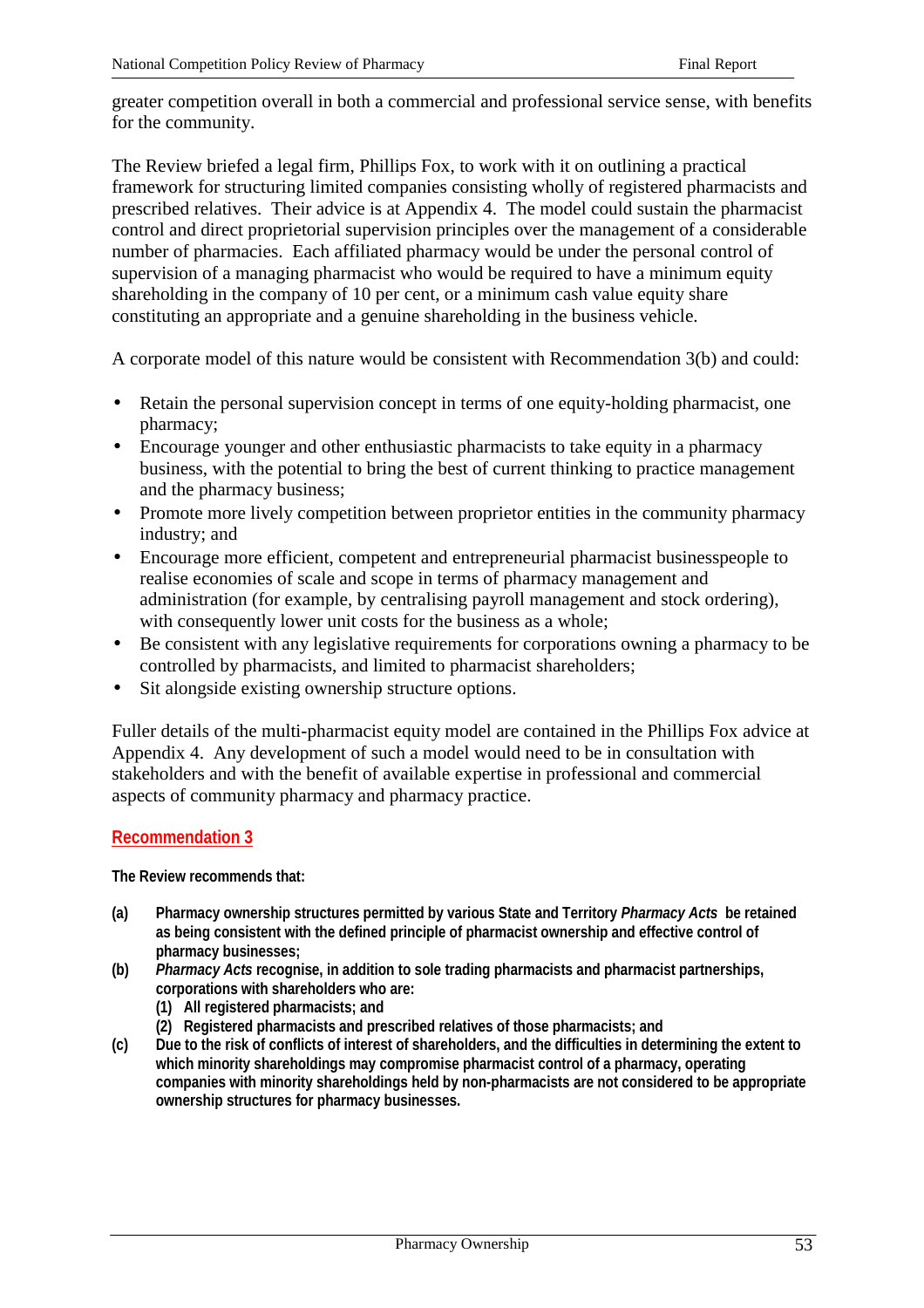### **NUMBER OF PHARMACIES OWNED BY PROPRIETORS AND PHARMACIST SUPERVISION OF PHARMACIES**

If pharmacies are to remain basically pharmacist owned and controlled, on the assumption that a proprietor's professional supervision is a principal key to providing a safe and competent community pharmacy service, the numbers of pharmacies that can be held by a single proprietary entity is highly relevant.

The current numbers per proprietor in each State are haphazard and inconsistent with each other. This inconsistency appears to be for no convincing reason other than that the number in any one jurisdiction is consistent with the concept of personal proprietary supervision. Pharmacy practice is more or less the same across Australia, and it therefore stands to reason that the numbers of pharmacies a proprietor can hold, if indeed it is prescribed, should also be consistent nationally.

Moreover, existing numerical restrictions are based on policy decisions that date back, on the whole, a long time. They reflect the concept of community pharmacy being a network of small, personally supervised businesses.

Nevertheless, these restrictions now frustrate the development of more efficient pharmacy businesses, and help to protect those less efficient pharmacies and their proprietors from competitive advantages that may be enjoyed by their more efficient colleagues. This may suit some proprietors, especially those who may be more talented as professionals and practice managers than as businesspeople, and who may run less efficient businesses than do some of their peers.

Removing these restrictions may appear at first glance to run contrary to the principle of pharmacist ownership supporting a localised and highly professional pharmacy service. This, however, need not be so.

Modern communications and information technology has the potential to develop and implement contemporary business management systems and databases, not just those developed by individual proprietors but also those contracted in, for example, as part of a banner group or franchise agreement. These can apply great consistency of practice across widespread and numerous individual pharmacies, and ensure that a pharmacist proprietor can be involved with a pharmacy or a number of pharmacies off-site without compromising the their personal supervision of their operation.

Indeed, key stakeholders themselves highlight how contemporary information and communications technology has been embraced by pharmacies. In their submission to the Review, the Pharmacy Guild and the Pharmaceutical Society highlighted the industry's track record including implementing electronic commerce in relation to stock ordering, as well as the general computerisation of pharmacies from the mid 1980s onwards. They also expressed their considerable pride in community pharmacy's achievements in such collective matters as performance benchmarking, staff training and innovative management practices<sup>80</sup>.

There are also mechanisms outside *Pharmacy Acts* to protect the public from market dominance or inappropriate market conduct, particularly the Australian Competition and Consumer Commission under Part IV of the Commonwealth *Trade Practices Act 1974*, and State and Territory fair trading legislation. *Pharmacy Acts* therefore should not be the

<sup>80</sup> Pharmacy Guild and Pharmaceutical Society submission to the Review, Volume 3, pages 34-35.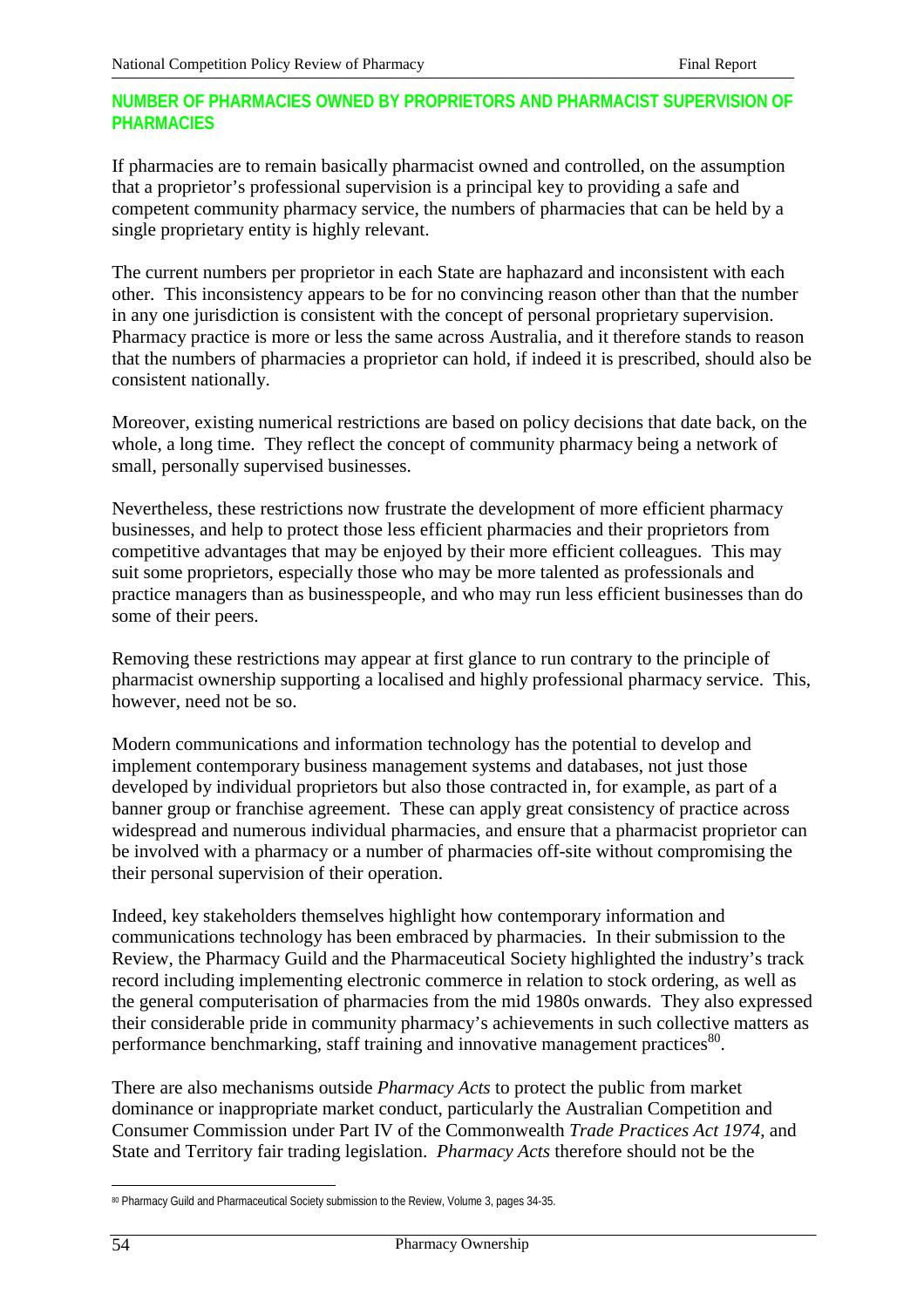vehicle for business-limiting restrictions of this nature, and if these provisions remain the decisions of regulatory authorities may increasingly be challenged in this regard.

Finally, anecdotal evidence and comments by several regulatory authorities to the Review suggest that the current numerical restrictions are easy for a determined and enterprising pharmacist to breach, using various lawful means to mask the true size of their pharmacy holdings $^{81}$ . It was also suggested that it is very difficult to prove a breach of the rules if such a breach is suspected. If these rules can be so easily bent or broken, and non-compliance is so hard for authorities to deal with, their retention has to be questioned on that ground alone.

On balance, the Review believes that generally it is no longer practical or appropriate to prescribe a number of ownable pharmacies per proprietor in pharmacy legislation, as there is not a net public benefit in the existing restrictions.

If these restrictions are relaxed, however, developments should be monitored by the States and Territories. Regulatory authorities and particularly professional and industry organisations could assist proprietors with guidelines, or even a code of good practice, on personal supervision and professional liability issues if necessary. More importantly, the Australian Competition and Consumer Commission could be asked to ensure that there is no undue market dominance in respect of pharmacy proprietors taking sharp advantage of the changes.

If they are to be lifted the restrictions in each State and Territory should be, in the interests of market consistency and fairness, lifted simultaneously with those in other jurisdictions.

#### *Pharmacists in charge and pharmacists in attendance*

 $\overline{a}$ 

A reason that numerical restrictions have survived in *Pharmacy Acts* is that they have been seen as ensuring that a pharmacy is under the close personal supervision of a registered pharmacist proprietor.

These requirements exist over and above standing requirements in all State and Territory Acts that each individual pharmacy operate under the direct and personal supervision of a pharmacist. If the supervising pharmacist is not a proprietor, then it is a managing pharmacist, or pharmacist in charge. Similarly, Acts also require that pharmacies operate at all times with a registered pharmacist in attendance.

If safe and competent pharmacy services are to be provided to the Australian public, it is important that a pharmacist is in charge of the professional operations in each pharmacy, whoever owns that pharmacy. Indeed, it is access to a pharmacist on request that is one of the elements of the Australian community pharmacy system that is most attractive to and prized by consumers.

The Review believes that any legislative requirements to have a designated registered pharmacist in charge of a given pharmacy, or to have a registered pharmacist in attendance at all times that a pharmacy is open, therefore are justifiable in the public interest.

<sup>81</sup> One Pharmacy Board told the Review that it has had clear indications in a number of instances of blatant disregard of their Act's pharmacy holding limit, but they rarely had evidence sufficient to take matters further.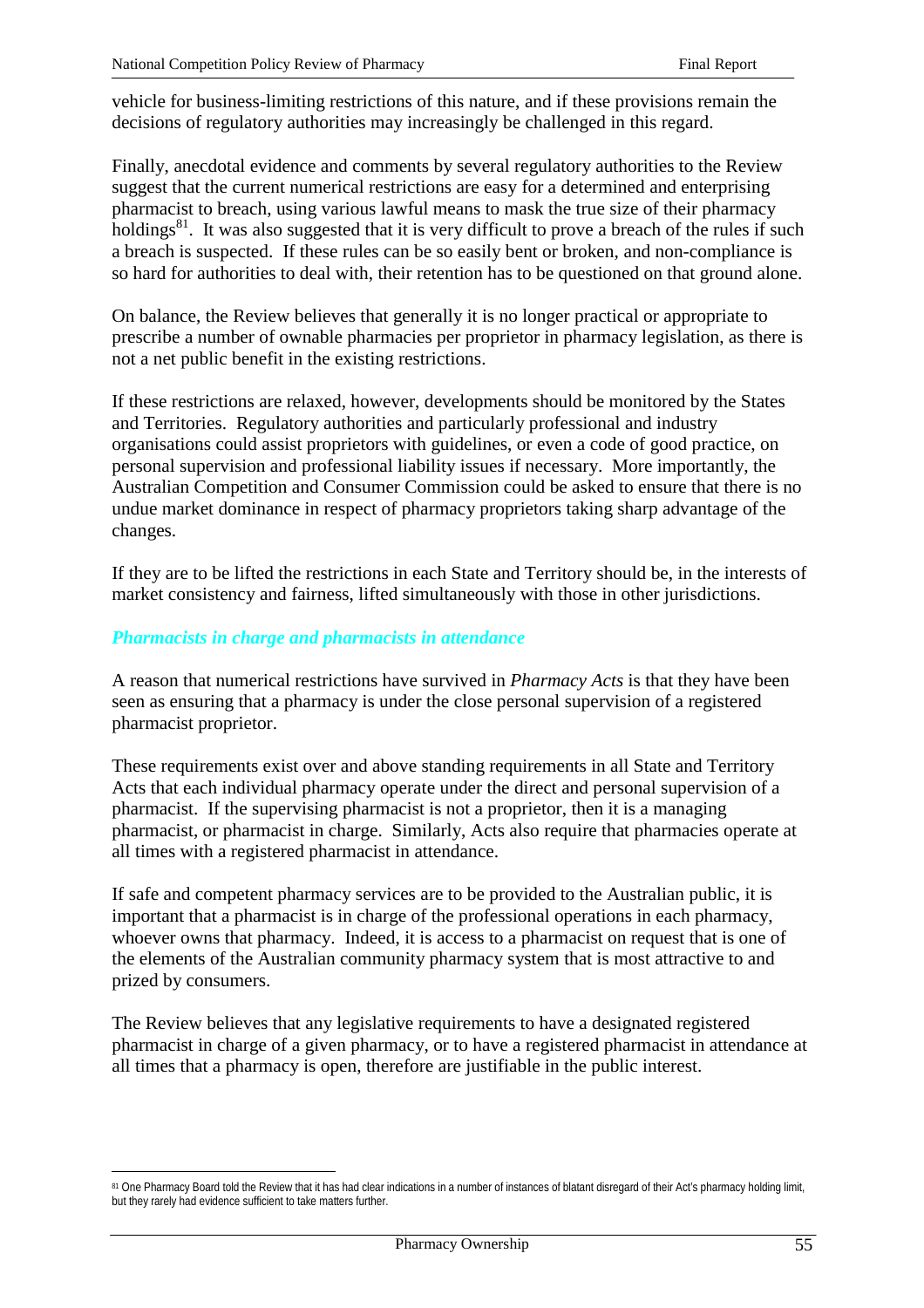### **Recommendation 4**

**The Review recommends that:**

- **(a) State and Territory restrictions on the number of pharmacies that a person may own, or in which they may have an interest, are lifted;**
- **(b) The effects of lifting the restrictions be monitored to ensure that they do not lead to undue market dominance or other inappropriate market behaviour; and**
- **(c) Legislative requirements that the operations of any pharmacy must be in the charge, or under the direct personal supervision, of a registered pharmacist are retained.**

### **PERMITTED EXCEPTIONS TO PHARMACIST OWNERSHIP**

#### *Principal permitted exceptions*

There are three groups of pharmacy proprietors who are not necessarily registered pharmacists.

These are:

- Administrators of deceased estates and bankrupt or insolvent pharmacy businesses;
- Non-pharmacist companies and individuals who were permitted to own pharmacies before existing "pharmacist-only" restrictions came into force; and
- Friendly societies.

In practice, the total number of these pharmacies is fractional alongside those owned and controlled by registered pharmacists.

#### *Deceased estates and bankrupt individuals and businesses*

Most State and Territory *Pharmacy Acts* make provision for transitional arrangements for disposing of the business estates of deceased pharmacists, and of the businesses of bankrupt or insolvent pharmacy proprietors.

These are temporary arrangements, pending closure of a pharmacy business or its sale to an eligible party. The Review sees such contingency provisions, with a reasonable transition time allowing the winding up and disposal of the deceased proprietor's business, as being justifiable regulation.

#### *Grandparented corporately-owned pharmacies*

These pharmacies are survivors from ownership regimes in place before pharmacists became the preferred proprietors of for-profit pharmacies. There are only a handful of these pharmacies still remaining, and it is likely that industry attrition may reduce their numbers still further over time.

The non-pharmacist ownership of these for-profit grandparented pharmacies runs counter to the basic concept of pharmacist ownership and effective control of pharmacies. Given this, and given that provisions relating to these pharmacies are either not included in *Pharmacy Acts* or else are relatively consistent across jurisdictions, does not propose any changes in this area.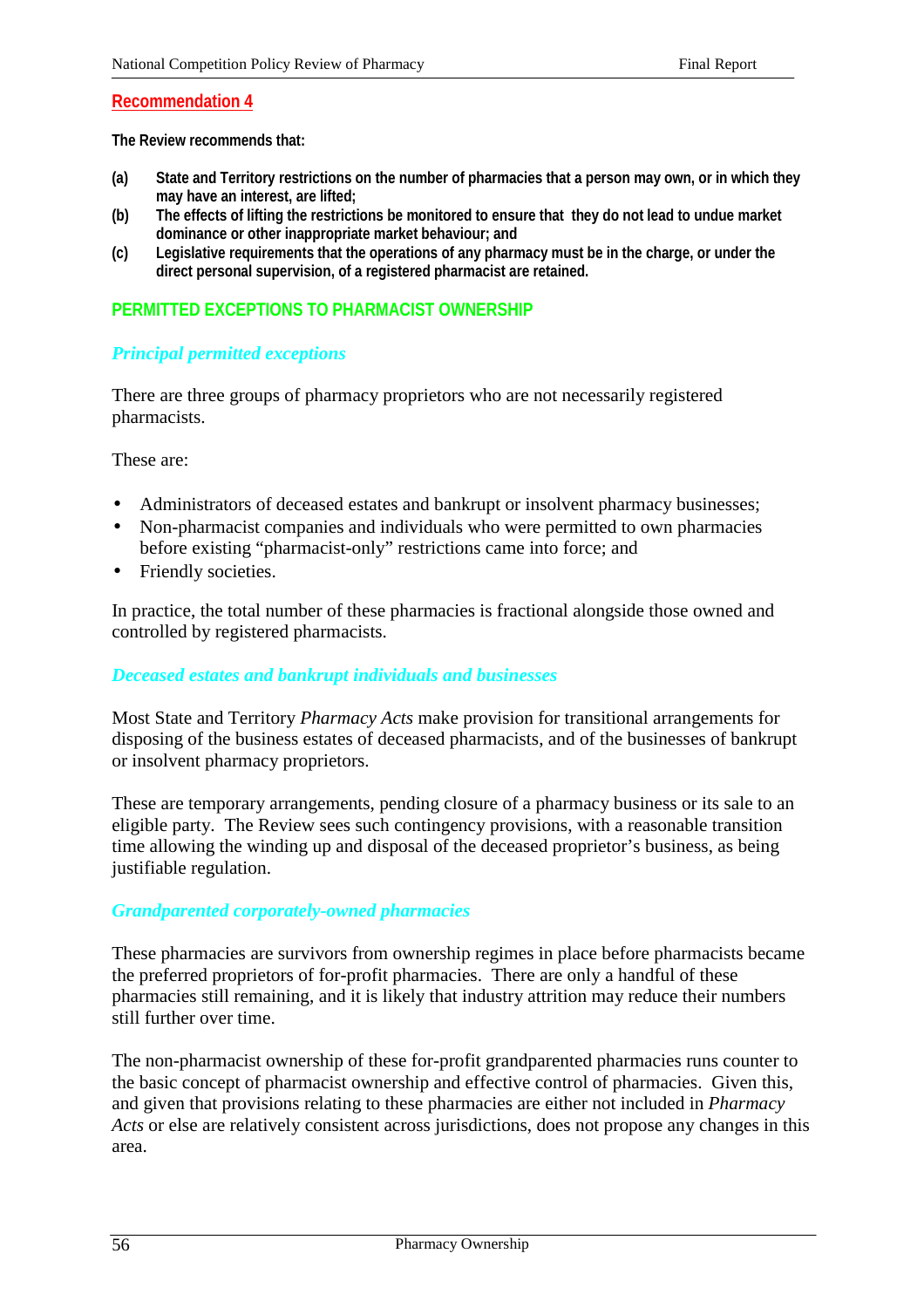### *Friendly society pharmacies*

The treatment of friendly society pharmacies varies from jurisdiction to jurisdiction. In some jurisdictions, such as Western Australia, friendly society pharmacies are grandparented, and/or are subject to special procedures in relation to their establishing new pharmacies. In others, such as South Australia, the treatment of friendly society pharmacies is relatively benign.

On balance, the Review sees the situation of friendly society pharmacies as different to grandparented non-pharmacist owned pharmacies. Unlike corporate pharmacies, the treatment of friendly society pharmacies is not consistent around the country. In some jurisdictions, notably South Australia and Victoria, friendly society pharmacies are an accepted part of the community pharmacy market, and their presence is encouraged actively by policy as expressed in the appropriate provisions of their *Pharmacy Acts*.

In other jurisdictions, although they are lawfully permitted to operate, friendly society pharmacies are placed under a range of strictures that make it hard for them either to establish new pharmacies or to continue operating. In one jurisdiction, Western Australia, their presence is reduced to one grandparented pharmacy, and that presence will disappear if that pharmacy closes, can no longer operate in its immediate vicinity or is sold to an independent pharmacist proprietor. At least two other States have requirements clearly hostile to the ongoing presence of friendly society pharmacies.

The Review believes that friendly society pharmacies are survivors of an earlier era of health care, when governments did not operate or fund health services such as pharmacy. With the introduction of the PBS the role of friendly societies diminished but they continue to coexist with the private pharmacy system. Indeed, a characteristic of the friendly society pharmacy sector is that is on the whole, like their pharmacist-owned competitors, concentrated in relatively local areas, whether suburban or country $82$ .

Given this observation, it is hard to justify the future entry of new players into the friendly society pharmacy sector. It therefore would be reasonable to suggest that the existing societies' owning privileges are grandparented to those currently operating pharmacies, and entities that may be formed as a result of existing societies amalgamating with each other.

Should grandparenting be adopted, the future ability to own and operate pharmacies in a State or Territory should apply only to those actually operating them in the jurisdiction on a given date. This would exclude friendly societies that may have been eligible to operate a pharmacy but have not done so, or have ceased to do so. A suitable grandparenting date would be 1 July 1999, the day on which friendly societies came under the jurisdiction of the Australian Securities and Investments Commission (ASIC). Another date could, however, be prescribed.

With this qualification, the Review concludes that the operation of pharmacies by eligible friendly societies should continue to be permitted. This leaves the question of the acceptability of the scope and consistency of coverage of existing regulation in terms of net public benefit.

 $\overline{a}$ 82 Australian Friendly Societies Pharmacies Association, *Directory of Societies' Pharmacies*, February 2000.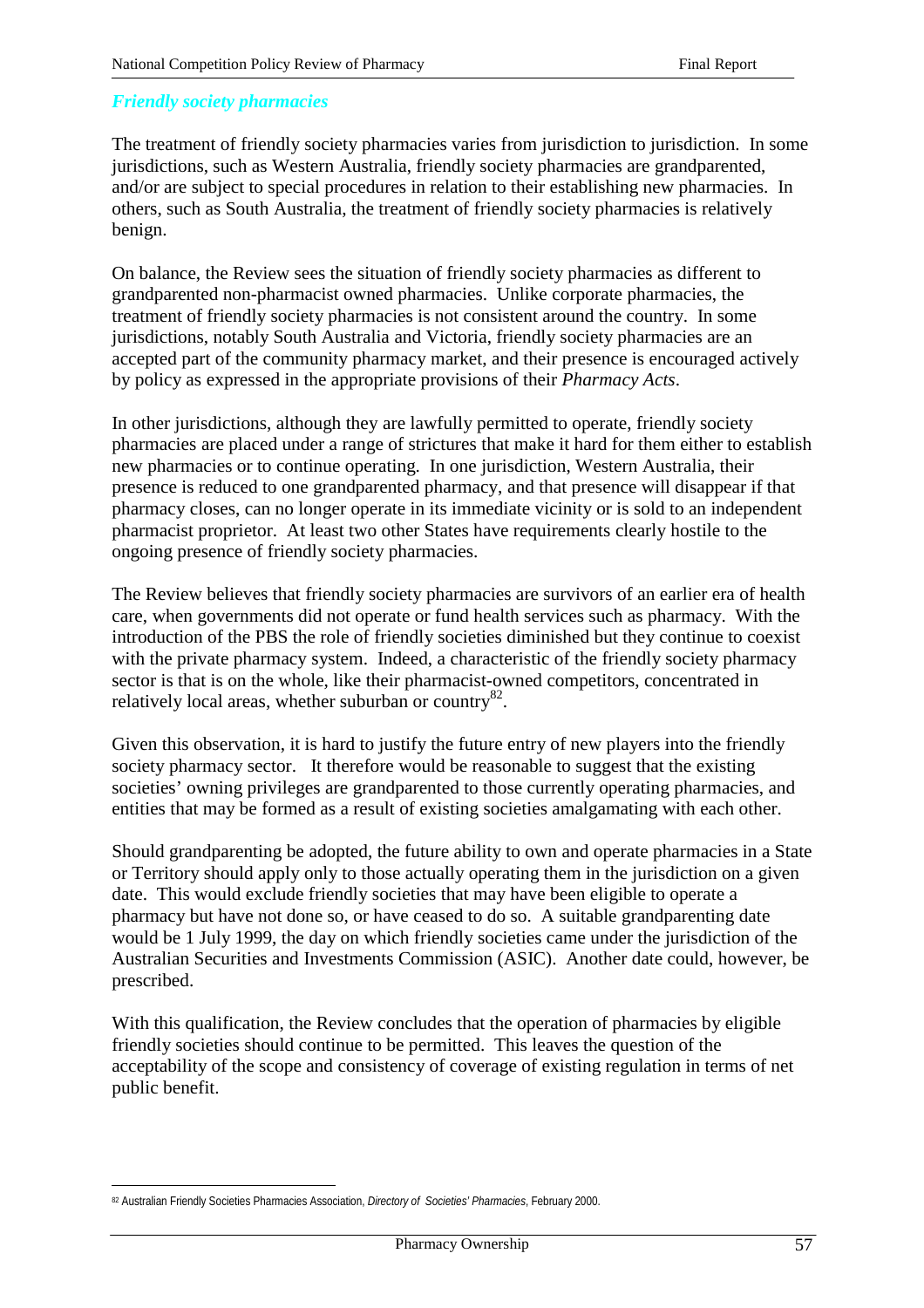### *Number of pharmacies per friendly society*

The Review believes that restrictions on the number of pharmacies per friendly society in a given jurisdiction, as well as overall numbers of friendly society pharmacies in a jurisdiction, should also be re-examined. If restrictions on the numbers of pharmacies owned by private for-profit proprietors are lifted, numerical restrictions on pharmacies operated by existing friendly societies should also be lifted in the interests of consistency and of balanced competition between lawfully permitted pharmacy operators.

In the end, however, the market should determine how many friendly society pharmacies there are. This includes the effects of other regulation, such as the Commonwealth's statutory rules governing pharmacies' access to PBS dispensing approvals. Indeed, in the end it is largely PBS access that determines whether a for-profit or not-for-profit pharmacy is a viable proposition.

While these suggestions may give rise to fears of market dominance by friendly societies or large friendly society pharmacy chains, the Review believes that it is unlikely on the whole that friendly societies' national share of pharmacy outlets will increase markedly as a result of such changes. Of the 35 friendly societies operating pharmacies, only three operate more than six pharmacies, and most of them confine their operations to a local area such as a country centre or a segment of Sydney, Melbourne of Brisbane suburbs<sup>83</sup>. Even if some of these existing societies do acquire more pharmacies in a less regulated environment, the sector as a whole is too limited to ever be in a position to challenge seriously the market predominance of private pharmacists.

In addition to such practical considerations, there are also mechanisms outside *Pharmacy Acts*, notably the Australian Competition and Consumer Commission under Part IV of the Commonwealth *Trade Practices Act 1974*, that are capable of monitoring and addressing such market concentration and dominance concerns if this becomes necessary.

#### *Location of friendly society pharmacies*

In some States legislation places severe restrictions, including the need for express ministerial approval, on friendly society pharmacies relocating from a "grandparented" site, and then allowing them to move only within the immediate vicinity. While most friendly societies operating pharmacies are linked to a specific locality by their charters, restrictions of this nature are inherently discriminatory, as they apply only to one class of proprietor rather than all parties eligible to own pharmacies. They restrict competition between friendly society and independent pharmacies, but to no clear public benefit.

If existing friendly society pharmacy operators are grandparented in the future, the Review believes that such location controls should be removed.

### *Relative financial advantages of friendly society pharmacies*

It was suggested frequently to the Review by independent pharmacists, the Pharmacy Guild and the Pharmaceutical Society<sup>84</sup>, and by some regulatory authorities that, because of the more generous taxation treatment of their income derived from mutual sources – that is, income from memberships and largely discounted sales of relevant goods and member

<sup>83</sup> Australian Friendly Societies Pharmacies Association, *Directory of Societies' Pharmacies*, February 2000.

<sup>84</sup> Pharmacy Guild and Pharmaceutical Society, *Supplementary Submission to the Review*, 20 August 1999.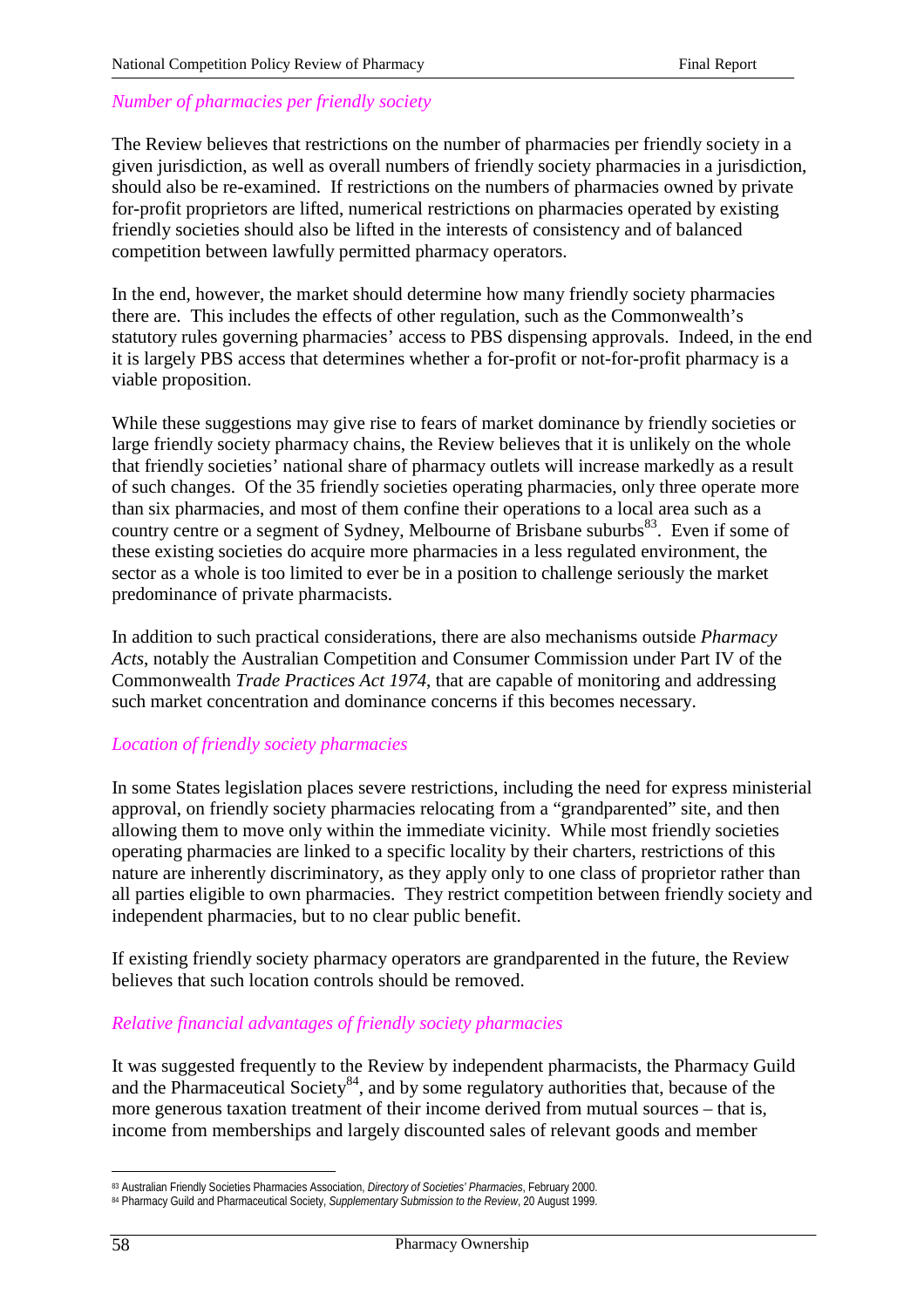services – that friendly societies have a decisive advantage over their private competitors. This, it was argued, operates in conjunction with other relative financial advantages, such as corporate infrastructures generating relatively superior economies of scale and scope<sup>85</sup>.

Conversely friendly societies themselves, and the Australian Friendly Society Pharmacies Association, argued that mutuality was a disadvantage rather than an advantage, and effectively that with swings and roundabouts of corporate and taxation arrangements, and the costs of actually servicing members, any competitive advantages in one aspect of their operations were cancelled out by disadvantages in others<sup>86</sup>.

It appears to the Review that these contentions need to be resolved if legislative reform in this area if to be undertaken confidently. The Review has not had, however, the time and resources to test this presumption definitively.

To resolve the question once and for all, it therefore may be desirable for an appropriate authority to be asked to examine the operation of mutuality and other competition-related factors in the community pharmacy industry. This authority could then conclude whether the financial and corporate basis of friendly society pharmacies, including the treatment of member-generated income under mutuality rules, does in fact create unfair competitive advantages for a small segment of the community pharmacy industry.

The Review believes that the Australian Competition and Consumer Commission (ACCC), or another authority of comparable and appropriate standing could undertake such a task authoritatively and quickly, should the matter be so referred.

Any such examination would, however, need to take into account the competition effects of the Corporations Law, financial and prudential requirements, and corporate structures on the community pharmacy industry as a whole. It should therefore be broad-based, and not simply be a revisiting of taxation treatment of certain entities, such as the operation of the mutuality principle in the sector  $87$ .

The Review believes that the undertaking of any such analysis should be not be able to hold up States and Territories' timely consideration of any amendments to their legislation arising from the Review's recommendations.

### *Implications of possible friendly society demutualisation*

As the Australian Friendly Society Pharmacies Association has pointed out to the Review<sup>88</sup>. recent legislative changes have brought friendly societies generally under the coverage of the Corporations Law. Parallel to this, since 1 October 1997 all States and Territories have adopted new friendly societies legislation*.*

The commercial and revenue-raising activities of friendly society operations, including pharmacies, are therefore now governed by the Corporations Law, and overseen by the Australian Securities and Investments Commission. Provided that they continue to operate in accordance with their objects of their constitutions, and this overall legislative framework, it

<sup>85</sup> Pharmacy Guild and Pharmaceutical Society, *Supplementary Submission to the Review*, 20 August 1999.

<sup>86</sup> Submission to the Review by the Australian Friendly Societies Pharmacies Association, Appendix B.

<sup>87</sup> Indeed, mutuality as a taxation concept was considered by the recent Ralph review of business taxation, and by the Productivity Commission as part of its reference on gambling. The Review also notes that, as part of the Commonwealth's response to Ralph, mutuality was retained for friendly societies and certain other not-for-profit organisations.

<sup>88</sup> Australian Friendly Societies Pharmacies Association, letter to the Review, 21 December 1999.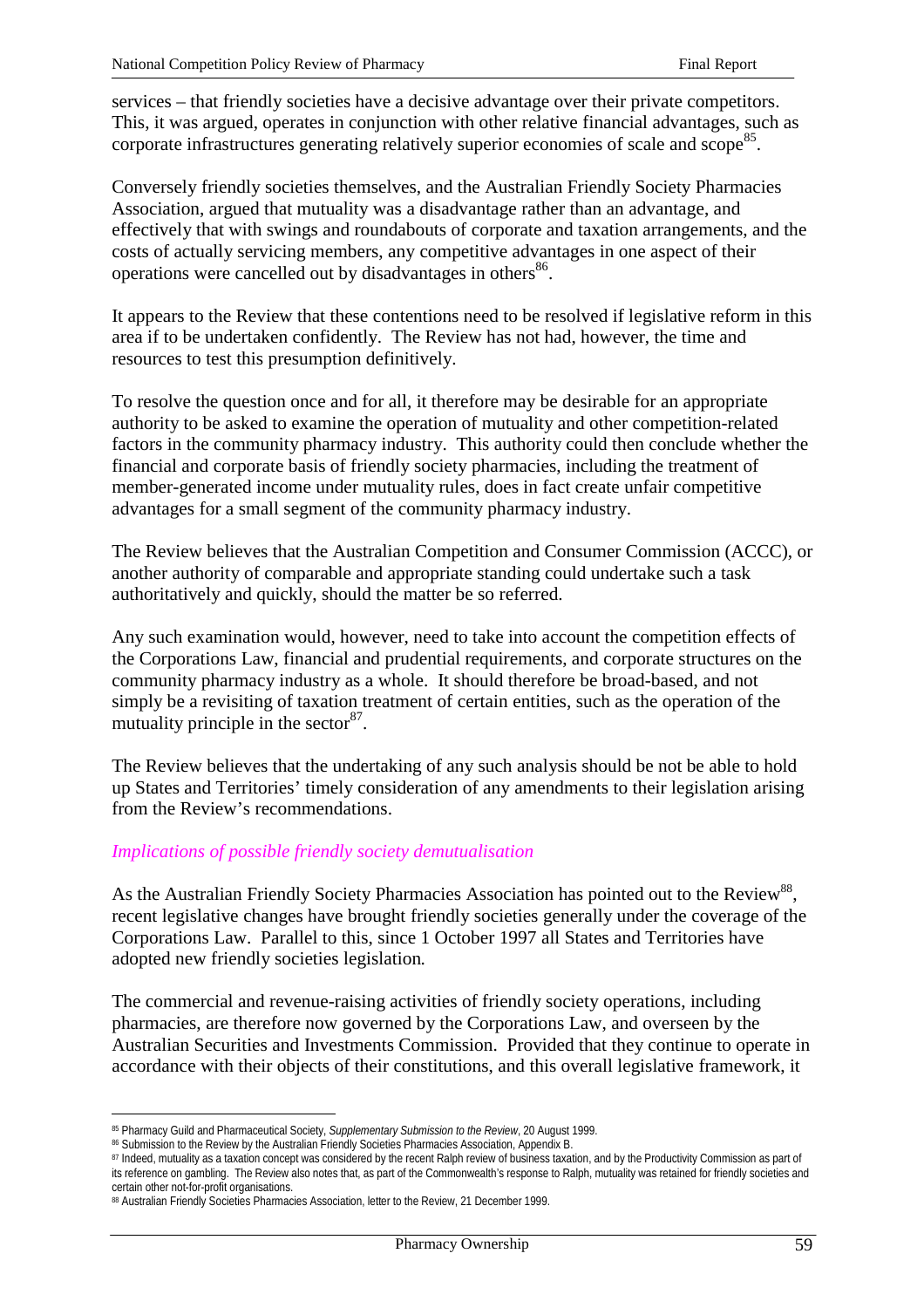appears that friendly societies may be able to demutualise and still retain their friendly society character.

If, after a process of demutualisation and corporate change, a friendly society is still recognised as such by the relevant State or Territory legislation, its ability to own pharmacies presumably is not affected. If, however, the nature of the organisation changes fundamentally, for instance from a not-for-profit corporation to a for-profit company, it may be that these pharmacies would need to be divested, as private for-profit corporations cannot own or acquire them<sup>89</sup>.

### *Consistent regulation of friendly society pharmacies*

The present inconsistent ownership and related treatment of friendly society pharmacies across State and Territories causes uncertainty and confusion for those friendly societies, and indeed for privately owned pharmacies competing with them.

Therefore it is desirable, as part of implementing recommendations arising from this Report, that State and Territory jurisdictions consider making the treatment of friendly society pharmacies as nationally consistent as possible. In the context of the Review's recommendations below, relevant provisions of the Victorian *Pharmacy Act* are a good guide to implementing a nationally consistent legislative standard in this regard.

Recommending national consistency, or removing specific regulatory restrictions, in respect of the treatment of friendly society pharmacies is not seen by the Review as granting special favours to these societies, or as being inconsistent with the general principle of Recommendation 1 of this Report. Rather, it is seen as a matter of promoting greater certainty and consistency across jurisdictions in a difficult area of regulation. It also promotes a more stable basis for genuine competition between pharmacies.

#### **Recommendation 5**

**The Review recommends that:**

- **(a) Friendly societies may continue to operate pharmacies, but that:**
	- **(1) Regulations specific to the establishment and operation of pharmacies by friendly societies, that do not also apply to other pharmacies and classes of proprietors, should be removed; and**
	- **(2) Any friendly society that did not operate pharmacies in a jurisdiction on 1 July 1999 or any other prescribed date should not own, establish, or operate a pharmacy in that jurisdiction in future, unless it is an entity resulting from an amalgamation of two or more friendly societies operating a pharmacy at that date;**
- **(b) Permitted corporately-owned pharmacies continue to be restricted under grandparenting arrangements where these apply;**
- **(c) The relative financial and corporate arrangements of pharmacist-owned pharmacies and friendly society pharmacies, as these may affect the competitiveness of these pharmacies with each other, could be referred for definitive advice to the Australian Competition and Consumer Commission (ACCC), or another agency or authority of comparable and appropriate standing; and**
- **(d) The findings of any such inquiry may be taken into account as part of legislative reform processes in this regard.**

<sup>&</sup>lt;sup>89</sup> Advice obtained by the Review on 28 January 2000 from the law firm Phillips Fox suggests that *Pharmacy Acts*, with the possible exception of the New South Wales Act, appear not to need amendment to deal with changes to the structures of friendly societies under changes to the Corporations Law.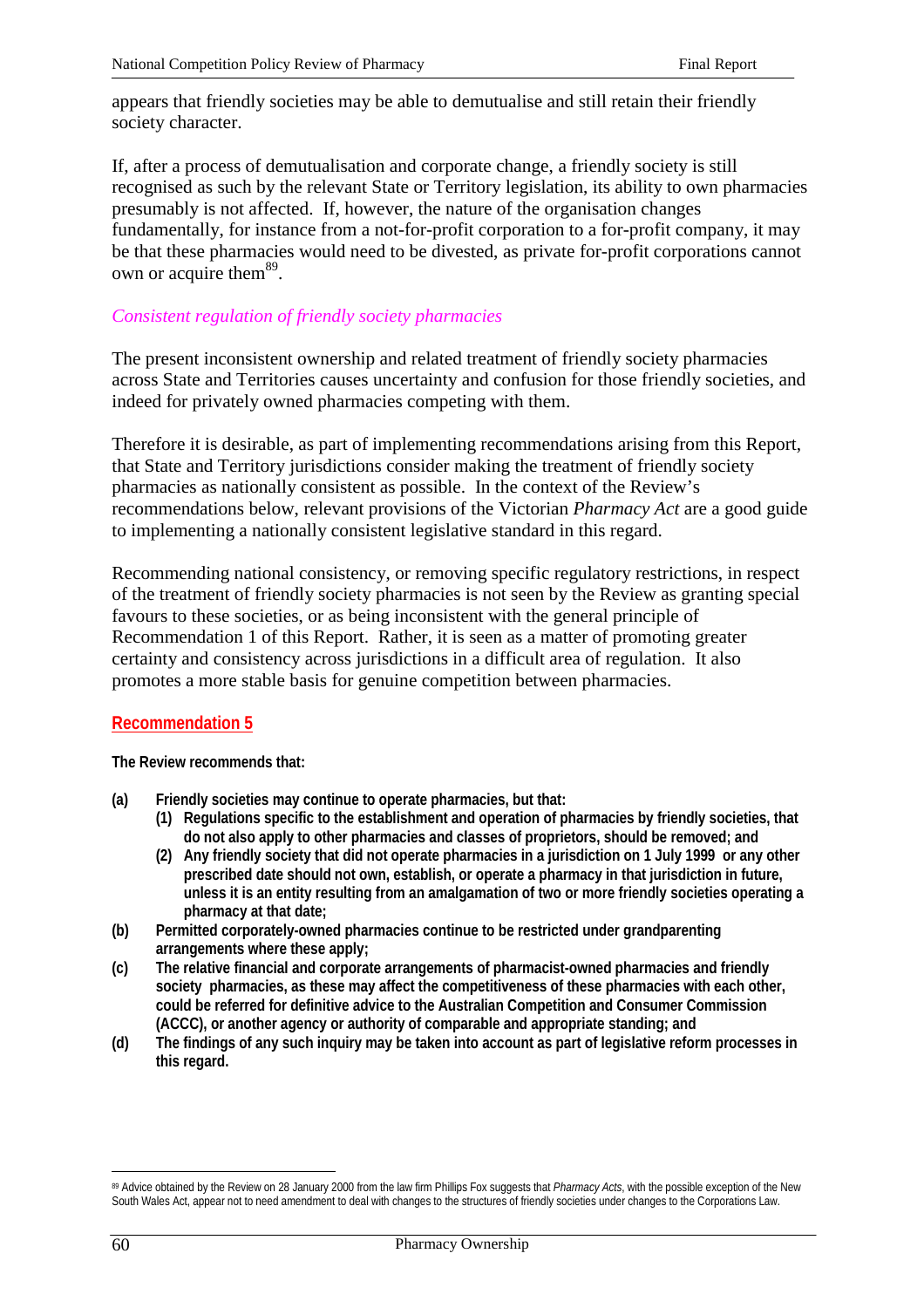### **PECUNIARY INTERESTS IN A PHARMACY BUSINESS**

In looking at the practical implications of restricting the ownership and effective control of pharmacies to registered pharmacists as a guarantee of a safe, competent and professional community pharmacy industry, the Review is concerned to ensure that commercial competition and innovation in the community pharmacy industry is balanced with the public's expectation of safety and competence in the delivery of pharmacy services.

In most States and Territories, pecuniary interest in pharmacy businesses by non-pharmacists is prohibited by way of blanket provisions in *Pharmacy Acts*. Some specific activities, such as bills of sale imposing a creditor's or guarantor's conditions on the operation of the business, also are prohibited expressly in some jurisdictions. In no jurisdiction, however, is the term "pecuniary interest" (and, in Victoria, "proprietary interest") defined in the relevant Act. Instead, it is left to regulatory authorities and the courts to use their discretion and precedent in interpreting their Acts for the purpose of determining whether a non-pharmacist party has a pecuniary interest in a pharmacy business.

By implying that any non-pharmacist association with the non-professional aspects of a pharmacy business is undesirable, however, broadly interpreted pecuniary interest provisions may hamper innovative ways of planning and delivering pharmacy services, and the better management and support of pharmacy businesses as a whole.

On balance the Review believes that, so long as the proprietor or director of a pharmacy business is a pharmacist or a permitted non-pharmacist and remains responsible and accountable for the professional services delivered under their responsibility, regulatory authority scrutiny generally should not apply to the commercial relationships and transactions of their business. The only qualification should be that authorities are able to act on matters where safe and competent pharmacy practice has, or appears to have been compromised.

### *Defining proprietary interests in a pharmacy business*

If this is accepted, it is reasonable to propose that definitions of pecuniary interest be spelt out in *Pharmacy Acts*, and be made to apply specifically to the *proprietorship* of pharmacies. In this way, individuals and bodies corporate otherwise precluded from the lawful owning of a pharmacy would continue to be excluded from proprietorship.

On the other hand, such parties would not be precluded from entering into lawful business arrangements with a pharmacy business beyond a proprietary interest, provided the pharmacy proprietor retains direct control of the business and professional discretion on professional matters and products.

Simplifying regulation in this area would stimulate competition between pharmacy businesses, assist proprietors to make effective commercial decisions according to their best judgment, and benefit the consumer in terms of the quality and price of goods and services obtained through pharmacies.

A possible form of words for a new proprietary interest definition to replace existing pecuniary and proprietary interest provisions in *Pharmacy Acts* is set out in the definition of "proprietary interest" in as ownership of, or a partnership, shareholding or directorship in, an entity operating a pharmacy.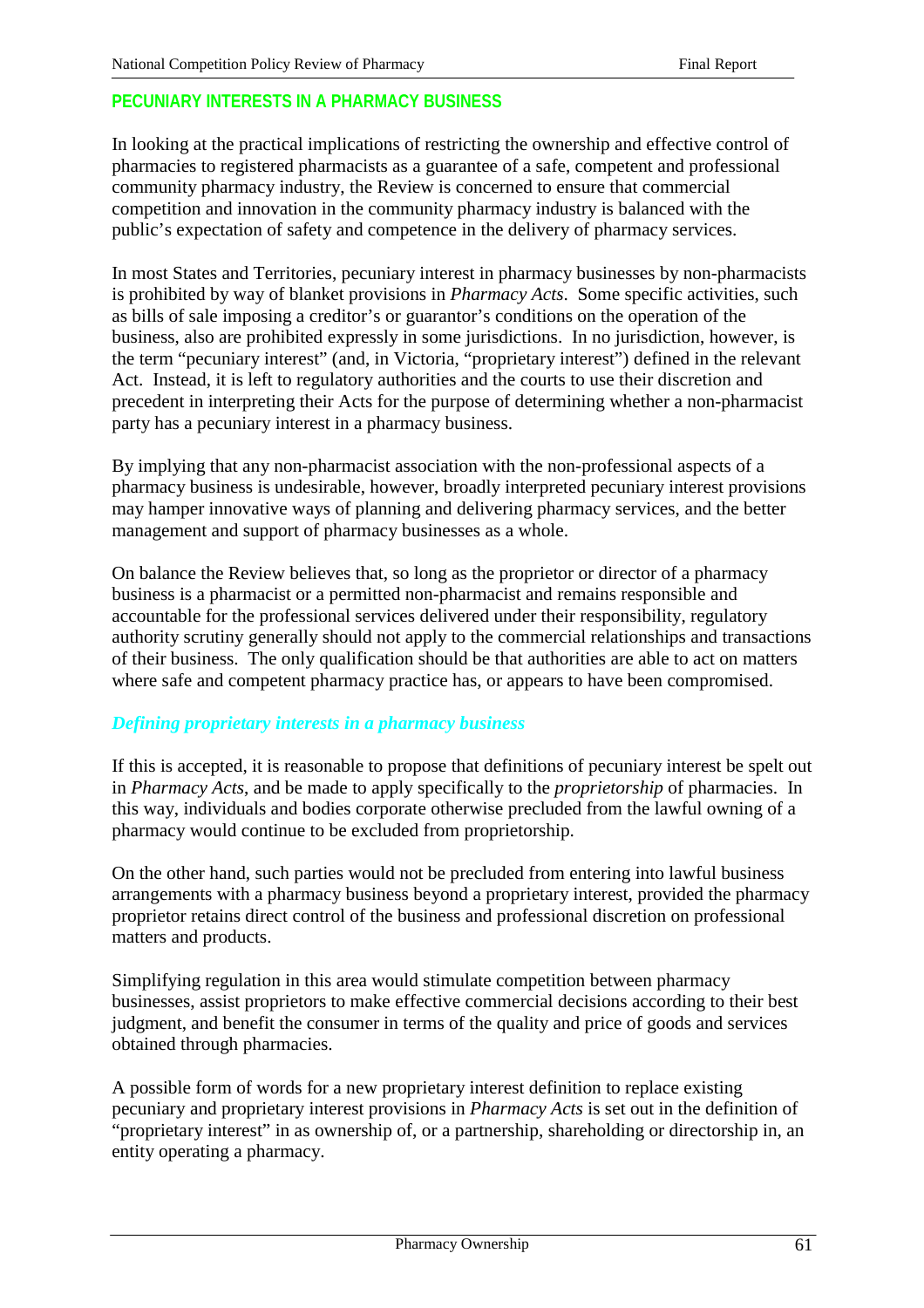The uncertainty and imprecision of existing statutory provisions relating to pecuniary interest give rise to broad, catch-all interpretations in order to assure the narrow aim or ensuring only those who lawfully control the operations of a pharmacy business can do so. Given this, clarification of what legislation intends would be an important step in the right direction.

### *Acceptable pecuniary relationships with a pharmacy business*

As far as possible, the commercial aspects of a pharmacy business should be a matter for the proprietors and managers of pharmacies, and not subject to the undue intrusion of professional regulation and regulatory authorities.

It should be acceptable, for instance, for a pharmacy proprietor to enter into a franchise agreement involving profit or turnover-sharing with a franchisor, a preferred-supplier arrangement with a pharmaceutical wholesaler, or a joint venture with a non-pharmacist company or entrepreneur (such as a supermarket or department store), as long as they have full control of and responsibility for the delivery of professional services in their pharmacies.

There will always be grey areas between what aspects of a pharmacy business relate directly to professional services and those that do not. In many if not most cases, however, such as a cosmetics concession, or a banking or lottery agency, the matter is relatively clear-cut. To assist regulatory authorities in enforcing more liberal pecuniary interest rules, a general definition of pharmacy services, similar to that adopted for this Report in Chapter 1, may assist<sup>90</sup>. Such a definition for the purpose could be incorporated in an Act, regulations or appropriately endorsed guidelines.

#### *Franchising*

It has been argued to the Review that there is a particular case for restricting the development of franchise agreements in the community pharmacy industry, on the grounds that "any changes to the pecuniary interest provisions should not lead to the introduction of franchise style arrangements and consequential loss of professional control"<sup>91</sup>.

Generally, the argument against franchising runs that the application of a full franchise agreement currently is an unlawful pecuniary interest because (1) they impose precise instructions on franchisees in relation to the organisation of business, and to the lines of goods and services that they retail, and (2) if they involve a share of turnover or profit they effectively give the franchisor a direct proprietary interest in the pharmacy business<sup>92</sup>.

Conversely, the case for allowing full franchise arrangements assumes that pharmacy proprietors enter an agreement of their own free will, that they cannot be forced by the franchisor to act against their professional and ethical judgment, and that the franchisee remains responsible under the franchise agreement for the full management of his or her business. Additionally, franchises are now covered under *Franchising Code of Conduct* administered by the Australian Competition and Consumer Commission under the *Trade Practices Act 1974*. The Code provides for franchisees entering into franchise agreements on the basis of informed choice, and for cooling-off periods once an agreement is signed $^{93}$ .

 $\overline{a}$ 90 As defined on page 22 of this Report.

<sup>91</sup> Pharmacy Guild and Pharmaceutical Society, *Response to the Preliminary Report of the National Competition Policy Review of Pharmacy*, December 1999, page 5.

<sup>&</sup>lt;sup>92</sup> This was raised in consultations between the Review and several Pharmacy Boards, and in consultations with the Pharmacy Guild.

<sup>93</sup> These points were drawn to the Review's attention in consultations with the Hon Terry White, who as a pharmacy proprietor and entrepreneur has been involved in developing pharmacy franchises.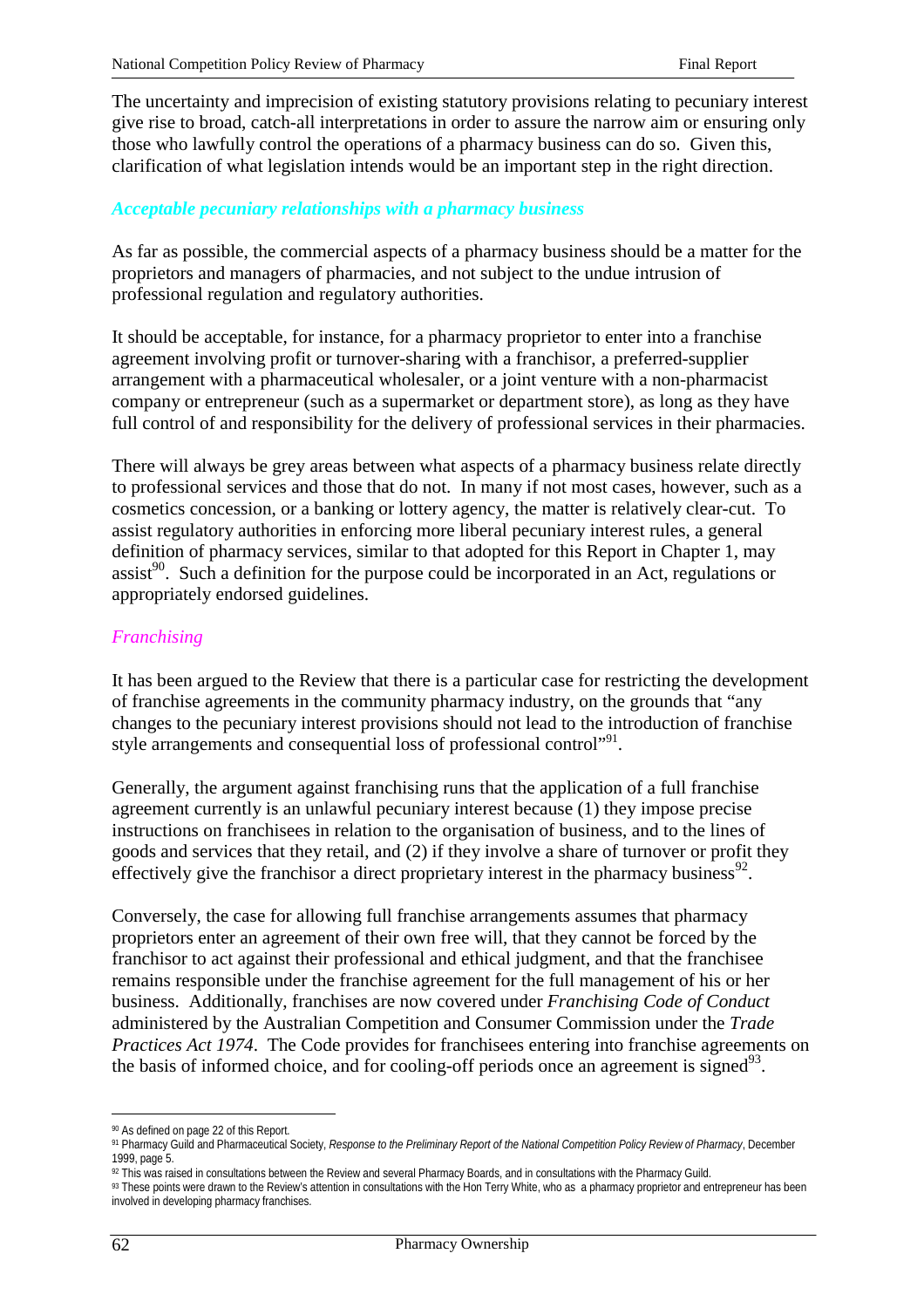In pharmacy, a franchise agreement should put no restriction on the professional judgment of a pharmacy proprietor, manager or salaried pharmacist. It remains essential that a franchisee's professional duty remains unambiguously with meeting each client's pharmacy care needs in the best way possible. Beyond this, however, a franchise arrangement – including franchise fees and their basis of calculation on a flat fee, or on proportion of turnover or profit - should be left a matter between franchisor and franchisee, and not be a matter of concern for regulatory authorities.

### *Conditions on commercial documents and access to commercial records and other commercial documents*

Provisions in several *Pharmacy Acts* render a pharmacy business's bills of sale void if they attach conditions in relation to a range of matters, including the supply of goods by a particular supplier, and the right to gain access to the accounts of that business for other than limited purposes.

These conditions in large part reflect the prevalence of debt financing in the pharmacy business, especially the widespread reliance on pharmaceutical wholesalers and other parties as guarantors of loan finance to pharmacists to start or improve their businesses. They seek to ensure that guarantor support is given to pharmacists with no strings attached, notwithstanding the guarantor's exposure to the risk of there being a default on the  $\alpha$ <sup>94</sup>.

It would also appear that conditions restricting access to the books of a pharmacy business would place obstacles in the way of commercial associations such as pharmacy banner groups, full franchises and joint ventures with non-pharmacist entities. If a party enters into an association with a pharmacy relatively blind as to the financial health of the business or the commercial competence of its proprietor, there is an unfair element of commercial risk for the other party, or the potential association may be deterred at the outset.

The terms of such financial and commercial support should only be limited by ensuring that proprietors of pharmacy businesses have the direct responsibility for the safe and competent delivery of their pharmacy services, and that third parties cannot interfere with or control this responsibility. Provided that pharmacists retain a reasonable discretion to override the arrangement on grounds of professional necessity, there is no reason why preferred supplier arrangements should not be negotiated with pharmaceutical wholesalers and other parties in return for financial guarantees or other support.

Similarly, there is no reason why regulatory authorities should inspect or veto agreements to open books to business associates, or scrutinise leaseholds, partnership and franchise agreements and the like.

Any such provisions in *Pharmacy Acts* should therefore be removed.

### *Rents for pharmacy premises*

In a number of jurisdictions, regulatory authorities consider the rents paid by pharmacy businesses in assessing whether a pecuniary interest arises from a leasehold agreement. The reason for such assessments is that, in many cases, the rent of the pharmacy premises is based

 $\overline{a}$ 94 One major guarantor indicated to the Review that the balance sheet value of their exposed liabilities to pharmacist guarantees is in the region of \$500 million.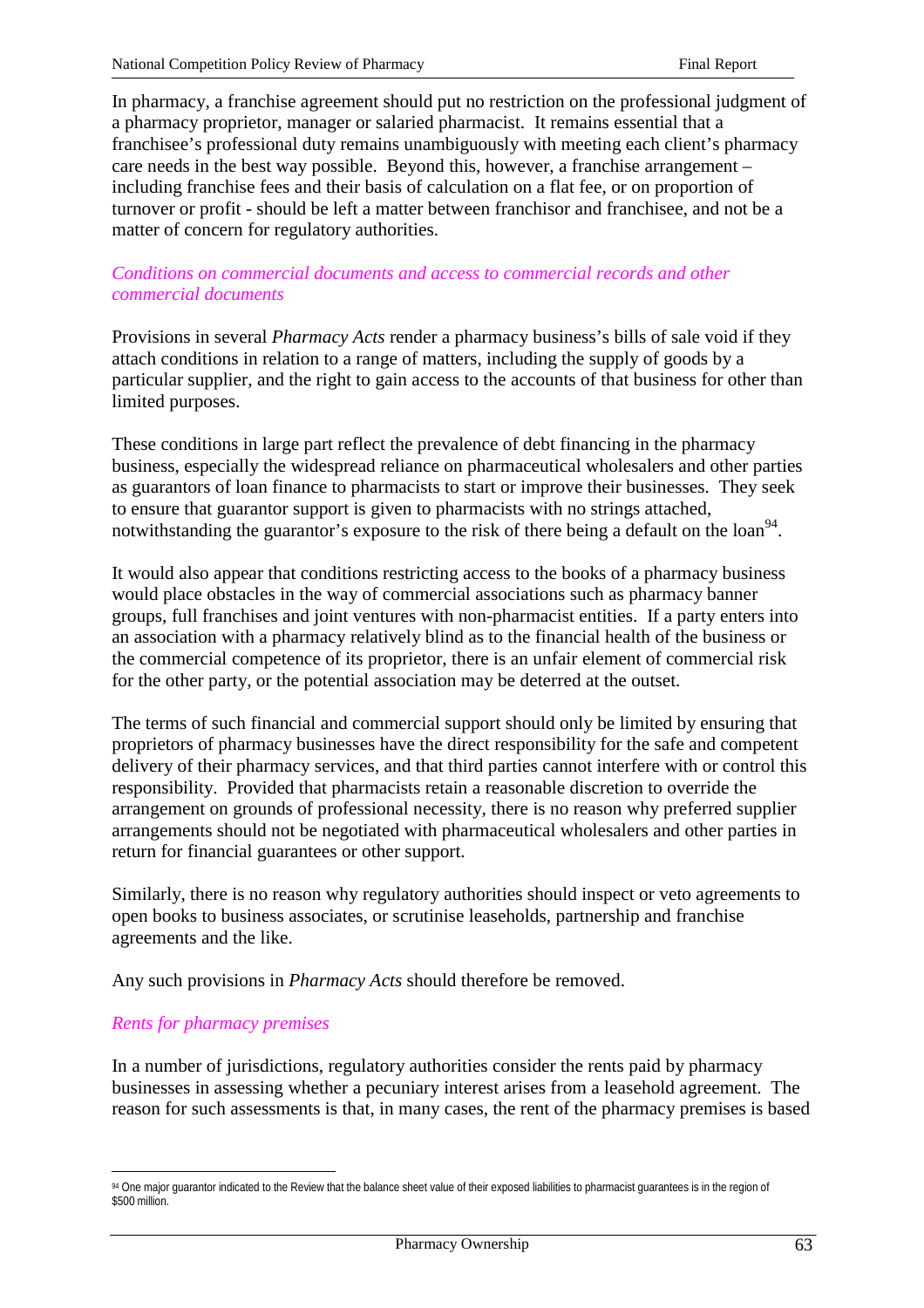on a proportion of the business's turnover, and that if that share is too high it may undermine the ability of the pharmacy business to provide a comprehensive professional service<sup>95</sup>.

The Review believes that the level of rent paid by a pharmacy business is a matter for the pharmacy proprietor alone. Rent paid is a commercial arrangement between the lessor and lessee, and their agents if these are involved. They are not a matter for professional regulating authorities, unless in the unlikely circumstance that a lessor seeks to direct the professional affairs of the pharmacist proprietor or his or her staff. If a lessee exercises poor judgment in relation to the provisions of his or her lease, that is a matter for him or her, and not the professional regulatory authority to bail them out.

The Review therefore believes that any regulatory provisions under *Pharmacy Acts* enabling regulatory authorities or other parties to intervene or require information on matters relating to leaseholds and rents should be removed.

#### *Joint ventures with non-pharmacy businesses*

There has been much concern about the possibility of supermarkets, department stores and other non-pharmacist retailers having outright ownership, or a proprietary interest, in pharmacies. The advent of e-commerce, with the possibility of a pharmacist entering a joint venture with an e-commerce or Internet portal company, opens up new and otherwise unanticipated variations on this theme.

Currently, there are no statutory or other regulatory provisions in any jurisdiction that prevent non-pharmacist bodies corporate entering into commercial associations or joint ventures with lawfully-owned pharmacy businesses.

Provided that any appropriate regulations regarding the establishment of pharmacy premises are complied with, a pharmacy business could locate a pharmacy within a supermarket or department store. Professional control would remain in the hands of the pharmacist proprietor, and under regulatory frameworks the safe and competent practice of pharmacy on those premises would continue to be his or her paramount concern.

The Review believes that *Pharmacy Acts'* current pecuniary interest provisions are, however, capable of being interpreted broadly by regulators to discourage such associations.

It therefore sees clarifying proprietary and pecuniary interest provisions as essential to the innovative development of the industry. As far as possible, pharmacy proprietors should be able to act on their own commercial judgment of the potential and actual benefits of such a joint venture to his or her business. If the proprietor fears a loss of control of their arrangements to the "host" company, then they presumably will not enter into a joint venture arrangement, or withdraw from according to the terms provided in the joint venture agreement. In short, ultimately it is a matter of judgement and risk for them, and not for the profession's regulatory authorities somehow to rescue them if they misjudge.

<sup>95</sup> One Pharmacy Board indicated to the Review that a rent greater than 10 per cent of a pharmacy's turnover is seen by it as exorbitant and unconscionable.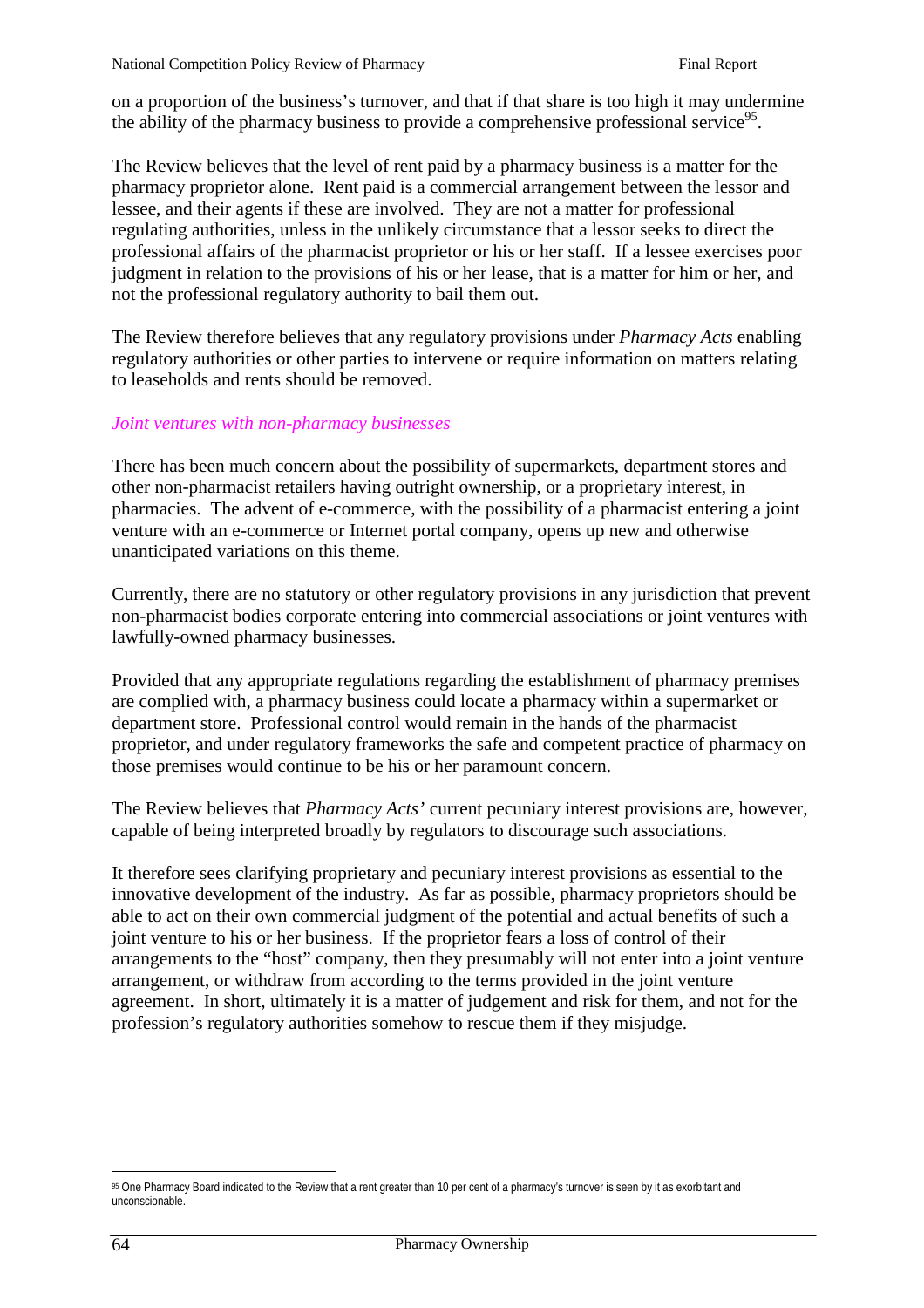### *Preventing undue, unethical and improper interference on the professional conduct of a pharmacist*

If the purpose of the current broad-brush pecuniary interest provisions of *Pharmacy Acts* is to prevent non-professionals exerting improper influence over the conduct of a pharmacy business, the same aim can be achieved by alternate means. Particularly, Acts can provide that the undue, unethical and inappropriate influencing of a pharmacist in the course of his or her professional activity is unconscionable, and should be a punishable offence.

On balance, the Review therefore believes that *Pharmacy Acts* should contain a statutory offence of exercising improper or inappropriate influence over the professional conduct of a pharmacist in the course of his or her practice.

While directed principally at third parties, this offence should apply to all those who seek to influence inappropriately a pharmacist's professional judgment. This should include pharmacy proprietors who seek to direct or override a dispensing salaried pharmacist's decisions for reasons other than professional responsibility. It could also include the giving of inappropriate directions to or applying pressure on a pharmacist in a hospital or clinical setting, say by an administrator, private hospital operator or health authority.

In the interests of promoting the greater freedom of operation of pharmacy businesses, especially where these may own and operate pharmacies in more than one State or Territory, it would be desirable to ensure that any definition of proprietary interest, and the terms of the related offence of undue and improper influence of a pharmacist, be consistent across jurisdictions.

To complement this provision, and to reinforce upon practising pharmacists the public interest in exercising their clear professional judgment, acting under undue and inappropriate influence, or applying such influence to other pharmacists should be construed as being professional misconduct, subject to appropriate disciplinary action.

### *Case for the suggested offence*

Rather than focus on a financial connection with a pharmacy business, the offence would focus regulation on the need to protect public safety through the safe and competent practice of pharmacy, rather than on who benefits financially from the conduct of the business.

A possible form of words for the proposed statutory offence could be:

*Any person (whether natural or corporate) whose conduct causes or contributes to or influences the professional conduct of a registered pharmacist such that there is an act of professional misconduct by that pharmacist, shall be guilty of an offence.*

If the offence was in place, the attention of regulatory authorities would be shifted from pecuniary and business management matters to focusing on ensuring that any aspect of that management does not impinge or impose on the professional conduct of a pharmacist or pharmacists. Indeed, acting willingly under inappropriate influence could itself constitute a ground of professional misconduct by a pharmacist, and make him or her liable to investigation and disciplinary action.

A person or corporation could be accused of the offence after investigation of a complaint from a practitioner or member of the public, a referral from a health complaints commission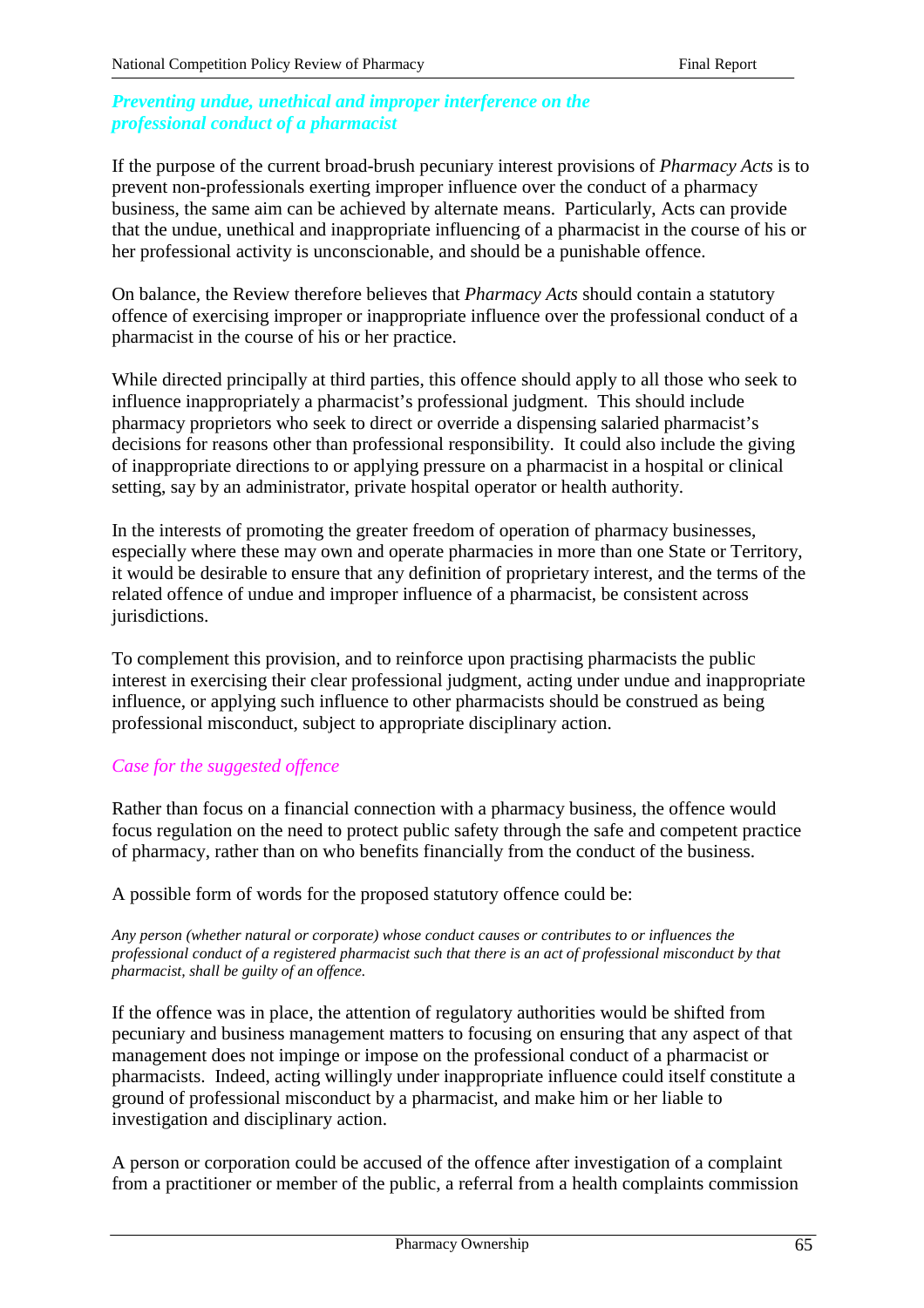or similar body, or initiated following the conviction of a pharmacist in an Australian court of a prescribed offence.

A flow-on benefit of this approach to pecuniary interest and third-party influence would be that while pharmacists continue to control and manage pharmacy businesses, nonpharmacists would not be deterred from assisting the promotion of greater competition, innovation and growth in the community pharmacy industry. All the while, non-pharmacist parties associated with pharmacy businesses would be reminded that their involvement in a major health care area involves responsibilities to the wider community, and that their involvement is not to be abused for personal or corporate gain.

It would also be essential to ensure that the penalties for the offence should be adequate and sufficient. They would need to ensure that all parties, whether individuals or large corporations, understand the severe consequences of their exercising undue, unethical or inappropriate influence over the conduct of a professional whose misfeasance or malfeasance can cause innocent parties injury or death.

### **Recommendation 6**

**The Review recommends that:**

- **(a) Any statutory prohibition on natural persons or bodies corporate, not being a registered pharmacist, or other permitted entity, having a direct proprietary interest in community pharmacies are retained;**
- **(b) "Proprietary interest" be defined clearly in** *Pharmacy Acts* **as relating to the direct ownership of, or partnership, shareholding or directorship in a pharmacy operating entity;**
- **(c) Subject to the proprietor of a pharmacy remaining responsible and accountable for the safe and competent practice of pharmacy services in that pharmacy, provisions in** *Pharmacy Acts* **relating to and including:**
	- **(1) Preventing parties other than a registered pharmacist to have a lawfully permitted association with a pharmacy business, but not including a proprietary interest as defined in Recommendation 6(b);**
	- **(2) Inserting specific terms in commercial documents relating to those businesses;**
	- **(3) Preventing considerations for third parties based on a pharmacy's turnover or profit ;**
	- **(4) Preventing pharmacies having preferred wholesale suppliers of medicines;**
	- **(5) Otherwise preventing pharmacy proprietors from developing lawful business associations with other parties; and**
	- **(6) Allowing regulatory authorities to intervene inappropriately in matters of this nature; are removed; and**
- **(d) Removed provisions of the types described in Recommendation 6(c) are replaced in each** *Pharmacy Act* **with a statutory offence, with appropriate and substantial penalties for individuals and corporations, of improper and inappropriate interference with the professional conduct of a pharmacist in the course of his or her practice.**

#### **REGISTRATION OF PHARMACY PREMISES AND PHARMACY BUSINESSES**

Most States and Territories require the registration of pharmacy premises by their regulatory authority. Some also require the registration of pharmacy businesses. This involves a cost to the business in terms of arranging paperwork and he payment of registration fees, over and above those paid by pharmacists for their personal registration.

#### *Registration of premises*

There is certainly a public interest case for pharmacy premises to conform to safety-based siting, fitness for purpose and fitting-out standards. Similarly, there is a case for regulatory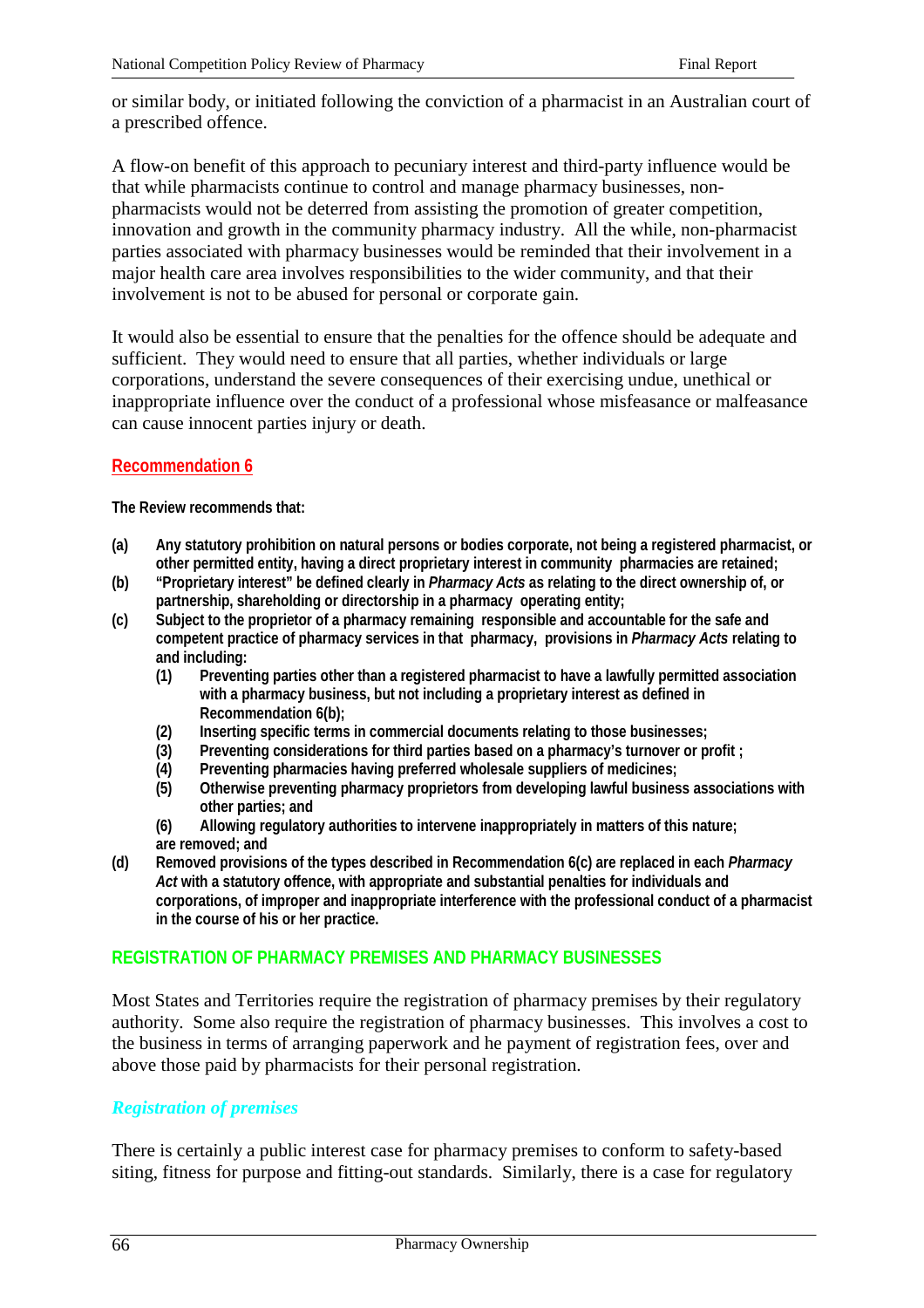authorities to inspect pharmacy premises if it appears that such standards are being breached, and to take appropriate action to remedy any danger to the public.

Pharmacists are also recognised under State and Territory drugs and poisons legislation, and they have the responsibility under those Acts to store and distribute dangerous and toxic drugs and poisons safely and responsibly according to their requirements. Indeed, regulatory authorities are mindful of this dual line of responsibility for registered pharmacists. At least some jurisdictions see pharmacy regulatory authorities as essential agents for ensuring compliance with drugs and poisons legislation, as well as for administering their *Pharmacy Act*.

On the other hand, an efficient business arguably is a safe business. Unduly mandating and regulating these aspects of their operation is unnecessary given that owners can face disciplinary action as responsible professionals for incompetence, recklessness and wilful disregard of proper practice in their professional duties.

Regardless of their public safety dimension, premises registration requirements can be anticompetitive in their operation. They can be interpreted in such a way to frustrate new and innovative pharmacy delivery ideas, such as co-locating a pharmacist-owned business within the premises of a non-pharmacist retailer, or preventing mobile pharmacies being operated by insisting that a pharmacy operate from a fixed site.

If registration of premises requirements are removed, poor practice can still be addressed and rectified by regulatory authorities either on the basis of a public complaint, reasonable suspicion of dangerous practice, or as part of the process of re-registering a pharmacist. Regulatory authorities can continue to monitor compliance with regulations and guidelines without requiring premises to be registered. Ideally, such premises requirements, as they relate to the safe storage and handling of drugs and poisons, should not duplicate similar provisions of State and Territory *Poisons Acts*, nor should they over-regulate the practice of pharmacy on those premises.

As part of that compliance role, regulatory authorities may have the power to enter and inspect those premises to investigate complaints relating to the quality of the premises and their fittings, or to spot check compliance with guidelines. In return for removing premises registration requirements and associated costs, proprietors might still have an obligation to notify an authority, in writing, of the location or relocation of their premises.

On balance, the Review believes that the prescriptive registration of pharmacy premises should be removed as not being justifiable restrictions on competition. Regulatory authority inspections as part of establishing new and relocated premises, or on the transfer of proprietorship of a pharmacy business should, however, be a voluntary quality assurance mechanism rather than compulsory fee-generating requirement.

### *Registration of pharmacy businesses*

Requiring pharmacy businesses to be registered sends a message to the pharmacy profession and industry that pharmacy regulators have a legitimate interest in the commercial and business structures and operations of a business, over and above the considerations of safe and competent professional practice.

The Review believes that pharmacy business registration should be removed as an unnecessary impediment to competition. Provided the ownership structure is lawful in terms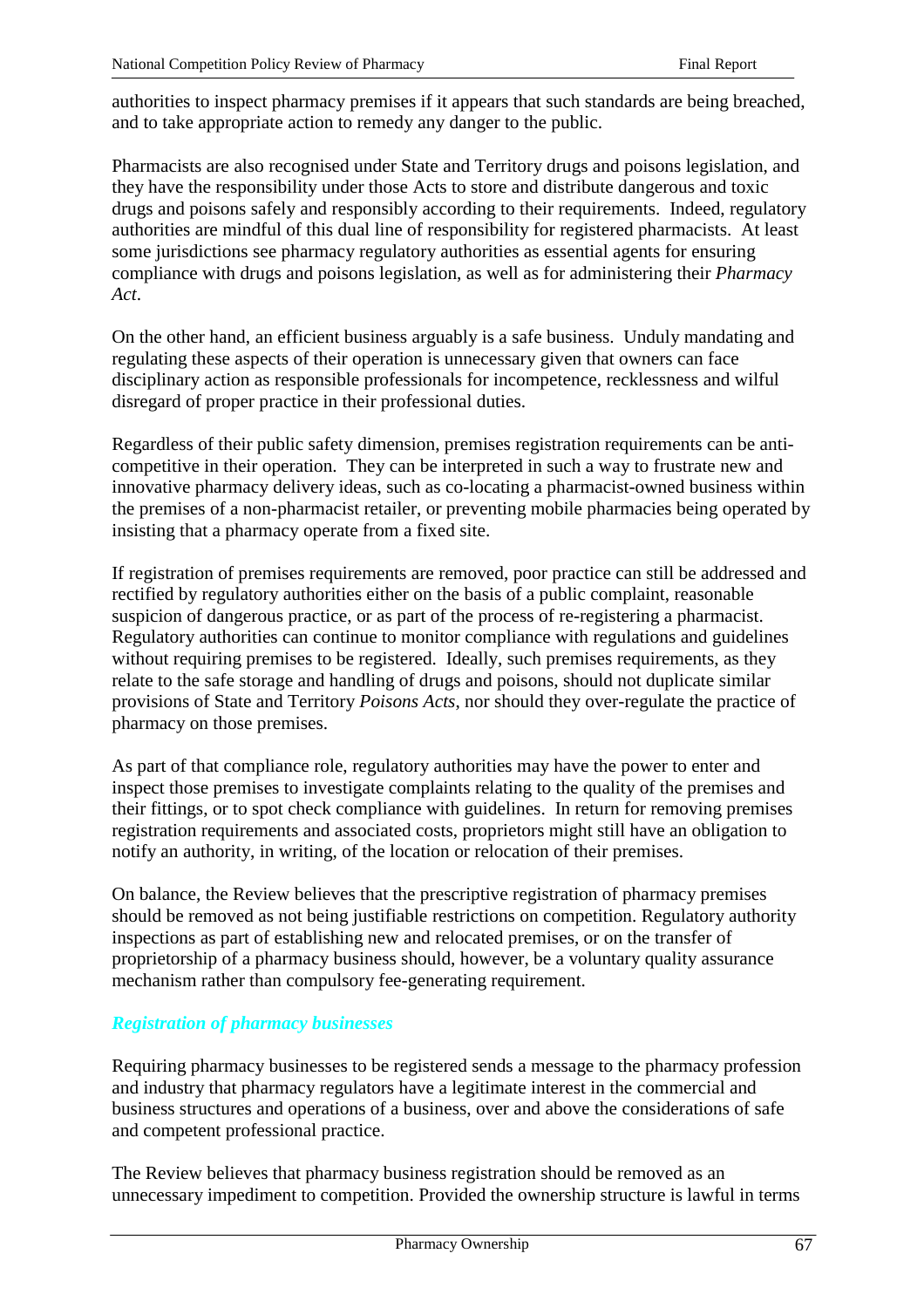of a *Pharmacy Act*, regulatory authorities should have no other interest in the corporate or commercial activities of a pharmacy business. This is more for appropriate Commonwealth, State and Territory corporations, trade practices, fair trading and consumer affairs law.

Additionally, a pharmacist's personal registration is fully capable of delivering a similar administrative outcome. Details of a pharmacist's pharmacy proprietary, managerial or employment interests could, for instance, be recorded as part of his or her register entry. If State and Territory registration databases are consistent in their content, information exchanged between jurisdictions should perform much the same function as business registration, and that this would be a more efficient way of achieving similar results.

Any such information requirements for personal registration, however, should be limited to the trading name and address of the proprietor, the address of each of its pharmacies, the pharmacist in charge of each pharmacy if not the proprietor, and the shareholders in that business. Details on matters such as leasehold agreements, loans and guarantees, mortgagors, and guarantors should not be required. Such things are a matter for the pharmacist, not for the eyes of regulatory authorities.

### **Recommendation 7**

#### **The Review recommends that:**

- **(a) Legislative requirements for the registration of pharmacy premises be removed provided that:**
	- **(1) Acts, regulations and related guidelines can continue to require pharmacy proprietors and managers to ensure that their premises are of a minimum standard of fitness for the safe and competent delivery of pharmacy services;**
	- **(2) The responsibilities of pharmacy proprietors and managers, and of registered pharmacists, under State and Territory drugs and poisons legislation are not compromised;**
	- **(3) Acts or regulations may require the proprietor of a pharmacy to notify a regulatory authority ,in writing, of the location or relocation of a pharmacy; and**
	- **(4) Regulatory authorities, their employees or agents may enter and inspect pharmacy premises to investigate complaints, conduct spot checks, or act on the reasonable suspicion of guidelines being breached; and**
- **(b) Regulations requiring the registration of pharmacy businesses by regulatory authorities are removed, given that pharmacists are already registered in each State and Territory, and that business registration is not connected to the safe and competent practice of pharmacy.**

# *A CLOSING COMMENT*

In making these conclusions and recommendations, the Review is responding to evidence about the present state of the community pharmacy industry, and how it might develop in the foreseeable future to meet the Australian community's ongoing and evolving medicinal and wider health care needs. It does not see itself as having the last word on pharmacy ownership issues.

The Review concludes on balance that there is a net public benefit in leaving pharmacist ownership regulations in place. It does not, however, see ownership as an inalienable and perpetual right for pharmacists. It is a privilege, conferred by the community in return for the high and consistent quality provision of pharmacy services at a reasonable cost.

Pharmacy proprietors need to work hard to maintain and justify the ongoing need for that privilege. Current experience suggests that elements of the consuming public are looking for alternatives to their pharmacy providers. The limited exceptions to pharmacist-owned pharmacies – friendly society and grandparented non-pharmacist owned pharmacies - appear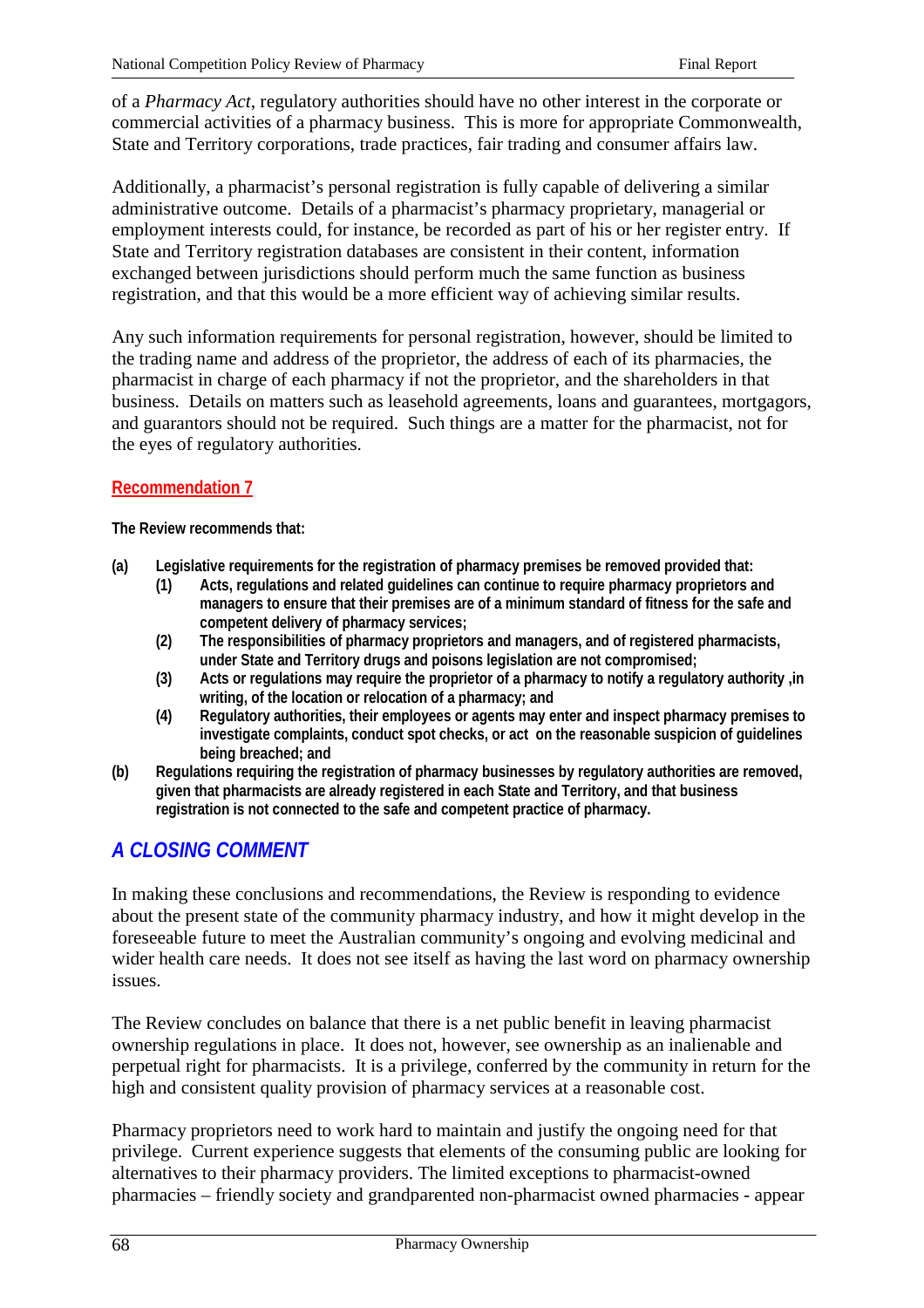to work well as competently-managed and professionally sensitive pharmacy businesses. Increasingly, the success and growth of mail-order and Internet pharmacy services suggest that consumers are not always simply content to patronise their local pharmacy and seek faceto-face advice, or are not satisfied with the quality of the service they are receiving. As a consumer organisation's submission to the Review said:

*Consumers go to pharmacies because they have no choice. The expert information and advice provided by pharmacists about medicines is what sets them apart from supermarkets, and it is why there are government protection's such as pharmacy ownership by pharmacists … (P)harmacists need to be able to show that these services are consistently provided through pharmacy to an acceptable standards, which is cost-effective for consumers and for the health system through facilitating the wise use of medicines*<sup>96</sup>.

Pharmacies and their pharmacist proprietors need to heed messages such as this. Besides their basic dispensing service, they need to consistently live up to the goal of adding value to their services by providing adequate personalised advice and consumer information on medicines to their customers. If they do so, they maintain the role in the provision of professional pharmacy services that the community expects of them as both individuals and as an industry. If they do not, the net public benefit in favour of the existing ownership arrangements could disappear by the time any future review takes place.

It is in the public interest for governments to intervene so that the community pharmacy network reaches all Australians fairly. It is, however, equally in the public interest for governments to intervene to ensure that community pharmacies provide, at an enforceable high standard, a range of relevant health services for which there is a demonstrable community need. This may not only include "core" programmes like the PBS. It could include public health and other less commercially attractive programmes, such as methadone supply and providing access to needles and syringes for people with drug dependency problems.

### **Recommendation 8**

**The Review recommends that Commonwealth, State and Territory governments ensure that legislation and agreements for the delivery of professional pharmacy and health care services negotiated with pharmacy proprietors and their representatives, require:**

- **(a) An acceptable range of services to be provided; and**
- **(b) Appropriate quality assurance and professional practice standards to be adopted by community pharmacies covered by the agreements.**

 $\overline{a}$ 96 Consumers' Health Forum submission to the Review, page 2.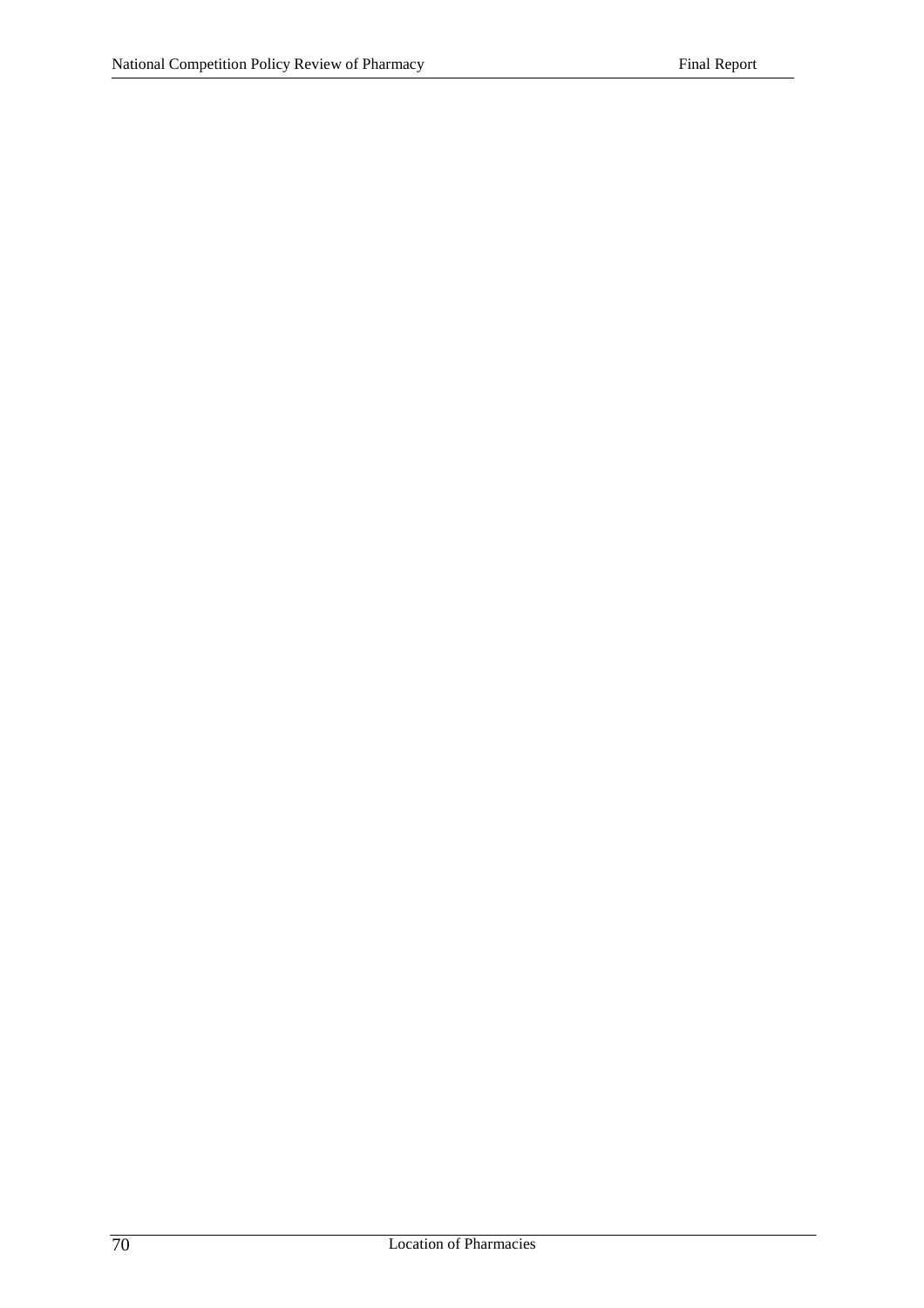# **CHAPTER 3: LOCATION OF PHARMACIES**

# *NATURE OF THE RESTRICTIONS*

As part of the administration of the Pharmaceutical Benefits Scheme (PBS), and the Australian Community Pharmacy Agreement (the Agreement), a ministerial determination (the Determination) made pursuant to section 99L of the Commonwealth *National Health Act 1953* imposes strict conditions on:

- Granting PBS dispensing approvals to a new pharmacy; and
- Approving the relocation of a PBS-approved pharmacy from one locality to another.

### **NEW PHARMACY APPROVALS**

A new pharmacy cannot be approved to dispense PBS-subsidised medicines unless the applicant can satisfy a set of "definite community need" criteria set out in the Determination. These criteria include that a catchment area for the proposed pharmacy must have:

- More than 3,000 permanent residents;
- A proportion of aged persons and persons who are unemployed or receive pensions that is more than 10 per cent of the area's population and who cannot be serviced reasonably by other means;
- The equivalent of a full-time medical practitioner;
- Inadequate services by other approved pharmacists;
- PBS and Repatriation Pharmaceutical Benefits Scheme prescription volumes of more than 3,000 in the previous 12 months;
- Isolation from, or a poor public transport system to, general shopping hinders the bulk of the population;
- An largely immobile population without a high proportion of commuting workers;
- General shopping facilities<sup>97</sup>.

### **RELOCATION OF PHARMACIES**

The Determination also sets tight boundaries around the assumed catchments of existing pharmacies. The principal conditions that it imposes are:

- Local relocations: pharmacists may relocate within **one** kilometre of their existing location provided that they have been in their current premises for at least two years. This may be in any direction, and does not depend on the proximity of another pharmacy to the new site;
- Long distance relocations: pharmacists may relocate more than one kilometre from their current site provided that (1) the proposed site is, by the "shortest lawful access route" not less than **two** kilometres from another pharmacy and (2) does not leave behind an area of "definite community need";
- Pharmacists may relocate to a shopping centre of more than 30 shops, on the basis of a ratio of shops by the size of the complex (eg 100 shops = 2 permissible pharmacies); and
- Pharmacists may relocate to a private hospital if that hospital has more than  $150$  beds<sup>98</sup>.

 $\overline{a}$ 97 Determination under sub-section 99L (1) of the *National Health Act 1953* (PB13 of 1998), Clause 2.

<sup>98</sup> Ibid, Clauses 6-9A.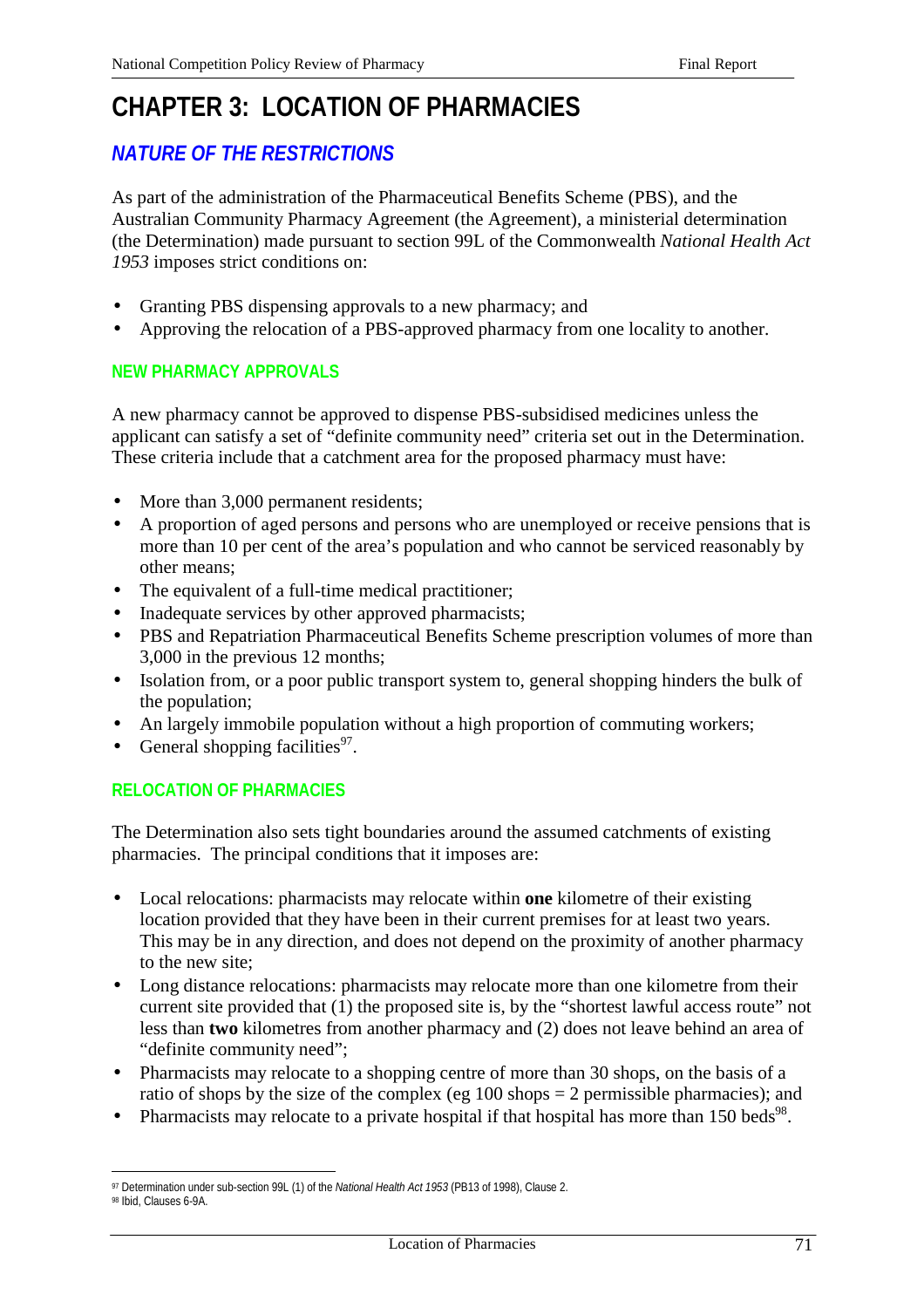Applications for both new pharmacy and pharmacy relocation approvals for PBS purposes are considered by the Australian Community Pharmacy Authority (ACPA), which then makes recommendations to the Secretary of the Department of Health and Aged Care. The Determination is the basis of the Authority's decision-making processes.

# *OBJECTIVES OF THE RESTRICTIONS*

While embodied in Commonwealth legislation, the PBS location rules are derived from the Agreement, and reflect outcomes negotiated between the Commonwealth and the Pharmacy Guild of Australia.

The immediate object of the provisions is to provide a mechanism for the Commonwealth to contain the growth of PBS dispensing costs after it reached unsustainably high levels by the late 1980s. In return for their cooperation, the Agreement provided that community pharmacists are assured of a reasonable and stable remuneration framework for PBS activity.

The first Agreement (1990-95) therefore assumed that there were too many pharmacies, and sought to reduce numbers by providing assistance to many pharmacies to amalgamate or close. The second Agreement (1995-2000), while it did not offer such direct assistance, did assume an inherent national oversupply of pharmacies that needs to be contained.

# *EFFECTS OF THE RESTRICTIONS*

Against the background of the objectives, the location rules of the current Determination arguably have three specific restrictive effects:

- Keeping the PBS-linked approval of new pharmacies to a minimum in a national community pharmacy industry that is deemed to have an overall oversupply of pharmacies; and
- Facilitating the placement of new and relocated pharmacies in localities where there is genuine need for pharmacy services, particularly regional, rural and remote areas, and for areas of new population growth in metropolitan areas; and
- Protecting the catchment areas of existing pharmacies from new competition wherever possible.

Since 1990 very few new pharmacy PBS approvals have been granted. In almost a decade, only 98 approvals for new pharmacies have been agreed to by the ACPA. Since May 1995, only 26 new approvals were agreed to out of a total of 280 new applications<sup>99</sup>.

Relocation approvals have been more forthcoming. Under the second Agreement, 940 of 1,128 applications have been approved to date<sup>100</sup>. Most short relocation approvals are approved<sup>101</sup>. The Determination provisions thus are integral to deciding which pharmacies and proprietors have access to the PBS, and to its medicine sales and dispensing fees, by specifying where they may establish.

 $\overline{a}$ 99 Commonwealth submission to the Review, paras 4.22 – 4.24.

<sup>100</sup> Ibid, para 4.35.

<sup>&</sup>lt;sup>101</sup> Advice to the Review from the Australian Community Pharmacy Authority secretariat.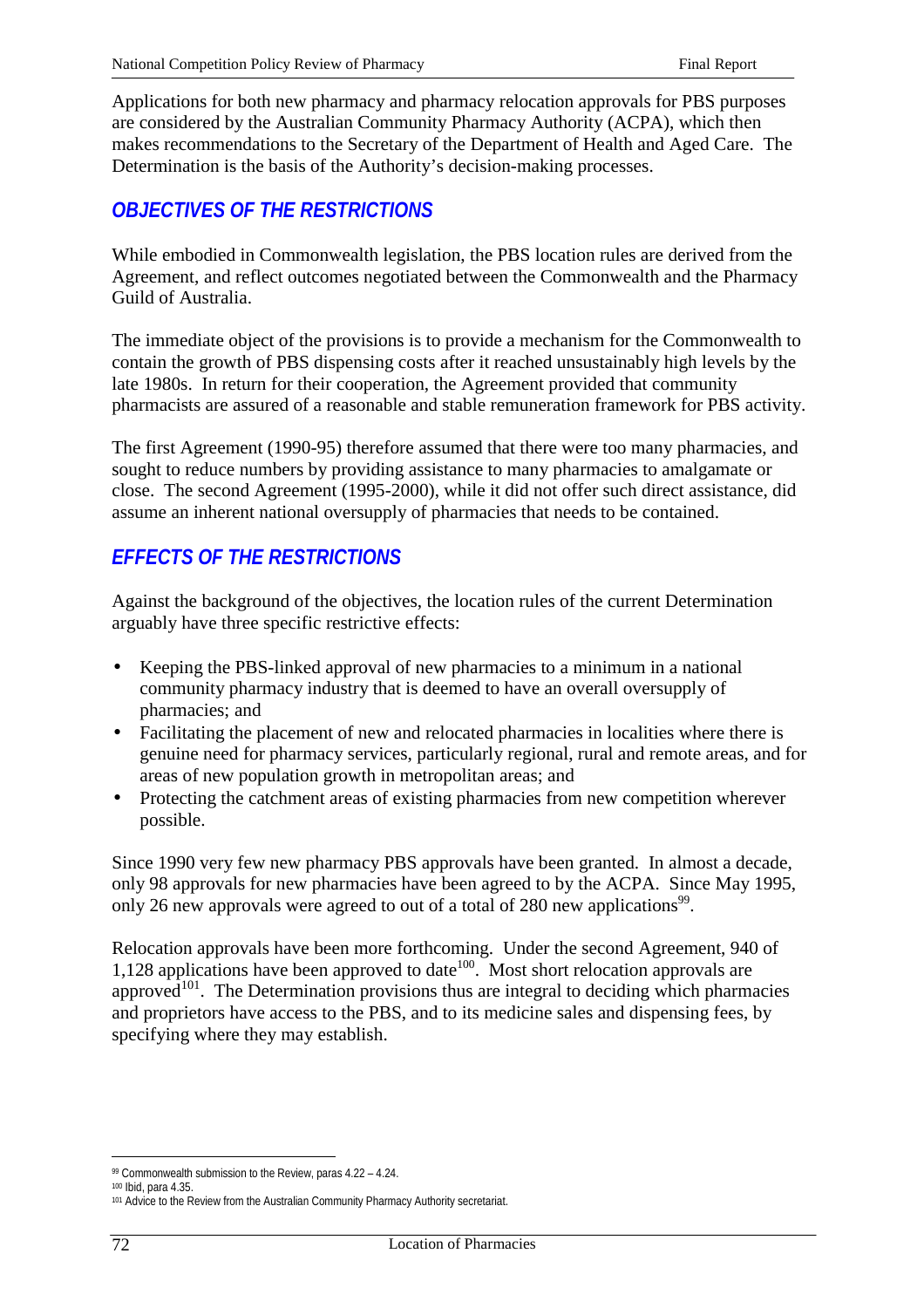# *COSTS AND BENEFITS OF THE RESTRICTIONS*

The position of both the Commonwealth and the Pharmacy Guild is that matters relating to the Agreement ultimately are a matter for them to settle in the negotiation of a third Agreement. The Review is examining, however, the legislative consequences of the Agreement rather than the Agreement itself $102$ .

PBS location regulations restrict competition in the pharmacy industry. They need to be assessed to determine whether the benefits of their retention to the community as a whole can be shown to outweigh their costs, and whether there are more effective methods, regulatory or otherwise, capable of achieving similar results.

# **COSTS OF THE RESTRICTIONS**

The costs of the location restrictions can be seen in terms of their implications for inhibiting greater efficiency in community pharmacy, restricting consumer choice, and failing to provide adequate assistance to areas of "definite community need". Specific cost effects include:

- Protecting inefficient pharmacies from effective competition, including service competition;
- Providing a disincentive for more intensive restructuring in the community pharmacy industry;
- Maintaining restrictions after the original need has passed and not recognising current health trends;
- Undue government intrusion into aspects of the community pharmacy market;
- Unintended consequences of the application of the location rules; and
- Creating pharmacy access and retention difficulties for communities in areas of need, and particularly for rural and remote communities.

# *Protecting inefficient pharmacies*

The new approval and relocation restrictions are blunt policy instruments. They affect the size and competitiveness of local pharmacy markets. They are quantitative, not qualitative, in their scope.

The rules protect existing pharmacies from new competitors which otherwise may establish themselves freely where their proprietors believe that they can succeed commercially. Indeed, some of those potential competitors might have been be more efficient, bigger or better resourced than the existing pharmacy or pharmacies, and would have the ability to make big inroads into existing pharmacies' market shares. Alternately, the local competition may have been more vigorous and lively, and the quality of service to consumers enhanced, because of new local rivalries between able and efficient pharmacies.

For a more efficient pharmacy to move itself to challenge an established pharmacy, the only option under the rules is to relocate itself outside the 2 kilometre "exclusion zone" and then, over two-year intervals, move closer in 1 kilometre bounds to the established pharmacy. This is clumsy and expensive.

 $\overline{a}$ 102 Commonwealth submission to the Review, para 2.6; Pharmacy Guild and Pharmaceutical Society consultations with the Review, 7 September 1999.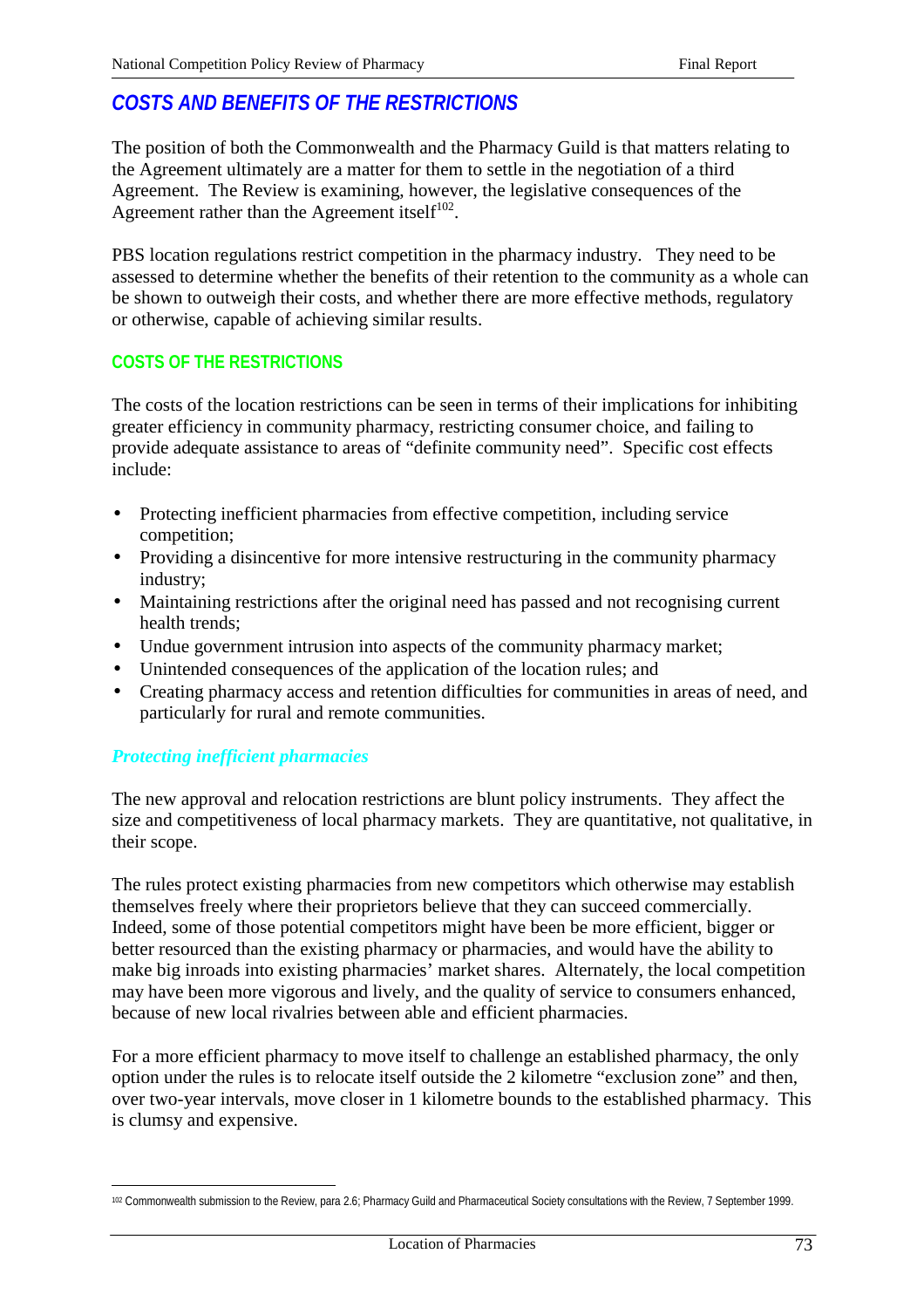If the established pharmacy is not well managed, or generally finds it difficult to remain profitable, the relocation rules effectively insulate its immediate catchment area from new entrants. This applies even if the local community might have benefited from the new entrant's arrival through lower prices on a competing goods and services, and from competition-driven enhancements to the quality of pharmacies' services to consumers.

#### *Who bears these costs?*

Local communities bear a significant cost of maintaining inefficient pharmacies with little or no opportunity for more efficient competition to enter the local market. Consumers are, in effect, forced to deal with the established yet unsatisfactory pharmacy, unless they choose to take their business to a pharmacy in a less convenient location.

The pharmacy industry and profession also bears the cost of unfair community generalisations about pharmacist and pharmacy performance based on the unsatisfactory or inefficient service of a relative few of their colleagues. Potential competitors are shut out of a poorly served local market until such time as relocation rules are relaxed or removed, or they can "leapfrog" into contention by way of the short-distance relocations measure.

# *Avoiding the need for further industry restructuring*

The location restrictions not only protect inefficient pharmacies. They also lessen the urgency for continuing the processes of community pharmacy industry restructuring started in the early 1990s, and realising the competitive benefits of a leaner and more efficient pharmacy industry. Coupled with restrictions on pharmacy ownership, which to an extent dampen down competitive forces in the industry by restricting ownership privileges to pharmacists, they encourage static conditions rather than innovation and positive change.

While the PBS location controls may have led to a general significant improvement in the efficiency of the community pharmacy industry in prescription volume terms, supporting statistics for 1997-98 quoted in the Commonwealth's submission suggest that there is still some way to go to a optimum performing community pharmacy industry<sup>103</sup>. These statistics note that at that time there were:

- 13 per cent of pharmacies with dispensing volumes below 10,000 prescriptions;
- 32 per cent of pharmacies with dispensing volumes of between 10,000 and 20,000 prescriptions;
- 27 per cent of pharmacies with dispensing volumes of between 20,000 and 30,000 prescriptions; and
- Only 28 per cent of pharmacies with dispensing volumes over 30,000 prescriptions.

By making it easier for less efficient pharmacies to stay viable on the basis of a reasonable projection of PBS-related turnover, the location rules may reduce the incentive for small, low-volume pharmacies to close, or to merge with another pharmacy. If a catchment "patch" and PBS-related income are more or less guaranteed for a pharmacy, there is no great urge for the proprietors of these less efficient pharmacies to improve their performance or to review their futures.

In making these comments, the Review notes that a proportion of the lower-volume pharmacies still operating are in rural, remote and isolated areas, and that the social

 $\overline{a}$ <sup>103</sup> Commonwealth submission to the Review, para 2.43.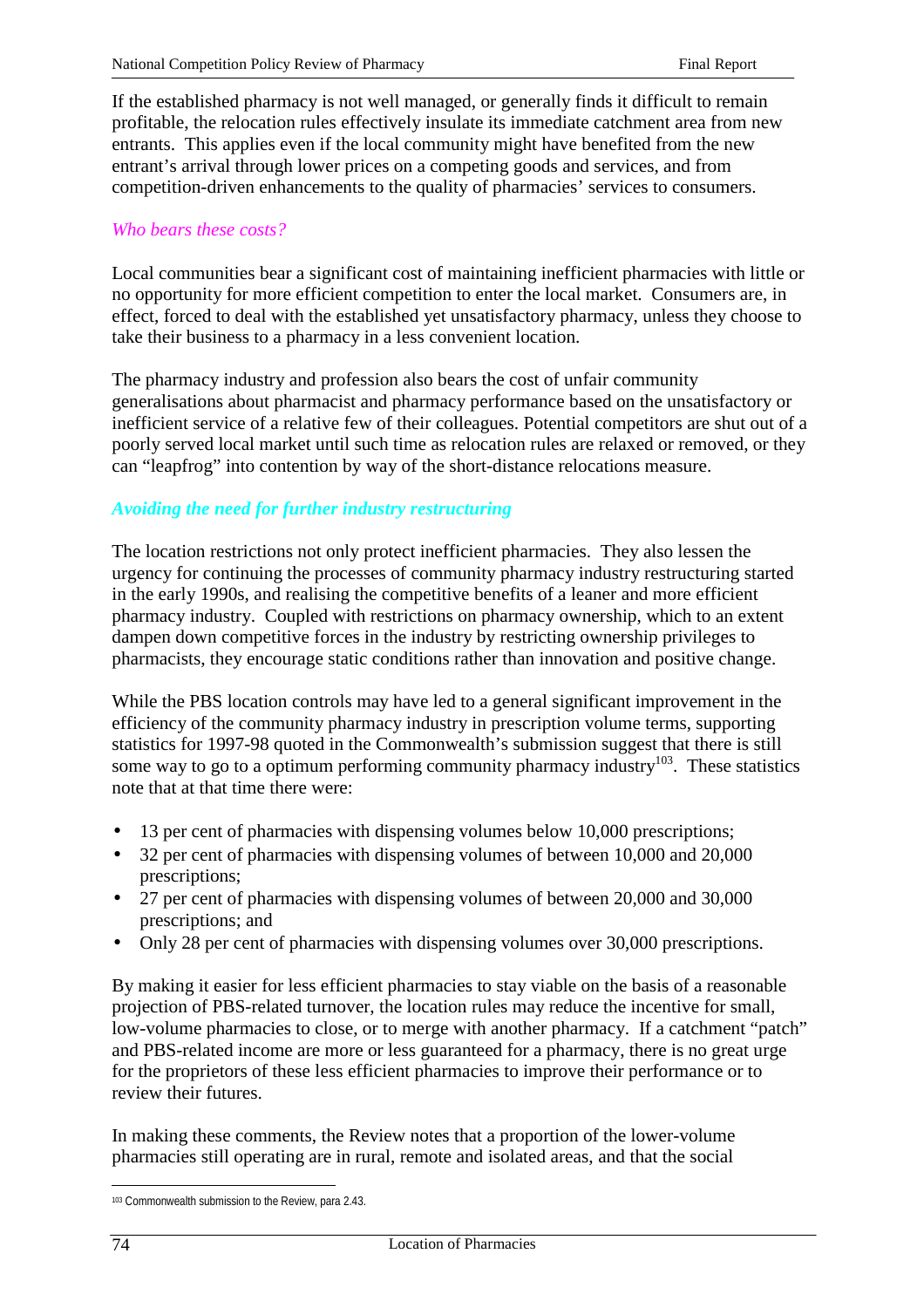desirability of their ongoing presence may outweigh pure economic considerations. It also notes that there are other ways of achieving access-related policy objectives in these areas than the current PBS location rules.

#### *Who bears these costs?*

The community bears a cost of community pharmacies being funded through PBS mechanisms in ways that appear to discourage efficiency, productivity and cost effective operation. If remuneration focused on pharmacy performance ahead of simple geography, it may well be that PBS medicines could be delivered more efficiently and economically than they are now.

Consumers also may bear associated costs if the location system helps to prop up less viable and less efficient pharmacies that, to gain some return over their cost margins, have to charge higher prices for their non-PBS goods and services.

# *Continuing the restrictions after the original need has passed*

Another effective cost of the location restrictions is that the overall numbers of pharmacies have remained relatively static since about 1993, notwithstanding their operation.

Before the commencement of the first Agreement in 1990, there were over 5,600 approved pharmacies in Australia. By the end of that Agreement, and assisted by the amalgamations and closure package negotiated by the Commonwealth and the Pharmacy Guild, the number of pharmacies had reduced to 4,950. In net terms (new approvals less closures), however, it has hovered around this lower figure ever since.

This relatively static number of pharmacies suggests that the initial need for the imposition of tight controls on pharmacy location may well have passed. By continuing to impose a regulatory straitjacket on the size and shape of the community pharmacy market, they have since gone from being a net benefit to a net cost to the community.

This may assist current proprietors, who benefit not only from a stable environment but also from the sale and goodwill values of pharmacy businesses rising steadily as the demand to purchase pharmacies outstrips the restricted supply. It may not, however, benefit the community as a whole, who subsidise the cost of pharmacy businesses through the cost of purchasing their goods and services, including pharmacist-determined mark-ups in the case of non-PBS items.

# *Who bears these costs?*

The community bears some of this cost in that the location restrictions, and the bureaucratic machinery serving them, ensure that the demand for new and relocated pharmacies may lag significantly behind the perceived need for an enhanced local pharmacy service. Consumers might also bear point of sale costs if the money costs of a pharmacy going through the application and approval process add significantly to their operating margins.

Aspiring pharmacy proprietors also bear a cost because the collective operation of the restrictions create a seller's market in many localities, and the value of pharmacies as going concerns is inflated as the demand to purchase them outstrips supply. As a result many of these aspiring proprietors, particularly younger pharmacists with professional talent and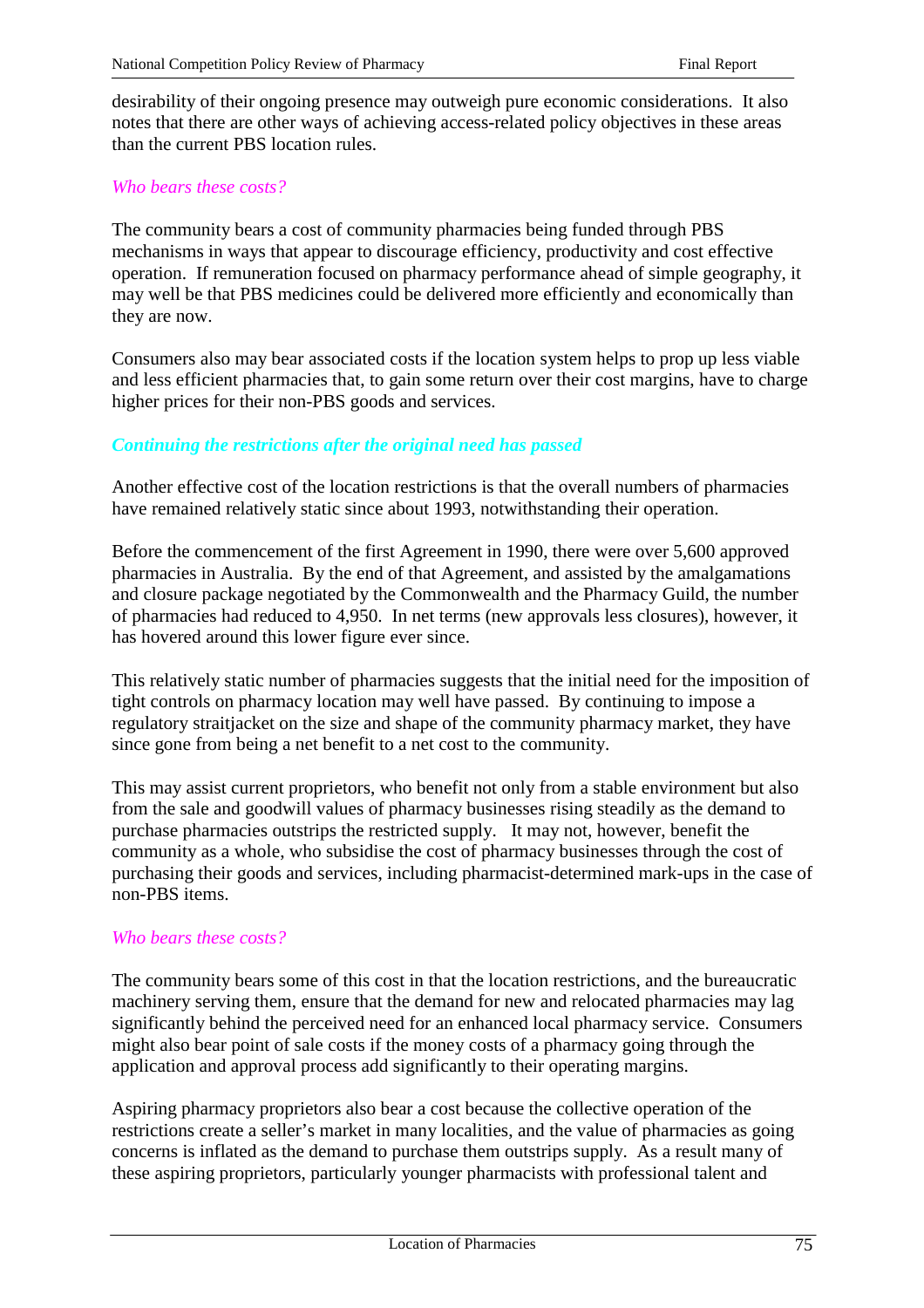contemporary practice values, may largely be frustrated in their desire to proceed to owning a pharmacy business.

#### *The restrictions have not kept up with evolving health care and consumer trends*

The PBS location restrictions have been operating, with modifications, since 1990. In that time, there have been considerable changes in the modes of delivery for primary health care services, including pharmacy.

Multi-practitioner medical centres have continued to proliferate, offering hub points for allied services like pharmacy to join. Private hospitals have become increasingly more sophisticated, and a considerable number have evolved to the position of offering a full range of acute care services including accident and emergency care. The thrust of recent Commonwealth and State policy has been to encourage choice between public and private care. Additionally, aged care facilities covering both residential and community-based care, have themselves become more sophisticated and self-contained.

Exemptions from the rules' distance criteria for these facilities are very limited. Only private hospitals with more than 150 beds are eligible for consideration in this context. The other facilities have to be assessed against the full range of relocation criteria. In contrast, exemptions apply for shopping centres containing 30 or more retail shops are currently exempt from the distance criteria of the relocation rules.

By effectively standing still at the beginning of the decade, the current restrictions arguably have not served the community well. They reflect, and to an extent have locked in, the pharmacy and health care outlook of the early 1990s, rather than looking ahead to needs of the decade ahead.

A collateral cost of maintaining both the new and relocated pharmacy criteria is that they frustrate positive developments in pharmacy service planning and provision. They do not help to keep the shape of the community pharmacy industry abreast of current and likely future trends in consumer need and demand for pharmacy services, including:

- The ongoing popularity with consumers of "one-stop" shop medical centres containing a range of health care professionals under one roof;
- The development and expansion of care and multi-campus aged care nursing home and hostel facilities, which lend themselves to either on-site dispensaries or the contracting in of specialist pharmacy services not always provided readily by orthodox community pharmacies $^{104}$ ; and
- Specialist health care facilities such as Aboriginal Medical Services, which could also sustain their own dispensary facilities.

#### *Who bears these costs?*

The community and consumers bear a related cost. As a result of inbuilt features of the new and relocated pharmacy approval rules, it is very difficult to accommodate the rapid growth in non-public acute and community care facilities in the last decade or so, even as the population ages. Governments' options in planning for and providing a full range of public

 $\overline{a}$ 104 This point was made separately in submissions to the Review, including those by Integrated Pharmacy Services Pty Ltd, pages 14-15 and by the Australian Medical Centres Association, pages 7-9, and in the Review's consultations with Resthaven Aged Care Community (SA), 24 August 1999.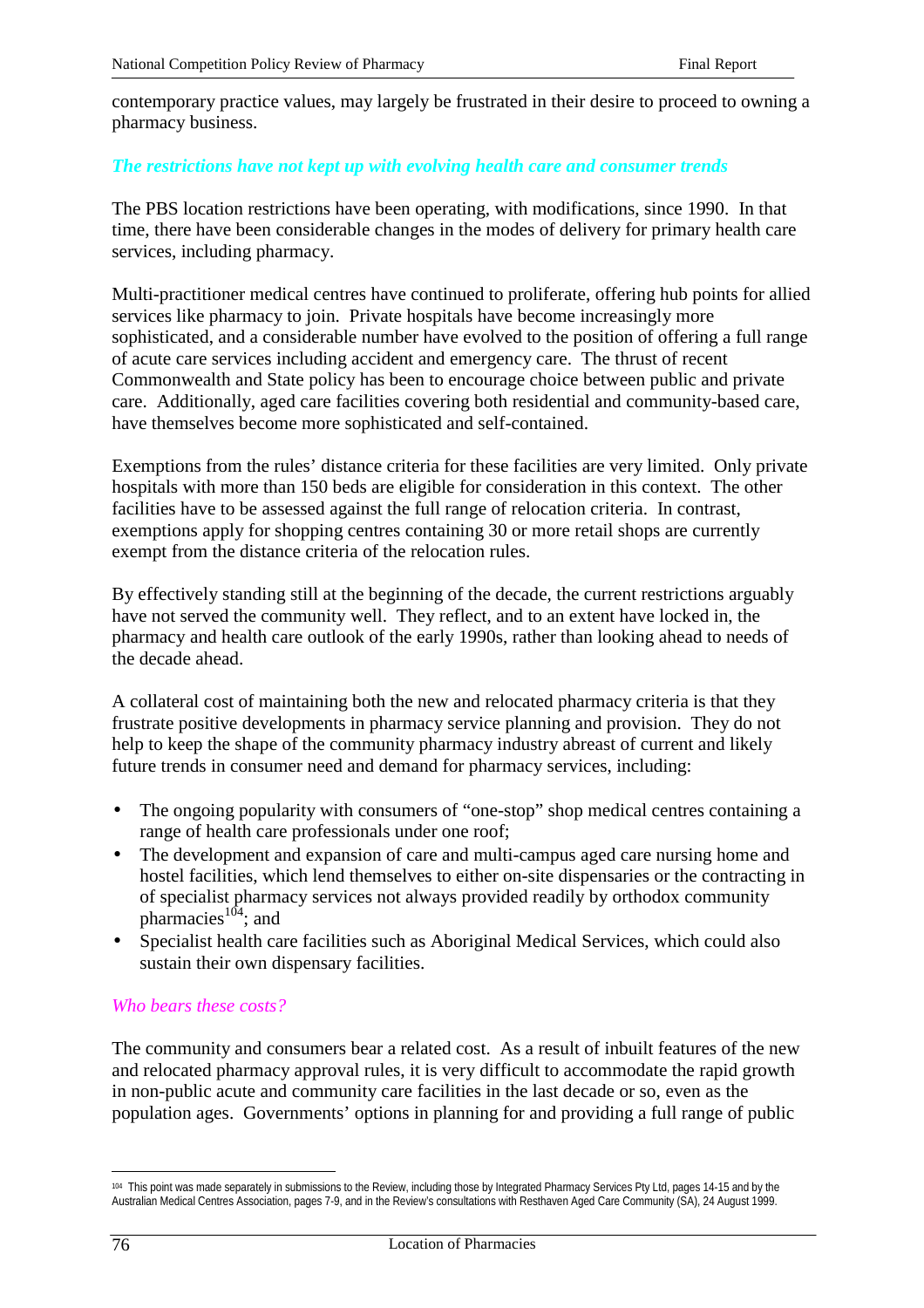and private care choices are affected, partly, by the inflexibility of the pharmacy location rules.

Affected private hospitals and other facilities may also bear a cost of not being able to arrange their service provision requirements best according to their needs and those of their patients and residents.

Specialist pharmacy service providers, who in many cases may best be able to meet this need for a number of facilities, may find their opportunities to provide better service than many local community pharmacies circumscribed by the existing rules. This is notwithstanding that many private hospitals and aged care facilities have highly specialised patient and resident needs, which may better be addressed by pharmacists with a clinical or hospital pharmacy background.

#### *Micro-managing the pharmacy market*

By implementing the very tight and restrictive regulations on where a pharmacy can be located for PBS purposes, the Commonwealth is allowing itself to become involved in setting the terms of trade, at a very localised level, in the community pharmacy market. The rules take away much commercial discretion from pharmacy proprietors, including the final responsibility for key qualitative decisions about siting that go to a heart of the success or failure of a pharmacy business.

Given that the Commonwealth, or the ACPA as its agent, may have little direct knowledge of local pharmacy markets, this degree of market involvement by government may not be appropriate in an economy demanding less rather than more public intervention in commercial markets.

#### *Who bears these costs?*

There is a related cost to pharmacists, and to the community. This lies not only in terms of constraining pharmacy proprietors' commercial judgments through the artificial strictures of the location rules, but in the actual costs of applicants having to go through the processes of complying with those rules. The length of time taken to prepare, process and decide on applications also takes its toll on the time and money of applicants, and other interested parties.

There is also a cost to government, including agencies like the Health Insurance Commission, of maintaining the machinery to support the ACPA. This includes the costs of processing applications for approval, and to gather information needed for consideration by the Authority and the final decision-maker. It also includes the opportunity costs of not being able to commit those resources to other purposes.

# *Unintended consequences of rigidly defined and applied restrictions*

The new approvals and relocation criteria are intricate and precise. From evidence to the Review, it appears that disputes over actual distances between pharmacies is the biggest source of pharmacist angst about the rules. Several submissions to the Review highlighted some absurd situations caused by the strict application of the "shortest lawful route" criterion $105$ .

 $\overline{a}$ 105 See, for example, the Peter Fardoulys (developer) and Graeme Levis (community pharmacist) submissions to the Review on the 2 km rule.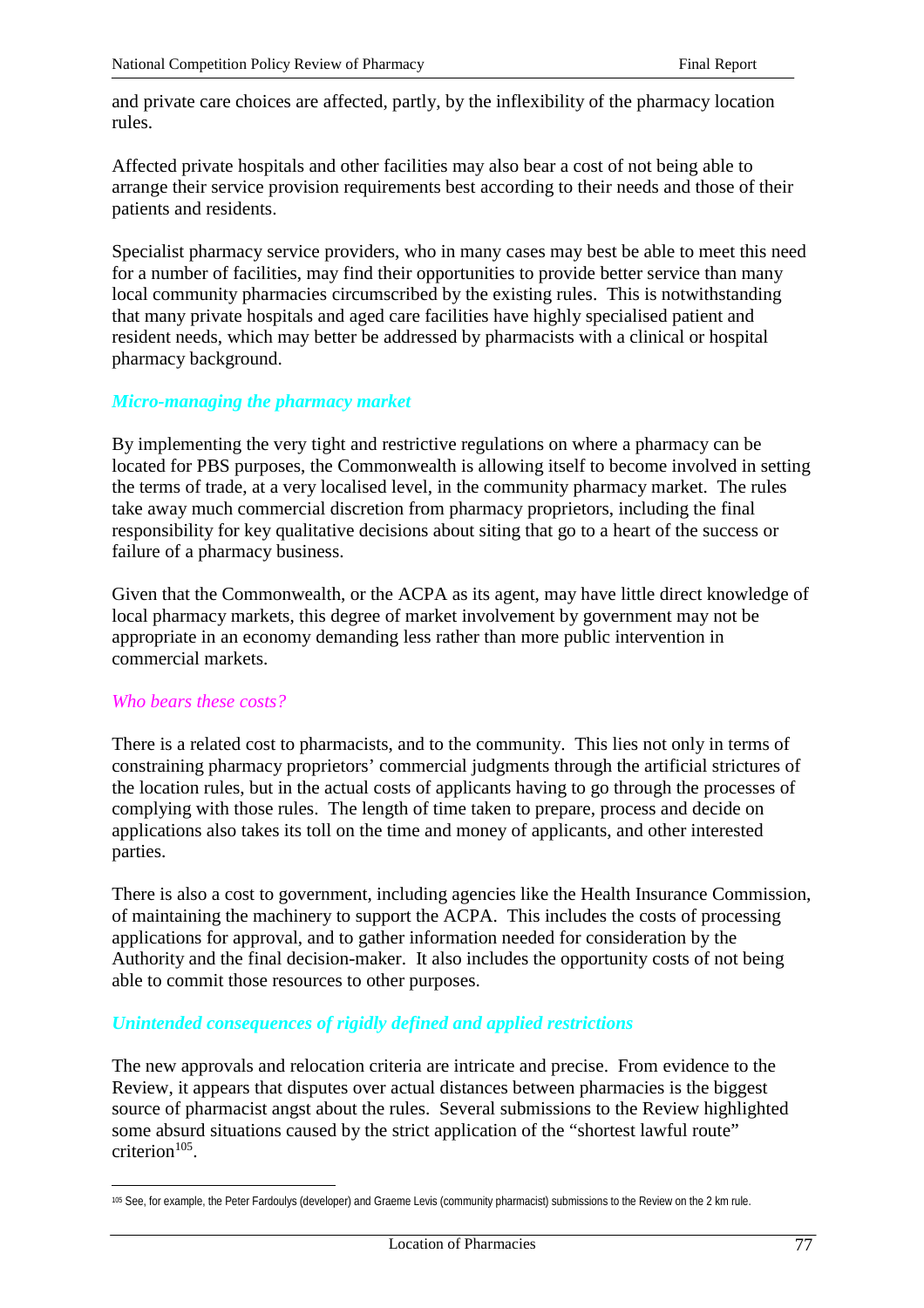The Authority has little choice but to apply the rules as they stand, and is not itself to blame for these situations. It merely applies the rules that as they are. But because of its commercial importance to applicants, and to pharmacies objecting to applications, the ACPA process can be costly as consultants and legal advisers increasingly have become involved in documenting, advocating and contesting applications to the Authority. It can also attract administrative and judicial review, as dissatisfied parties take their complaints to the Administrative Appeals Tribunal or the Federal Court<sup>106</sup>.

### *Who bears these costs?*

Affected pharmacists bear the financial and time costs of applying for location approvals, preparing applications and supporting information to the Authority and the final decision maker, and if necessary in seeking the review of decisions taken.

#### *Lack of relevance to the needs of underserviced communities*

A final point that calls the current rules into question is the extent to which they serve the community's best interests, and particularly those of Australians who live, in pharmacy terms, in less attractive areas. This is especially relevant to people who live in rural and remote parts of the nation who are struggling to hold on to not only pharmacy services, but to a whole range of services and the providers that could be considered integral to rural community infrastructure.

The Commonwealth's own submission noted that "the existing controls … have only been effective at the margin in maintaining access to rural and remote areas"<sup>107</sup>.

Even though the major proportion of those successful approvals have gone to rural and remote areas, the lack of new approvals have been so few in both Agreement periods suggests that it very difficult for any community to fulfil the definite community need criteria. Arguably most of these, such as the permanent population and full-time general practitioner provisions, make it very hard for a great many rural localities to demonstrate that they have a definite community need for pharmacy services.

Even the new approval criterion concerning lack of public transport works against such country localities. The fact that most people in these areas have access to private transport suggests that they can go down the road to the nearest pharmacy as necessary – but down the road might be a drive of an hour or more, involving tens or even hundreds of kilometres.

If the new approval rules are going to be retained for any period, the definite community need criteria may require considerable reform to ensure that the service needs of many rural communities have as much chance as possible of being met.

The relocation criteria discourage a pharmacist seeking ACPA approval to leave an area of need behind simply to relocate to a more viable locality. But that does not prevent that pharmacist declaring that they cannot carry on the business, closing it down for reasons of commercial difficulty, or simply retiring. Additionally, there would be nothing to prevent that pharmacist, once he or she had closed the business, simply moving away and buying an existing business elsewhere.

 $\overline{a}$ 

<sup>&</sup>lt;sup>106</sup> Though the Commonwealth submission to the Review at para 4.41 indicates that only a small proportion of relocation applications rejected by the ACPA proceed to the AAT, and only a handful proceed to the Federal Court. Of these, very few have been successful. 107 Commonwealth submission to the Review, para 4.49.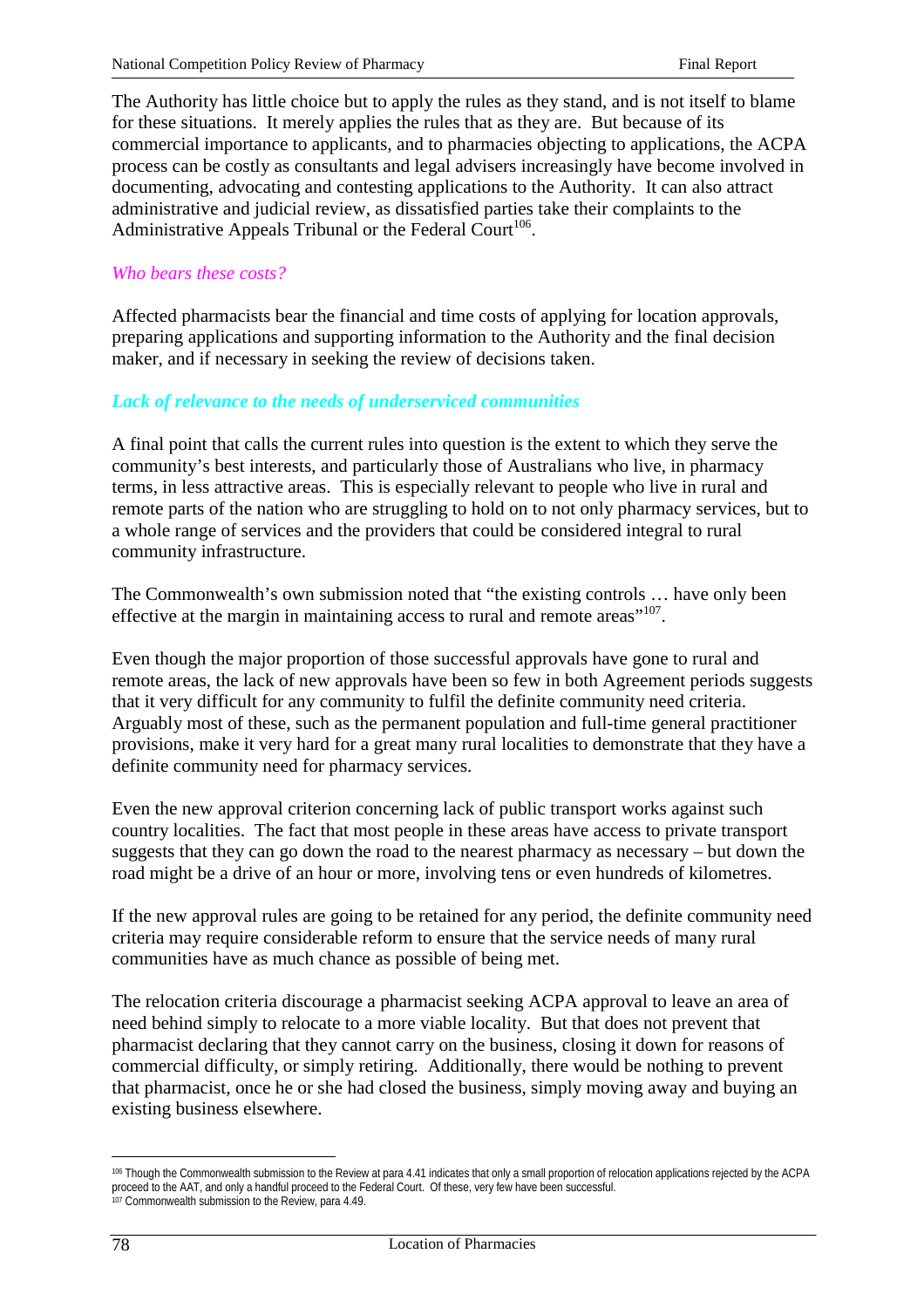#### *Who bears these costs?*

Affected rural and other disadvantaged communities find that in spite of the existing PBS location rules, the endemic difficulties that they have experienced in both attracting and retaining pharmacists and pharmacies have not been overcome, and that these problems remain in spite of the rules' intervention.

In short, the location rules have not solved the problems of preserving and enhancing a reasonable community pharmacy presence in regional Australia.

#### **BENEFITS OF THE RESTRICTIONS**

Against the perceived costs of the location rules as they operate currently, there are beneficial effects which need to be taken into consideration. These include:

- Supporting the Australian Community Pharmacy Agreement, and keeping pressure on PBS outlay growth to a minimum;
- Maintaining stable local pharmacy markets and minimum market saturation;
- Supporting a stable distribution network for the PBS;
- Keeping the overall numbers of pharmacies at a level sustainable by the wider community; and
- Promoting industry stability generally.

#### *Supporting the Australian Community Pharmacy Agreement*

Maintaining the location restrictions is of central importance to the Australian Community Pharmacy Agreement, and through it to the efficient management of the PBS.

For the Commonwealth as the funder, a main object of the Agreement is managing the cost of the PBS itself, and keeping dispensing costs growing in manageable proportions. By entering into arrangements with the community pharmacy industry that create a stable environment for pharmacy businesses while enabling the Commonwealth to realise some efficiencies, the taxpayer receives a net benefit in terms of real savings. This savings benefit has been estimated at up to \$200 million over the life of the two Agreements to date, through revised pharmacist remuneration arrangements<sup>108</sup>.

#### *Who benefits?*

From an industry perspective, the inbuilt restrictions on competition inherent in the PBS location rules translates to the stability of pharmacist income and, more particularly, to maximising the sale and goodwill value of pharmacy businesses and returns on proprietors' investments. Traditionally this value has not been drawn upon until a pharmacist retires, as a form of superannuation $109$ .

This can in turn apply to negotiating mutually satisfactory remuneration to pharmacy proprietors for the dispensing of PBS medicines. The Commonwealth may, for instance, gain some advantage for the taxpayer in negotiating lower dispensing fees. Pharmacy proprietors benefit as the overall profitability and sale value of their businesses is buffered from overly aggressive competition. Additionally, the overall compression of pharmacy numbers boosts

 $\overline{a}$ 108 Commonwealth submission to the Review, para 1.31.

<sup>&</sup>lt;sup>109</sup> This point was made privately to the Review by an authoritative industry source.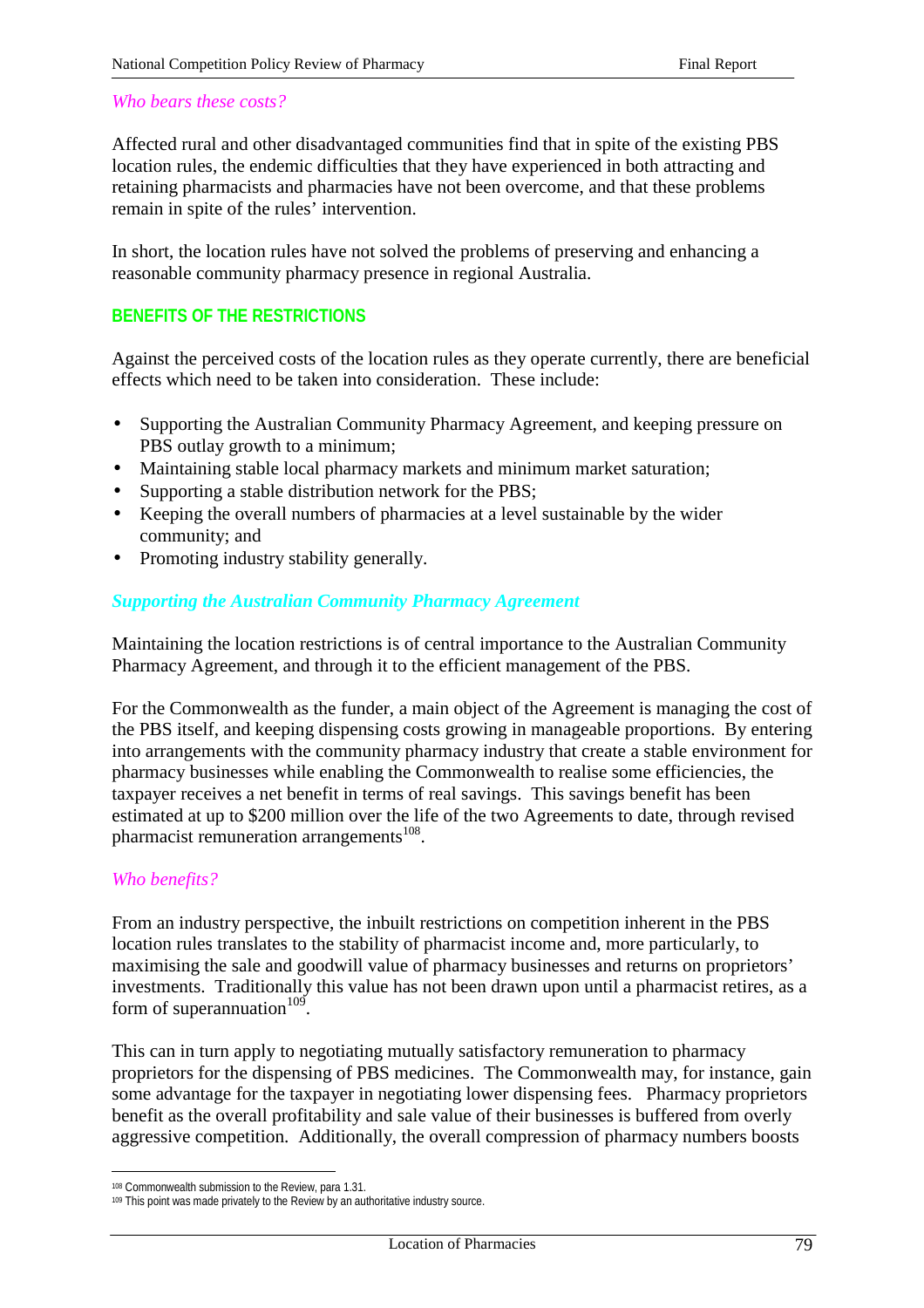the sale value of those existing businesses, particularly in localities where there may be a number of potential buyers for a pharmacy business.

The community as a whole benefits from a stable PBS distribution system, from manageable growth in medicine prices and pharmacist remuneration, from the ongoing presence of pharmacy service in areas of need, and from easy access to pharmacist advice services.

# *Supporting local pharmacy markets*

Outside the one kilometre "short relocation" rule, which assumes that a pharmacy is already in a local market, the relocation rules create relative security and stability for proprietors in terms of their local catchment. Provided that they perform professionally, and meet local regulatory requirements, they continue to hold a PBS approval with relatively little threat of competition from new entrants to the local market.

Such mechanisms guarantee a catchment area for an established proprietor, while ensuring that the given catchment area has a guaranteed source of PBS-subsidised medicines. They can also ensure that proprietors can concentrate more on providing best quality services to their consumers.

These relocation rules potentially also act to prevent any given local area pharmacy market being packed with pharmacies while other areas, such as country localities, are underserviced. As mentioned earlier, however, this may not always work as anticipated.

The rules as they stand make it difficult for a pharmacist to relocate from areas of otherwise definite need to a more financially attractive locality. In return for this constriction on freedom, the Commonwealth offers pharmacists Remote and Isolated Pharmacy Allowances to supplement pharmacy turnover in recognition of the inherent viability difficulties of operating in designated localities.

# *Who benefits?*

Local pharmacy proprietors can benefit from the existing rules in better being able to plan and grow their business with the certainty of a reasonably stable competitive market. The staged "leapfrog" approach also assists existing pharmacies to plan for possible changes in local markets, arguably with the consumer's best interest in mind.

There is a real dividend for the community in that the rational pharmacy location measures help to ensure that pharmacies continue to operate in areas of marginal viability. This is especially important in rural and remote localities.

# *Stability in the PBS distribution network*

On behalf of the Australian taxpayer, the Commonwealth has an interest to ensure that outlays on the PBS medicines and related services, which are demand-driven, are kept under reasonable control and grow at a manageable rate.

While providing a direct framework for cost containment, the Agreement and the pharmacy location rules assist the Commonwealth in two more indirect ways. Firstly, they help to ensure that the numbers of distribution points for PBS medicines is not excessive in terms of the ratio of population per pharmacy. Secondly, they also make it easier for the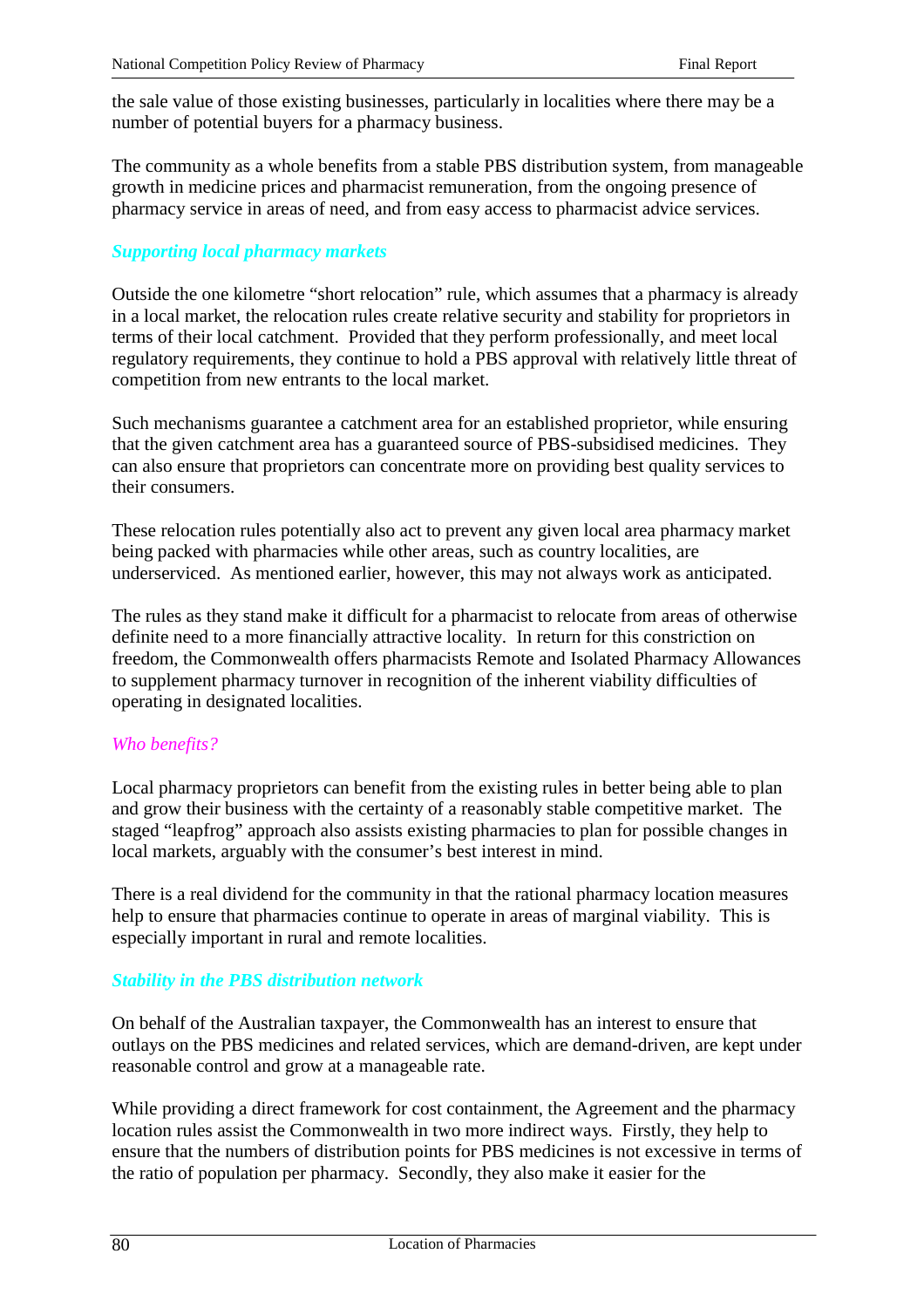Commonwealth to monitor dispensing volumes per pharmacy and locality, and to plan for the growth of PBS outlays on the basis of a stable community pharmacy network.

This is consistent with the overall social goal of the PBS: promoting relative equality of access of all Australians to essential pharmaceutical and medicinal care.

#### *Who benefits?*

In this sense, the community as a whole benefits from the location restrictions, as the location and distribution of approved is a key underpinning of the current PBS system as a whole. Effective planning and needs identification helps governments to allocate scarce resources more prudently on behalf of the Australian community.

#### *Keeping the overall number of pharmacies at sustainable levels*

At a national level, a major argument for the new PBS approval restrictions is that there is a community benefit in managing the overall number of pharmacies, despite the adjustments undertaken through the two Australian Community Pharmacy Agreements to date.

As mentioned previously in this chapter, Commonwealth data suggests that there are still some relatively less efficient operators who have held on through the adjustments of the last  $decade<sup>110</sup>$ .

Allowing more new pharmacies than can be sustained by consumer demand simply creates further supply side pressure on PBS outlays, with much less scope for effective cost management. This was in part the triggering situation in the 1980s, before the first Agreement broached the rationalising of pharmacy numbers, when PBS outlays grew at considerably greater annual rates than now.

While the restrictions, and the Agreement, are not the sole reasons that PBS dispensing costs have been contained more effectively, the strict application of the new pharmacy approval criteria go a long way towards containing systemic-based growth pressures in return for a stable PBS income structure for the remaining pharmacies – which is in turn supported by the restrictions on pharmacy relocation.

#### *Who benefits?*

The community benefits from the location restrictions in that they help keep the numbers and distribution of pharmacies relatively rational. The overall number of pharmacies is kept relatively sustainable by the restrictions on new pharmacies, and the restrictions on pharmacy relocations go some way to ensure that pharmacies operate with reference to community need as much as to commercial potential.

#### *Pharmacy values*

The overall conditions of the Agreement, not least the resulting restrictions on overall pharmacy numbers and location, have led to (1) a significant increase of investment in pharmacy; and (2) the significant boosting sales values for pharmacy businesses $^{111}$ .

 $\overline{a}$ 

<sup>110</sup> See page 74.

<sup>&</sup>lt;sup>111</sup> These comments are based on Review staff's private discussions with pharmacy industry experts.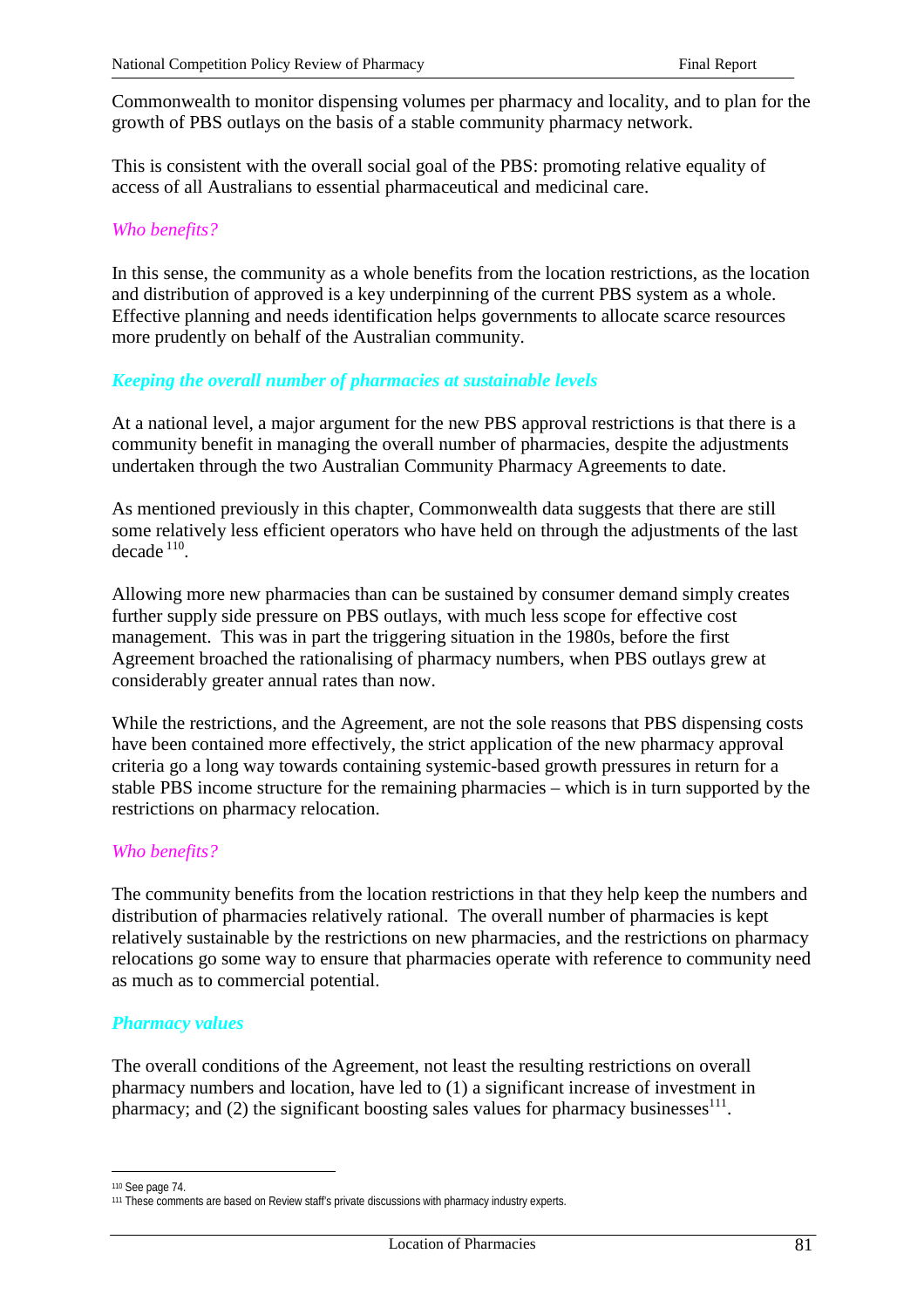Related factors appear to include that:

- Amalgamations and buy-outs within local areas have increased the value of the remaining pharmacies. This reflects both relieved competition pressures and the larger size, and the consequent ability to provide better and extended services, of many of the remaining pharmacies;
- Many pharmacists have invested more in continuing education and training for themselves, their professional staff and for pharmacy assistants;
- The more stable industry environment has made it more possible for pharmacies to participate in non-dispensing activities such as public health programmes, methadone dispensing and needle exchange; and
- The increased floor space of larger pharmacies has allowed a greater quantity of diversity in the variety of stock carried in the pharmacy.

There has been a significant growth of pharmacy values and profitability over the 1990s. While hard data on this point is difficult to come by, this observation is supported by the Pharmacy Guild's annual industry surveys, which indicate that the average total annual profit of surveyed pharmacies rose from \$65,806 in 1989 to \$138,714 in 1997– a net increase of approximately 110 per cent<sup>112</sup>. Such movements are not, however, dissimilar to the experiences of other professions and areas of business.

Even allowing for variations above and below the industry average, and allowing for factors such as the cost of goods' increasing share of pharmacy turnover, this is a healthy rate of growth compared to many other industry sectors. To a considerable extent, this growth appears to have been nurtured by effective restrictions on new PBS-approved pharmacies entering the market, and by the cushioning of local competition offered to proprietors by the relocation rules.

# *Who benefits?*

Clearly, pharmacy owners benefit from the valuation effects of the present restrictions. The fewer the pharmacies on the market, the higher the prices that can be asked for them. Higher business values translate to greater returns on investment for proprietors and shareholders. They also translate into a greater likelihood of pharmacy services being maintained and enhanced in a given locality, either by an existing provider or by someone who buys the business. This has flow-on benefits for local communities, including employment effects and helping local economies through purchasing local goods and services for the business. Such factors are particularly important for smaller rural communities.

# *ALTERNATIVES TO THE RESTRICTIONS*

If the purpose of the restrictions on PBS-approved pharmacy numbers and the relocation of pharmacies is to create stability in the pharmacy environment while ensuring equality of access to pharmacy services, there may be other ways of realising similar outcomes. This is particularly relevant to meeting the needs of communities in rural and remote areas, many of which are struggling to keep basic health care services, including pharmacies.

 $\overline{a}$ 112 Pharmacy Guild of Australia, *1998 Guild Digest*, 1999, Table 1.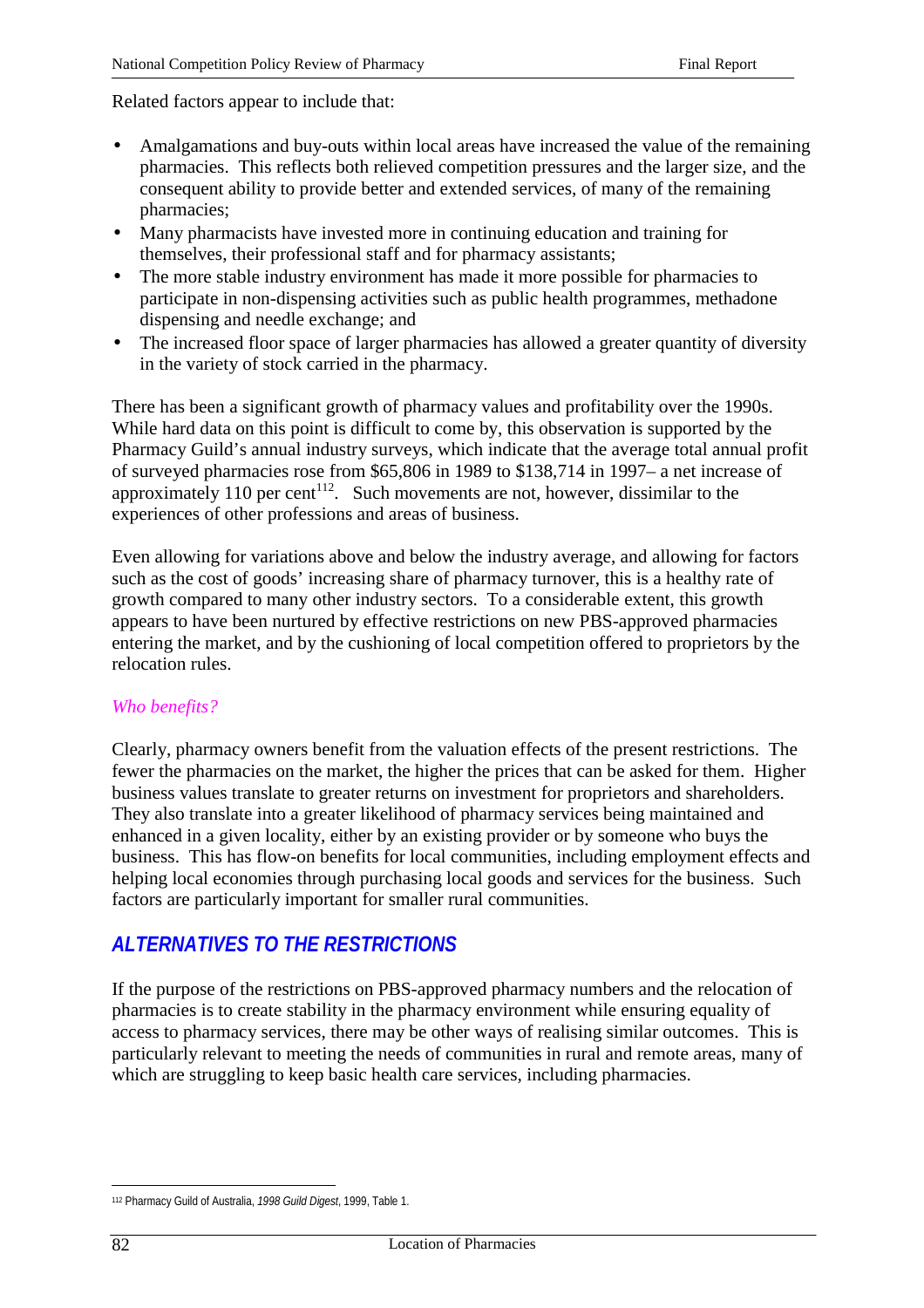Other regulatory and non-regulatory approaches could include:

- Immediate or phased removal of the location restrictions, letting the market respond to consumer demand with minimal government intervention;
- Remuneration-based approaches to addressing pharmacy oversupply and undersupply in local catchment areas;
- Tendering for PBS approvals; and
- Measures aimed more directly at addressing the pharmacy access needs of people in rural and remote communities.

# **REMOVAL OF THE RESTRICTIONS**

Assuming that the shape and size of the community pharmacy have been stable since the early 1990s, it may be time to remove the location restrictions altogether, and allow the geographic distribution of the PBS-based pharmacy market to take its course.

As an alternative to the present restrictions, letting the market operate more freely in this way could:

- Apply further pressure on less efficient pharmacies to perform;
- Let competition determine the survival of pharmacies in areas of oversupply;
- Introduce new competition to pharmacies previously constrained by the distance criteria of the relocation restrictions; and
- Encourage the development of alternative and more direct assistance to pharmacy services in rural and remote areas.

#### **REMUNERATION-BASED APPROACHES**

The principal policy response to the oversupply of pharmacies has been to reduce and then constrain the overall number of pharmacies.

The first Agreement provided cash incentives for pharmacy closures and amalgamations, and the second has kept a tight lid on new pharmacy approvals. Behind this, the remuneration of pharmacists for PBS dispensing is calculated on an industry-wide basis – it avoids the need to take account of relative differences in either the level of pharmacy supply in given localities, or between pharmacies in terms of relative efficiency as measured by their dispensing costs.

The two Agreements to date have used allowances – currently the Remote and Isolated Pharmacy Allowances – to bolster the incomes of pharmacists operating in designated areas of need. It is not clear, however, whether these allowances have proved altogether effective as retention incentives in those areas.

Remuneration structures can, if so designed, encourage less efficient pharmacies to consider closing if they are marginally viable or not viable, or to merge with more efficient pharmacy businesses.

In terms of alternatives to the current location restrictions, remuneration could be a more market and efficiency-based way of achieving both a manageable overall number of pharmacies and community-friendly distribution of pharmacies based on communities' ability to sustain those services.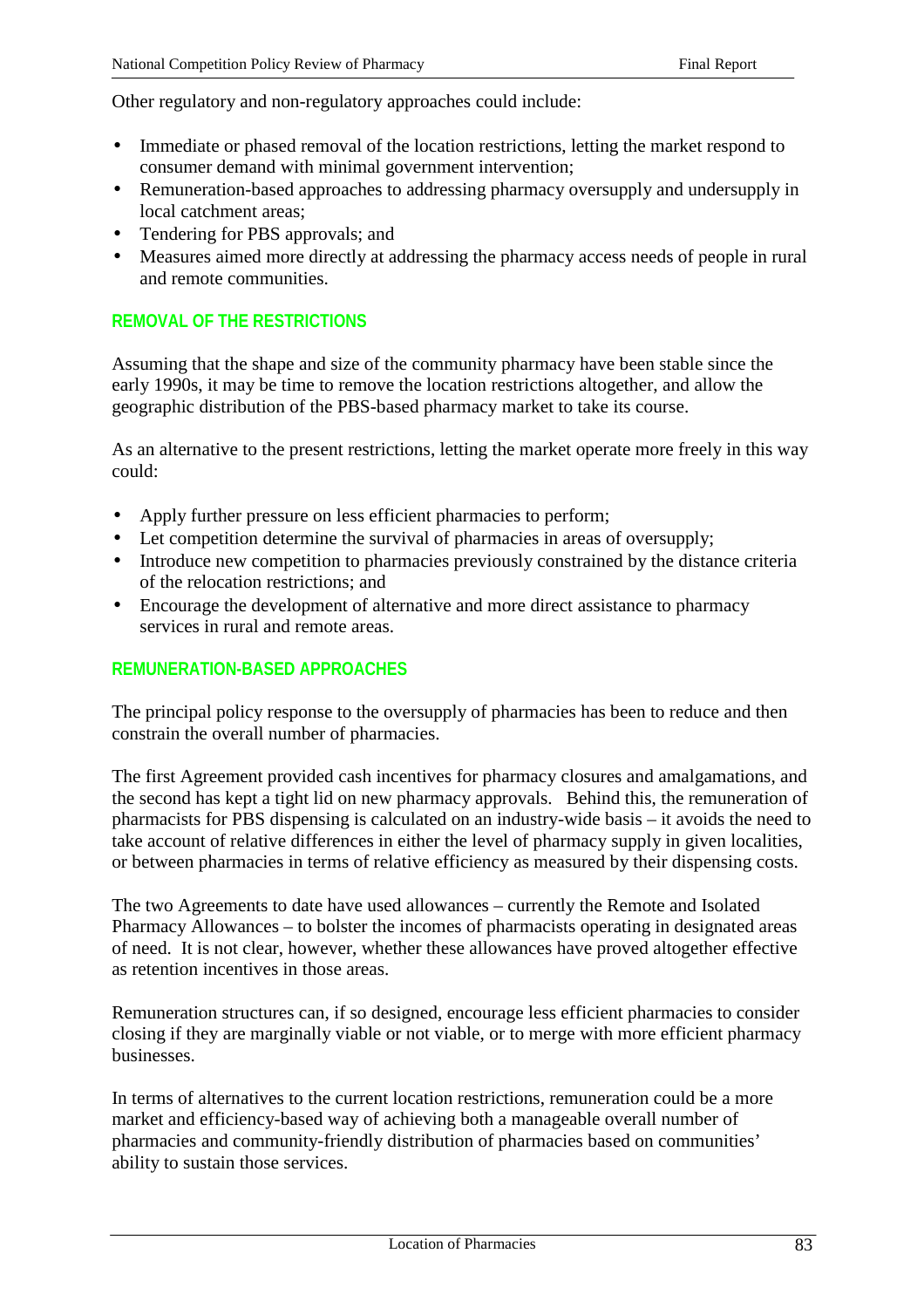#### *Differential dispensing fees*

If the parties to the Agreement decide to do so, higher dispensing fees could be offered by the Commonwealth to pharmacists operating in rural and remote areas, and in other designated areas of pharmacy undersupply. This would augment pharmacists' PBS derived income on an by item basis, and provide an incentive for those pharmacists now operating in these areas to carry on operating. It would also make the purchasing or establishment of a pharmacy business more financially attractive to pharmacists who may not otherwise have considered such an option.

To be effective as an incentive and to contain the overall costs of the approach, differential remuneration-based measures should also contain a disincentive for pharmacists considering moving to an area of pharmacy oversupply or saturation, such as a capital city CBD. Just as dispensing fees in undersupplied areas could carry a premium, fees in oversupplied areas could carry a downwards adjustment from the norm. This would make a proprietor's moving into an oversupplied area a less attractive proposition, and would put pressure on less efficient pharmacies already located in those areas to consider sensibly their trading futures.

Such differential arrangements particularly could be directed to newcomers in an area of oversupply, to discourage them from further saturating a local pharmacy market.

Pharmacies in areas where supply and demand are in balance would receive the standard negotiated remuneration for the PBS services that they provide.

#### *Considering different PBS remuneration calculation bases*

In its submission to the Review, the Commonwealth observed:

*Controls on overall approval numbers are considered important because, under present remuneration arrangements that are driven by the historical 'average' cost of prescribing PBS drugs, lifting the cap on new approvals would probably lead to the same sort of inefficient industry structure that existed before the first Agreement. This would have implications in turn for the cost to the taxpayer of supporting the Pharmaceutical Benefits Scheme*<sup>113</sup>.

Average cost-based remuneration structures support inefficient pharmacies while generally rewarding those who have lower fixed and variable costs. The less efficient performers therefore largely shape industry-wide PBS remuneration structures to their needs. Good performers are held back: mediocre performers largely set the pace for their fellows.

Moving away from average cost to industry good practice cost formulations – linking remuneration structures to pharmacy efficiency – could go a long way to shaking out marginally viable and inefficient pharmacies in oversupplied areas, and shake out the overall number of pharmacies by targeting their viability rather than their location. It could also effectively remove the need to regulate to cap pharmacy numbers and similarly to reduce the clustering of pharmacies by regulation.

It would, as well, promote greater service-based competition between pharmacies in areas of adequate supply and oversupply of pharmacies.

 $\overline{a}$ 113 Commonwealth submission to the Review, para 4.56.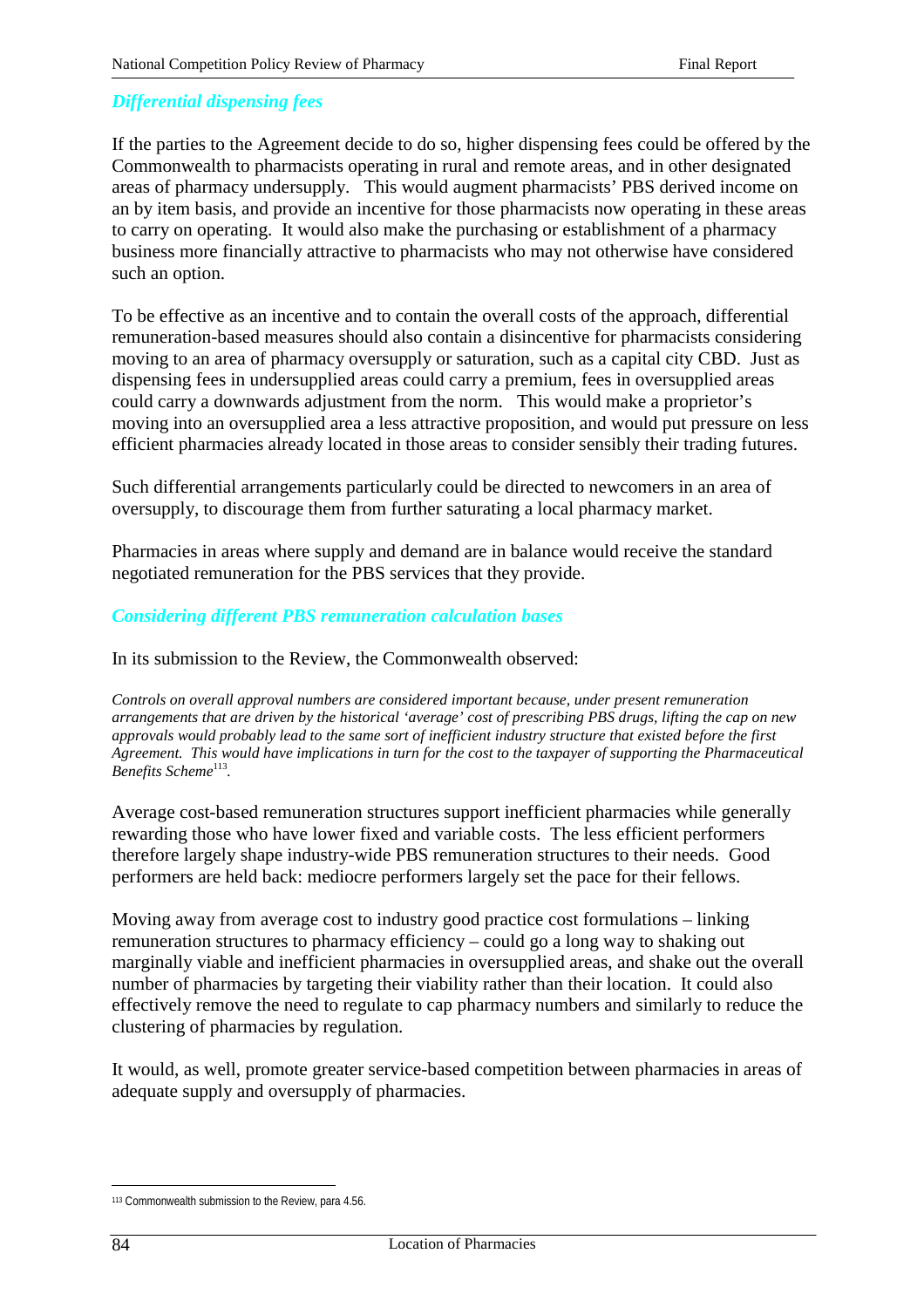If a marginal cost-based formulation were introduced, however, there may need to be supplementary arrangements to ensure that the provision of services in rural and remote areas is not affected unduly.

To administer any remuneration-linked arrangements fairly, pharmacy distribution would need to be monitored by government, and adjustments to remuneration formulas made if and as distribution patterns change. If they are practical at one level, the overall effects on PBS and related outlays of remuneration-linked arrangements, which may be substantial and possibly exceed existing outlay trends, would also need to be taken into account in looking at the relative benefits of different measures.

Nevertheless, the Review notes that pharmacist remuneration is ultimately a matter for the Agreement and its parties, and that there would be additional administrative and implementation costs if these measures were adopted, over and above the likelihood of industry resistance to the implementing of such measures. If remuneration bases were changed, however, the needs for direct PBS controls such as those presently affecting the location of pharmacies would become redundant.

It is, of course, up to the Agreement parties themselves to consider alternatives to the existing controls in negotiating the next Agreement, being guided first and foremost by the need to ensure that pharmacy services are provided and distributed in the interests of the community as a whole.

#### **TENDERING FOR THE SUPPLY OF PBS MEDICINES**

A different approach would be to contract out the provision of PBS medicines by pharmacies by means of competitive tendering. The Commonwealth noted this possibility in its submission to the Review<sup>114</sup>.

Tendering would allow the market to determine the level of remuneration on a pharmacy by pharmacy basis. The market would thus be responsible for ensuring a competitive price for PBS services. Consequently, the overall number of PBS approved pharmacies therefore would be contained by the market forces rather than by direct regulation.

Under this approach the Commonwealth would call for tenders for the supply of PBS medicines, with licences granted to successful tenderers for a particular geographical area or areas. This could encourage a more competitive market with the potential for some savings in dispensing costs for the Commonwealth. It could also encourage imagination and innovation from tendering pharmacies in developing their proposals, and reward those more efficient businesses that could offer lower tender prices on the basis of lower unit costs.

In some rural and remote areas the dispensing cost per successful tenderer may be higher than present, but it also could be expected that these higher costs would be offset by the lower costs per pharmacy in more populated and better serviced areas.

There are significant risks with a competitive tendering approach, however. A successful tender does not in itself assure quality of service. As with other competitive tendering programmes, local communities may suffer if tenderers provide an inferior service and lose their contract, or if the tenderer underestimates their costs and closes down.

 $\overline{a}$ 114 Commonwealth submission to the Review, para 4.30.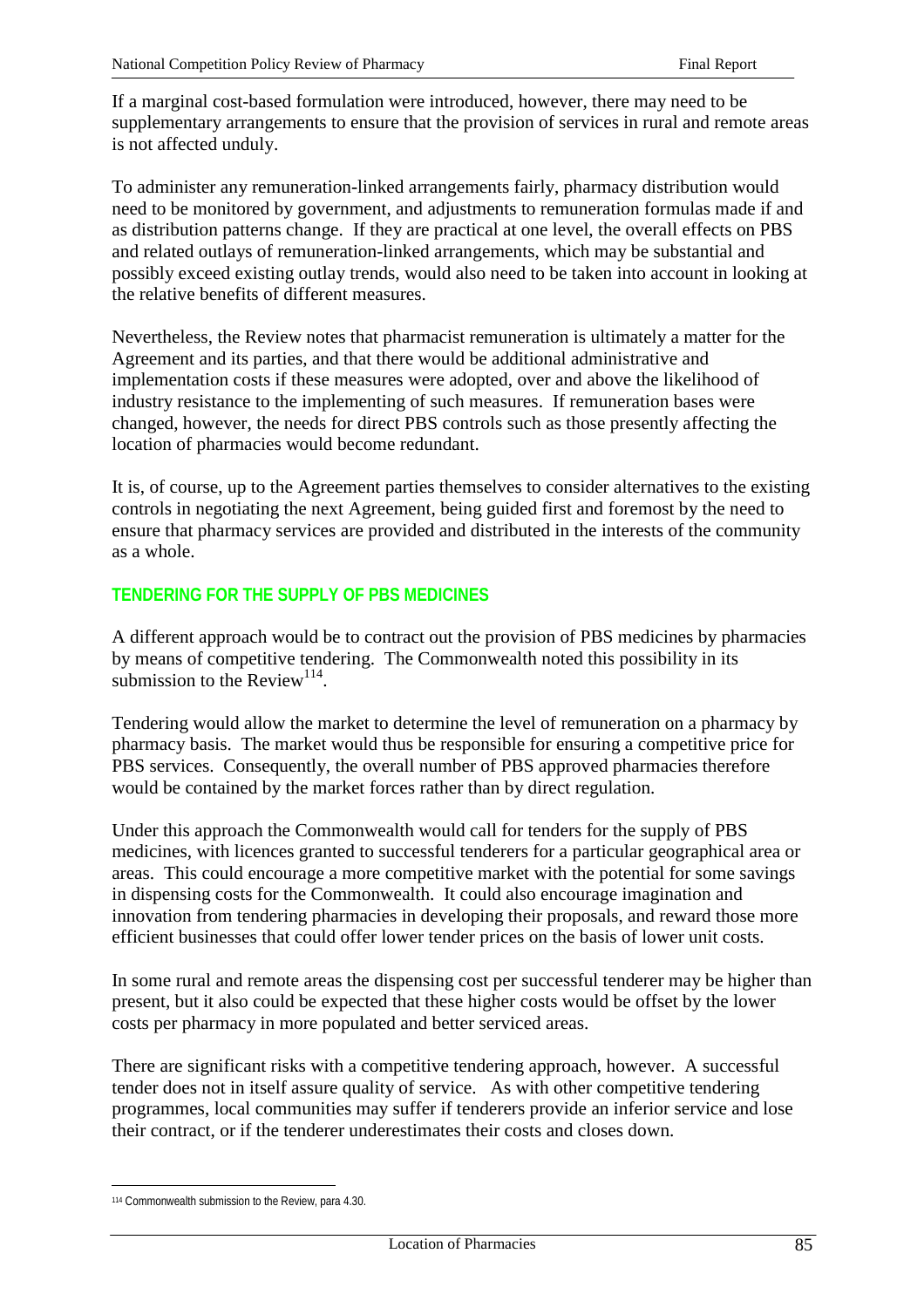There would also be considerable financial costs involved in setting up the initial tendering process and ongoing costs for its administration, monitoring and evaluation. These effects would need to be estimated and taken into account against any benefits in any further assessment of this approach.

On balance, the Review believes that competitive tendering would not be the most practical and effective alternative mechanism in this instance.

### **DIRECT MEASURES TO ASSIST RURAL AND REMOTE COMMUNITIES**

Instead of existing location-based measures, including Rural and Isolated Pharmacy Allowances, it may be more realistic for Commonwealth, State and Territory policy-makers to consider new initiatives aimed directly at rural communities, and to make better use of those existing measures.

#### *Providing financial and material support to pharmacists relocating to rural areas*

Subject to available funding, governments might consider working with the pharmacy profession to develop incentive packages to pharmacists wishing to locate to rural areas. Such packages might include a suite of measures, including financial grants for business start-up, assistance with relocation expenses, family support arrangements and locum relief cost assistance.

The highly successful Commonwealth General Practice Rural Incentives Scheme provides a ready-made model for evaluation and consideration.

Some development work along these lines is currently being undertaken by the Pharmacy Guild, with financial assistance from the Commonwealth. State and Territory governments, with an interest in health service provision to their outlying areas, could also consider their active involvement in such schemes if they are implemented.

#### *Issuing approval numbers to localities in designated cases*

A complaint from some rural communities is that while they may generally satisfy the PBS new pharmacy approval criteria, or could sustain a relocated pharmacy, they have little or no chance to attract a pharmacist to set up business in their area.

It was suggested to the Review that in such circumstances that a PBS approval could be issued to a local community and administered by a local council or community committee. Under the proposal as presented, the community would become the recognised approval holder for the purposes of the *National Health Act*. It would be able to sublet the approval to a pharmacist proprietor as part of a package of incentives for him or her to move to that community to run a pharmacy business. The approval would remain with the community in the event of the pharmacist moving on, but the business would be owned, controlled and operated by the pharmacist<sup>115</sup>.

Such a proposal might, perhaps with modifications and refinements, assist rural communities where the local pharmacy market fails to meet demonstrated need without such intervention.

 $\overline{a}$ 

<sup>115</sup> Submission to the Review by Mr Ray Veal, of Stratford, Vic. Such a proposal also lends itself to the community employing a pharmacist, and running the business itself. This may, however, not be consistent with the general pharmacist ownership principle endorsed in Chapter 2.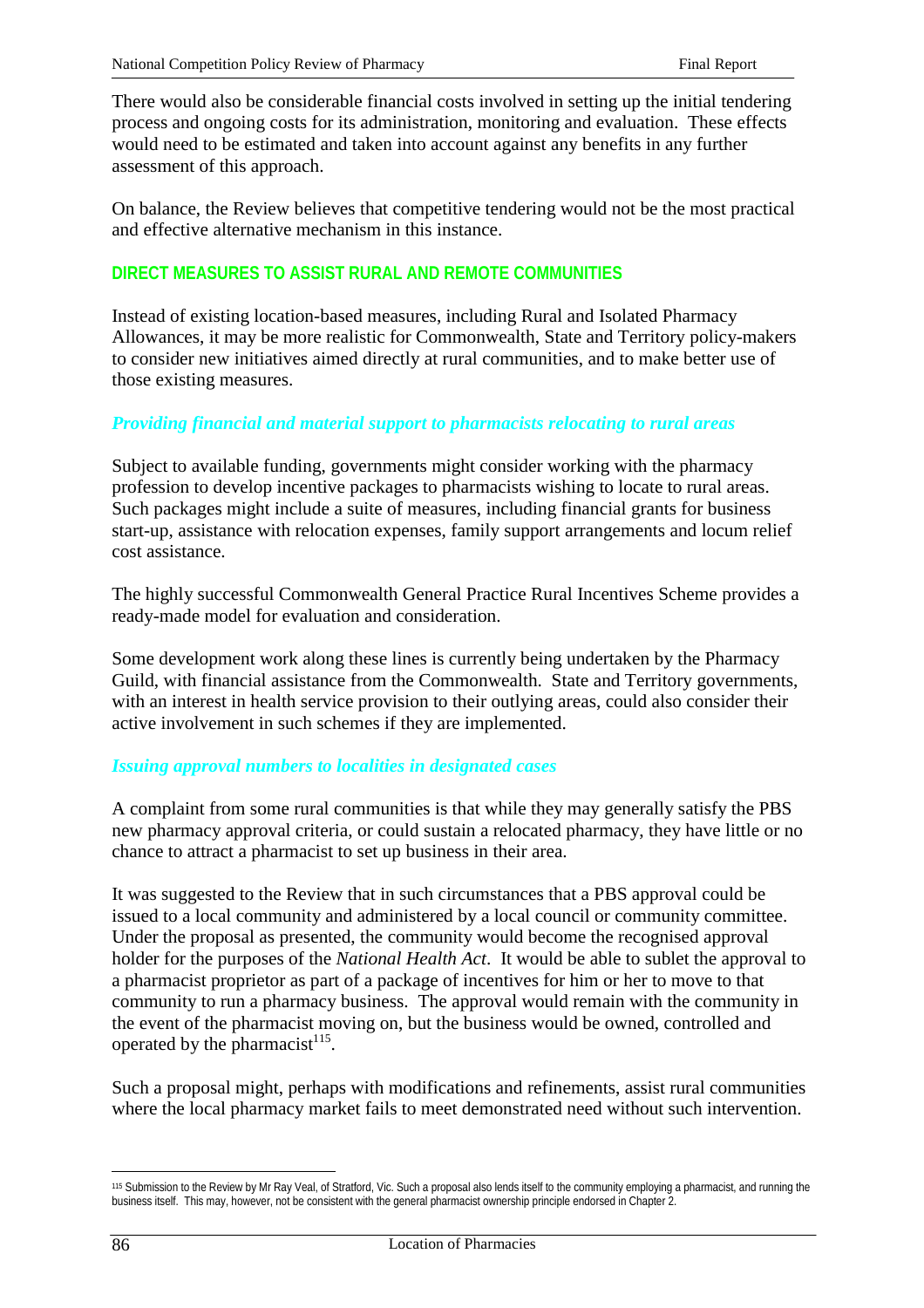It would not be inconsistent with the general principle of pharmacist-owned and controlled pharmacies, as the proprietor would still own the pharmacy business.

# *Ensuring regulation does not impede the flexible delivery of pharmacy services in rural areas*

As part of ensuring that pharmacy services in rural Australia survive and flourish, all jurisdictions need to ensure that their regulation of pharmacies and pharmacy businesses does not unduly impede the development of flexible and innovative measures to deliver high quality pharmacy services to the residents of rural and remote Australia. This may require coordinated legislative action between jurisdictions, particularly between the Commonwealth and States and Territories.

In New South Wales, for instance, the *Pharmacy Act 1964* allows for the establishment of branch pharmacies to operate from a base location but have a series of other localities operated by the pharmacist as part-time branches of the parent pharmacy. Collectively, the New South Wales legislation treats the parent and its branches as a single pharmacy. The Commonwealth *National Health Act 1953*, however, has interpreted each site as a separate site for PBS purposes, and therefore each site requires a new PBS dispensing approval  $116$ In dialogue with the Review, the Commonwealth Department of Health and Aged Care indicated that it is prepared to revisit this interpretation<sup>117</sup>.

Addressing such unintended consequences of legislation is important if rural-specific elements of the current location restrictions are to be dealt with by other means. It is also important that regulations are flexible enough to permit new and innovative ways of promoting the practical delivery of services such as, for example, delivering medicines by "mobile pharmacies" – something that is precluded by regulations in a number of jurisdictions relating to pharmacy siting and fitting out.

# *FINDINGS AND CONCLUSIONS*

On considering the net costs and benefits of the Determination's restrictions on pharmacy location, for PBS purposes, the Review has reached some in-principle conclusions. In doing so, it took into account the Public Benefit Test of the Competition Principles Agreement.

The Review therefore believes that the PBS location rules are inherently anti-competitive in their operation and their effects. While they have helped to rein in Commonwealth PBS outlays, they represent heavy government intervention in the market for pharmacy services, while generally protecting pharmacy's established catchment areas from new competition.

#### **NEW PHARMACY APPROVALS**

There is a justifiable need to keep the overall size of the Australian community pharmacy industry to a level capable of being sustained by taxpayers and consumers in relation to government and individual contributions to PBS and other pharmacy-related outlays.

On the available evidence, it appears that the current 4,954 PBS-approved pharmacies – representing a ratio of one pharmacy for about 3,750 Australians, a figure comparable with

 $\overline{a}$ 116 Commonwealth Department of Health and Aged Care consultations with the Review, 31 August 1999. 117 Ibid.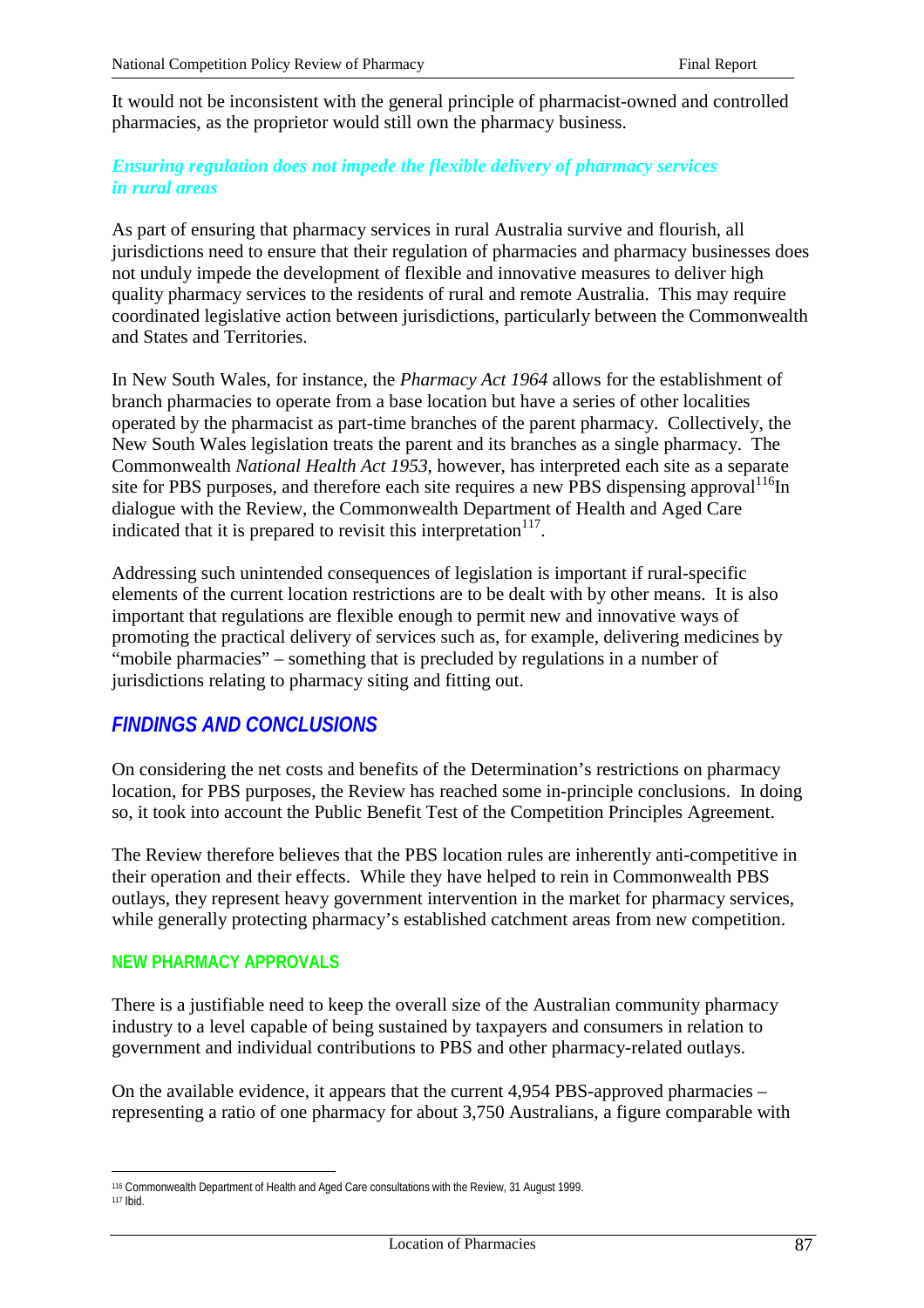similar developed countries<sup>118</sup> - is probably justifiable in terms of maintaining community access to pharmacy services. Indeed, if the still-substantial numbers of low and medium prescription volume pharmacies are taken into account, it may arguably be a generous figure.

The need for government to restrict the growth of pharmacy numbers is accepted by the Review for the following reasons:

- The overall level of spending on PBS medicines, and related pharmacist remuneration and the public policy need to manage the programme efficiently; and
- The social policy need to ensure that all Australians have reasonable and affordable access to pharmaceutical services needs to be linked to the affordability of those services.

The current tight criteria on approving new pharmacies for PBS dispensing is one way of keeping the overall number of pharmacies under control.

On balance, however, the Review questions whether the current restrictions are the best way of achieving desired outcomes. The definite community need criteria are set so tightly that it is not simply the pharmacy industry that is affected by their application. They also may affect the wider community's ease of access to pharmacy services, often to the detriment of many of the underserviced regional communities.

The Review believes that ideally that the existing new pharmacy approval criteria should be replaced by more competition-friendly mechanisms that are as capable of achieving the desirable policy goal. These are discussed below.

# *Suggested replacement measures*

Instead of the current PBS location restrictions, the Review believes that there are more direct and competition-friendly avenues to encouraging pharmacists to manage the overall number of PBS-subsidised pharmacies operating throughout Australia. Specifically, it believes that pharmacist remuneration is the vehicle most likely to deliver a manageably sized community pharmacy network while promoting vigorous internal competition in the pharmacy market.

Put simply, a competition-friendly package of remuneration for PBS services would:

- Reward pharmacies operating with more efficient cost structures;
- Promote larger pharmacies with higher dispensing volumes, enhancing the possibilities of those pharmacies achieving effective internal economies of scale and scope;
- Encourage smaller and/or less efficient pharmacies to either improve their internal efficiency to stay competitive, merge with other pharmacy businesses, or to close altogether; and
- To offset regional disadvantage, provide targeted incentives and allowances to pharmacy proprietors willing to open or maintain pharmacies in rural and remote areas, and other relatively underserviced localities.

In this way, new pharmacies could be approved to supply PBS benefits as others merge or close.

The several remuneration-linked measures outlined earlier in this chapter, particularly changing the cost calculation basis for PBS remuneration to reflect better or best pharmacy

 $\overline{a}$ <sup>118</sup> Commonwealth Department of Health and Aged Care consultations with the Review, 31 August 1999.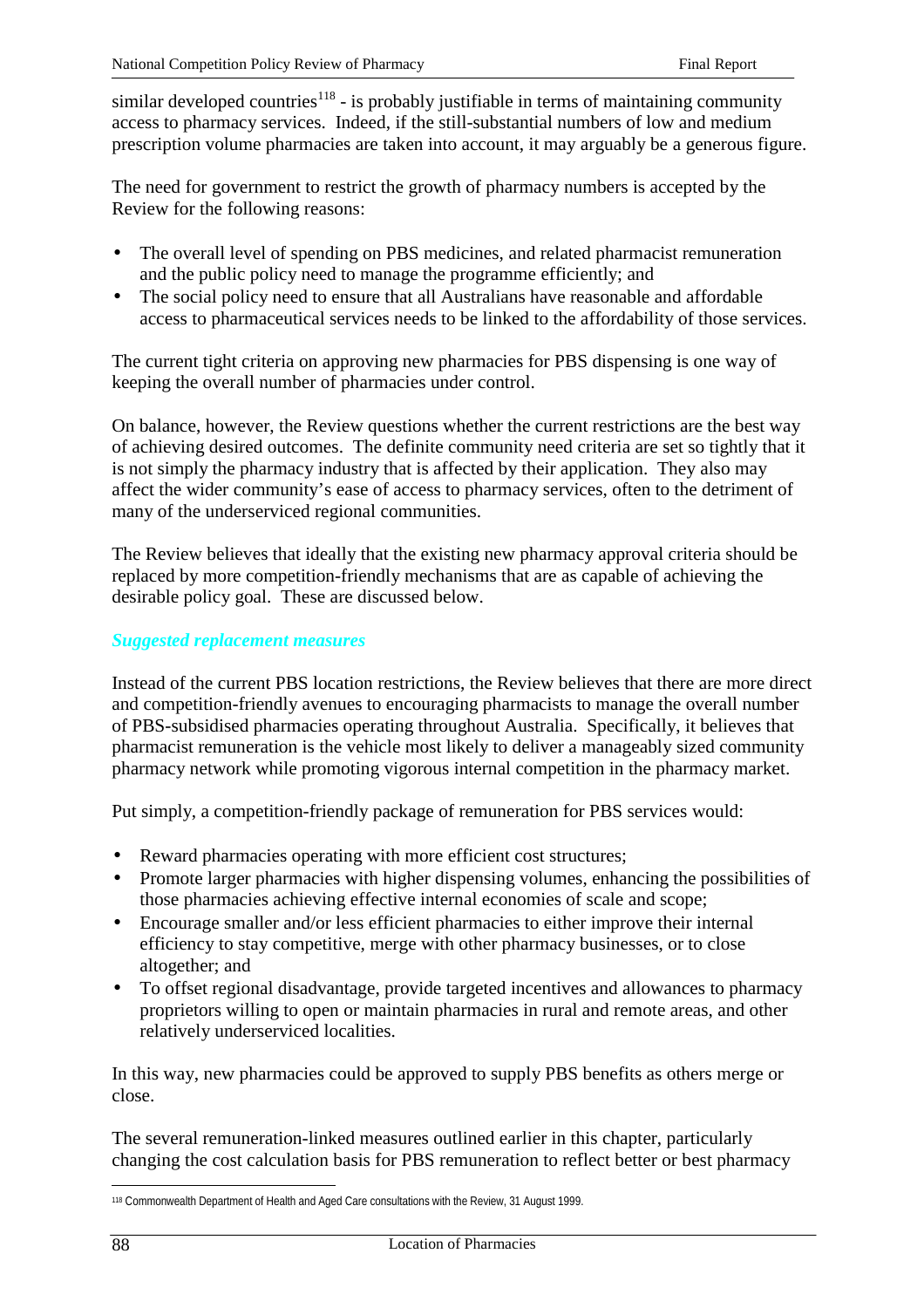practice rather than use industry average costs, would be consistent with this approach. Such measures would also be more consistent with the Review's overall approach to pharmacy regulation that, as far as possible, pharmacy businesses should have as real freedom and discretion over their commercial decision-making, without undue interference from governments and regulatory authorities.

It may also be that pharmacist remuneration packages would still need to be adjusted to ensure that pharmacies in areas of disadvantage, particularly rural and remote Australia, are not worse off as a result of wider systemic change.

The Review acknowledges that adopting remuneration-based measures as a market mechanism involves significant political and policy judgments for Commonwealth, State and Territory governments, as well as for pharmacy stakeholders. This would involve a departure from existing practices, and may not necessarily be practical to implement without a transition period. The Review believes, however, that such an approach is more consistent with the tenor of National Competition Policy principles, and is more likely than existing controls to stimulate a more competitive market for pharmacy businesses.

# *Possible retention of existing or comparable measures*

It may be, however, that the current restrictions are preferred as part of the next Australian Community Pharmacy Agreement, which is presently being negotiated by the Commonwealth and the Pharmacy Guild of Australia.

If so, they should be reviewed and reformed.

If it is decided to keep the new pharmacy approval restrictions temporarily or indefinitely, the existing definite community need criteria should be replaced with requirements that are more responsive to the overall health care needs of communities. They also must recognise more realistically that rural and remote communities need as few impediments as possible to attracting a pharmacy.

The Review notes that ultimately pharmacist remuneration matters are the concern of the parties to the Agreement. It stresses to the parties that controls of the present sort should be seen as a last resort measure rather than as a best option.

Appendix 5 models a possible approach to the reforming the current new PBS approval criteria, consistent with the suggestions in this chapter. These suggestions could be implemented either to cover a transition from the current remuneration structure to another, or if the parties to the Agreement take the more cautious route of retaining current geographical-based controls.

The model in Appendix 5 also assumes that not only the rules, but their administration is reformed. It is important that the Australian Community Pharmacy Authority, as the body responsible for adjudicating on applications for pharmacy location has the capability to do what is expected of it under any rules it administers. The powers and discretions of the Authority also need to be made clear, if indeed it is retained. Even so, these still kept flexible enough to achieve outcomes that are fair not only to affected pharmacies and pharmacies, but to the communities that serve.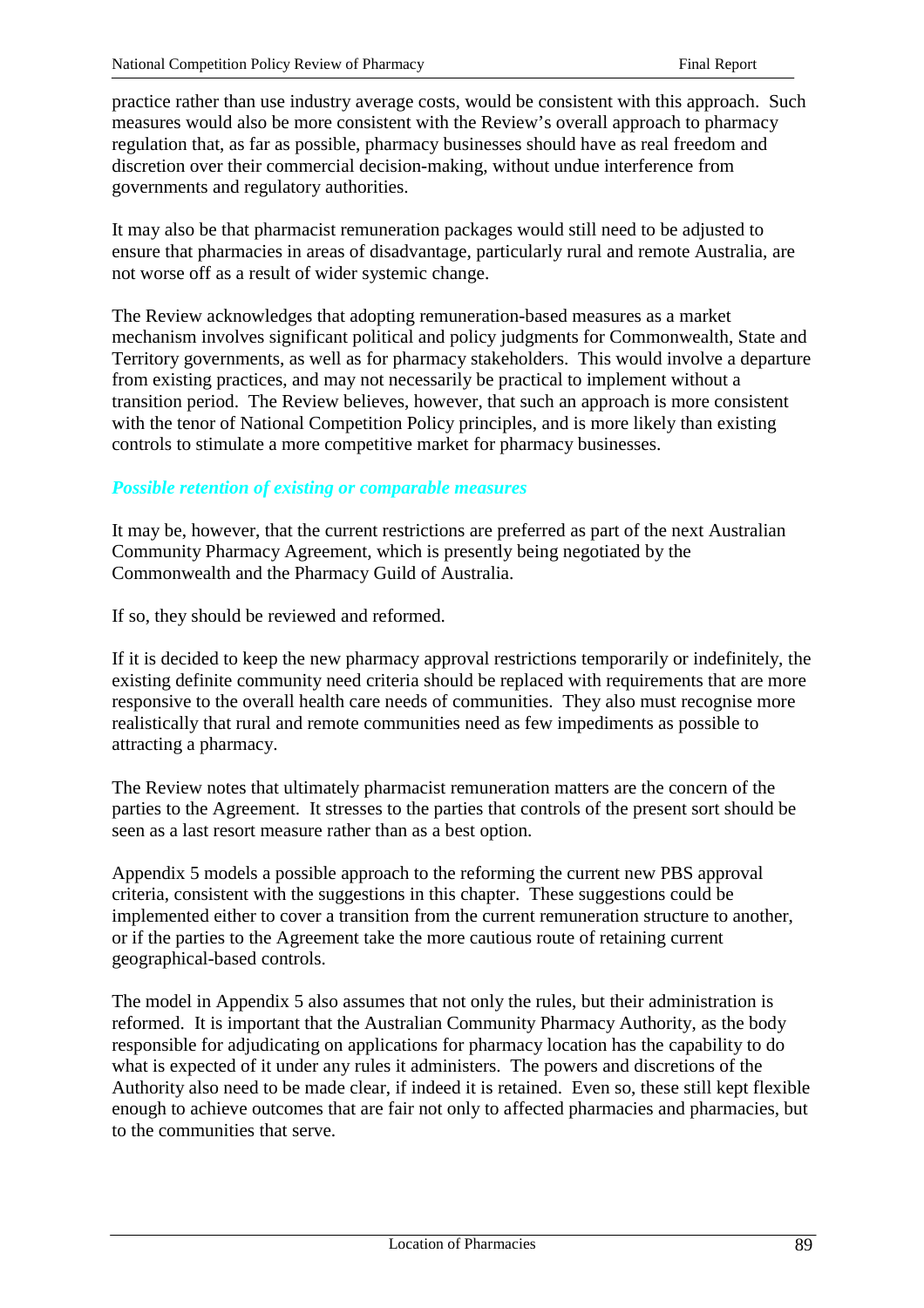#### **Recommendation 9**

**The Review recommends that:**

- **(a) Some form of restriction on the number of pharmacies as outlets for the Pharmaceutical Benefits Scheme (PBS) is retained;**
- **(b) The parties to the Australian Community Pharmacy Agreement consider, in the interests of greater competition in community pharmacy, a remuneration system for PBS services that restricts the overall number of pharmacies by rewarding more efficient pharmacy businesses and practices, and providing incentives for less efficient pharmacy businesses to merge or close; but**
- **(c) If remuneration arrangements consistent with Recommendation 9(b) are not practical, controls on the number of pharmacies through restricting new pharmacies' eligibility for approvals to supply pharmaceutical benefits could be retained but, if so, any "definite community need" criteria for those approvals should be made more relevant to the needs of underserviced communities, particularly in rural and remote areas.**

#### **RELOCATION OF EXISTING PHARMACIES**

On considering the evidence, the Review is not convinced that there is a net public benefit to the community as a whole from the current provisions for pharmacy relocations from one site to another.

The relocation rules are highly restrictive and anti-competitive. They protect the vested interests of established pharmacy proprietors at the expense of ensuring the best possible quality of pharmacy service delivery to the wider Australian community. They deter more enthusiastic and entrepreneurial proprietors from pursuing opportunities to outperform less efficient rivals. More tellingly, they place a higher priority on protecting a pharmacy's catchment from new competitors than on communities being assured of high quality and efficient pharmacy services.

The affected community loses in two ways: it is deprived of the potential services of a better performer, and it is stuck with those of an indifferent performer – unless a potential rival "leapfrogs" closer a kilometre at a time in intervals of no less than two years. In practice, and given the expense and disruption to the relocating pharmacy, leapfrogging of this nature is unlikely at the best of times.

If the overall distance-based relocation rules were removed, however, there would be no need for "leapfrogging" measures.

Instead, inefficient performers would be flushed out as cost margins tighten against remuneration and turnover. There would also be greater incentive on pharmacy proprietors generally to improve service quality and client satisfaction, areas of pharmacy oversupply should move towards equilibrium over time, and complementary measures could be introduced to assist areas undersupplied with pharmacies.

Unlike the new pharmacy approval restrictions, the pharmacy relocations could be dispensed with even if the present pharmacist remuneration structure remains after the conclusion of the present Agreement.

#### **Recommendation 10**

**The Review recommends that Pharmaceutical Benefits Scheme (PBS) related restrictions on the relocation of pharmacies from one site to another are phased out.**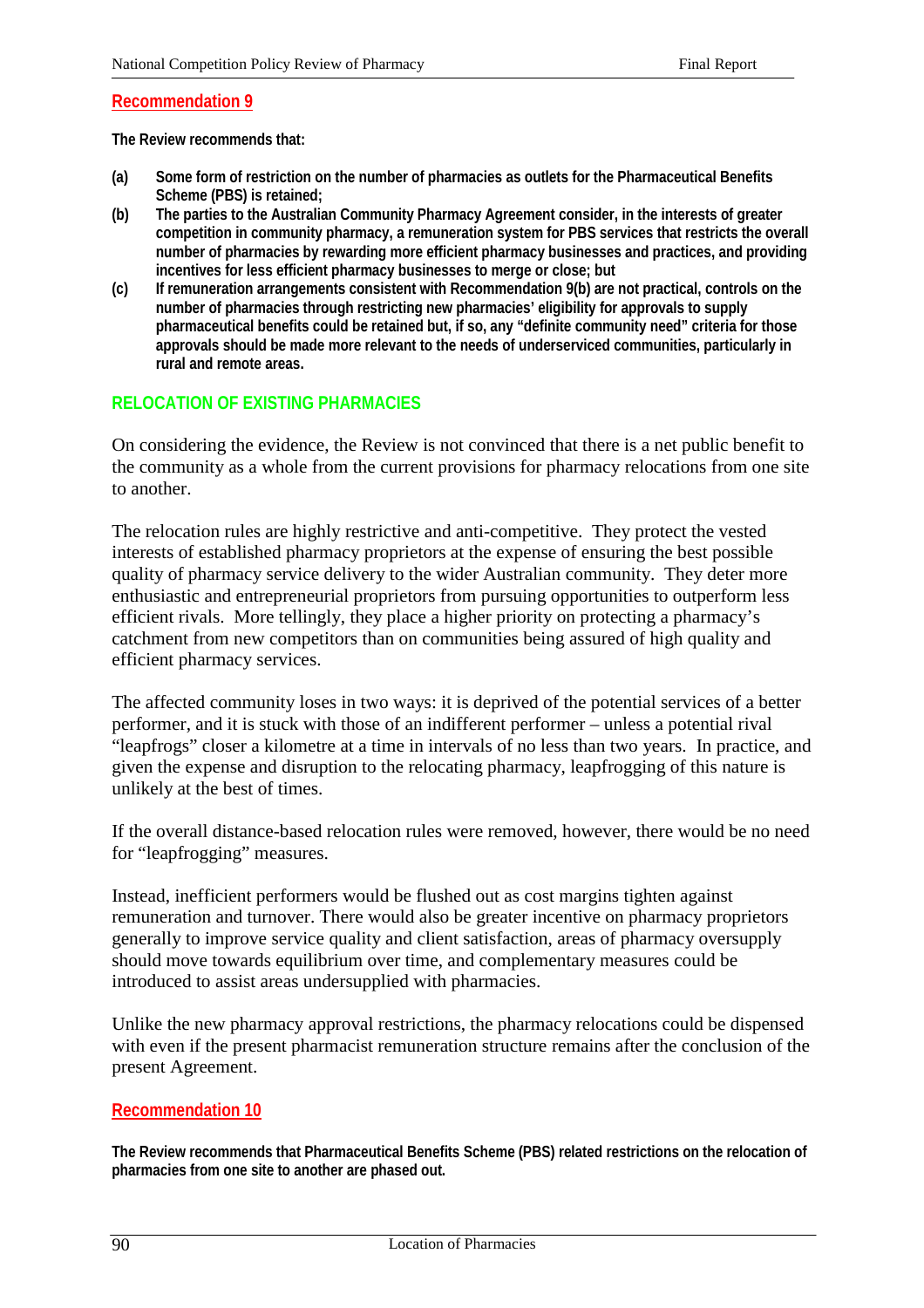# **TIMING OF THE PROPOSED CHANGES**

On balance, and in the case of new appeals, depending on what is put in that phase, the reform and/or removal of the PBS approval restrictions for new and relocated pharmacies PBS should be phased over a period of several years.

The Review believes that there needs to be a transitional period of several years to ensure that no pharmacy business suffers undue financial difficulty as a result of the changes.

Phased change would also ensure the relative stability in PBS dispensing arrangements while giving affected parties a reasonable notice period to prepare for changes. New arrangements could commence apart from the commencement of the next Agreement. Given the matters that would need to be resolved in implementing change, new arrangements could come into effect on 1 July 2001. This would represent a generous notice period to all parties.

Following the Review's *Preliminary Report*, when the abolition of existing location controls was first proposed, the Pharmacy Guild and Pharmaceutical Society stressed to the Review that if the current rules were to change, many pharmacy businesses' investments would be affected severely by sudden and immediate change<sup>119</sup>. Their response also suggested that a sovereign risk situation would apply in terms of the unanticipated regulatory change, and pharmacy business would be entitled to compensation due to the "large losses in pharmacy values for some pharmacy owners"<sup>120</sup>.

If reasonable notice of changed arrangements is given, and businesses are given time to adjust to these, the compensation of affected businesses would not be necessary.

#### **Recommendation 11**

**The Review recommends that, consistent with Recommendations 9 and 10, the current Pharmaceutical Benefits Scheme (PBS) new pharmacy and relocated pharmacy approval restrictions be reformed and/or phased out from 1 July 2001.**

#### **RURAL AND REMOTE PHARMACIES**

The Review believes that funding and implementing specific measures to keep pharmacy services in rural and remote Australia is a highly worthwhile social goal.

Evidence given to the Review painted a picture of shortage, uncertainty and difficulty of pharmacies and pharmacists in regional Australia. To ignore the special service delivery needs of rural and remote areas simply on the grounds of reducing regulation is ignoring that the community pharmacy market does not, unaided, meet the needs of affected regional communities.

The Review therefore commends rural-specific measures such as those outlined in this chapter. It specifically endorses the concept of non-transferable PBS dispensing approvals being allocated to some underserviced localities. This would be a valuable measure that could afford affected rural and remote communities a greater chance of attracting or retaining a pharmacy. It could also provide those communities with an incentive to invest in

 $\overline{a}$ 119 Pharmacy Guild and Pharmaceutical Society, *Response to the Preliminary Report of the National Competition Policy Review of Pharmacy*, December 1999, page 12. 120 Ibid.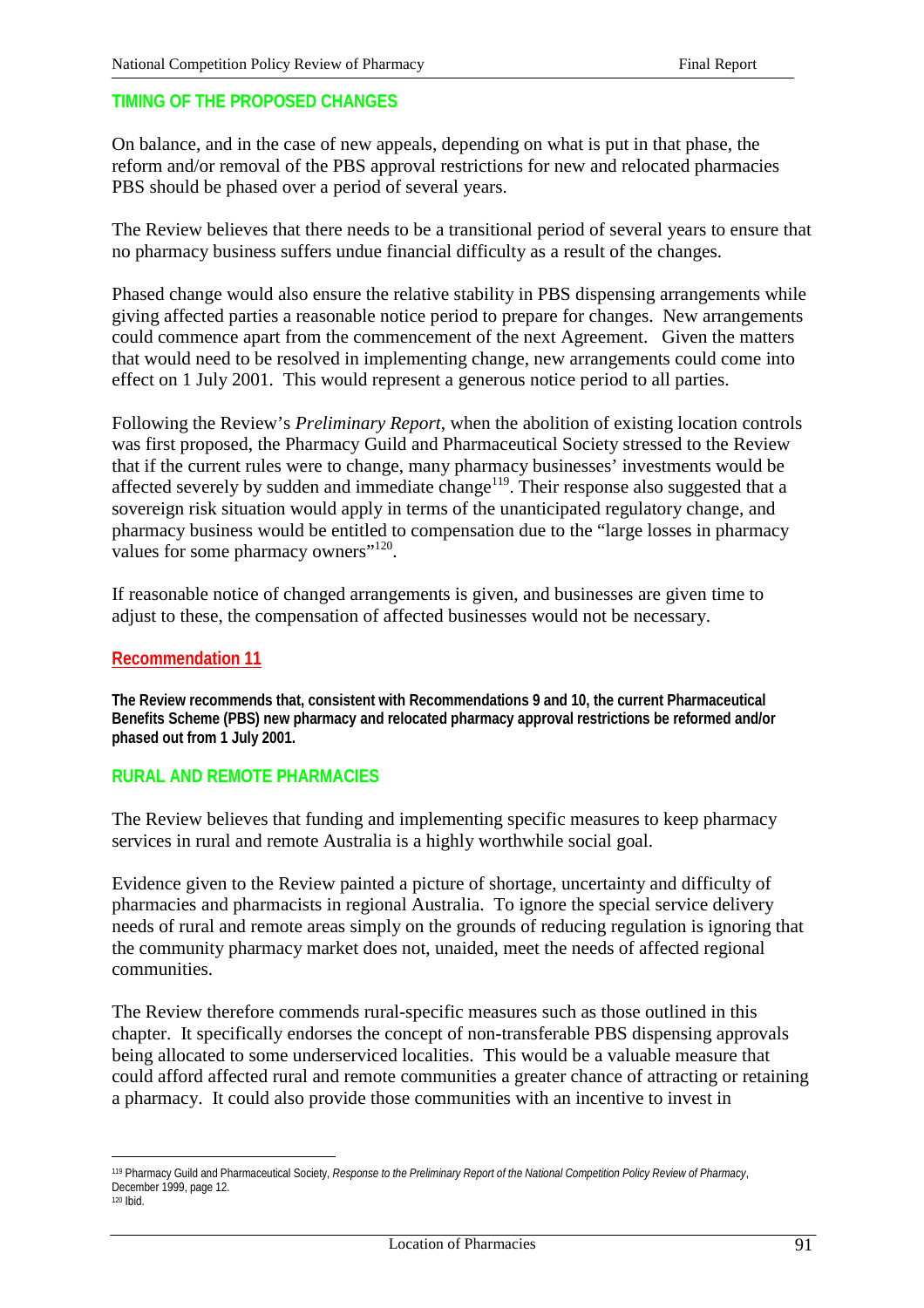supporting infrastructure for a pharmacy shop, and even to offer lifestyle and other incentives to a pharmacist taking up the practice opportunity.

Overall, legislation providing for location-specific PBS dispensing rights, and any other measures which governments may find effective, is justifiable regulation with a very important public benefit.

How such a locality-specific PBS approval arrangement could operate is canvassed further in the Appendix 5 model for the transitional location regulatory machinery. These arrangements could continue beyond the transition period.

#### **Recommendation 12**

**The Review recommends that:**

- **(a) Legislation to support specific programmes and initiatives to assist the retaining and enhancing of pharmacy services in rural and remote areas is considered to be of a net public benefit; and**
- **(b) Non-transferable approvals to supply pharmaceutical benefits conferred, in limited circumstances, on a specific rural or remote locality are considered to be a justifiable restriction on competition in the public interest.**

# **MEDICAL CENTRES AND AGED CARE FACILITIES**

The current rules give short shrift to emerging service provision trends, particularly medical centres in suburban and rural localities, private hospitals with less than 150 beds and to facilities formerly known as nursing homes and aged care hostels.

As it stands, pharmacies and dispensaries in these care providers are only considered for PBS approval purposes in terms of the application of the distance-based relocation criteria. In many cases these facilities may have sufficient and specialised demand to sustain a viable PBS service notwithstanding the demographic and geographic catchment areas presupposed by the current rules.

By not treating medical centres, private hospitals and aged care facilities more realistically, the rules impose competitive restrictions that are difficult to justify in public benefit terms. By comparison, relocations into shopping centres of over 30 retail shops are considered in isolation of distance criteria. It would be consistent, and perhaps more community-minded, to look at specific health care providers in a similar way.

If a pharmacy or dispensary is principally for the benefit of a facility's patients or residents, and provided other funding arrangements for pharmaceutical services (for example, under section 100 of the *National Health Act*) do not apply, it is desirable to allow currentlyineligible private hospitals and aged care facilities to host a pharmacy for PBS purposes without reference to any distance or definite community need criteria.

Such pharmacies as dispensaries could be, in fact, a branch of an external pharmacy, as provided for in New South Wales legislation<sup>121</sup>.

 $\overline{a}$ <sup>121</sup> *Pharmacy Act 1964* (NSW), sections 24C and 38.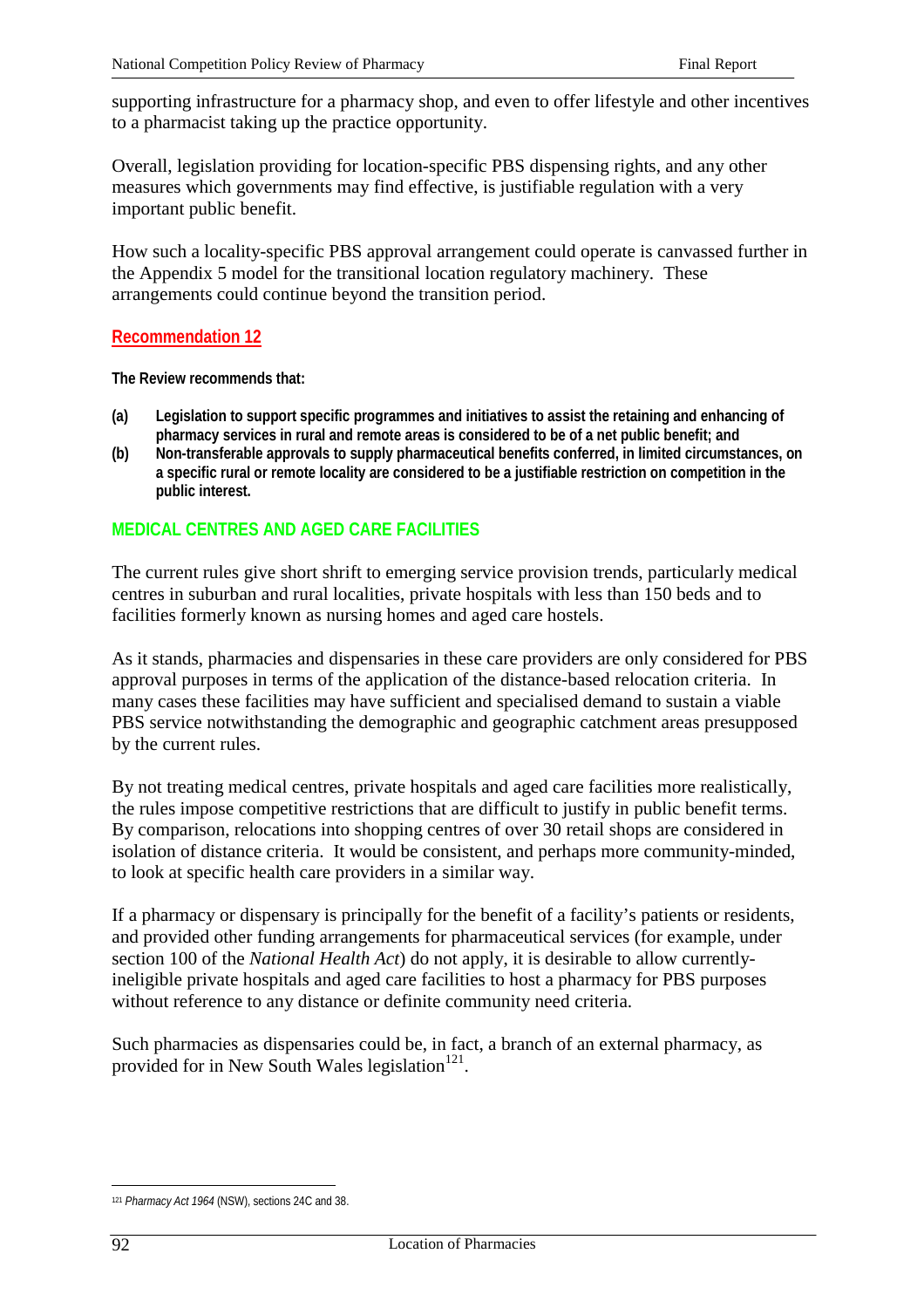# *Defining eligibility for specific facilities*

There is a case for taking into account projections of the demand for pharmacy services arising from the medical centre, private hospital or aged care facility, as a substitute for other criteria. Some parties to the Review suggested that this could, in the case of a medical centre, be based on the number of general practitioner consultations of that centre in a given period<sup>122</sup>. Similarly, eligibility criteria could take into account the number of projected admissions (private hospitals) or residents and care recipients by category of care (aged care facilities). Volumes of prescriptions per patient or resident could also be taken into account.

The Review believes such empirical measures merely impose undue extra bureaucracy and red tape. It would be preferable for the Commonwealth, in consultation with other jurisdictions, the community pharmacy industry and profession and other relevant health and aged care providers, to adopt agreed definitions of eligible facilities. If a facility then satisfies an agreed statutory definition, it should simply be eligible to be a site for a new or relocated pharmacy or dispensary.

Section 94 of the *National Health Act* possibly could serve the purpose for private hospitals and aged care facilities. Section 94 provides that the Commonwealth minister (or delegate) can approve that pharmaceutical benefits be supplied by a hospital authority "to patients receiving treatment in or at the hospital of which it is the governing body or proprietor"<sup>123</sup>. The arrangement could be extended to aged care facilities as well as to private hospitals by including their managing bodies in the relevant statutory definition of "hospital authorities".

As a passing observation, the Review notes that this "distance free" approach could also be applied to PBS approvals for distance dispensing arrangements, and for specialised external pharmacy service providers who are contracted by private hospitals and nursing homes to deliver PBS-subsidised medicines for their patients and residents. Similarly, in all cases, section 90 of the *National Health Act* could be amended to remove the requirement for designated facilities to supply pharmaceutical benefits "on demand" to all comers.

Of course, if the PBS relocation rules are removed altogether, and new approvals rules are appropriate and relevant, there would be little or no ongoing need for any measures of this sort.

#### **Recommendation 13**

**The Review recommends that, should new pharmacy and relocated pharmacy approval restrictions continue after 1 July 2001, that:**

- **(a) Approvals, for Pharmaceutical Benefits Scheme (PBS) purposes, of pharmacies located in eligible medical centres, private hospitals and aged care facilities, and intended to serve those facilities, are considered without reference to the distance of a given facility's site from the nearest existing pharmacy; and**
- **(b) Measures as proposed in Recommendation 13(a) are incorporated in any transitional or ongoing regulatory measures concerning the approval of new and relocated pharmacies to supply PBS benefits.**

 $\overline{a}$ 

<sup>122</sup> Woodbridge Medical Centre and Woodbridge Pharmacy (WA), consultations with the Review, 25 and 27 August 1999.

<sup>123</sup> *National Health Act 1953* (Clth), sub-section 94(1).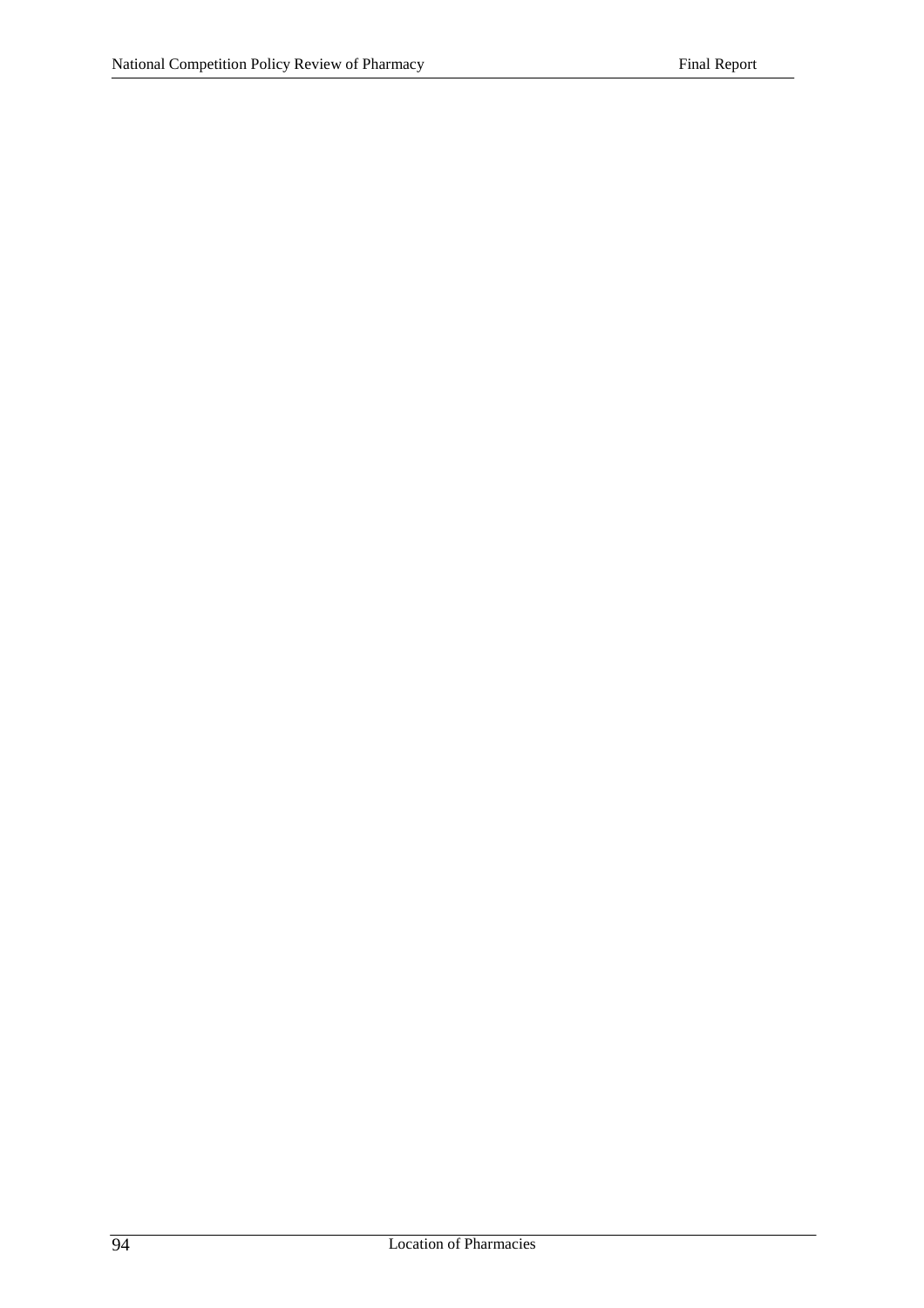# **CHAPTER 4: REGISTRATION OF PHARMACISTS**

The framework that supports how professional pharmacy activities are governed, registration arrangements, practice monitoring, disciplinary matters and the structure and roles of regulatory authorities their institutions of governance such as regulatory authorities, is in the scope of the Review, insofar as this may affect the ability of persons to practise pharmacy both as a profession and as a commercial business.

Findings and conclusions can then be drawn about the nature and operation of existing legislative and related regulatory mechanisms in terms of how they may affect competition in pharmacy and between pharmacists. Detailed comment on specific provisions is contained in the closer consideration of each referred State and Territory Act in Part B of this Report.

# *NATURE OF THE RESTRICTIONS*

# **INTRODUCTION**

All State and Territory *Pharmacy* and *Pharmacist Acts* define who may practise as a pharmacist, and how pharmacists may practise. They also provide for the administrative machinery oversee the effective operation of these regulations, particularly the constitution and powers of regulatory authorities (or the Pharmaceutical Council of Western Australia) and set out how pharmacists are held to account for their conduct as professionals by thorough professional misconduct and disciplinary mechanisms.

The regulations that govern the registration of pharmacists can be analysed in terms of three particular areas of restriction on competition in pharmacy as an occupation. These are:

- Entry into the pharmacy profession;
- Ongoing practice as a pharmacist; and
- The constitution and activities of pharmacy regulatory authorities.

# **ENTRY TO THE PROFESSION**

In each State and Territory pharmacy is a registrable profession.

To obtain registration, all jurisdictions require a pharmacist to have a recognised qualification from a tertiary institution in Australia or overseas, and to complete a period of preregistration training. In the case of overseas-trained pharmacists, this may include a period of supervised practice as part of the Australian Pharmacy Examining Council (APEC) process for assessing these pharmacists.

The currently accepted standard of entry, which is being phased in around Australia, is a four-year undergraduate degree in pharmacy plus a period of supervised practice and on-thejob training. Since World War II, training requirements have moved relatively rapidly through apprenticeships and on-the-job training, to three-year degrees and supervised practice, to the new four-year degree requirement. This progression has mirrored rapid developments in pharmaceuticals, pharmacology and pharmacy practice itself.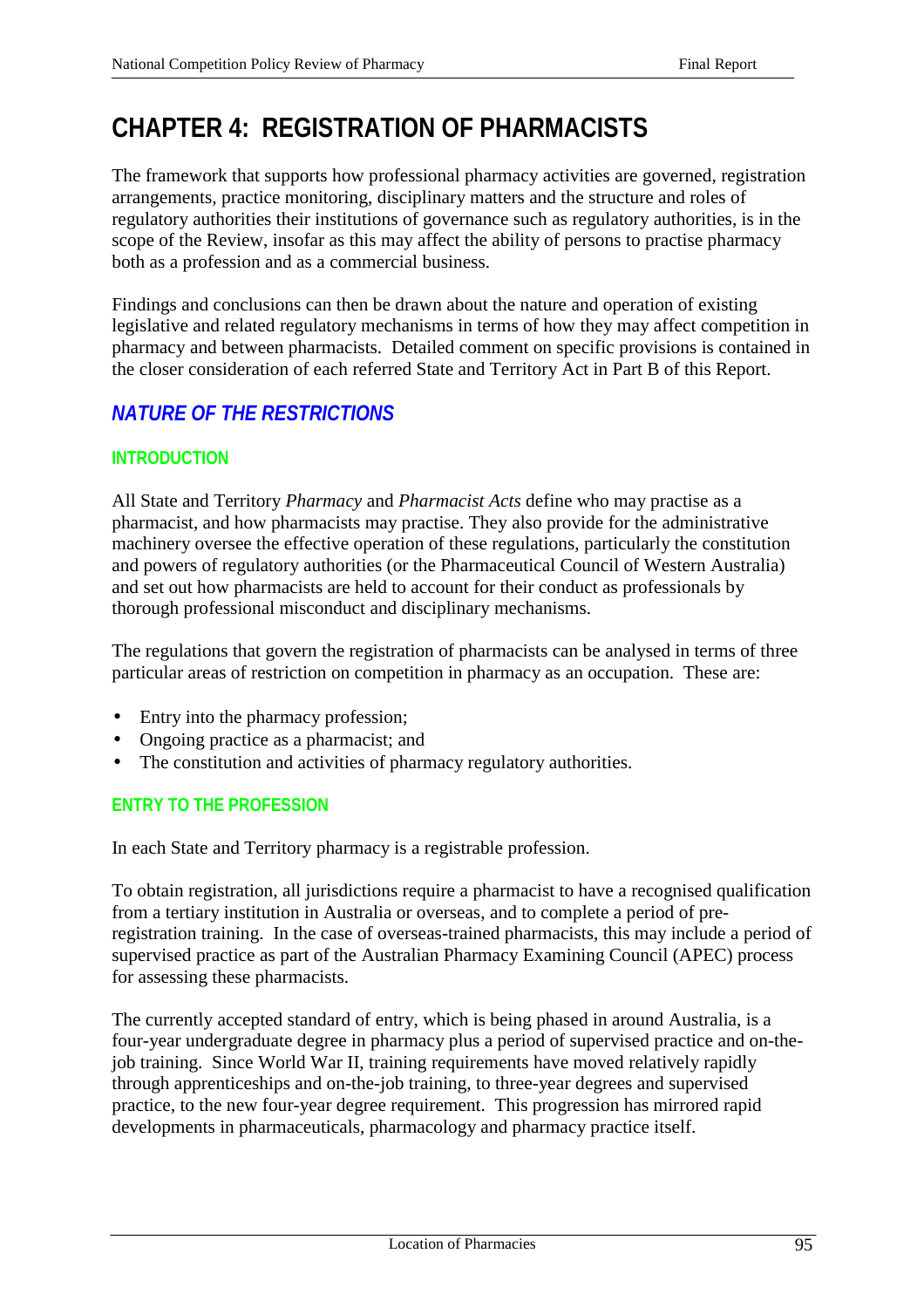A graduate who has completed an appropriate course of study and supervised work experience must then demonstrate this knowledge to the satisfaction of a regulatory authority. Their performance is measured against nationally recognised standards of competency<sup>124</sup>.

All jurisdictions also have *Mutual Recognition Acts* implementing the 1993 COAG Mutual Recognition Agreement. Under mutual recognition principles, a pharmacist registered in one Australian jurisdiction can be registered in the other State and Territories.

Across States and Territories there are also other personal requirements that an applicant for initial registration in a given jurisdiction must meet to the satisfaction of the local regulatory authority. Although they vary from place to place, these include:

- Good character or being a "fit and proper person";
- An understanding of the English language;
- Medical fitness to practise pharmacy;
- Possession of a first aid certificate; and
- Being over the age of 18.

# **RESTRICTIONS ON ONGOING PRACTICE**

#### *Titles and descriptions*

State and Territory *Pharmacy Acts* reserve the privilege of practising pharmacy to registered pharmacists. The supply of drugs and poisons is only permitted by non-pharmacists in very restricted circumstances<sup>125</sup>. In addition, most jurisdictions protect the lawful use of the term "pharmacist", "pharmaceutical chemist" and similar titles and descriptions, by restricting these to registered pharmacists.

Acts and regulations also impose restrictions on the professional *conduct* of pharmacists including:

- Prescribed ethical and professional standards and related disciplinary sanctions; and
- Limitations on advertising such as the Queensland prohibition of advertising leading to "invidious comparison" with other pharmacists $^{126}$ .

#### *Re-registration*

In the Northern Territory there are no re-registration requirements whatsoever. In other jurisdictions re-registration is basically a matter of paying an annual fee, and completing any required paperwork. Often, Acts and regulations permit regulatory authorities to impose additional requirements, particularly when a pharmacist is applying for re-registration after a period out of practice.

# **REGULATORY STRUCTURES**

All jurisdictions have a pharmacy regulatory body whose role is to enforce the related provisions of their Acts, and standards set under those Acts and delegated legislation.

 $\overline{a}$ 

<sup>124</sup> A national competency test based on these standards, the Australian Pharmacy Competency Assessment Tool or APCAT, is being trialled currently.

<sup>125</sup> This restriction is the subject of a parallel NCP Review on Drugs and Poisons and is not discussed further here.

<sup>126</sup> Clause 15.1 Queensland *Pharmacy Regulations 1997.*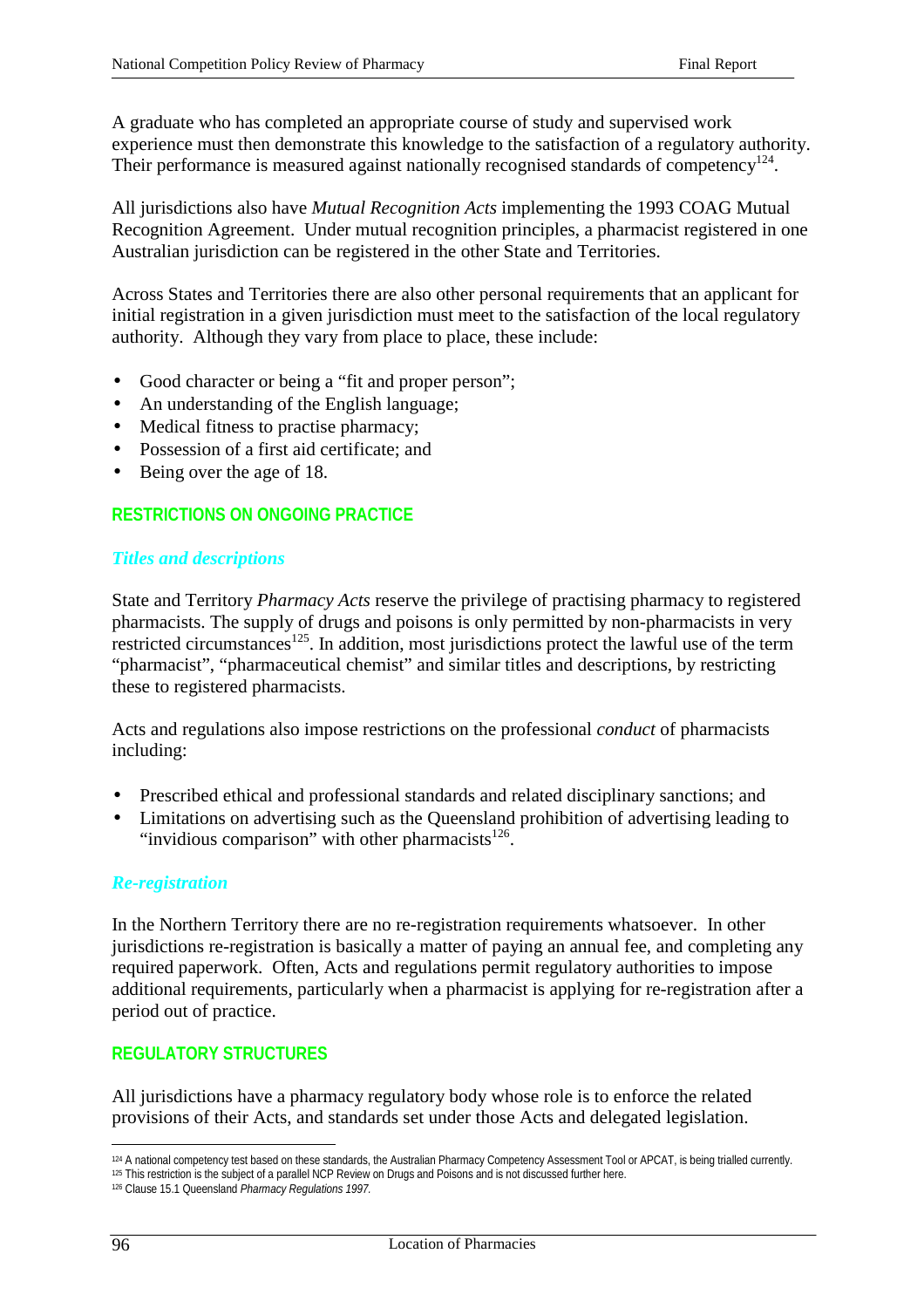In most jurisdictions these bodies are known as Pharmacy Boards, and comprise representatives of the profession and, in some cases, representatives of the wider community.

In Western Australia, the functions undertaken elsewhere by Pharmacy Boards are performed by the Pharmaceutical Council of Western Australia. There is a requirement that all registered pharmacists in Western Australia become members of the Pharmaceutical Society of Western Australia, of which the Council is the executive arm. The Western Australian *Pharmacy Act 1964* specifies the Council's dual role as regulator and manager of the professional organisation for pharmacists.

Regulatory authorities generally consist of a number of members appointed by the responsible minister additional to those elected by registered pharmacists. This, and the mixture of elected and appointed members, vary between jurisdictions; for example, all Pharmacy Board members are appointed in South Australia while in Western Australia, all members of the Pharmaceutical Council are elected by registered pharmacists.

# *OBJECTIVES OF THE RESTRICTIONS*

The core objective of these overall restrictions is to protect the safety of the Australian public by ensuring that pharmacy services are provided in a safe, competent and accountable manner.

However, restrictions resulting from the legislation under review have come to fulfil other incidental objectives such as defining whom:

- Is entitled to have carriage of drugs and poisons;
- Can own a community pharmacy; and
- Can fill certain positions in government, academe, and industry.

# *EFFECTS OF THE RESTRICTIONS*

The primary overall effects of registration-related restrictions are to:

- Restrict the eligibility lawfully to practise pharmacy only to those who have satisfied registration and re-registration requirements;
- Place controls, through legislation and its administration by regulatory authorities and the courts, on the practice of pharmacy; and
- Establish, through regulatory authorities, mechanisms that govern professional practice and conduct, and which can guide a professional culture in the way that it interprets and applies the provisions of *Pharmacy Acts*, regulations, standards and guidelines.

# **ENTRY TO THE PROFESSION**

 $\overline{a}$ 

Pharmacy has become a more difficult profession to enter since the increase in the period of university training has risen from three to four years, and the effective minimum preregistration period (including academic study) to five years $127$ .

<sup>127</sup> Assuming that jurisdictions maintain requirements for a prescribed period of supervised practice before registration.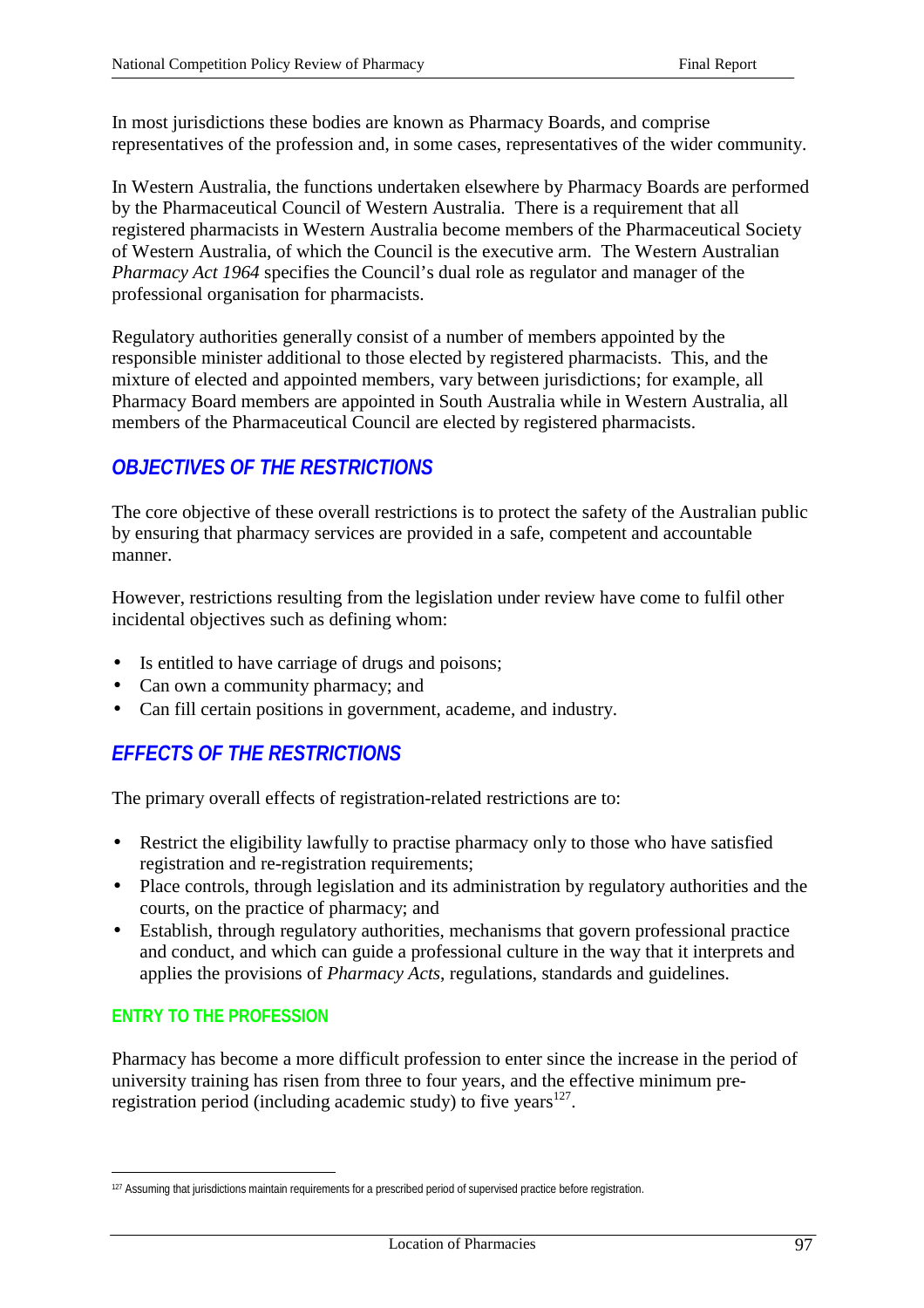The core of this training remains a foundation in the biological sciences upon which pharmacy is based. As the nature of primary health care evolves, however, pharmacists are expected to have an understanding of basic health conditions and symptom control in addition to a comprehensive knowledge of the therapeutic use of medicines and pharmacology.

Expanded university curricula are also paying more attention to practice skills such as interpersonal communication and business management, which are part of the day-to-day life of a practising pharmacist, but until quite recently have been relatively neglected in pharmacist training. Ensuring that pharmacists training is focused on their ability eventually to practise in the community setting is, presumably, the main purpose of undergraduate training.

Notwithstanding the length of time taken in training, pharmacy is a very popular course of university study. Pharmacy is a highly esteemed profession, and the personal and financial rewards for a successful practitioner can be great. Not only is the demand for pharmacy school places exceeding supply, the competition for those scarce places means that Tertiary Entrance Scores for these places are very high. As a result many potential pharmacy students, who may be academically and temperamentally suitable for pharmacy, may be precluded from entering professional training on the basis of their academic results. Where selection methods are broader-based than straight academic performance, this helps to overcome such difficulties.

# **RESTRICTIONS ON PRACTICE**

Once currently registered, in all States and Territories a pharmacist may continue on the register until retirement or death, unless he or she comes to the attention of their regulatory authority for a grave and fundamental breach of professional standards and is deregistered. The only basic requirement for renewing registration is the annual registration fee, which is used to help fund the operations of the regulatory authorities. In the Northern Territory, even this requirement is absent<sup>128</sup>.

In no jurisdiction is there an explicit statutory requirement to meet ongoing professional development or education requirements to keep registration, or to demonstrate professional competence.

Pharmacy registers may include pharmacists who are not practising, although in most jurisdictions these pharmacists may be required, at the regulatory authority's discretion, to undertake refresher study and/or supervised practice if they decide to return to practice. Qualified persons who have allowed their registration to lapse and then apply for reregistration to return to practice may be treated similarly.

Pharmacists are expected to comply with set practice standards and codes of conduct. Breaches of these can be dealt with by disciplinary processes outlined in Acts and regulations, and administered by regulatory authorities. Disciplinary sanctions can range from cautions to fines, and ultimately de-registration whereby a pharmacist can lose his or her livelihood. In practice, suspension of registration for a period of time is generally the

 $\overline{a}$ 128 In the Northern Territory there is no requirement for pharmacists' re-registration or for an annual registration fee.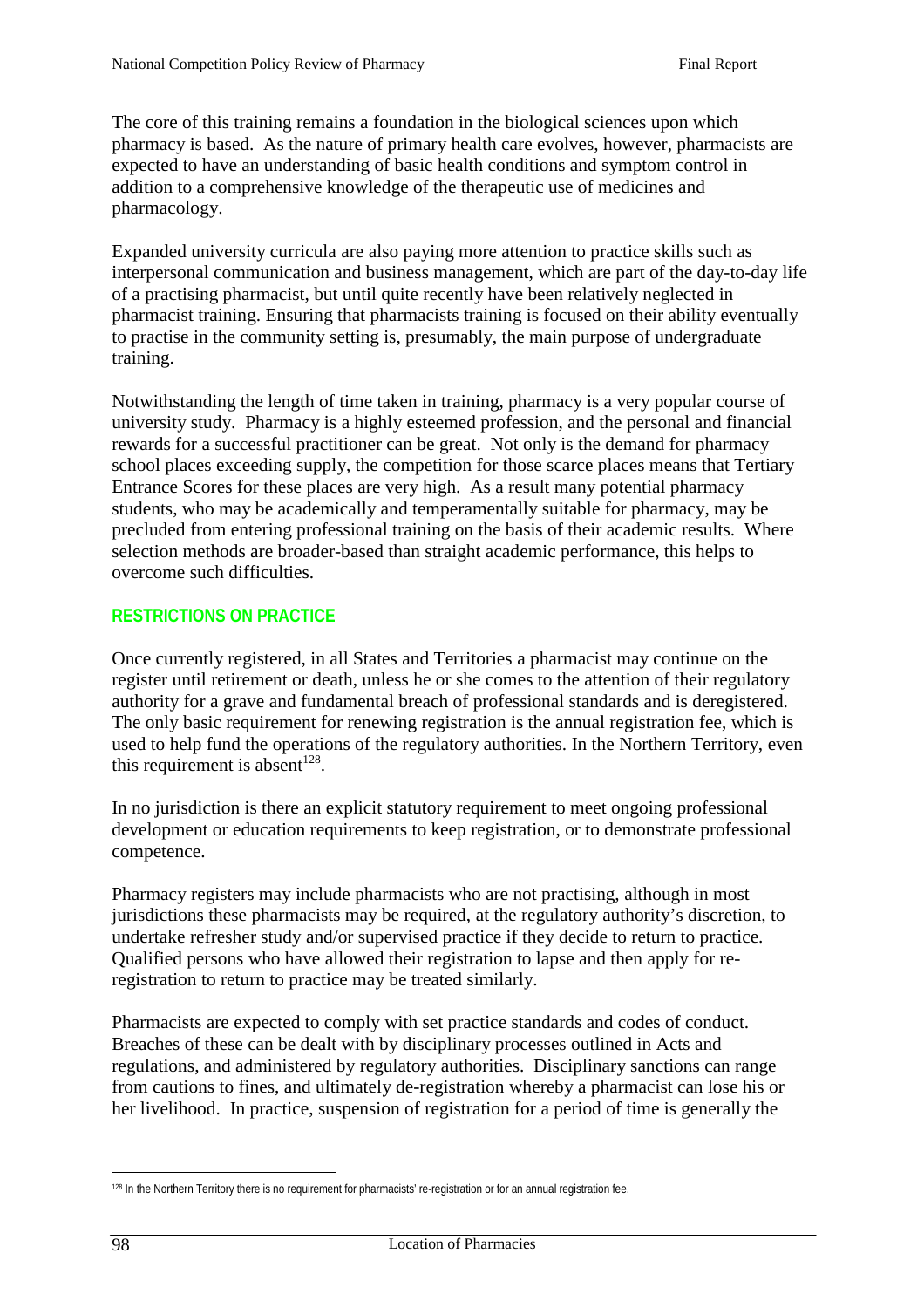most serious sanction imposed on an errant pharmacist. Complete deregistration, as the ultimate professional sanction, is very rare. **REGULATORY STRUCTURES**

Regulatory authorities (the Pharmacy Boards) are crucial to the effective administration and implementation of the regulatory frameworks that parliaments put in place.

# *Core roles*

 $\overline{a}$ 

Essentially, the central roles of regulatory authorities are to:

- Maintain the register of pharmacists in their jurisdiction;
- Scrutinise the operation and practice of pharmacists and pharmacy businesses, and inspect pharmacy premises (as also discussed and considered in Chapter 2); and
- Investigate and adjudicate upon complaints against registered pharmacists made to it by the wider community, courts (where a matter has resulted in a conviction relevant to a pharmacist's professional standing and conduct) and health complaints commissions.

Some jurisdictions' Acts provide that Boards have the power to set and implement regulations, by-laws, guidelines and instructions for pharmacy practice, within the scope of those Acts. This may be either directly, or by making recommendations to the responsible minister.

#### *Advisory and discretionary roles*

Given their professional core membership, however, and given their role in administering *Pharmacy Acts* and professional matters, regulatory authorities have become convenient substitutes for governments when it comes to policy development for and consultation with the pharmacy profession $^{129}$ .

More importantly, however, is the fact that the loose and undefined wording of key provisions in *Pharmacy Acts* and delegated legislation effectively place a great deal of discretion in the hands of authorities in terms of how they operate, and how they translate the intentions of their parliaments into action.

The reality of such discretion is that regulatory authorities can influence significantly both the practice of pharmacy and the conduct of pharmacy businesses in terms of compliance with their Acts. In terms of examining the effective restrictions on competition, the interpretation of legislation by regulatory authorities is therefore highly relevant. How provisions of Acts are interpreted and applied goes a considerable way to shaping the professional and market behaviour of both registered pharmacists and pharmacy businesses subject to that legislation.

The Review notes that, in general, regulatory authorities have tended to gain, have had imposed by governments and officials, or acquire by convention the discretion to intervene in any aspect of a pharmacy's activities that they deem relevant to the conduct of professional services. In some instances this discretion has been judicially upheld as appropriate and justifiable, as in the *Chappuis* v  $Filo$  decision in New South Wales<sup>130</sup>.

<sup>129</sup> For example, section 15 (1)(c) of the *Pharmacists Act 1991* (SA) provides that the Pharmacy Board of South Australia is responsible for "keeping under review the law relating to pharmacy and making recommendations to the Minister in respect of that law". 130 (1990) 19 NSWLR 490.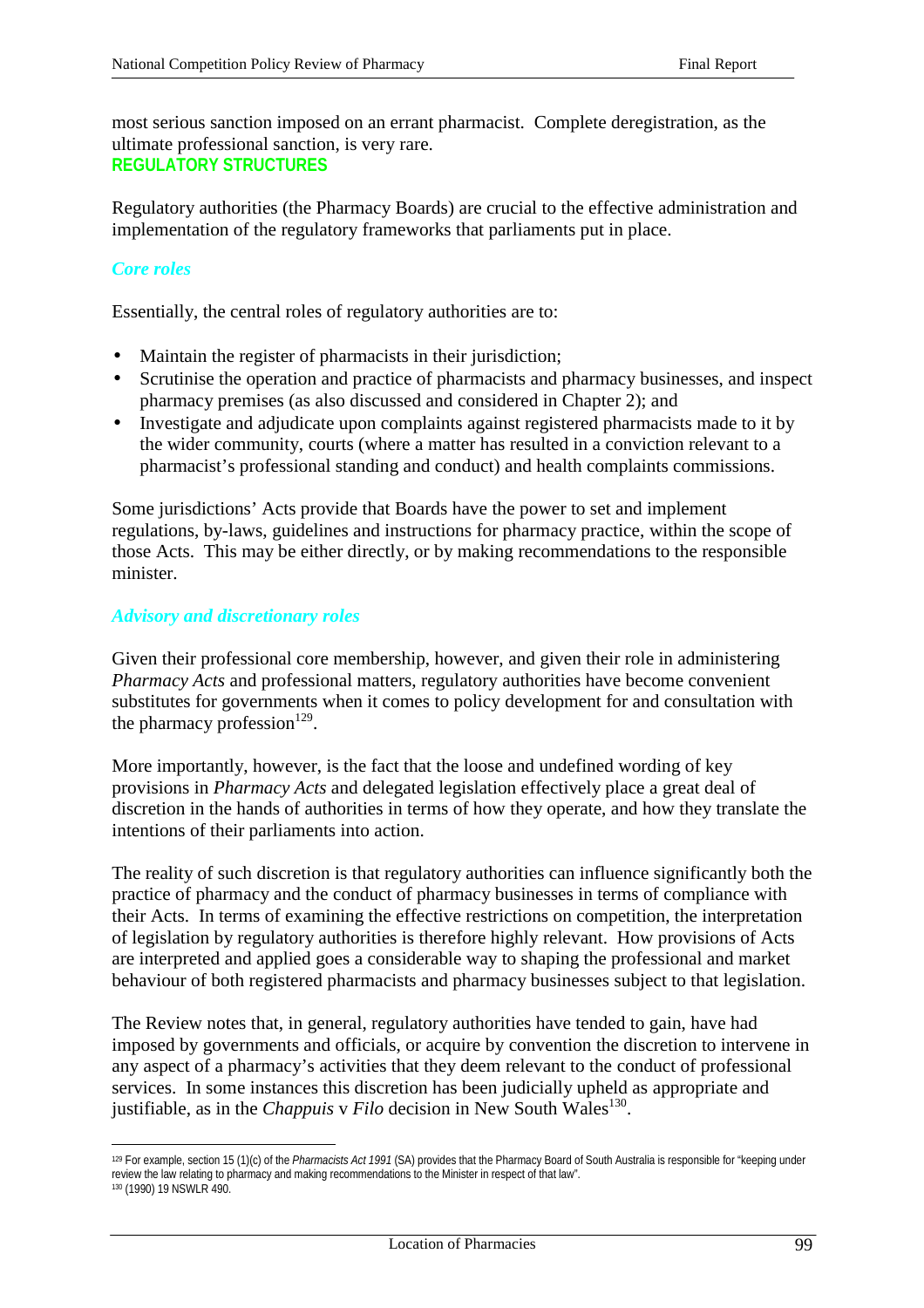This sense of perceived responsibility, on behalf of the public, for all aspects of activity in pharmacy - often expressed in terms of regulatory authorities maintaining professional integrity and dignity - was a consistent theme in the Review's consultations with authorities.

### *Other roles*

Various Acts also ask regulatory authorities to:

- Review and develop professional standards, and advising professional bodies on related matters,
- Set standards and implementing programmes for pre-registration training of pharmacy graduates;
- Commission and oversee professional education activities;
- Assist governments in the development of pharmacy policy; and
- Distribute information of an educational nature to registered pharmacists.

# *COSTS AND BENEFITS OF THE RESTRICTIONS*

For each area of registration-related regulation there are costs and benefits in terms of the restrictions imposed on both pharmacists and pharmacy businesses. The Review needs to consider whether the benefits of these restrictions to the community as a whole outweigh their costs, and whether there are alternative approaches that would achieve the same objectives.

# **COSTS OF THE RESTRICTIONS**

#### *Entry to the profession*

All entry restrictions and requirements for the pharmacy profession limit the numbers of people eligible to practise as a pharmacist. These restrictions carry certain personal and community costs.

#### *Costs of training as a pharmacist*

There are high entry costs both to the individual and to the taxpayer of requiring a period of three or four years of university based education followed by supervised practice. The costs to the individual include course fees, the heavy time commitment, foregone income and the requirement to spend up to 2,000 hours in pre-registration supervised practice prior to initial registration.

A cost to the community lies in funding pharmacy schools through university block grants. With their scientific, resource-intensive basis, pharmacy courses are relatively costly to provide, and on a per student basis are much costlier than a "book-based" course of study such as Arts or Law.

Because the competition for pharmacy places is so intense, the community may be missing out on the skills and enthusiasm of people who may have ideally been suited to professional life as a pharmacist and who were either unsuccessful in obtaining a university place, or were deterred by the time and cost of training.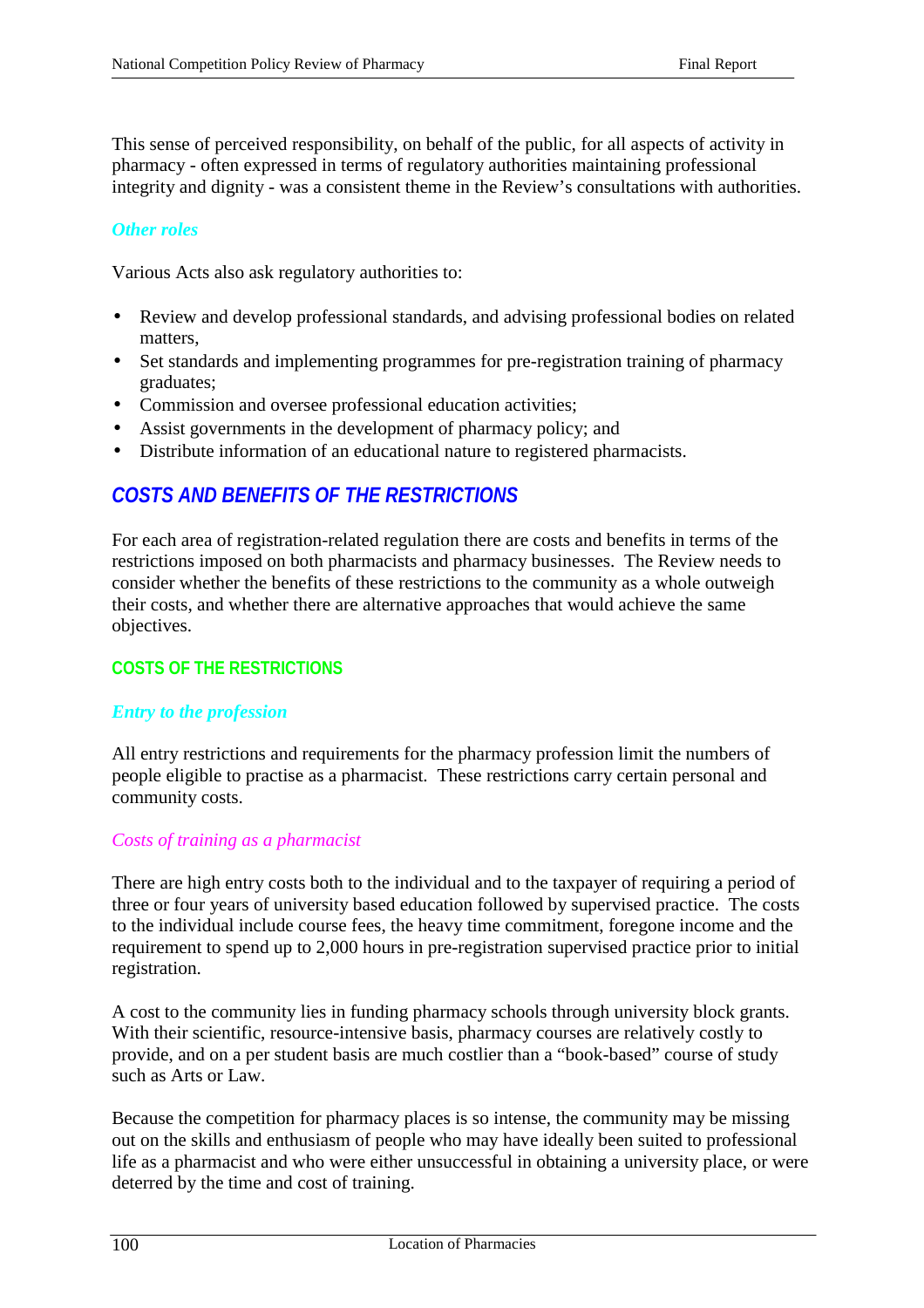Entry requirements for university courses are not specified in *Pharmacy Acts.* Nevertheless, given that a number of Acts and regulations specify institutions from which pharmacy qualifications are recognised, the requirements to enter those institutions are related to the registration of pharmacists and entry standards for the profession.

#### *Overseas trained pharmacists*

All States and Territories recognise qualifications from certain foreign countries, mainly the United Kingdom, New Zealand and the Republic of Ireland. Overseas-trained pharmacists without automatic recognition have to proceed through an examination process, based on Australian entry-level standards, run by APEC. A multiple-choice theoretical examination is followed, after a period of supervised practice, by a clinical examination before an overseastrained pharmacist is entitled to apply for Australian registration.

However reasonable they may be, the requirements to meet Australian standards, and the APEC certification process, are barriers that have to be overcome by overseas-trained pharmacists to practise in Australia that apply to them and not to their Australian-trained counterparts. They have personal costs for both the individuals who might have the professional proficiency but who yet do not pass them successfully, as well as for those who need to allow for considerable time and expense to complete the well-regarded APEC process successfully.

For the wider community, they also have a broader cost in terms of losing the skills of pharmacists who may otherwise have been able to make an effective professional contribution, particularly in a time when the demand for pharmacists exceeds the supply.

# *Restrictions on practice*

Imposing legislative restrictions on who may practise pharmacy have implications both for individual pharmacists, and for the general public.

Costs generated by regulations governing the ongoing practice of pharmacy include for pharmacists:

- Initial and re-registration fees, which impose a cost on otherwise qualified people entering or continuing practice; and
- Restrictions on their ability to practise their chosen profession or to conduct a private business as they see fit, by being made subject to regulatory frameworks and the discretion of regulatory authorities.

Costs to the public of legislation governing the ongoing practice of pharmacy may include:

- The maintenance of a comprehensive pharmacy regulatory framework that may be excessive in relation to the risk of incompetent, unsafe and unscrupulous practice by Australian-registered pharmacists;
- A reduced range of the models of pharmacy practice available (eg making it more difficult to develop innovations such as mobile pharmacies or interdisciplinary primary health facilities and team practices); and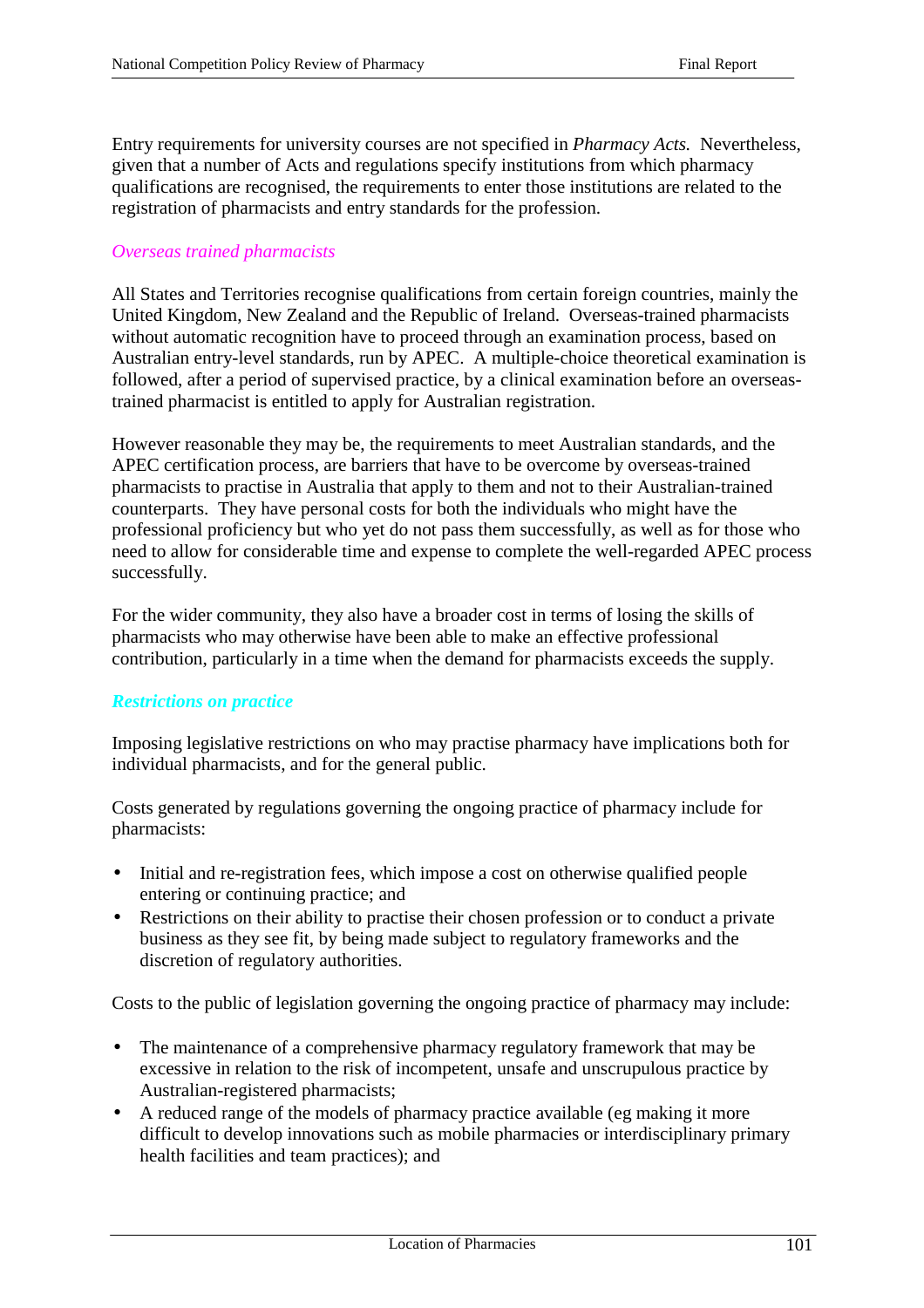• Potentially greater costs for pharmacy goods and services due to proprietors' needs to offer salaries sufficient to attract staff pharmacists, particularly in regional areas<sup>131</sup>, and to ensure that pharmacists and pharmacy businesses comply with regulatory requirements.

### *Regulatory structures*

There are costs inherent in administering and running regulatory authorities that are mostly borne by the profession via registration fees, which are authorities' main source of recurrent income.

There are potential costs to the public in terms of potential conflicts between the public interest and the interests of the profession that may arise - or may be perceived to arise because of the composition and structure of regulatory authorities, particularly those with a strong element of elected pharmacists.

Costs may also be borne by proprietors as a result of restrictions placed on pharmacy businesses by regulatory authorities, particularly as these are outlined in Chapter 2. The public may also be affected in terms of a reduced variety of services being on offer in community pharmacy as a result of such interventions, and as proprietors seek to contain and recoup their compliance costs.

Authority presidents, members, registrars and other regulatory authority officials are regulatory actors in their own right, as the activities of authorities can only be the sum of the activities of the individuals who compose them. By virtue of their positions, standing with the profession, and any professional stakeholders that they may represent, these members and officials can exert considerable influence over how *Pharmacy Acts* are interpreted and applied in the public interest as they, collectively, perceive it. This can be a cost or a benefit to the pharmacy profession and the wider community, depending on how an authority's discretion and influence are applied in practice.

# **BENEFITS OF THE RESTRICTIONS**

#### *Entry to the profession*

Against such costs, there are also a number of clear benefits of current regulatory arrangements in terms of pharmacist registration and pharmacy practice. The benefit of restricting entry to the profession is that the public then can be guaranteed that all registered pharmacists have:

- Completed a course of study which has provided them with sufficient scientific underpinnings, specific professional knowledge and an ability to apply this theoretical knowledge in their daily practice;
- Been exposed to pharmacy practice in actual settings for a prescribed period of time under the individual supervision of an experienced pharmacist; and
- Reached an acceptable standard of proficiency that enables them to practise unsupervised in a community or clinical setting.

 $\overline{a}$ 

<sup>&</sup>lt;sup>131</sup> The Review heard evidence from a regional pharmacy operator that it had to offer a starting salary of \$60,000 a year to attract a recent graduate.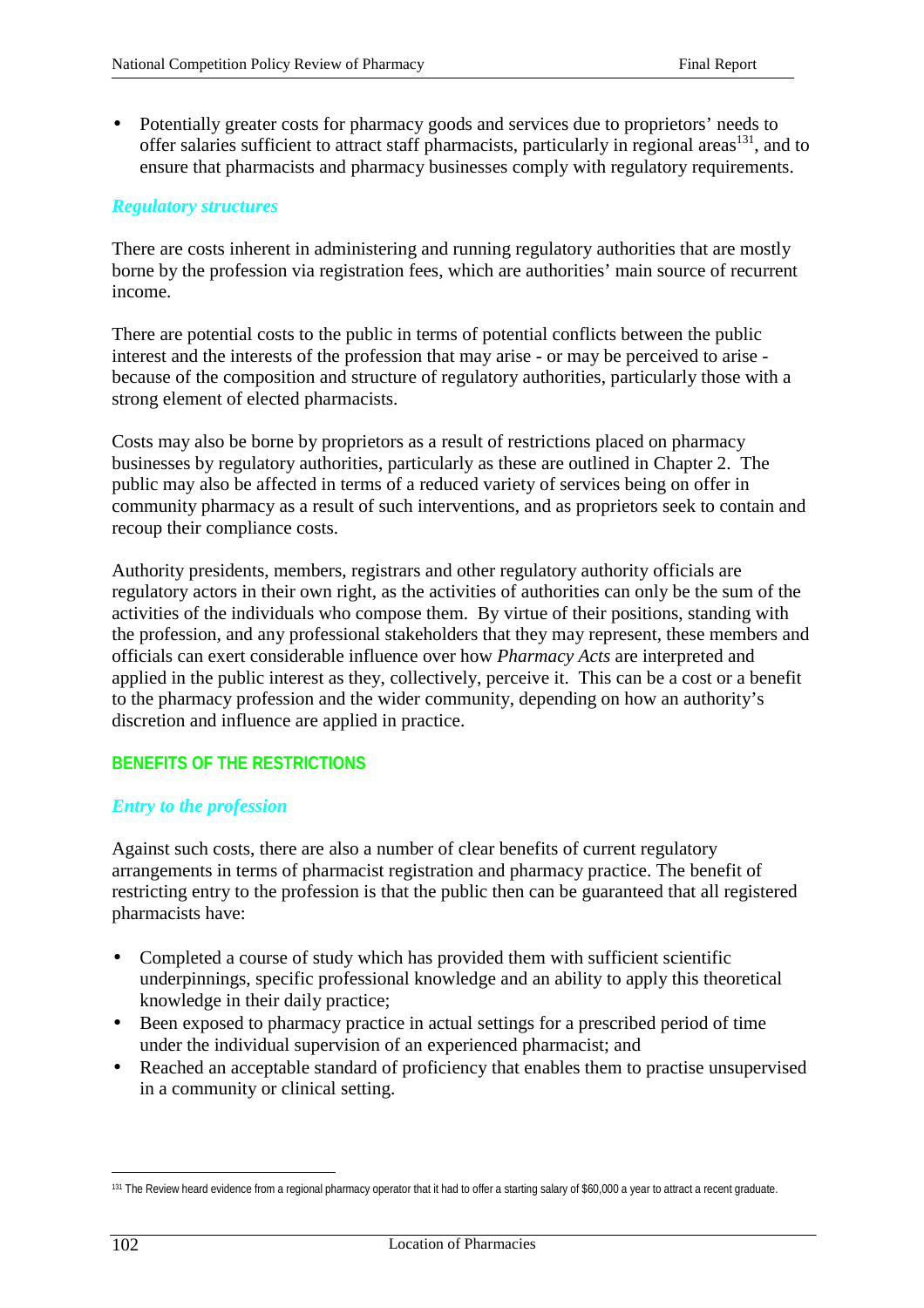As a result of existing entry restrictions there is a well-trained, safe and competent pharmacy profession that conveys tangible benefits to the public such as:

- Less risk of medication misadventure due to poor or unprofessional advice;
- Reduced numbers of unnecessary visits to medical practitioners due to the effective identification of symptoms and minor ailments by pharmacists advising on available nonprescription medication;
- Better disease management by appropriate referral to medical practitioners where medical help and/or prescription medication is justified; and
- Better quality use of medicines by the Australian community, with flow-on benefits to peoples' health and the overall quality of health care levels;
- Promoting teamwork with other health professionals.

#### *Ongoing practice as a pharmacist*

The benefits of the current restrictions on pharmacy practice include:

- Low administrative costs of re-registration processes for pharmacists already on the register;
- The current system is based on a "passive" competency assurance process<sup>132</sup>, as lapses in safe and competent practice can be dealt with by regulatory authorities through appropriate complaints and disciplinary processes as they arise;
- Public protection is enhanced by regulations allowing authorities to compel pharmacists re-joining the profession after an extended period to undergo some re-training or continuing education; and
- Disciplinary sanctions which contribute to public safety both by removing pharmacists who have committed serious breaches and by motivating all pharmacists at least to perform to minimum standards.

# *Regulatory structures*

 $\overline{a}$ 

Current regulatory authority structures and compositions benefit the public by providing guidance in the interpretation and enforcement of professional regulations, and in their ability to enable regulatory authorities to work with registered pharmacists to help them provide professional services of an expected high standard.

Some would argue that involvement by regulatory authorities in standard setting and the development of policy in respect of the pharmacy profession is of benefit to both the public and the profession by ensuring that standards are reasonable and that public policy is well informed on professional matters.

The ability of regulatory authorities to exercise appropriate discretion can benefit both the profession and the public by allowing common sense and professional experience to be brought to bear in individual circumstances. It also allows for flexible and organic development of legislation, regulation and administration to complement the ongoing evolution of professional and scientific trends in pharmacy knowledge and practice.

<sup>132</sup> Association of Pharmacy Registering Authorities submission to the Review, page 3.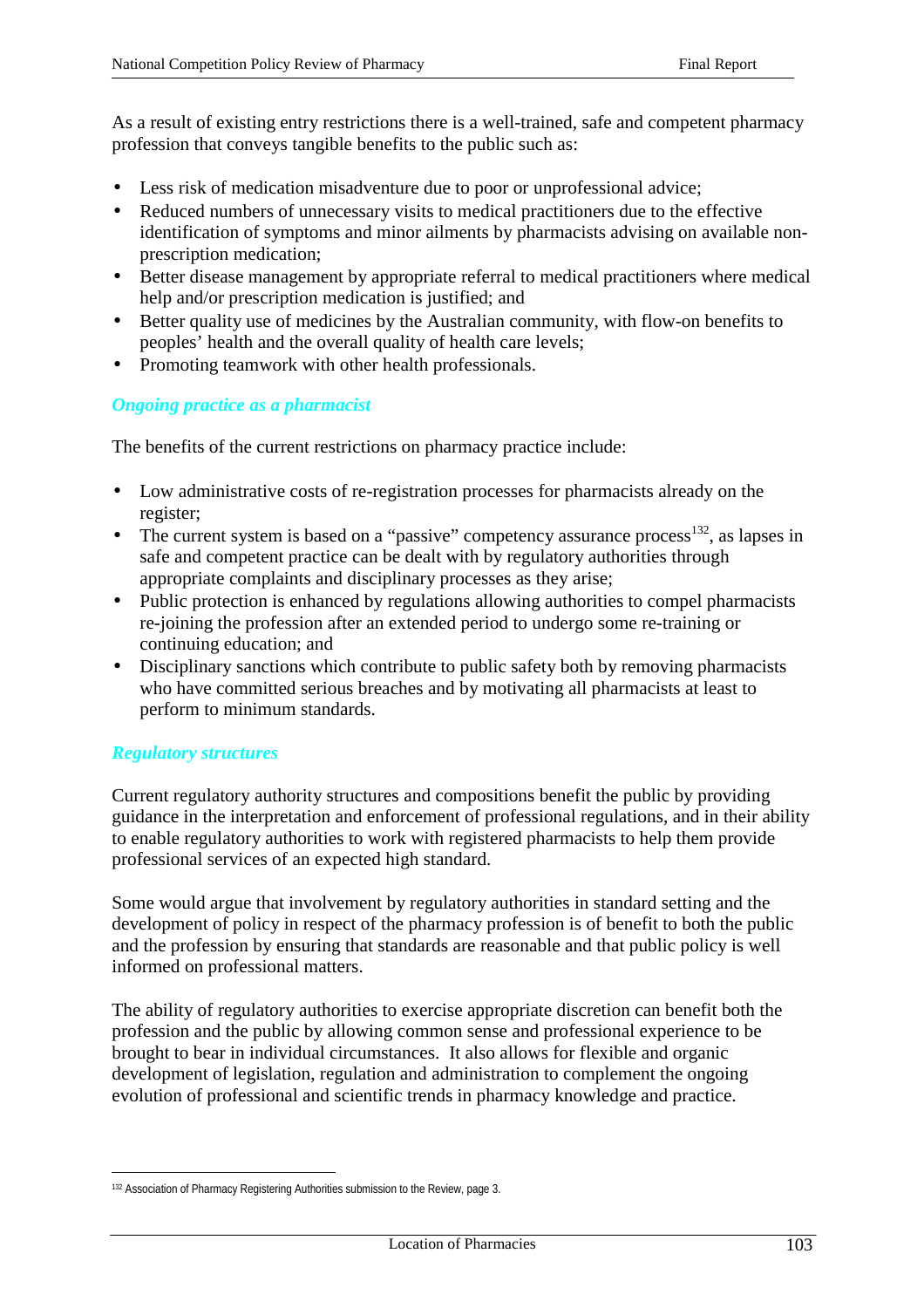Because of their own extensive experience, regulatory authority office holders and full-time officials can also usually exercise considerable influence on good pharmacy and professional practice in their own right, and with the public interest at heart.

# *ALTERNATIVES TO THE RESTRICTIONS*

The Review has had to consider if alternatives to the current regulations would achieve the objective of ensuring that the public is protected by ensuring that pharmacists and pharmacy practice are safe and competent. Alternatives to current arrangements appear to include:

- Deregulation of pharmacists and pharmacy practice; and
- Self-regulation by the pharmacy profession.

# **DEREGULATION**

The profession of pharmacy could be deregulated entirely, allowing the market for pharmacy services to operate freely in this area. This could conceivably result in qualified pharmacists being able to gain a competitive advantage by advertising their qualifications and experience. Consumers similarly could exercise their preference for safety and quality in their pharmaceutical care by choosing qualified and experienced pharmacists to serve them.

Outside existing *Pharmacy Acts*, there are general legislative and common law avenues that could help to deal with incompetent and negligent conduct, and to minimise outright abuses by unqualified people attempting to practise pharmacy, including:

- Advertising sale of goods and fair trading legislation, allowing individuals to be prosecuted for falsely describing or misrepresenting their qualifications; and
- Consumers could also take legal action for damages at common law against anyone who had injured them through the incompetent or negligent practice of pharmacy.

However there are a number of factors that may suggest complete deregulation is not ideal, such as:

- Consumers would not only risk economic loss through misfeasance or malfeasance, but also their personal health and even lives;
- There may be conflicts between pharmacists' interests and the public interest;
- The costs of medication misadventures are not just borne by the individual but also by taxpayers, private health insurers and the health system generally, and these episodes – and therefore costs – could be expected to burgeon if inadequately trained and experienced practitioners provide pharmacy services; and
- There are social policy objectives in assuring the public of the safety and efficiency of the health system, which may not be fully achievable without some measure of regulatory intervention in the public interest.

# **SELF-REGULATION BY THE PHARMACY PROFESSION**

Professional self-regulation has been seen increasingly as a "more flexible alternative to direct government regulation"<sup>133</sup>. Some professions, such as accountancy, have well-

 $\overline{a}$ 133 Taskforce on Industry Self-Regulation, *Issues Paper*, October 1999.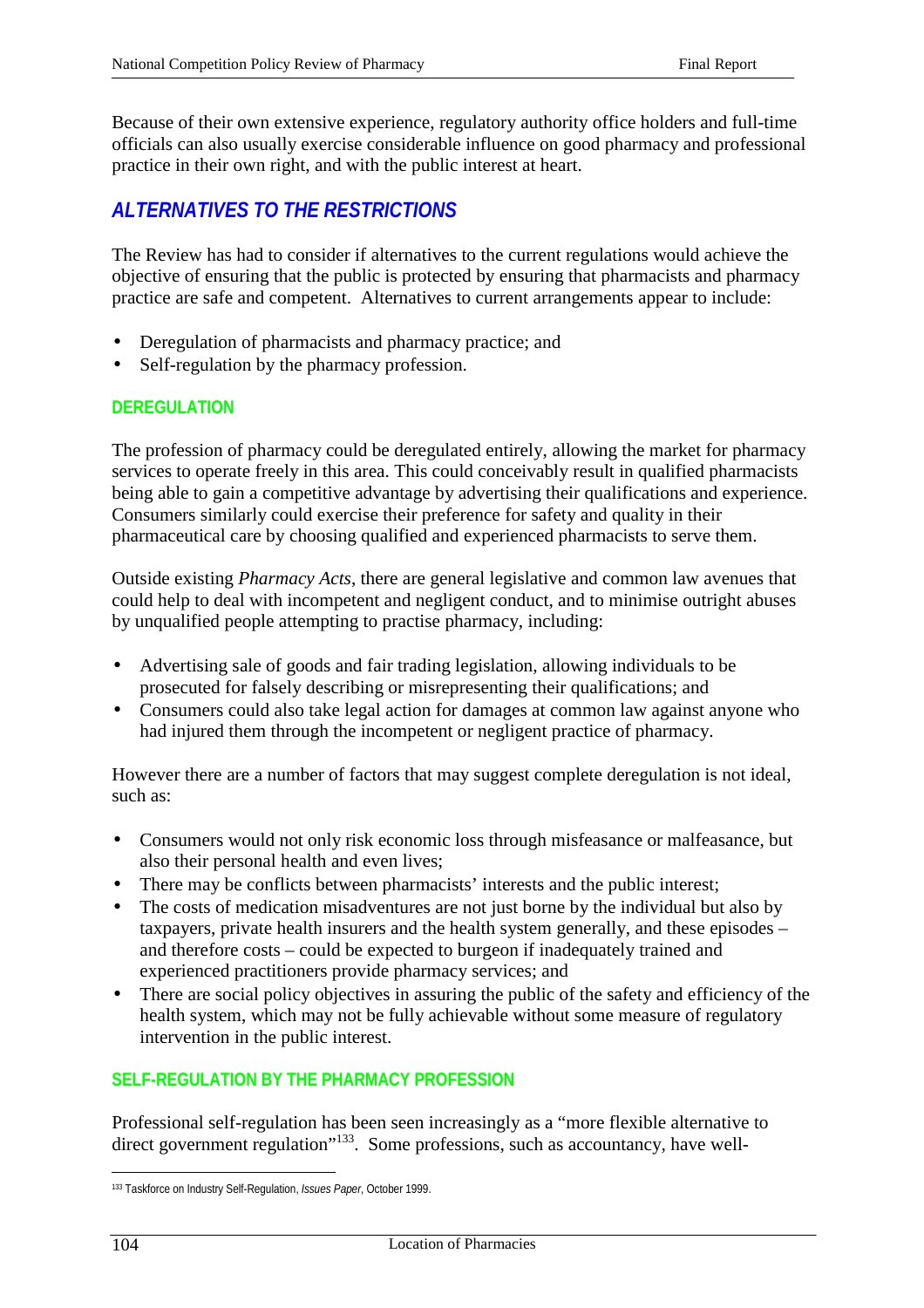developed self-regulation processes. Complete self-regulation in the health professions, with their abundant risks to life and limb of their unsafe and incompetent practice is, however, mostly unknown in Australia and similar countries.

Advantages of self-regulation, as outlined by the Task Force on Industry Self-Regulation<sup>134</sup>, can be that it:

- Promotes good practice by members of the profession;
- Targets specific problems within professional practices;
- Imposes lower compliance costs on professional and businesses; and
- Offers quick, low-cost dispute and complaints resolution procedures to consumers.

The potential weaknesses of self-regulation in this area are similar to those for deregulation.

# *FINDINGS AND CONCLUSIONS*

Having examined the restrictions relating to pharmacist registration and considered their costs and benefits to the community as a whole, the Review has made a number of findings and offers some related recommendations. These findings and recommendations are grouped in four general areas:

- General regulatory principles and regulatory measures;
- Entry to the profession and initial registration;
- Ongoing practice; and
- Disciplinary matters.

# **GENERAL REGULATORY PRINCIPLES**

As indicated in Chapter 1, there are two basic principles on which acceptable regulation in the pharmacy profession can be based:

- Protecting the public safety; and
- Ensuring a reasonable equality of access to pharmacy services  $135$ .

# *Scope of professional regulation*

The prime objective of regulation in any professional area should be the safe and competent practice of that profession. Pharmacy is no exception.

It is important that the requirements of legislation governing pharmacy are kept to the minimum required to achieve those objectives, and to enforce reasonable compliance with them by practitioners. If pharmacy is going to be responsive to consumer needs and a generate a more genuine and competitive market between service providers, legislative and administrative intervention needs to be kept to the minimum necessary to protect the public from unsafe and incompetent practice.

 $\overline{a}$ 134 Taskforce on Industry Self-Regulation, *Issues Paper*, October 1999.

<sup>135</sup> See Page 19 of this report.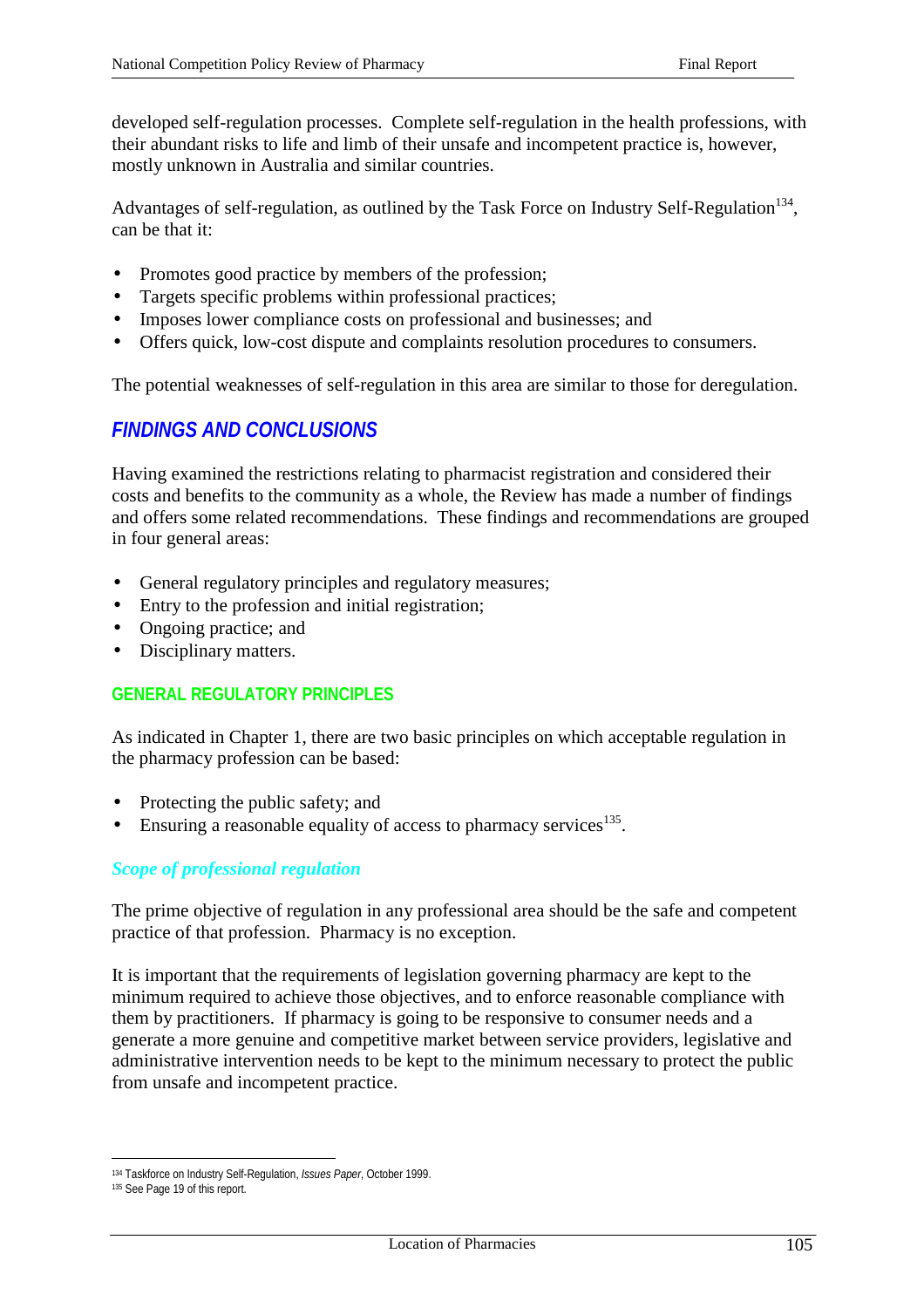Additionally, the roles and responsibilities of the regulatory authorities need to be defined as clearly as possible.

The Review therefore supports a balanced model of legislative regulation of pharmacists and pharmacy services that:

- Makes regulatory authorities clearly accountable to government, and sets out clearly their constitutions and powers;
- Makes government responsible for promulgating standards and practices enforceable under *Pharmacy Acts*, and regulatory authorities responsible for administering and enforcing promulgated regulations and standards;
- Sets out clearly the professional responsibilities of pharmacists for the safe and competent provision of pharmacy services; and
- Sets out clearly complaints, disciplinary and review mechanisms, and the grounds on which these may operate.

The balance between over and under-regulation is very fine. *Pharmacy Acts*, delegated legislation and statutory instruments need to protect the public safety, and assure safe and competent practice.

Nevertheless the Acts, and those who interpret and administer them, need to ensure that the regulatory burdens that they impose on professionals and pharmacy businesses are reasonable, in the public interest, and do not stray into areas which are marginal to safe and competent professional practice. The potential for undue regulatory intrusion into wider activities, such as pecuniary interest in pharmacy businesses, is also discussed in Chapter 2 of this Report.

# *Setting and enforcement of professional regulation and standards*

Consistent with the doctrine of government accountability to parliaments and the community for administrative action within their portfolios the Review believes that the Crown, through responsible ministers, should be the ultimate source of authority for professional regulation matters.

Governments therefore should set pharmacy regulations, with appropriate community consultation and expert professional advice. This advice may come from professional associations and other expert sources as well as regulatory authorities.

Given this, regulatory authorities should have the related role of implementing and enforcing the regulations and standards determined formally by government and incorporated in *Pharmacy Acts*, regulations or other statutory instruments.

Any standards that regulatory authorities, professional bodies or consumer organisations propose as necessary therefore should not have force until they are ratified by government action, such as the responsible minister recommending enabling regulations or statutory instruments to the Governor-in-Council for assent. This also implies a review, external to the regulatory authority, of the proposed regulations before they are promulgated, which can test the necessity and costs and benefits of their implementation individually, where required, a Regulatory Impact Statement.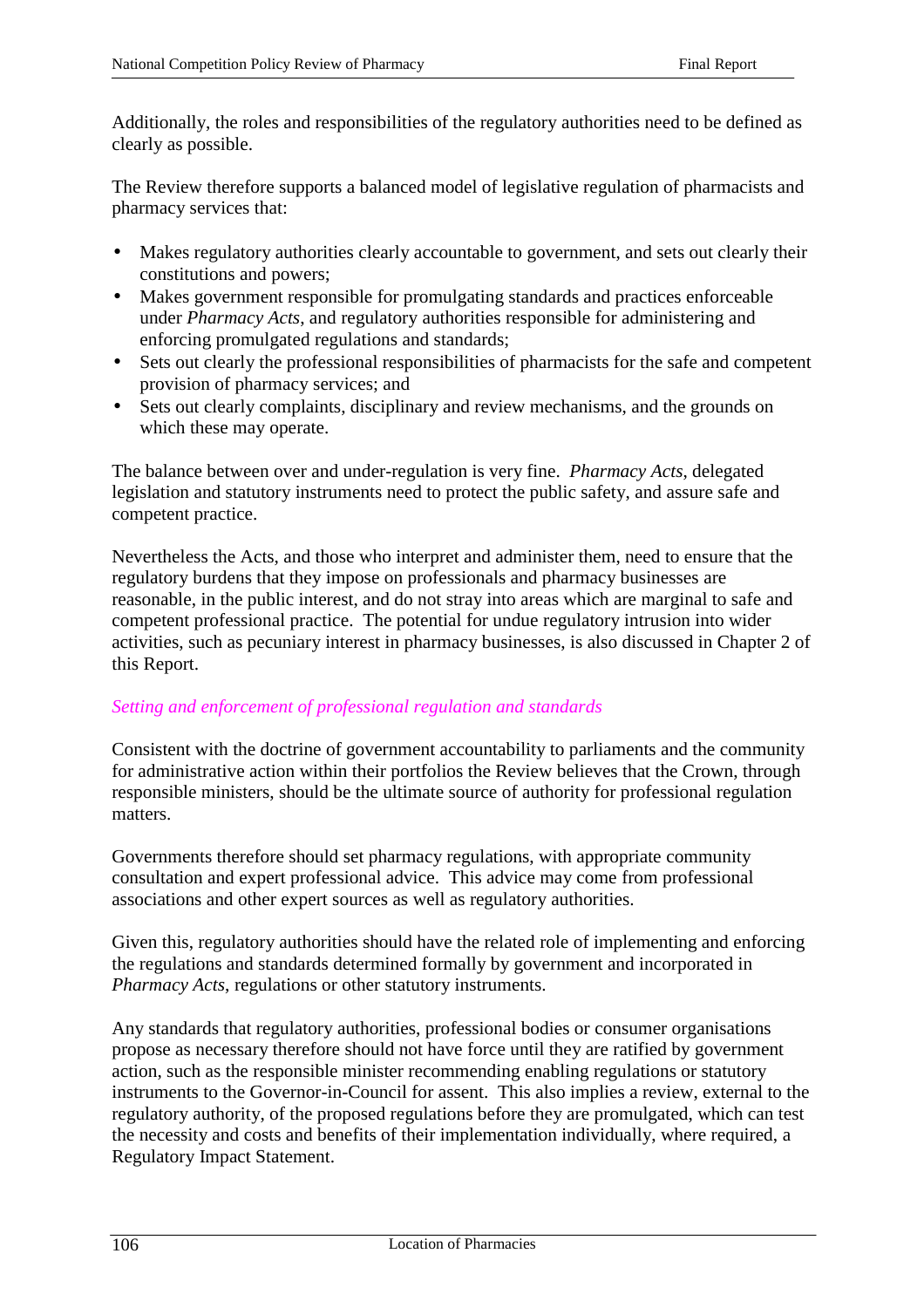Some may suggest that this is an imposition on government decision making time and that ministers and officials' lack of specialist knowledge means ultimate reliance on professional advice. The, Review, instead, sees this as ensuring that governments act on a broad range of advice, and that regulatory authorities do not have a monopoly on providing it. Indeed, professional and industry boards have broader based memberships than regulatory authorities, and can call on the diverse expertise of their members.

The Review also notes that, in practice, States and Territories may and do choose to adopt (in full or part) standards and guidelines developed by pharmacy professional and industry bodies such as the Pharmaceutical Society and the Pharmacy Guild. This should continue.

#### **Recommendation 14**

**The Review recommends that:**

- **(a)** *Pharmacy Acts***, delegated legislation and statutory instruments concentrate on setting out the minimum regulatory requirements for the safe and competent delivery of pharmacy services by, or under the supervision of, pharmacists;**
- **(b) Legislation sets out clearly the roles, responsibilities and powers of decision-making, regulatory and reviewing authorities in administering that legislation; and**
- **(c)** *Pharmacy Acts* **distinguish between the responsibilities of governments to approve and formally set professional practice standards, professional instructions and procedural guidelines, and those of regulatory authorities to implement and enforce those standards, instructions and guidelines.**

# **REGULATORY AUTHORITIES**

 $\overline{a}$ 

If regulations exist governing the registration of pharmacists it is necessary for these to be implemented by an appropriate regulatory authority.

# *Core functions of regulatory authorities*

Ensuring that professional standards and procedures are effective and enforceable, and ensuring members of the profession's compliance with those standards and procedures, forms the "core business" of pharmacy regulatory authorities.

Consistent with the regulatory principles contained in Recommendation 14, the Review therefore believes that, as far as possible, *Pharmacy Acts*, regulations and statutory instruments should codify the powers of ministers and regulatory authorities, and also set out clearly provisions and define terms and concepts where it reasonably can be expected that authorities may need effective guidance as to their interpretation and application<sup>136</sup>.

It is important that regulatory authorities' discretion to act is circumscribed to what is the minimum involvement necessary to ensure their ability to administer the safe and competent practice of pharmacy. In areas such as education and training requirements for pharmacists, standard setting and advising government, authorities should have the power to propose and suggest, but not to direct.

The Review is also concerned about provisions in a number of *Pharmacy Acts* where pharmacists are required to act on the advice or the recommendations of a regulatory

<sup>136</sup> For an example of the difficulties caused by imprecisely-worded provisions, see the discussion of pecuniary interest regulations in Chapter 2.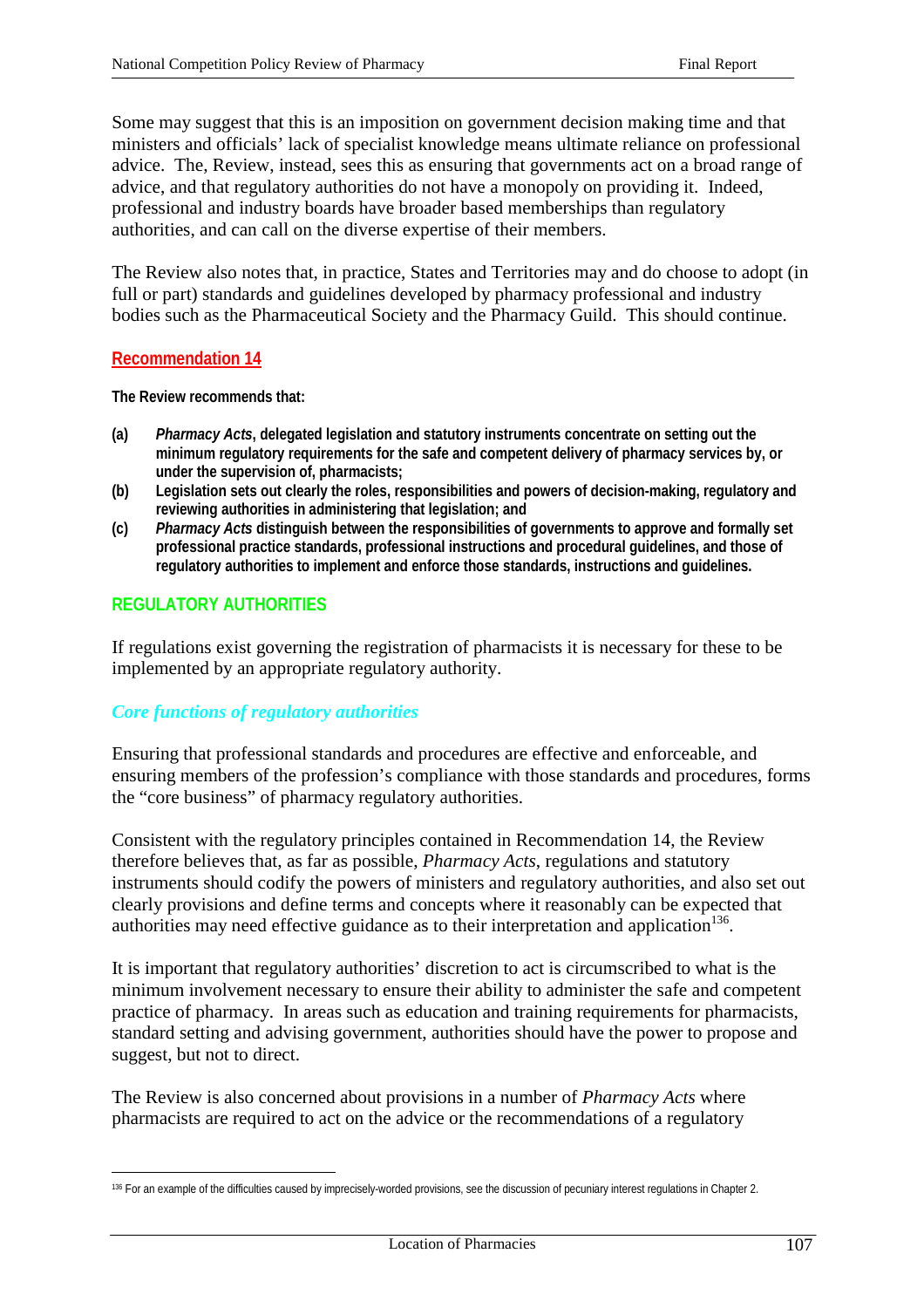authority. A minister may take an authority's advice, but should not be mandated by legislation to act without it, or against it.

### *Constitution of regulatory authorities*

The constitution of pharmacy regulatory authorities is highly relevant to the consideration of the competitive effects of pharmacy regulation. Being composed predominantly of pharmacists, and community pharmacists at that, these authorities are the custodians of the public interest while seeing things from largely the professional perspective of most or all of their members.

The Review believes that the first duty of regulatory authorities must always be to the Australian public, and that they should be accountable to the government of their jurisdiction as the representatives of that public. To their credit, regulatory authorities themselves emphasised in evidence to the Review their own commitment to this principle, and the Review does not question their commitment.

The Review also believes, however, that the best way of ensuring such accountability is to ensure that all regulatory authority members are appointed by the responsible minister, with the advice of professional, industry and consumer interests.

The mixture of elected and appointed members of regulatory authorities, common to a number of jurisdictions, is a step in this direction. Nevertheless, the Review believes that it is not the ideal arrangement in guaranteeing complete accountability to the community through government. Although they work well in Western Australia and in comparative countries including the United Kingdom and New Zealand, the Review believes that the day of wholly elected boards has passed.

If a wholly appointed authority is adopted, the Review believes that its membership should include:

- Persons indicative of the broad make-up of the profession community, hospital/clinical and academic pharmacists;
- At least one, and ideally more than one, lay member capable of offering a broader community perspective to complement the outlook and expertise of the authority's professional members; and
- A legal practitioner to advise on points of law and procedure, and to participate in disciplinary proceedings.

#### *Powers and actions of regulatory authorities*

As discussed throughout this Report, *Pharmacy Acts* in all jurisdictions give considerable flexibility and discretion to the relevant regulatory authorities in terms of the interpretation of many of the provisions of those Acts. While it is important to ensure that regulatory authorities have sufficient flexibility to undertake their statutory responsibilities, it is also important that that flexibility be circumscribed in the interests of consistency and transparency in their decision-making.

A major disadvantage of regulatory authorities having an effective discretion to interpret their powers as broadly as considered necessary is that there is the potential for examining all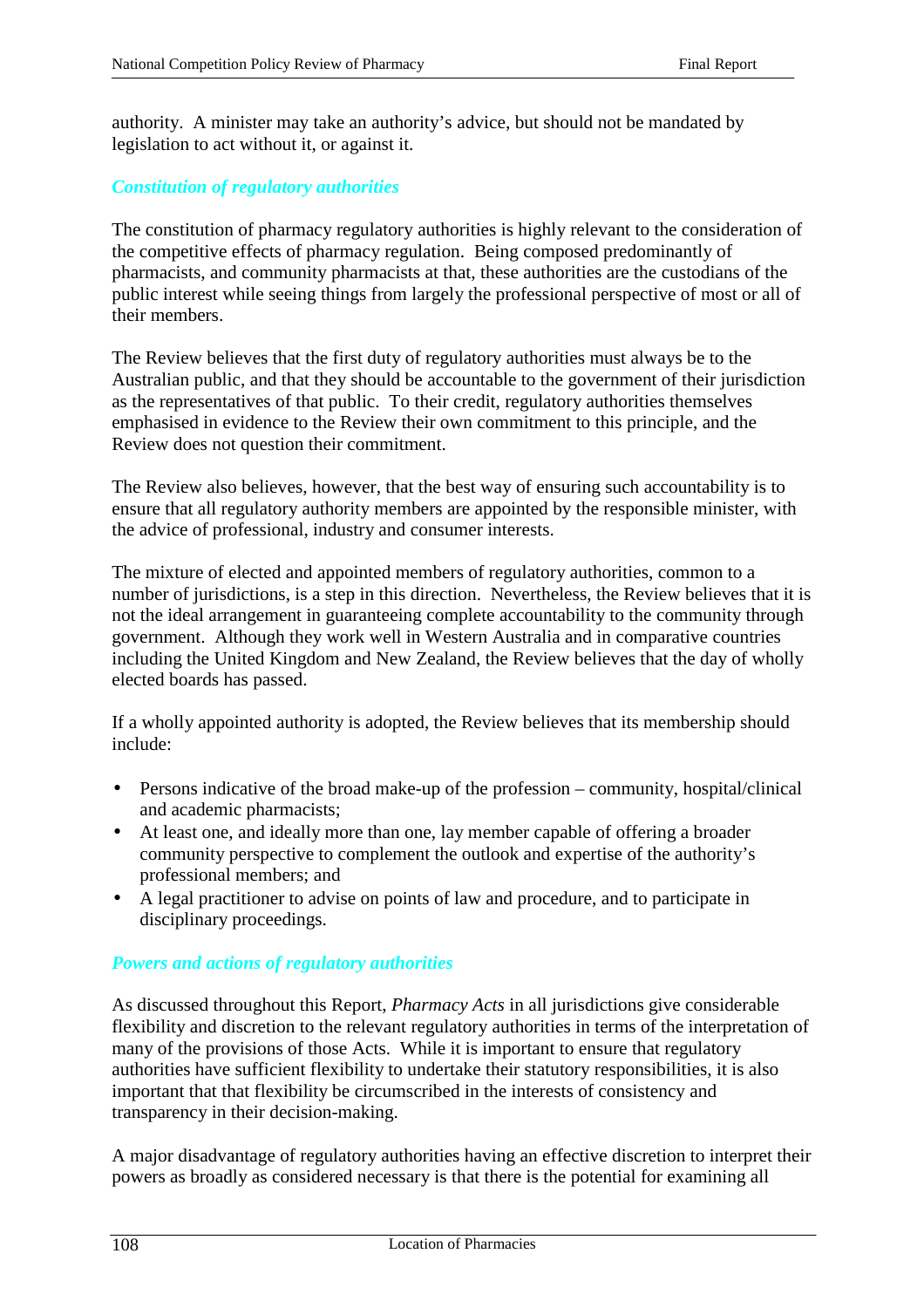aspects of a pharmacy business, scrutinising not only professional activity but also the commercial judgments and activities of proprietors and their staff. This was discussed in Chapter 2 in relation to the pecuniary interest provisions of *Pharmacy Acts*, but as discussed earlier in this chapter it also relates to the regulation of professional pharmacy matters.

To maintain public confidence, and in keeping with other professions, regulatory authorities need to ensure that their operation is efficient, their professional actions positive, their decision making consistent, and their accessibility to the public and to the profession clear. To their great credit, Pharmacy Boards and the Pharmaceutical Council of Western Australia generally have worked hard to ensure such results.

Nevertheless, governments also need to monitor the activities of their regulatory authorities to satisfy themselves that the public interest is being protected and upheld by those authorities, and that authority members and staff are performing their roles in a competent and unbiased manner.

Ideally, and notwithstanding the evidence that regulatory authority members are very scrupulous in dealing with actual perceived conflicts of interest, clear conflict of interest and code of conduct guidelines for regulatory authority members and staff should be in place, and approved by the responsible minister.

### **Recommendation 15**

**The Review recommends that:**

- **(a) The appointment, composition, functions and charter of regulatory authorities should be set out clearly in legislation and should not unduly restrict or hamper competitive and commercial activity in the pharmacy industry by the way they operate; and**
- **(b) Regulatory authorities are appointed, composed and structured so that they are accountable to the community through government, and focus at all times on promoting and safeguarding the interests of the public.**

# **REGISTRATION OF PHARMACISTS**

Public safety is the *raison d'etre* of pharmacy and pharmacist regulation. This reflects that:

- Pharmacists have a professional obligation to provide advice and promote the quality use of drugs and poisons
- Pharmacists have been trained to prepare, handle and dispense complex and potentially toxic substances and have considerably more information on their nature and therapeutic effects than most pharmacy consumers;
- In relationships of information asymmetry, consumers must place a high level of trust in pharmacists because of their general lack of specialist knowledge, and need to be able to rely on advice being in their best interests rather than being influenced by other motives; and
- If a pharmacist is incompetent, or misuses his or her professional position and/or knowledge, the health and safety of members of the public can be placed in great jeopardy.

### *Professional requirements for registration*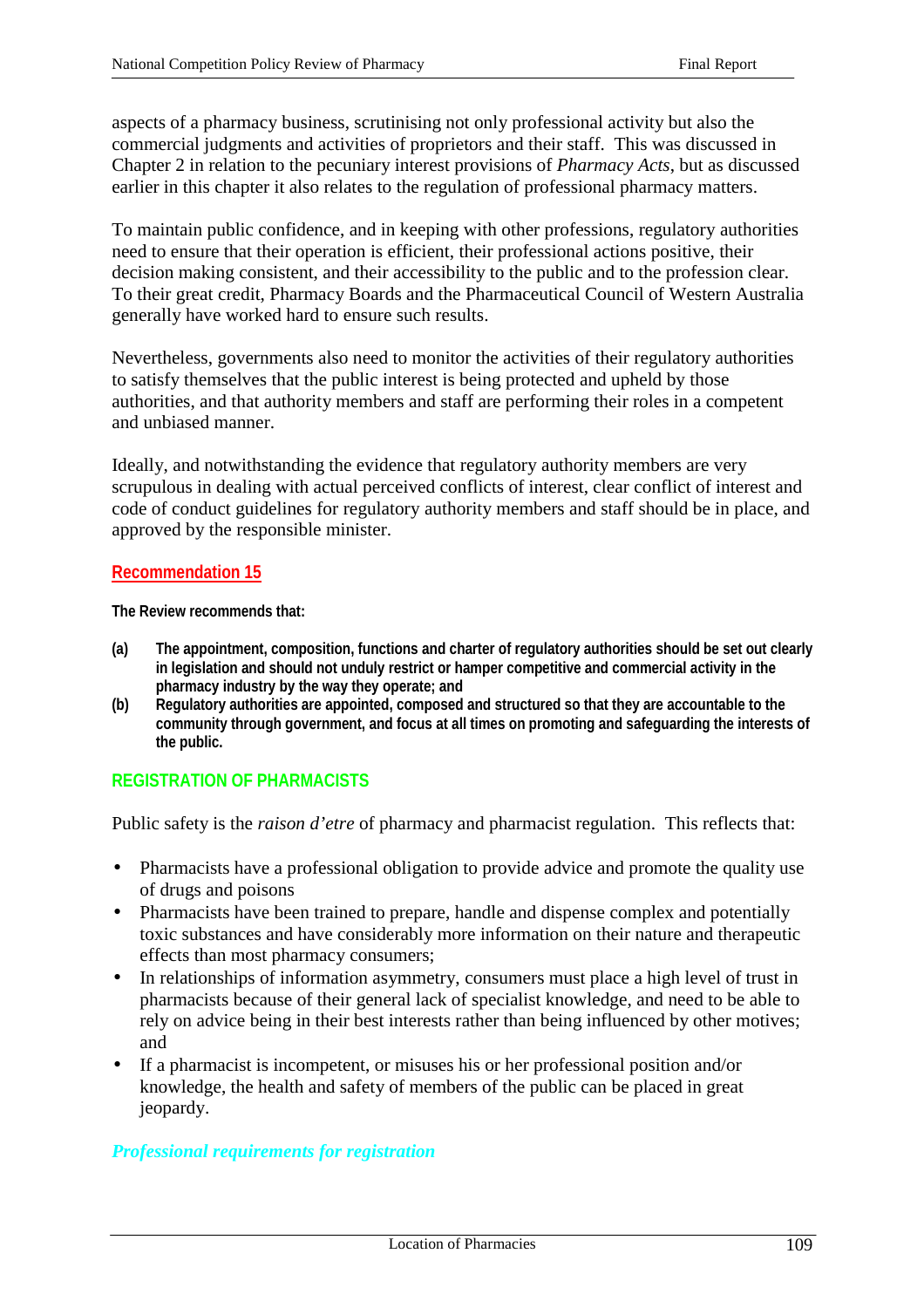State and Territory *Pharmacy Acts* and regulations on the whole operate to protect the public from unsafe and incompetent pharmacy practice, by providing for on the whole standards of training and proficiency to be implemented as necessary to gain registration as a pharmacist. They also place requirements on pharmacists and pharmacy practice that may be jurisdictionspecific and not required in other States and Territories.

The Review considers, on balance, that the legislative regulation of the profession based on registering a pharmacist as competent to a minimum level of proficiency for unsupervised practice is justifiable in the public interest.

# *Practice protection*

The consequent restricting of the lawful practice of pharmacy to registered persons is also justifiable in the public interest.

Limited exceptions to this general rule, particularly in respect of trained medical and nurse practitioners, are also justifiable. There is a public interest in allowing at least limited pharmacy services to be provided by experienced allied health professionals to people in rural and remote areas, and in medical emergencies, who otherwise may not have ready access to a dispensing pharmacist.

### *Title protection*

Similarly, restrictions on who may use the titles of "pharmacist", "chemist" and the like for professional purposes are also reasonable restrictions on competition. This helps to protect the public from incompetent, fraudulent and charlatan practice by non-registered persons claiming pharmacy expertise.

### *Personal requirements for registration*

As highlighted earlier in this Chapter, each jurisdiction has its own specific personal requirements that must be satisfied by applicants for registration as a pharmacist.

In the interests of keeping professional entry requirements as simple as possible, while still maintaining the public's confidence and trust in its pharmacists, the Review believes that only two personal requirements should be required as preconditions for registration:

- Proficiency in spoken and written English for the purposes of practice as a pharmacist; and
- Good character.

# *Professional membership as a prerequisite for registration*

One State, Western Australia, also requires its registered pharmacists to be members of the Pharmaceutical Society of Western Australia.

To link the ability to practise pharmacy with membership of any organisation, even the appropriate professional body, is not only a restriction on competition in the profession, but an institutionalised restraint of trade. While appreciating the positive intentions of this membership requirement in Western Australia, the Review believes that no *Pharmacy Act*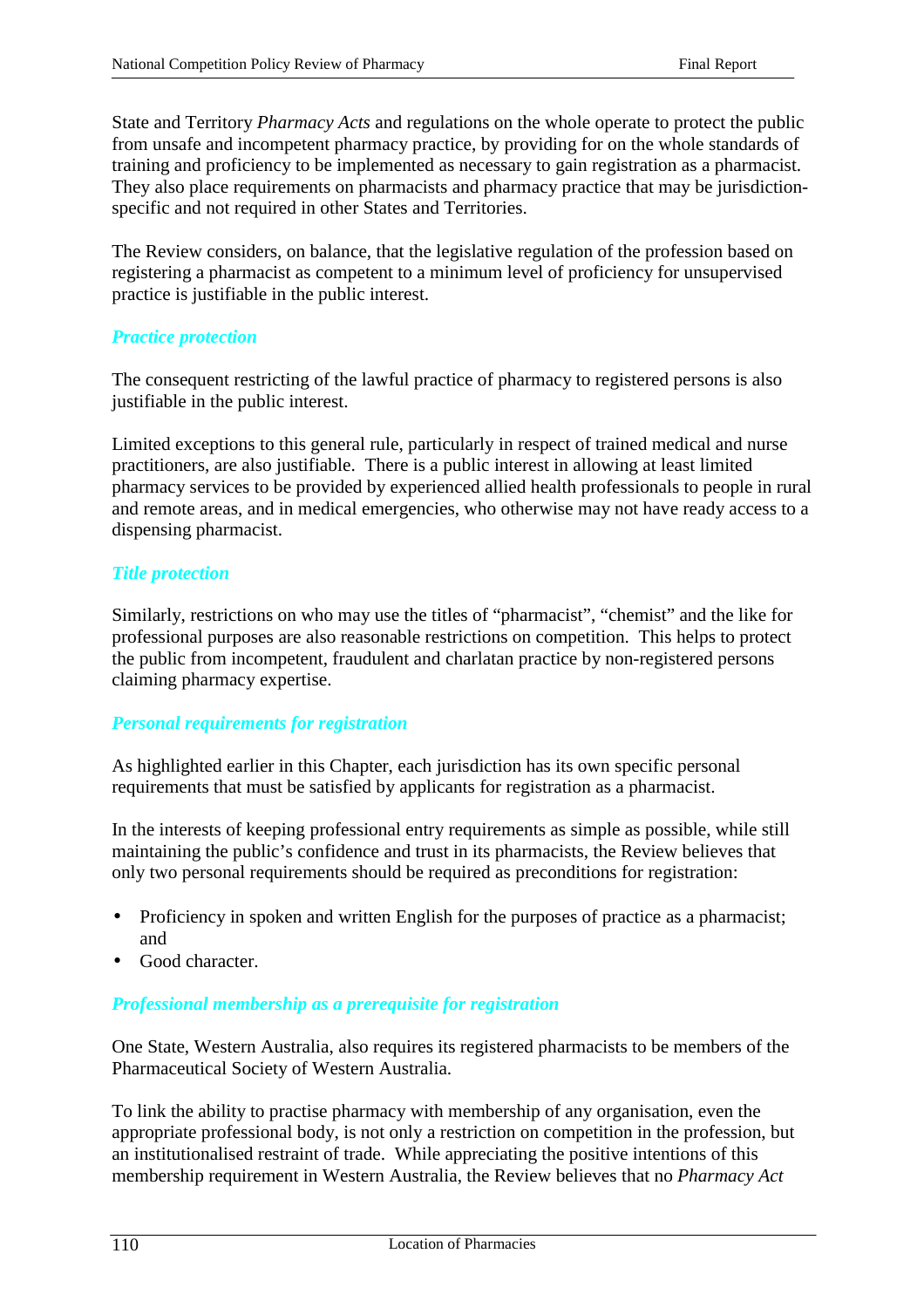should mandate membership of a professional or industrial body as a precondition for registration.

#### *Professional requirements for registration*

The protection of public safety is an important issue in determining who should be allowed to provide pharmacy services. A four-year tertiary qualification, together with supervised practical training, appears to provide a reasonable and acceptable assurance that public safety is protected. The course of study forms a valuable part of the accreditation process, particularly given the great potential for unskilled practitioners to cause harm to the public. The practical training and supervised practice provides some assurance that the knowledge and theory gained through the university course can be applied in practical situations.

In making this comment, however, the Review notes both the existing use of pre-registration examinations of applicants for initial registration by regulatory authorities based on agreed minimum competency standards, and the availability of competency-based assessment mechanisms in the form of the Australian Pharmacy Examining Council assessment process. It also notes the development Australian Pharmacy Competency Assessment Tool. This is being trialled under the supervision of the Association of Pharmacy Registering Authorities and is applied against nationally accepted professional competency standards $137$ .

If nationally consistent competency assessment for new registrants is found to be practical and workable it would be highly desirable, in the interests of consistency, transparency and fairness to all candidates, for *Pharmacy Acts* to move away from prescribed academic qualifications to specifying the satisfaction of appropriate minimum competency standards as the basis of eligibility for initial registration as a pharmacist.

#### **Recommendation 16**

**The Review recommends that:**

- **(a) Pharmacy remains a registrable profession, and that legislation governing registration should be the minimum necessary to protect the public interest by promoting the safe and competent practice of pharmacy;**
- **(b) Legislative requirements restricting the practice of pharmacy, with limited exceptions, to registered pharmacists are retained;**
- **(c) Legislative limitations on the use of the title "pharmacist" and other appropriate synonyms for professional purposes are retained;**
- **(d) Legislative requirements for a registered pharmacist to have particular personal qualities, other than appropriate proficiency in written and spoken English, and good character, are removed;**
- **(e) Legislative requirements that membership of a professional association or society is necessary for registration as a pharmacist are removed;**
- **(f) Legislative requirements specifying qualifications, training and professional experience needed for initial registration as a pharmacist are retained; but**
- **(g) States and Territories should move towards replacing qualifications-based criteria with solely competency-based registration requirements if and as appropriate workable assessment mechanisms can be adopted and applied.**

 $\overline{a}$ 137 Consultations of the Review with the Association of Pharmacy Registering Authorities, 23 August 1999.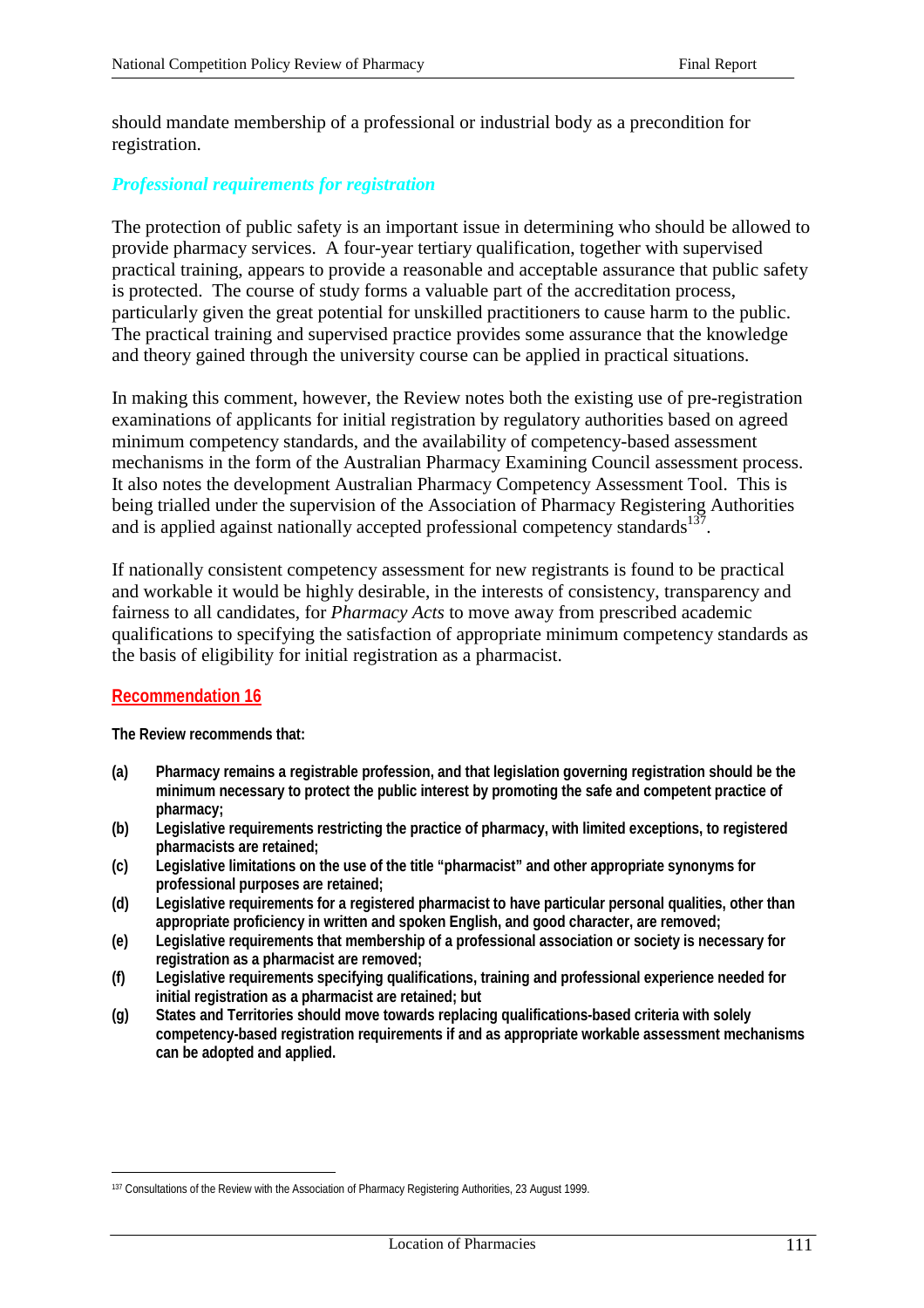# **ONGOING PRACTICE AS A PHARMACIST**

In order to optimise their contribution to advancing the principles of the National Medicines Policy, in particular improving health outcomes by the quality use of medicines, pharmacists need to maintain professional standards of competence once they are registered.

Presently re-registering pharmacists in most jurisdictions simply pay an annual registration fee, are subject to professional standards and guidelines operating in their jurisdictions, and are accountable to their regulatory authorities for the safe and competent performance of pharmacy services. If they are found to have breached prescribed standards, or a complaint against them is upheld, they can be subjected to disciplinary processes.

In most States and Territories, a regulatory authority can intervene if a pharmacist seeks to return to practice after a period of time, has conditions imposed on them by disciplinary action, or is incapacitated to the extent that it effects the competent performance of their duties. In these circumstances, a Board may impose conditions of restricted or supervised practice on such pharmacists before they are certified as meeting appropriate standards.

The Review sees these as reasonable restrictions on competition, as they protect the public from possible incompetent or dangerous practice.

### **Recommendation 17**

**The Review recommends that:**

- **(a) Existing re-registration requirements for pharmacists re-entering the profession following a period out of practice are retained; and**
- **(b) Regulations enabling regulatory authorities to impose conditional registration, or supervised or restricted practice prior to re-registration, for pharmacists returning to practice or constricted in their abilities to practise, are retained.**

#### *Demonstration of competence by practising pharmacists*

Notwithstanding Recommendation 17, there is a lack of consistency between the high standards required for initial entry to the profession and the lack of regulations requiring ongoing maintenance of these standards once a pharmacist is in practice.

As pharmacy becomes increasingly more complex, and given that the link between being a registered pharmacist and a pharmacy proprietor, the assessment of practising pharmacists' ongoing competence can either be passive (that is, it is assessed when called into question by a complaint or investigation), or be active (that is, it is assessed as a regular requirement in the re-registration process, whether or not there is an immediate cause for complaint). An active approach would require mandated minimum competency standards to be set, and pharmacists' performance to be measured appropriately against such standards.

### *Mandated minimum standards*

There has been a debate within the profession and amongst regulators for many decades regarding the need to encourage pharmacists to maintain, and update their clinical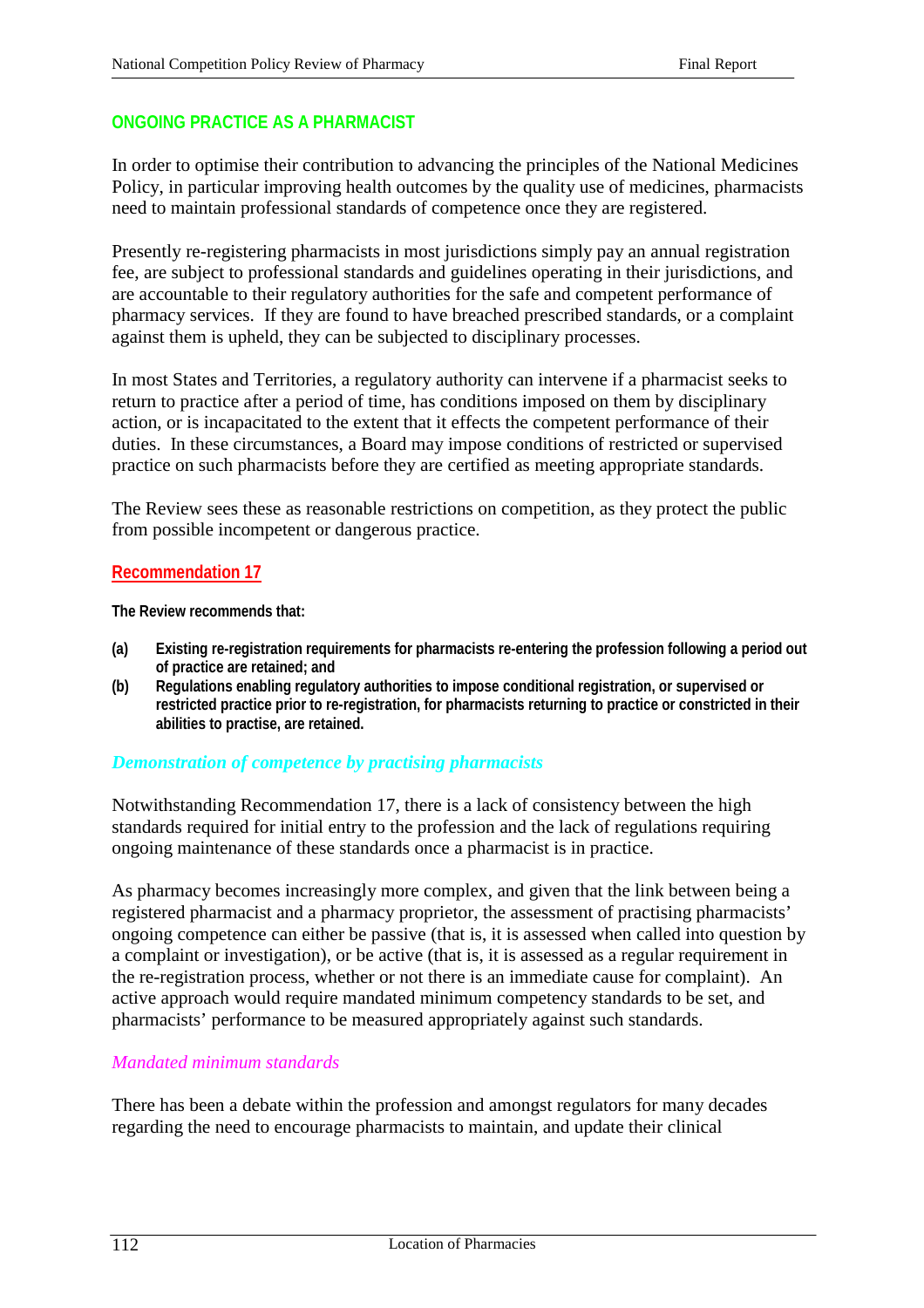knowledge<sup>138</sup>. One of the most frequently cited means for achieving this has been compulsory continuing professional education (CPE).

There are a number of difficulties with a CPE-based approach including:

- Participation in CPE does not, in itself, a guarantee that a pharmacist has absorbed the information and is able to put this knowledge into practice; and
- Regulatory authorities that attempt to de-register a pharmacist on the basis of nonparticipation in continuing education could be successfully challenged in a court on the basis that this does not constitute reasonable proof that the pharmacist is unfit to practise.

The Review does not advocate that continuing professional education in itself be adopted as a competence assessment mechanism for registration purposes. Such measures can only be indicative: they cannot be definitive. They do not test a pharmacist's ability to apply acquired professional knowledge, but merely certify that he or she has had an opportunity to acquire it.

To penalise a registered pharmacist's professional standing, or to threaten his or her livelihood through suspension or deregistration, on the basis of non-compliance with CPE requirements would both be unfair to the individual, and would be hard to defend in court if challenged.

A more promising approach is encouraging periodic competence assessment for reregistering pharmacists against common national standards such as those in the *Statements of Competency for Australian Entry-Level Pharmacists*.

Unlike continuing education, competence testing measures the *quality* of an outcome, in this case whether a practising pharmacist continues to have the minimum skill and knowledge base required to practise competently. If these are current, a pharmacist could be expected to satisfy assessment requirements.

As discussed in relation to initial registration, there is already a national competency assessment mechanism based on these standards: the Australian Pharmacy Examining Council's (APEC) multiple-choice and clinical examinations for overseas-trained pharmacists wishing to practise in Australia. Additionally, most jurisdictions have developed their own examinations for initially registering pharmacists against national entry-level standards. More recently, a national Australian Pharmacy Competency Assessment Tool (APCAT) has been developed for administering in each jurisdiction. APCAT is currently being trialled but if it is adopted and affordable seems to promise a readily useable mechanism to measure proficiency of practising pharmacists.

The Review is also aware that at least one jurisdiction, Tasmania, is looking at linking demonstration of competence to registration procedures as part of its own review of its *Pharmacy Act*. This is an encouraging development.

 $\overline{a}$ 

<sup>138</sup> See the discussion of demonstrating competence and re-registration in the submission to the Review by the Association of Pharmacy Registering Authorities, pages 3-5. The Review's informal consultations suggest that the Association's positive approach to this issue might not necessarily be in accordance with professional body opinion, or with the views of many rank and file pharmacists. It would also differ to the views of some of those government officials responsible for health regulation, who would need to ensure that related regulatory changes are drafted and implemented, and who could see difficulties arising if pharmacy has competency-based registration requirements, while allied professions do not.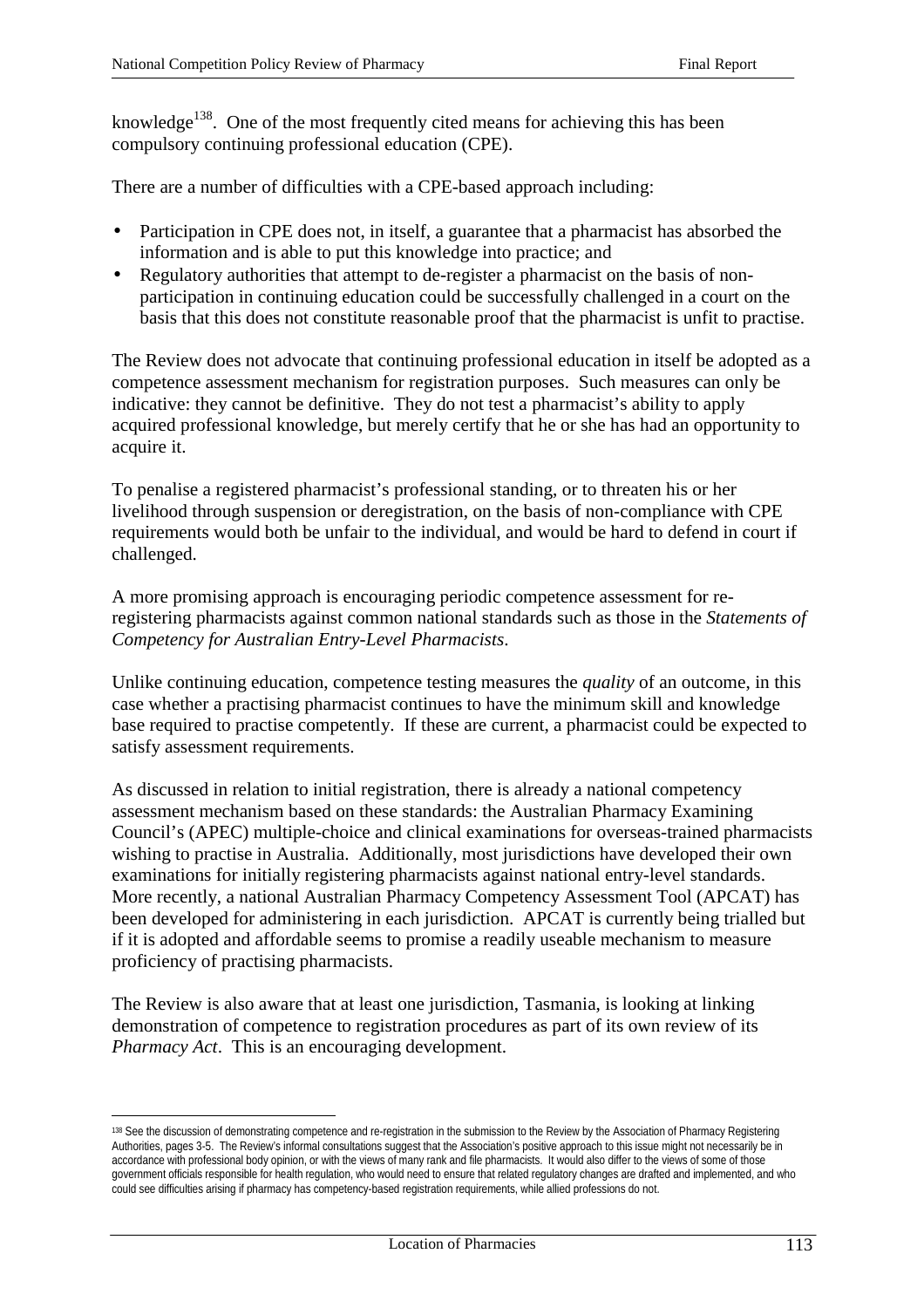#### *Regulatory significance*

The Review accepts that, if jurisdictions incorporated mandatory demonstration of competence into their registration legislation, this would imply extending existing regulation rather than roll it back. To do so, in the spirit of the National Competition Policy, requires very considerable justification.

Nevertheless, such an approach would:

- Replace a diverse range of existing restrictions which can be imposed by regulatory authorities on pharmacists attempting to re-enter the profession after a period out of practice;
- Provide a mechanism which can be used to test all registered pharmacists from time to time, not only those who identify themselves to a Board as being in need of additional training and reskilling; and
- Provide the public with a greater level of protection and assurance of quality by testing competence directly.

In keeping with good regulatory design, however, the Review is concerned that any new regulation for competence testing should be:

- Superior to what is already in place;
- Efficient to administer;
- Implemented using an effective tool for determining competence;
- Transparent against consistent standards; and
- Able to ensure that competency assessment mechanisms in place are evaluated to ensure that they remain effective.

#### **Recommendation 18**

**The Review recommends that, within three to five years, States and Territories should implement competency-based mechanisms as part of re-registration processes for all registered pharmacists.**

### **DISCIPLINARY PROCESSES**

There are important public benefits in having legislatively-based provisions setting up professional disciplinary processes, and making practising professionals subject to complaints and disciplinary procedures is a reasonable restriction on competition, provided those processes are fair and transparent.

The Review therefore believes that any disciplinary processes should be public, open, procedurally fair and transparent and should contain mechanisms for appeal, including judicial review. Statutory-based disciplinary procedures also should ensure that there is a separation of the investigative and deliberative functions of regulatory authorities, so that those involved in investigating a complaint are not also decision-makers in that matter.

Many of these principles are contained in the model Victorian health practitioners' legislation, the exposure draft of the Tasmanian *Pharmacists Registration Bill*, and in health profession legislation developed by other jurisdictions in recent years. The Review commends such developments, and notes the importance of informing an increasingly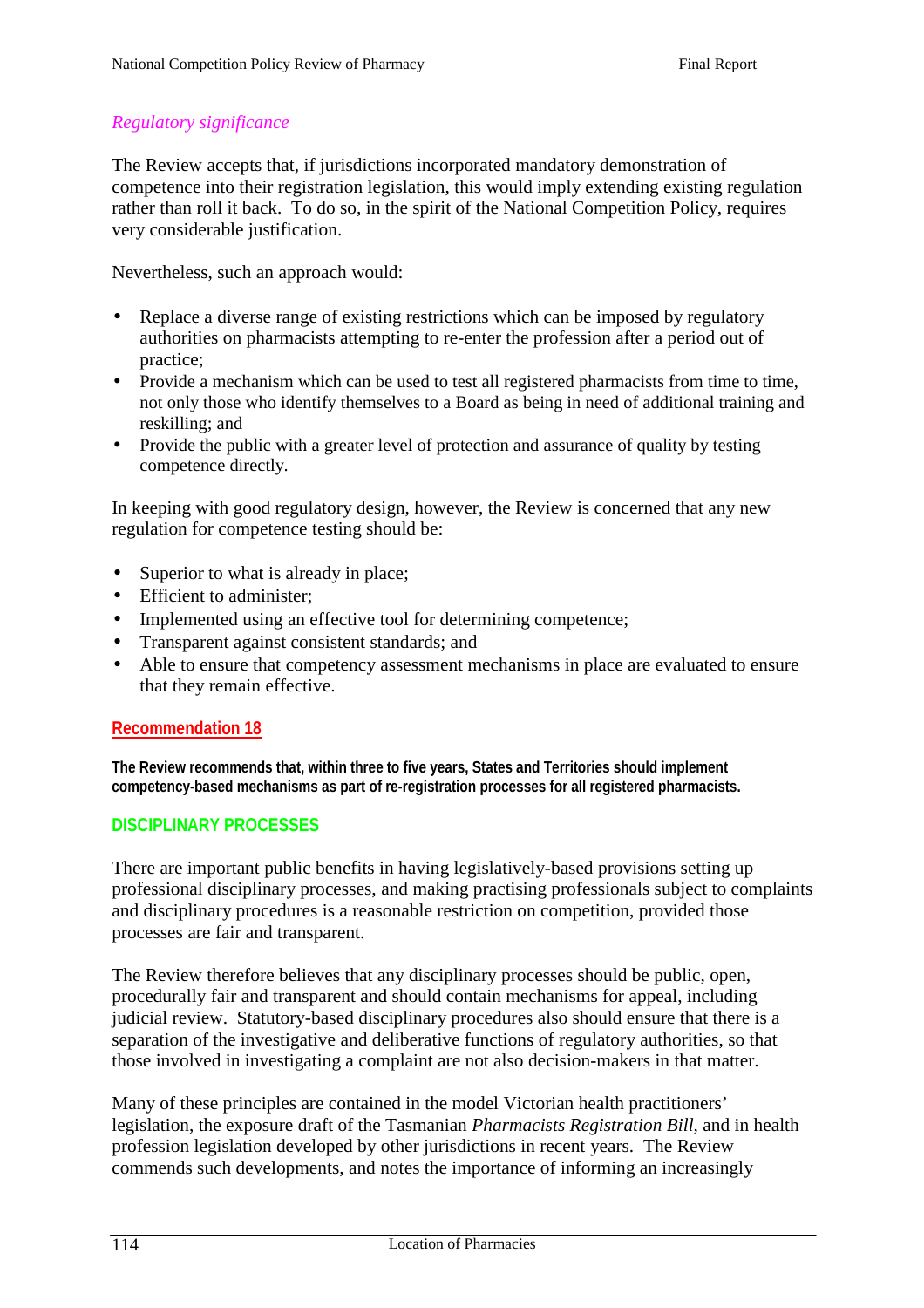sophisticated and demanding consuming public about upholding standards of professional practice.

# *Professional misconduct and unprofessional conduct*

The core of any disciplinary process is spelling out clearly and unambiguously the grounds on which complaints about a registered pharmacist's professional conduct can be held up to question or censure. This is important not only for the pharmacist who may be "accused". It is also important for the general public to know the grounds on which a reasonable complaint may be made, and upon which it will be adjudicated and reviewed.

The Review has had the opportunity to examine exposure drafts of the Tasmanian *Pharmacists Registration Bill*, as the most current review of a specific *Pharmacy Act*. The Bill sets out clearly the grounds on which complaints of professional misconduct can be made and heard. The Review sees the simple and codified grounds for professional misconduct as set out in the draft Tasmanian Bill as a good example of how professional misconduct grounds can be set out for the benefit of complainants and persons being complained about, regulatory authorities and external review agencies.

### *Investigation, adjudication and review of complaints*

Complaints against registered pharmacists should be handled openly, and practitioners who are the subject of complaints similarly should be treated fairly and with regard to the principles of natural justice and procedural fairness. It is therefore important that the legislative frameworks for disciplinary processes reflect these imperatives.

To be consistent with community expectations of fairness and consistency, and to ensure that they are seen to be fair and transparent, the Review believes that *Pharmacy Acts*, and any disciplinary regulations and guidelines arising from them, should be consistent with the following general principles:

- Complaints may be made to the regulatory authority directly, or referred by a health complaints tribunal or, in respect of a relevant criminal conviction, by an appropriate law officer of a jurisdiction;
- Complaints are investigated by the regulatory authority or its staff, and that the pharmacist in question has the ability to respond to the substance of the complaint;
- Provision is made for the resolution of the matter by arbitration between the complainant and pharmacist if appropriate;
- If a complaint proceeds to adjudication by the regulatory authority, any members or officers of the authority involved in the investigation of the complaint should not sit as members of the adjudication panel;
- The panel should include a legal practitioner and a representative of pharmacy consumers;
- The pharmacist defending the complaint is entitled to put his or her case to the adjudication panel, with the right of legal representation if they wish;
- Decisions of the adjudication panel, including findings, penalties and orders about costs, should be subject to external review on the application of the affected pharmacist or the complainant;
- Final and timely external review of authority decisions should be the jurisdiction of a Supreme or County Court; and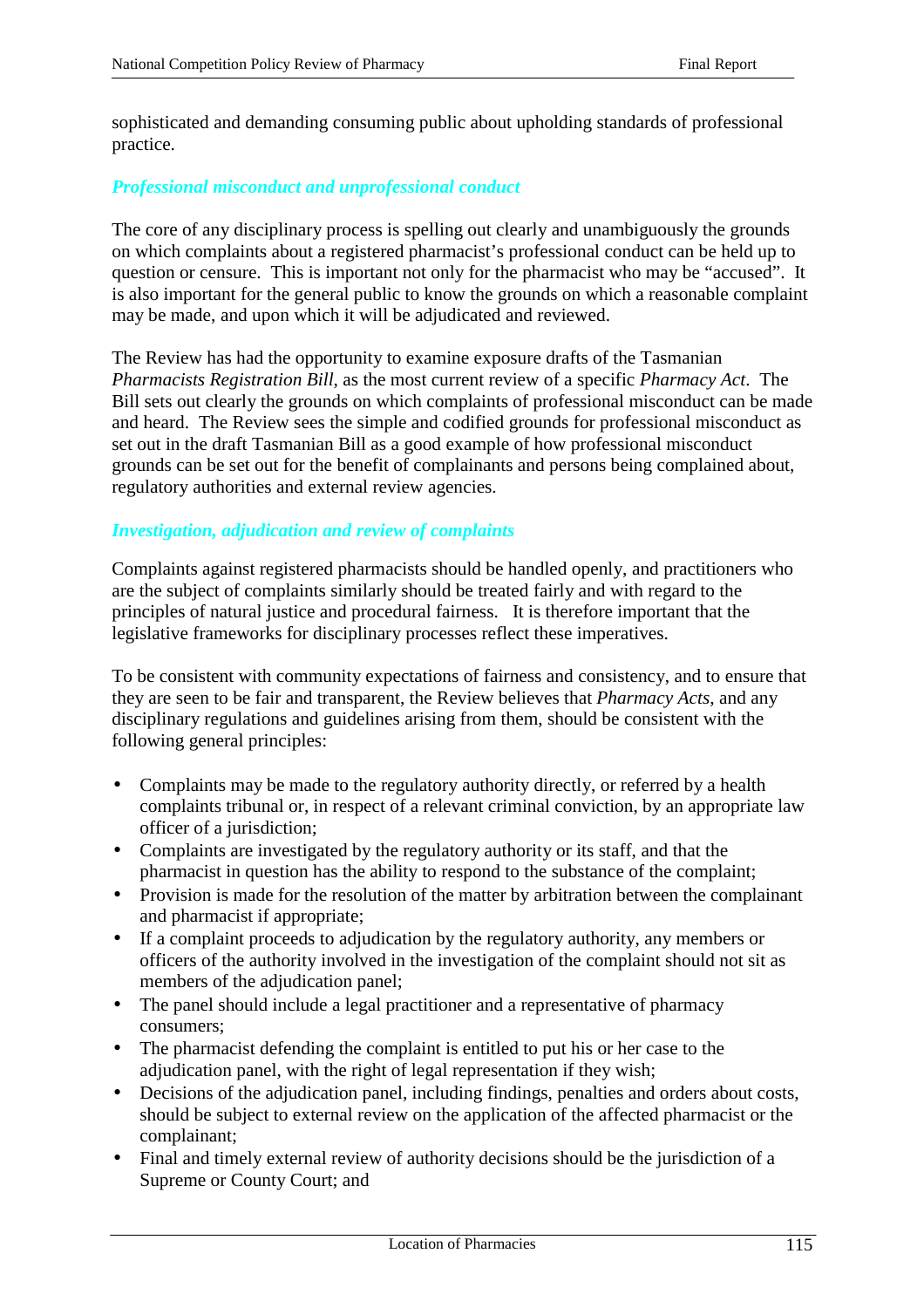• Decisions of the regulatory authority in relation to an upheld complaint should be disseminated as widely as possible.

#### **Recommendation 19**

**The Review recommends that:**

- **(a) Complaints and disciplinary processes are set out clearly in** *Pharmacy Acts* **and delegated legislation;**
- **(b) Grounds for the incompetence to practise of, and professional misconduct by a pharmacist, are defined clearly in legislation; and**
- **(c) Complaints investigation, disciplinary processes, and penalties imposed by regulatory authorities are accessible, public, transparent and subject to the principles of natural justice and external review.**

# **NATIONAL CONSISTENCY OF PHARMACY REGULATION**

The practice of pharmacy is generally uniform across Australia. The movement of registered pharmacists between jurisdictions is increasing, and the proprietorship of pharmacy businesses is also increasingly trans-jurisdictional. Given these factors, there is competitive merit in seeking to ensure that the practice and machinery of regulatory authorities is also generally consistent on a national basis.

The greatest possible consistency of appointment and composition of regulatory authorities across States and Territories would assist in promoting greater certainty and stability in pharmacy regulation nationwide. Over and above this, however, it would desirable that the provisions of *Pharmacy Acts*, regulations and statutory instruments are standardised as far as possible across jurisdictions, perhaps by way of a model Act.

In approaching these issues, the Review considered whether there is a need for common pharmacy ownership and pharmacist registration legislation, or even a national registration body administering a single regulatory structure. It certainly is aware that the notion of a national registration body has been discussed for many years in pharmacy circles.

In making these observations, the Review notes that currently there is national regulatory interaction through the Association of Pharmacy Registering Authorities (APRA), consisting of State and Territory Pharmacy Boards, the Pharmaceutical Council of Western Australia and the Australian Pharmacy Examining Council.

There are therefore working mechanisms available to promote greater consistency between jurisdictions in areas such as pre-registration and personal requirements for pharmacists, the handling of disciplinary matters, and the nature and duration of supervised practice requirements. These can build further on cross-jurisdictional consistency in a number of existing areas of regulation, such as common entry-level standards for newly-registering pharmacists. Indeed, APRA can play a very important role in promoting greater consistency in regulatory practice across jurisdictions.

Even more importantly, the Review also notes that Queensland, Tasmania, Victoria, Western Australia, New South Wales and the Australian Capital Territory are currently or about to review or enact changes to their *Pharmacy Acts* as part of processes already in train in those jurisdictions. Given this fortuitous coincidence, there is a great opportunity for jurisdictions in general to consider standardising either their Acts as a whole, or duplicate specific principles or provisions (such as definitions of professional misconduct) in the interest of